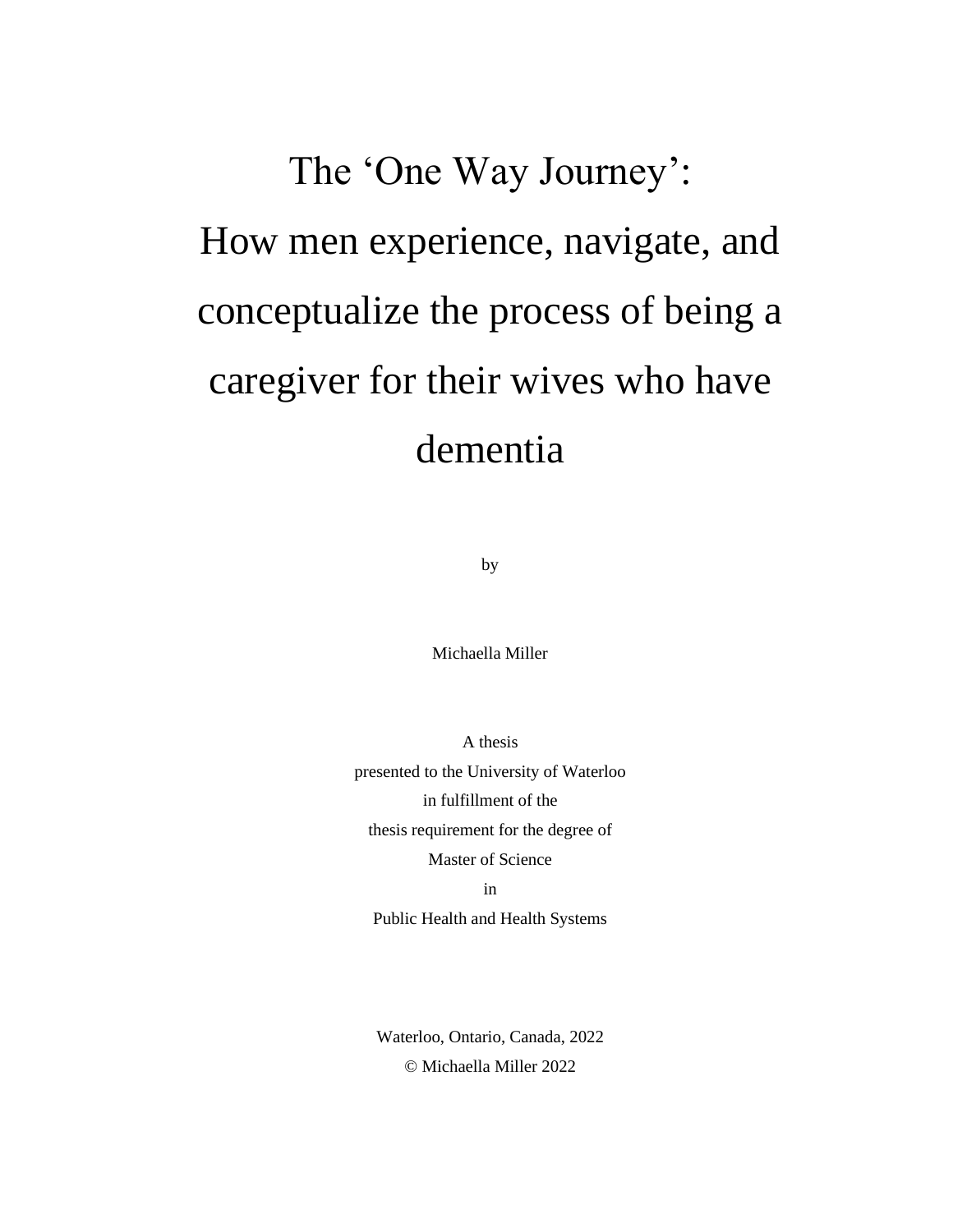# **Author's Declaration**

I hereby declare that I am the sole author of this thesis. This is a true copy of the thesis, including any required final revisions, as accepted by my examiners.

I understand that my thesis may be made electronically available to the public.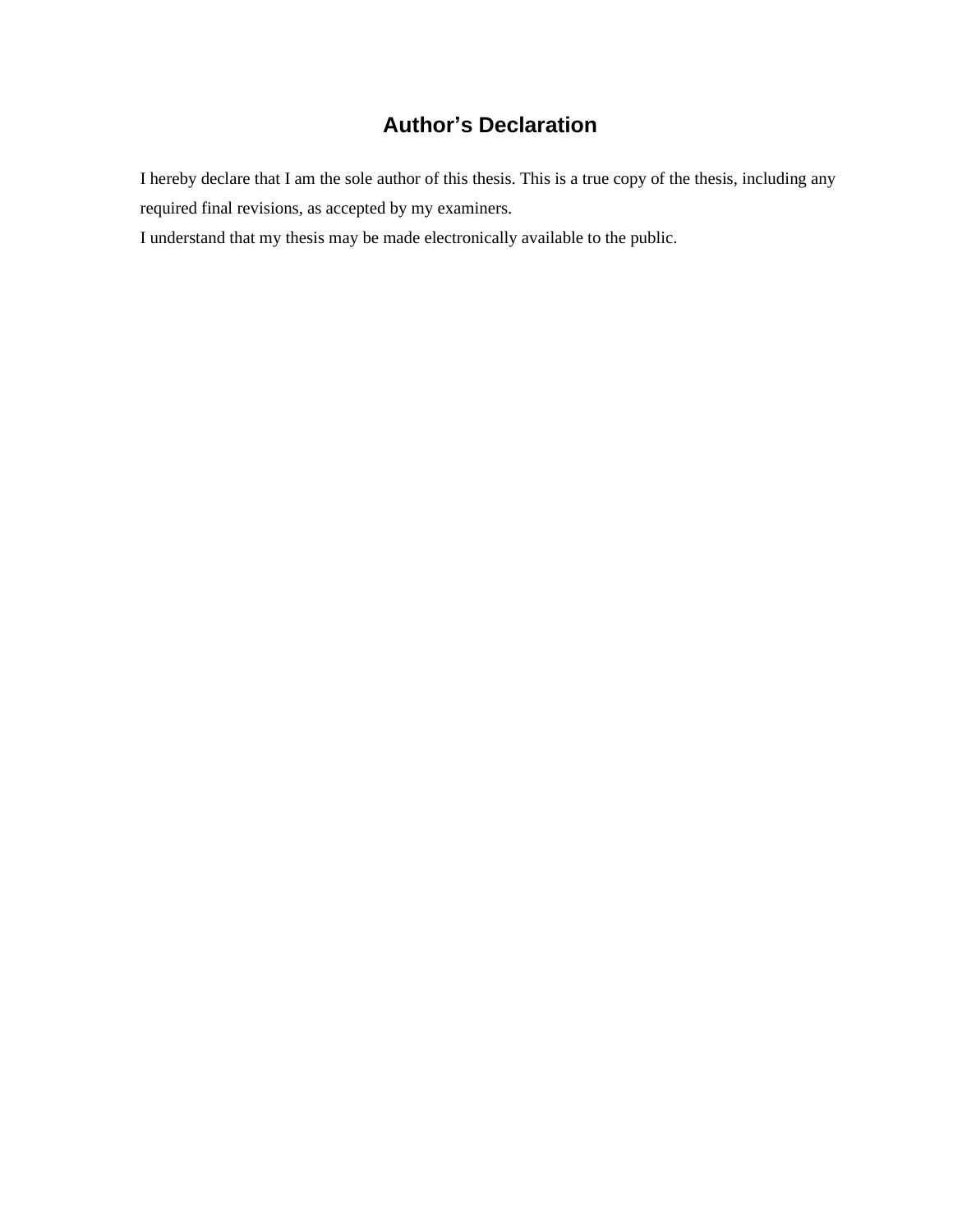# **Abstract**

**Background:** The health care system relies heavily on unpaid caregivers, or family, for people living with dementia. As demographics and gender norms shift, more older men will be providing care than ever before. Caring for someone with dementia within the home comes with challenges and health impacts (including stress, depression, sleep difficulties, and anxiety) and the needs of the caregiver are easily hidden. Specifically, research on men is limited to small, homogenized samples resulting in an oversimplification of their experiences and limits the understanding of a broad range of experiences.

**Research Question:** What are the experiences of husbands who care for their wives with dementia?

**Method:** Using a constructivist grounded theory approach, this research explores the experience of caregiving for husbands when their wife has dementia. Semi-structured interviews were conducted with 11 men aged 61-88 who have a wife with dementia. Interviews were transcribed and analyzed using the constant comparative method through an iterative approach. The method was not used to develop a theory; rather, the systematic process grounded in the data provides a robust analysis of their experiences.

**Findings:** Three major themes were identified from the study; *Becoming a Caregiver*; *Navigating and Managing Changes in Relationship*; and *Organizing, Planning, and Reevaluating the Future*. Becoming a Caregiver involved learning to be a caregiver, what it means to be a caregiver, and experiencing changes in self. Navigating and Managing Changes in Relationship involved navigating loss and grief; managing and avoiding conflict; and maintaining intimacy. Organizing, Planning and Re-evaluating the future involved and planning and making the decision for long-term care; reconceptualizing values, and meaningful gender-specific supports. Men navigated and negotiated their sense of self. Their experiences impacted their view of themselves and compelled an evaluation of their values. Within all aspects of this journey was a negotiation of what it means to be a man in a caring role, with masculinity presenting as a dynamic process.

**Discussion:** This thesis identified practical and conceptual components to the caregiving experience for husbands; 1) How men provide and conceive care, 2) How men construct their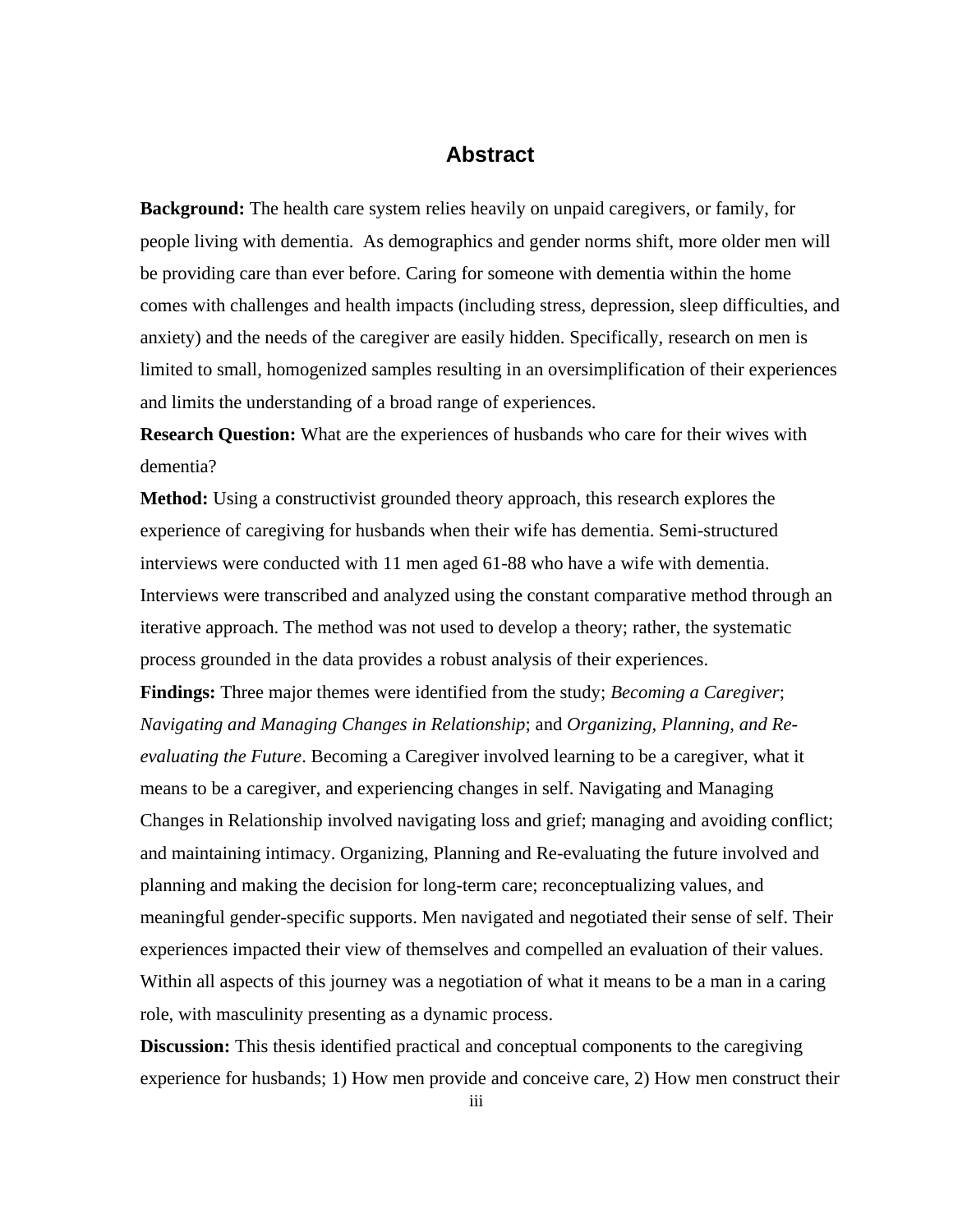sense of self and their relationship, 3) How they navigated and managed their evolving relationship, and 4) What men find supportive as a caregiver. Men in this study perceived caregiving as both physical and emotional which can limit their self-identification as a caregiver if men did not provide personal care. Men navigated their circumstance and their changing reality by actively re-constructing their sense of self and their marital relationship. Men in this study found supports that are specific to them, that are not centralized on caregiving, and that utilize purposeful recruitment to be the most effective strategy to engage them.

**Conclusion:** The experience of husbands caring for a wife with dementia is complex. This thesis identifies both practical and conceptional elements and provides new insight into the complex and dynamic nature of being a caregiver as a man. More research is needed to further understand the variance in experiences.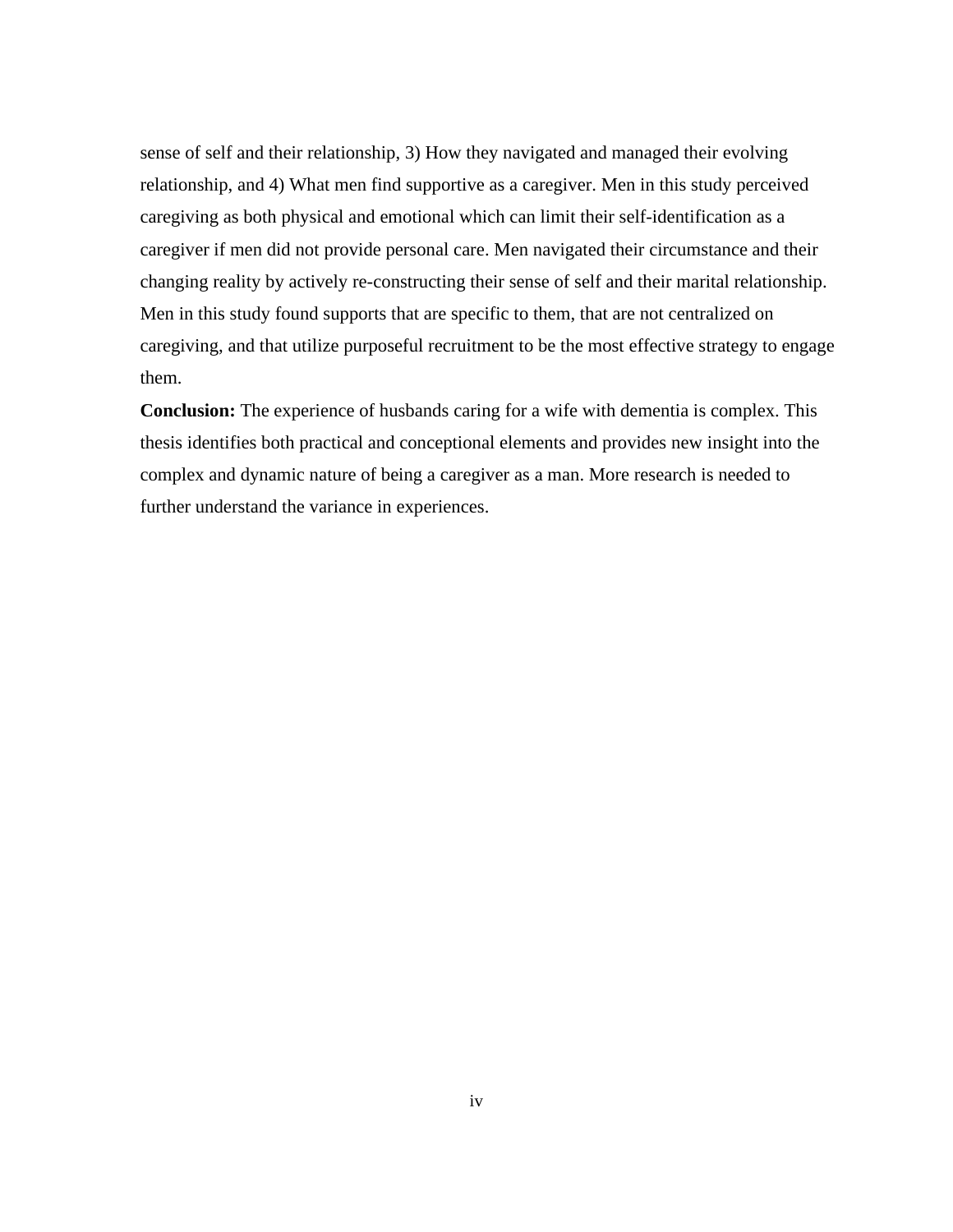## **Acknowledgements**

I first want to thank all of the men who shared their experience with me. Thank you for being open and allowing me to see the intimate details of your relationship and life. Your experiences and perspectives will help shape future supports and understanding of men as caregivers. A huge thank you to my supervisor, Dr Carrie McAiney, who supported me and this research through unprecedented circumstances (COVID 19) and the unexpected turns life takes. Thank you to my committee, Dr Elena Neiterman and Dr Heather Keller, for your insight and suggestions, you helped to push me out of my comfort zone and guide my research so it could truly take shape.

I want to thank my family for being there for me through the ups and downs and for always catching me when I fall. For my friends who read too many drafts and were intellectual and emotional sounding boards during one of the hardest years of my education. Thank you to my team at the Canadian Dementia Learning and Resource Network and Supporting Inclusion through Intergenerational Partnerships for your support and encouragement and for the opportunities that you shared with me along my path. I'd also like to thank the Alzheimer Society of Ontario for supporting my research, for assisting with recruitment, and your interest in the outcomes of this work.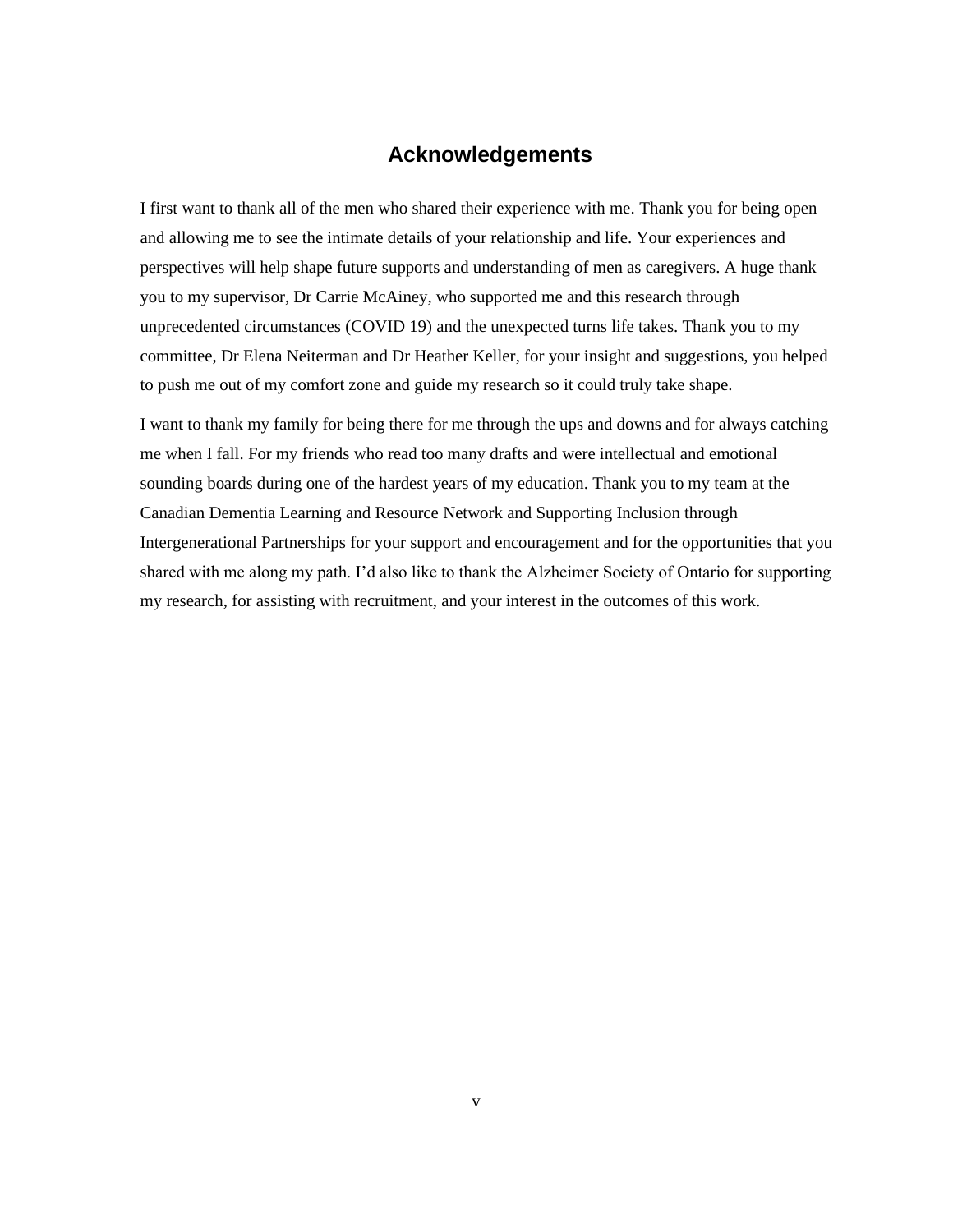# **Dedication**

To the men who taught me what true enduring love looks like.

#### **Descending into Dementia**

Dementia is a downward staircase The first step is very wide, well lit, and almost imperceptible From it, one can see the world and all it's wonders But the step has been taken, and cannot be taken back.

Each successive step goes farther down Until at some point, the descender realizes the unpleasantness of it all And those on the landing above begin to notice Disturbing changes, never seen before.

The staircase is narrowing now No longer well lit or inviting And each tread becomes rough under foot Bringing pain to all.

So much is lost along those stairs Memories, talents, bodily functions A blurring of everything Into perpetual vagueness.

Banisters begin to appear In the form of family, friends and caregivers At first rejected, the descender reaches out To grasp all handrails until the very end.

With the long awaited last step The descender finally rises up No longer earthbound But free at last.

~B. Richardson Corbett, in memory of Shirley Maxwell Whitcher/Ross 1916-1996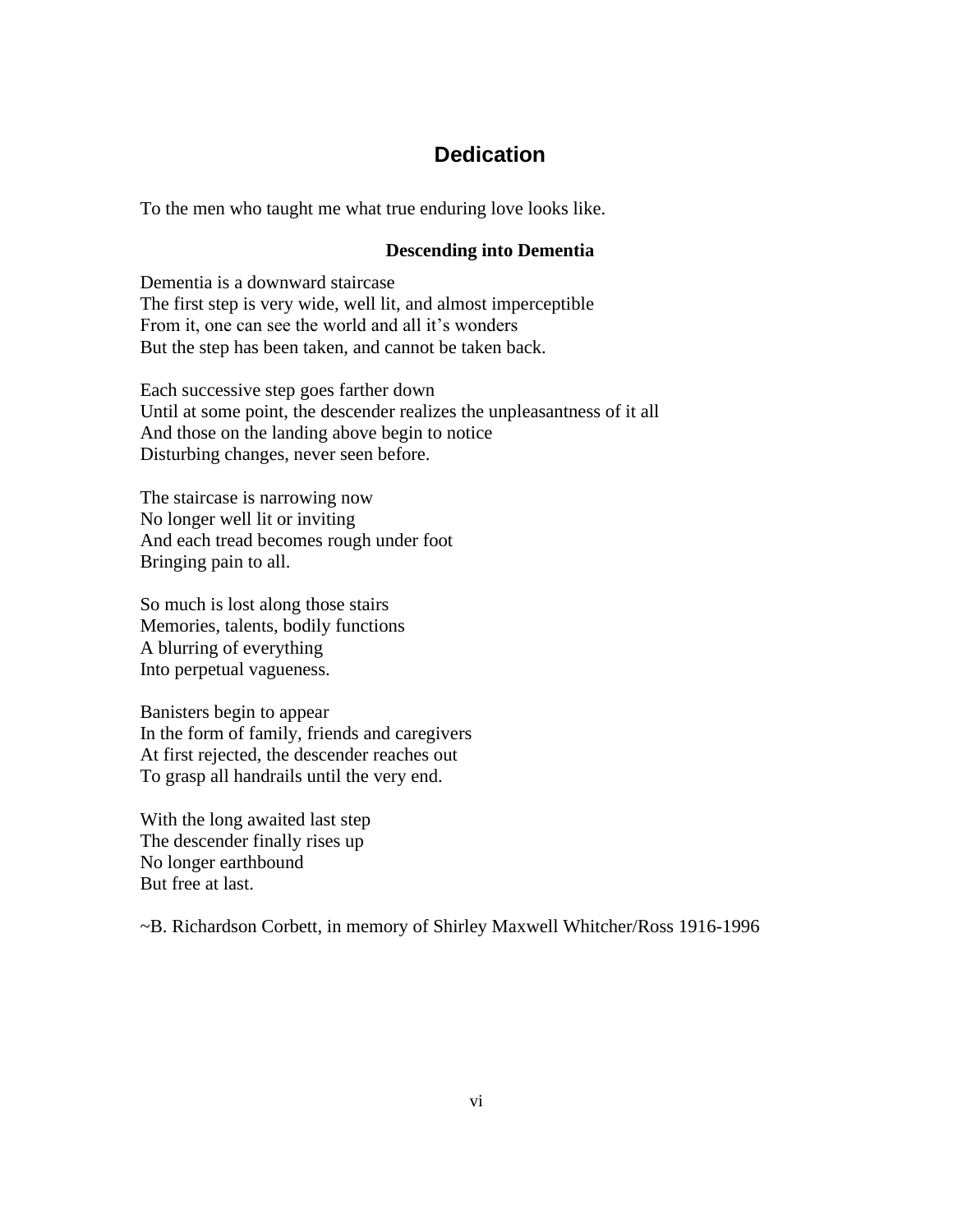# **Table of Contents**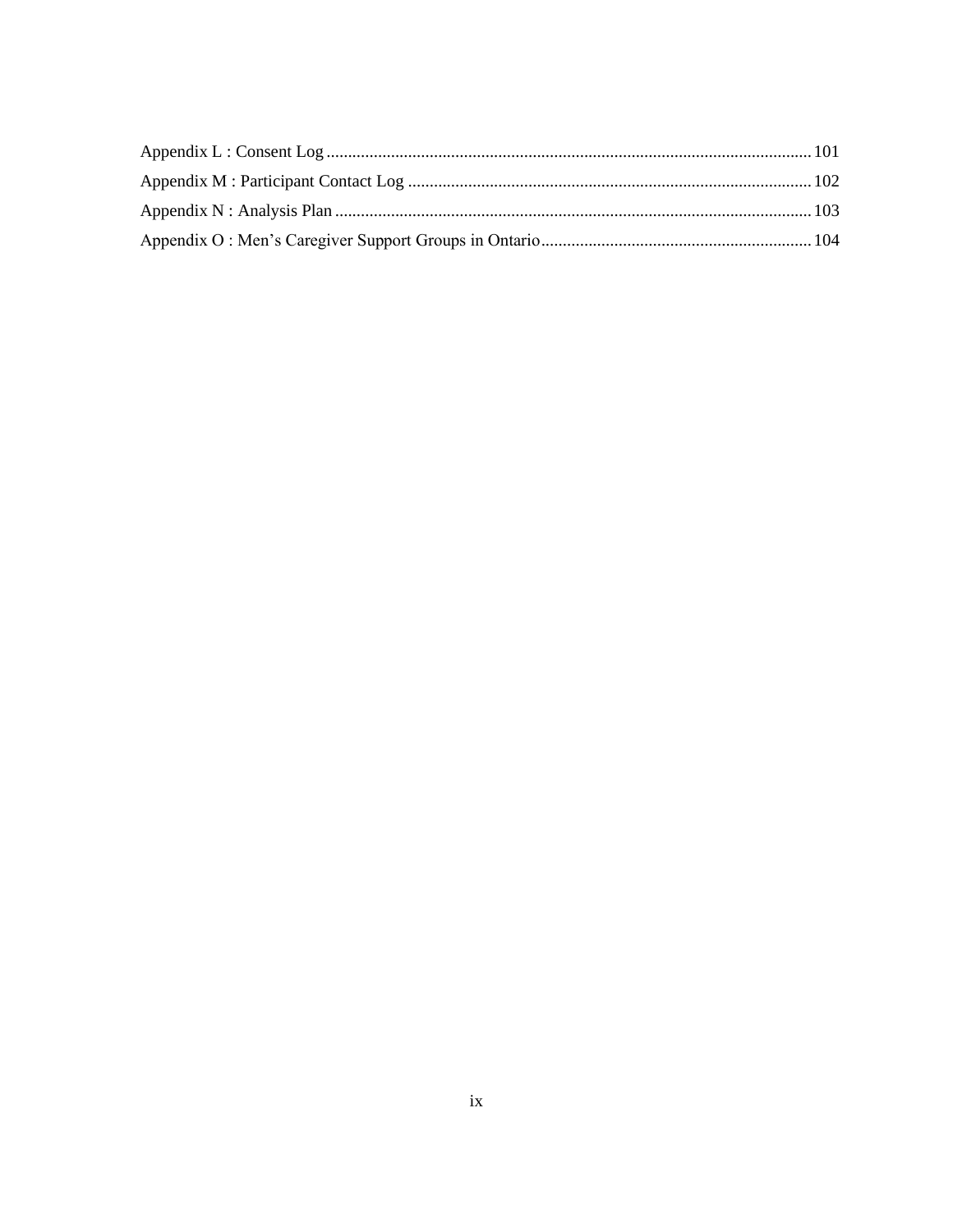# **List of Tables**

| 20 |
|----|
|    |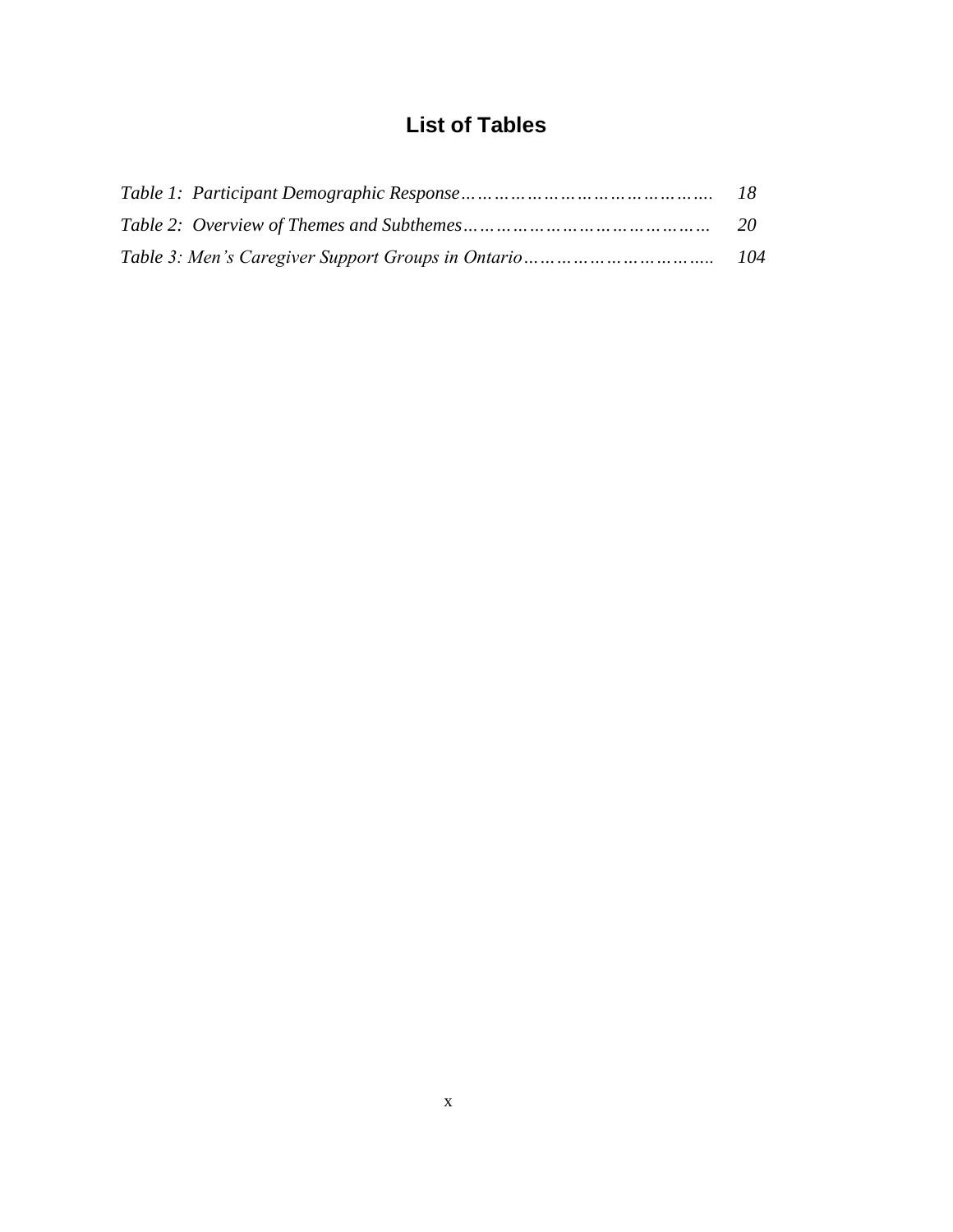# **Chapter 1**

## **Literature Review**

#### **1.1 Caregivers for Persons Living with Dementia**

The Canadian healthcare system relies heavily on unpaid family caregivers and will increasingly do so to support the rising number of individuals living with dementia (Zwaanswijk et al., 2013). In Canada and the United States, an estimated 60-80% of caregiving for someone with dementia occurs at home (Canadian Institute for Health Information, 2018; Centre for Disease Control, 2019). Caring for someone with dementia at home creates unique challenges for family members and contributes to invisibility of the caregiver's needs. Research suggests that family caregivers experience high levels of stress and burden due to the requirements of caring for someone with dementia (Macleod et al., 2017; Ashley & Kleinpeter, 2002). These feelings of burden often increase as their loved one's health deteriorates and the severity of dementia progresses (Ashley & Kleinpeter, 2002). The increasing requirements of providing care for someone with dementia may also contribute to poor mental and physical health of the caregiver as their health needs may be neglected with the development and adjustment into a caregiving role (Shanks-McElroy & Strobino, 2001; Macleod et al., 2017; Ashley & Kleinpeter, 2002). They may experience several negative health consequences as a result of caring; these include but are not limited to, increased experiences of stress, neglecting one's own health, sleep disruption, exhaustion, increased blood pressure, depression, and anxiety (Macleod et al., 2017; Ashley & Kleinpeter, 2002; Shanks-McElroy & Strobino, 2001; Robinson et al., 2014).

Specifically, when an older individual is caring for their spouse who is living with dementia the physical demands of the required care may involve significant effort and can include assistance with eating, using the bathroom, bathing, dressing, and the need for supervision (Shanks-McElroy & Strobino, 2001). This can become emotionally and physically taxing, reducing the caregivers overall functional capacity and limits their ability to take care of their own needs (Shanks-McElroy & Strobino, 2001). However, these health outcomes can be mitigated in part by the provision of appropriate support systems. Supporting family caregivers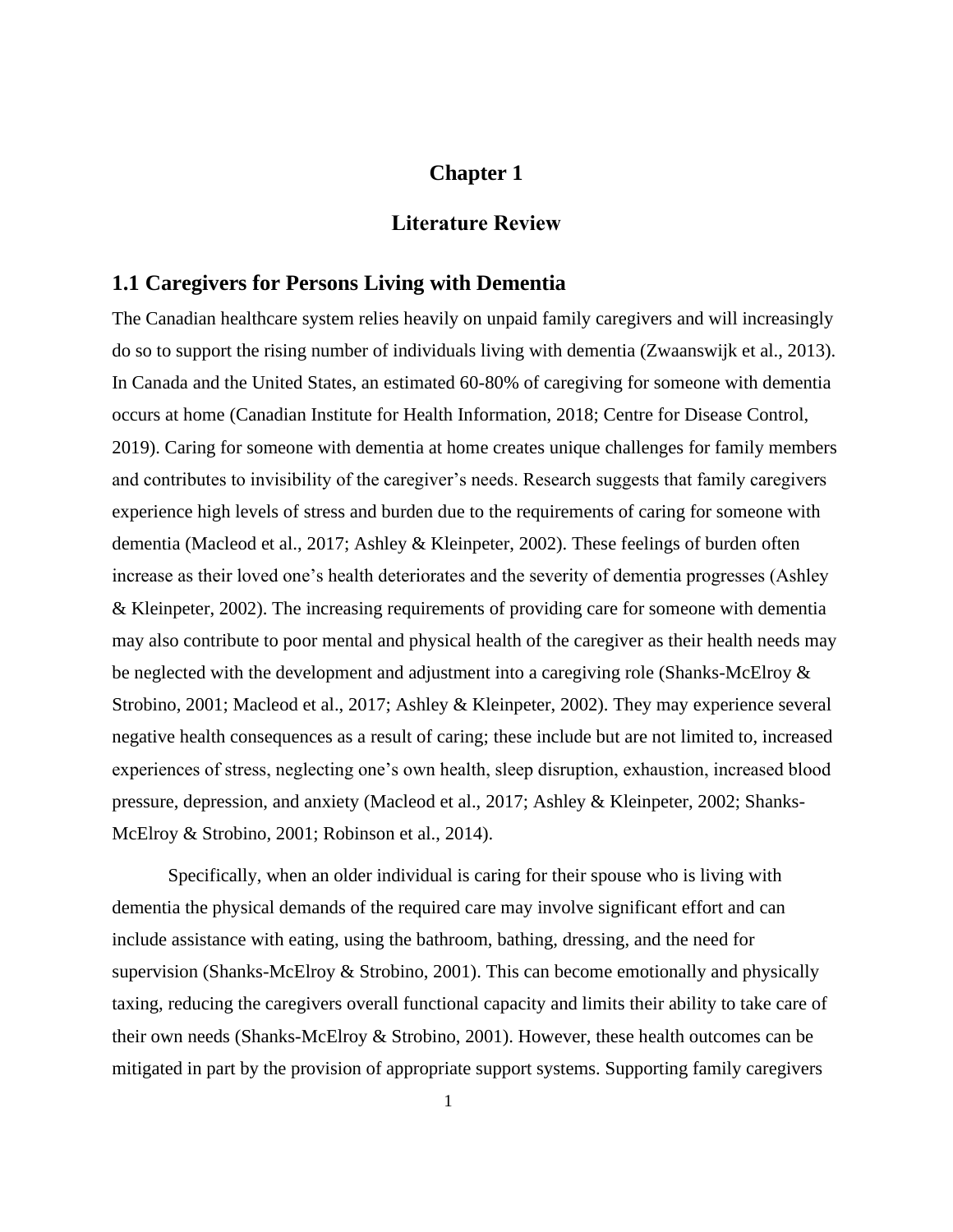can improve health outcomes for both the caregiver and the care recipient and allows caregiving to remain at home for longer periods of time (Macleod et al., 2017).

# **1.2 Caregiving Trends in Canada**

Historically, women have provided most caregiving, but with changing demographics and cultural shifts, a rise in men as caregivers is expected (Lauderdale & Gallagher-Thompson, 2003). The proportion of men as caregivers is increasing due to societal shifts in caregiving duties and expectations. In Canada, approximately 40% of caregivers for older adults are men<sup>1</sup> (Robinson et al., 2014; Frederick & Fast, 1999) and is anticipated to increase in the coming years (Poysti et al., 2012). As such, the proportion of older spouses providing care is expected to increase due to greater longevity of partners and a general preference to "age in place"; the notion of aging in one's own home (Hong & Coogle, 2016). In addition, the dynamics of families are changing. Previously, caregiving responsibilities tended to fall on daughters; however, this responsibility is transitioning to husbands more frequently due to families having fewer children to rely on, which suggests that more caregiving will fall on husbands (Shanks-McElroy & Strobino, 2001). Knowing this, more men will need support in their role as caregivers than in previous generations.

# **1.3 Experiences of Men Caring for a Spouse with Dementia**

Consequentially, a particular area of concern is the experience of older husbands who provide care for their spouses who have dementia. There remains a lack of understanding of the experience of men, their needs, and their perceptions of caregiving and support services. What we currently know about caregiving relies on research with women caregivers, or research on men as caregivers that involves relatively small, homogenized samples of middle-class white men (Calasanti & King, 2007; Simpson et al., 2018). However, the experiences of men may differ from their women counterparts, in part due to the socialization of gender roles and the

<sup>&</sup>lt;sup>1</sup> As of 2018, 46% of caregivers in Canada are men (Statistics Canada, 2020), although this is not specific to older adults.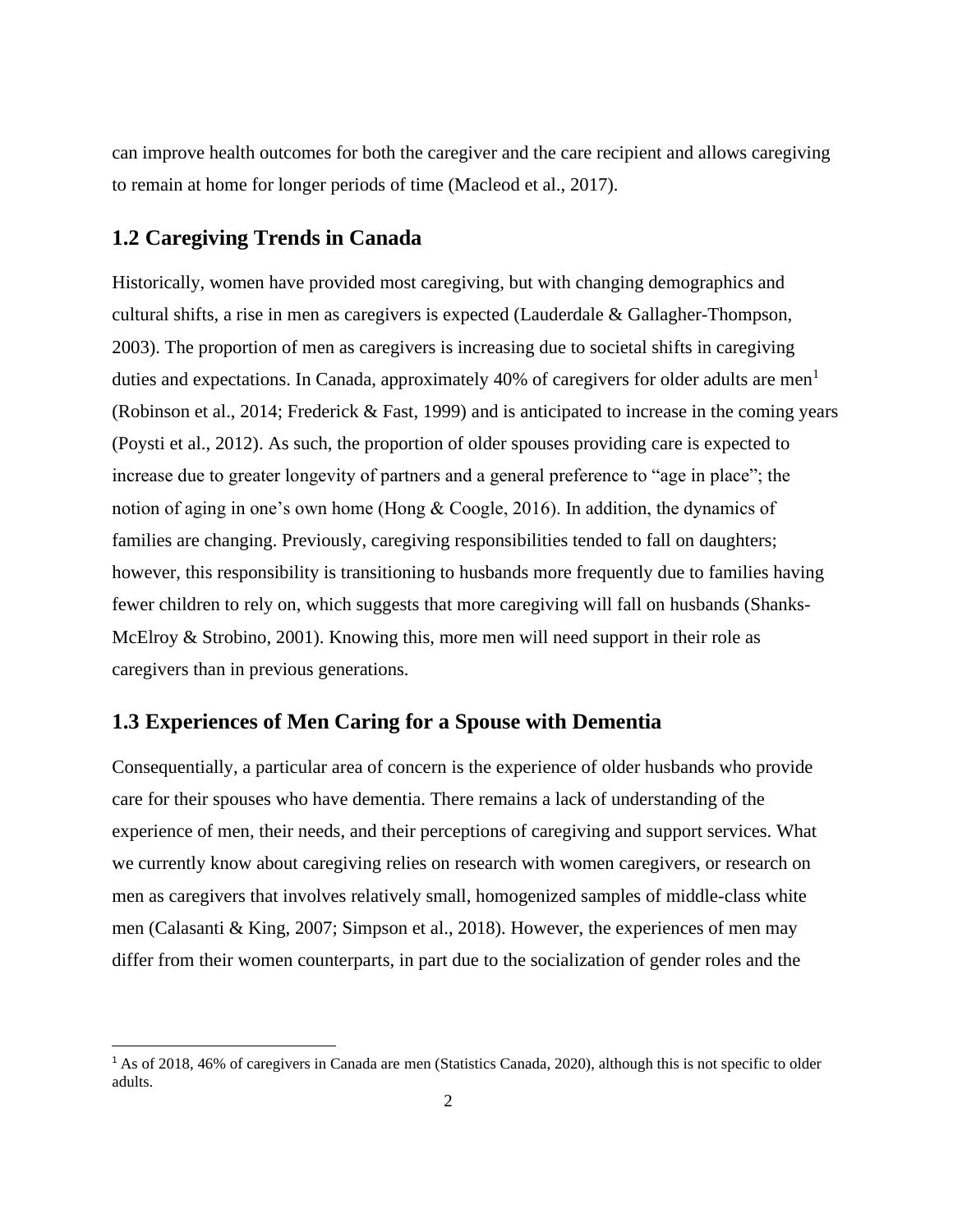performance of masculinity<sup>2</sup>. Some research has suggested that the current cohort of older men as caregivers understand gender roles from their upbringing in the  $20<sup>th</sup>$  century where men were strongly socialized to perform traditional masculinity, and as a result, construct caregiving in a way that protects what it means to be a "man" (Robinson et al., 2014; Hong & Coogle, 2016; Schwartz & McInnis-Dittrich, 2015). Within this context, masculinity refers to the norms performed by men, such as power relations and control, as well as dominant characteristics of masculinity that include stoicism, competition, and self-reliance (Connells, 2005; Robinson et al., 2014). However, caregiving is a feminized role and not traditionally performed by men. This may mean the men who become caregivers for their spouses are entering into a new role, requiring them to adapt to being a caregiver, navigate a traditionally feminized experience (Hellstrom et al., 2017), and may struggle with this transition.

The current understanding of caregiving by men within the dementia context suggests that men adopt work/task oriented caring, as opposed to the relational and emotional coping strategies typically adopted by women (Robinson et al., 2014). The existing perception suggests that men construct caregiving for their wives with dementia as a task or as "men's work" (Hong & Coogle, 2016; Greenwood & Smith, 2015; Calasanti & King, 2007), adopting managerial roles and problem solving in their caregiving to alleviate strain (Hong & Coogle, 2016). However, some literature suggests that categorizing men's work as "managerial" may miss many men's experience in caregiving if they do not participate in managerial roles (Calasanti & King, 2007). This is an example of an oversimplification of the experiences of men and misses the potential variance within an entire gender. Occupational metaphors for care work may still fit with men's experiences but may need to expand beyond "managerial" metaphors (Calasanti & King, 2007). This understanding may not suit all men and only offers a one-dimensional understanding of their experience which disserves the needs of men who do not conform to this construction of caring.

<sup>&</sup>lt;sup>2</sup> Within the context of social construction, the performance of masculinity depends on the individual and the situation and is measured against the dominant ideology of masculinity (or hegemonic masculinity) (Migliaccio, 2009). This refers to how much a man conforms to ideals of masculinity.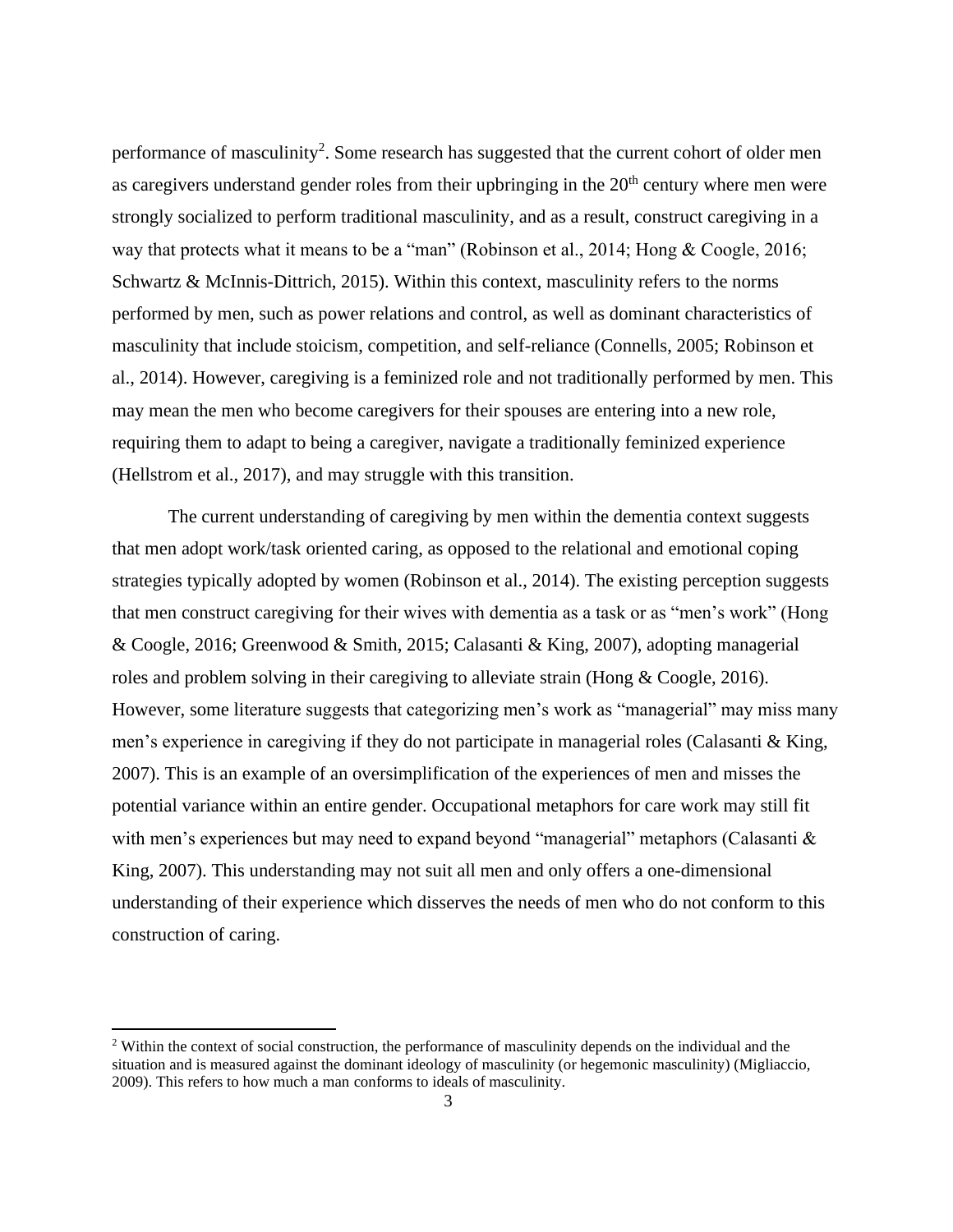The ideals of masculinity can help identify strategies to serve men but should not define a prescribed experience for all caregivers who are men. Although the traditional and dominant view of masculinity is pervasive, the embodiment and compliance with it vary considerably between men (Robinson et al., 2014). Further exploration of their experience is warranted to better understand their perceptions and needs, as well as provide an understanding of caregiving that captures role structuring beyond assumptive metaphors. Men's experiences vary and the adoption of multiple perspectives and experiences is necessary in order to properly serve their broad needs.

#### **1.4 Impact on Health for Husband Caregivers for Spouses with Dementia**

As discussed, caring for someone with dementia can be challenging and is associated with higher levels of stress, burden, and the development of depression (Robinson et al., 2014). Caregiving for someone with dementia is often all-encompassing, with the dual challenge of attending to physical needs, such as activities of daily living, and the psychological components of care that may require 24-hour supervision, especially as dementia progresses (Robinson et al., 2014). This impact on health is exacerbated in the experiences of men due to the lack of understanding of their needs, experiences, and the availability of appropriate services (Macleod et al., 2017).

#### **1.4.1 Stress**

The research on stress in caregiving for someone with dementia has mostly focused on the experience of women, but the experiences of men differ and should also be considered. Previous literature in stress and coping in men as caregivers for persons with dementia suggest that men find stress not necessarily in the care itself, but rather in the perception of whether it was done well (Hong & Coogle, 2016). Men may also have "cushioning effects" in terms of their experience and stress that protect them from negative experiences. Socially, they may have relative freedom from a socialized responsibility or expectations that their women counterparts may face when providing care for a spouse with dementia (Calasanti  $\&$  King, 2007). They may also experience more praise for their care work, which may act as a protective mechanism in experiencing stress (Calasanti & King, 2007). These findings should be interpreted with caution as the literature is scarce and other studies have suggested that stress is not a function of gender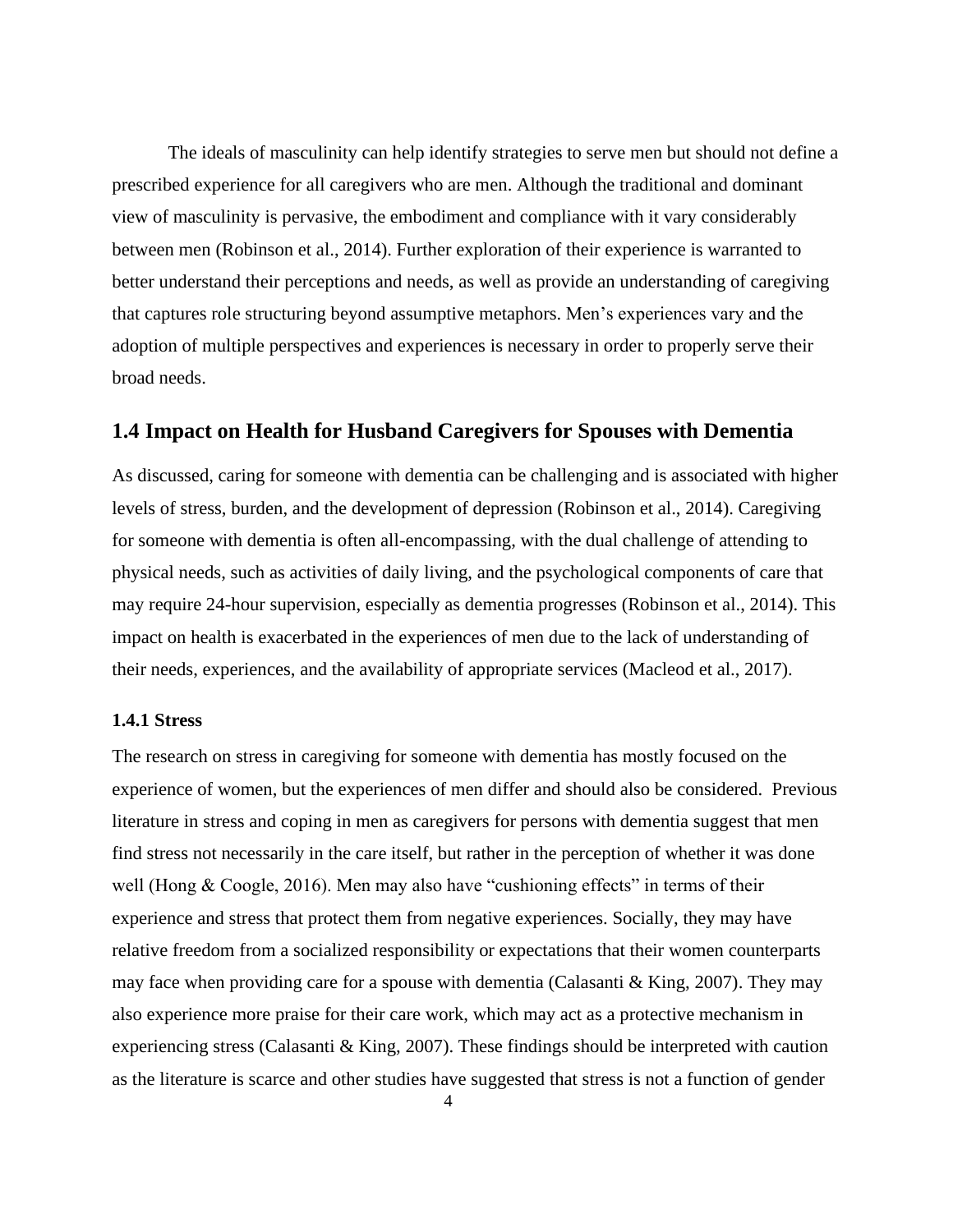necessarily, but on the level of care needed by their spouse (Hong & Coogle, 2016; Sun et al., 2008).

#### **1.4.2 Depression**

Experience of depression differs between genders and is expressed in ways that may not be obvious. Some studies suggest that women experience higher levels of depression and greater burden than men when caring for someone with dementia (Greenwood & Smith, 2015; Sun et al., 2008). However, other studies suggest that this may not be the case and an inaccurate depiction of their experience may be represented in the literature. For example, depression is higher in women in the general population, and consequently, a higher proportion of women experiencing depression in caring for their spouse with dementia may be a reflection of the general trend rather than a consequence of their coping (Ford et al., 1997; Sun et al., 2008). Additionally, men are less likely to admit negative feelings or mental health problems which may hide their true experiences, especially when self-reporting (Hong & Coogle, 2016; Houde, 2002; Robinson et al., 2014).

#### **1.4.3 Physiological Impacts**

Physical symptoms can allude to the actual experience of stress and depression that men experience when caregiving for someone with dementia. Although men report fewer depressive symptoms and less distress generally, their biomarkers and symptomology suggest otherwise. In one study, men caring for someone with dementia experienced sleep disruption and higher circulation of coagulation biomarkers representing biological implications of stress on the body (Robinson et al., 2014). Physiological responses can help provide insight into the true experiences of stress in men as caregivers.

Additionally, comparing women to men may not show the actual experience of depression for men and a different approach may provide a more complete picture. Studies comparing non-caregiving men to caregiving counterparts found significantly higher scores for depression and poorer physical health (Ashley & Kleinpeter, 2002). Men caring for spouses with dementia reported greater difficulty sleeping, respiratory symptoms, and more medication use than in non-caregiving men (Ashley & Kleinpeter, 2002). Another study reported that men who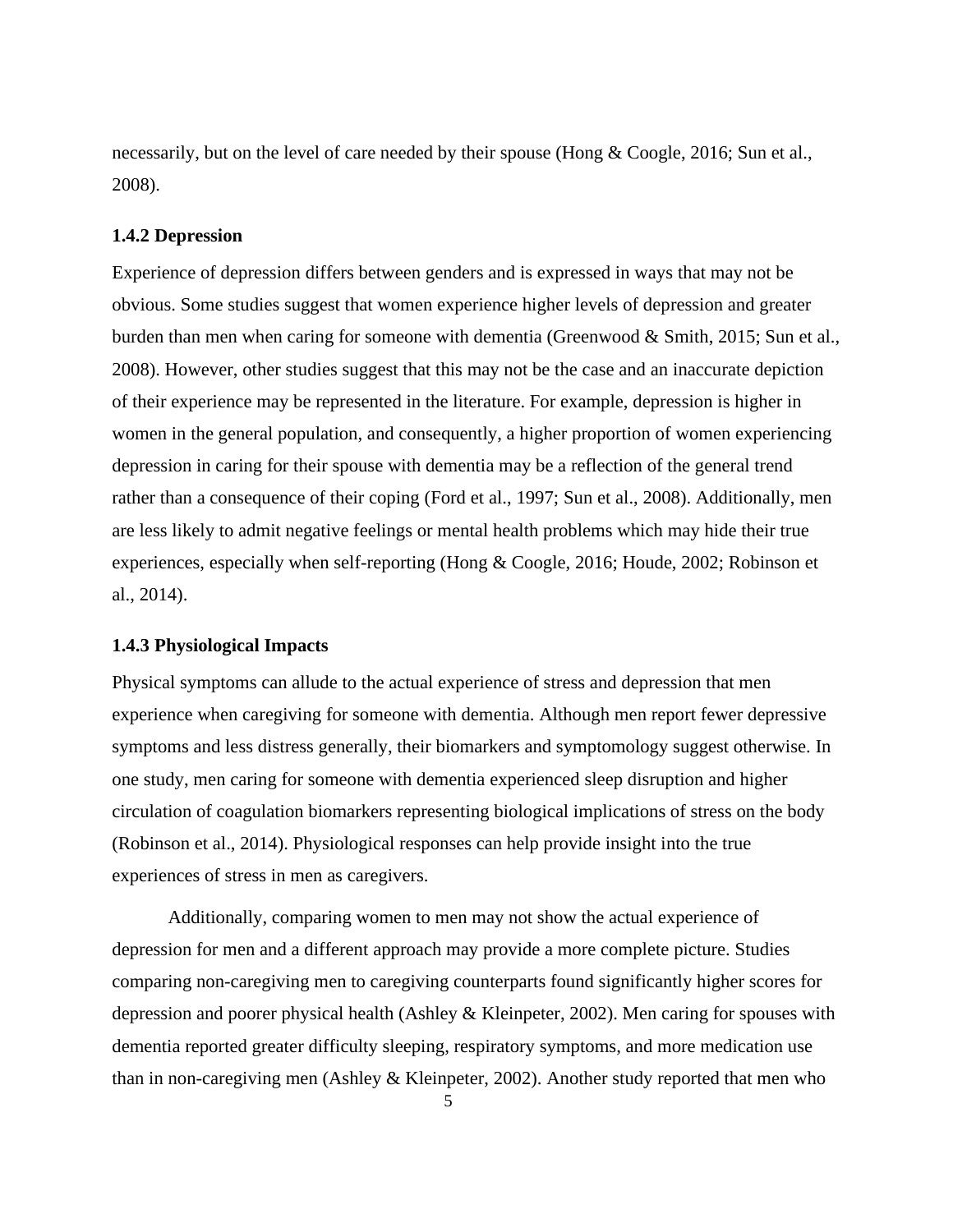cared for a spouse with dementia were six times more likely to develop dementia themselves (Robinson et al., 2014). Given the evidence of physiological reactions, and men's tendency to underreport stress and depression, the experience of men caring for someone with dementia requires further investigation and critical assessment. Due to the gender-based socialization of men and the preference for stoicism when dealing with stress and depression, understanding the depth of experiences of men as caregivers can help identify strategies to address these issues in men.

#### **1.5 Coping and Help Seeking Behaviour in Men as Caregivers**

Men tend not to self-identify as caregivers, nor do they experience stress or depression in the same way as women do, which results in help seeking behaviours that do not align with the current service provision for caregivers for someone with dementia (Greenwood & Smith, 2015; Hong & Coogle, 2016; Robinson et al., 2014; Calasanti & King, 2007; Poysti et al., 2014; Macleod et al., 2017). Help seeking behaviour is understood in this context as a purposeful action to receive help and support from family and friends or from services. Help seeking behaviours within dementia care are influenced by a myriad of factors, including family closeness, cost of services, availability, knowledge, and past experiences (Robinson et al., 2014). Often, caregivers only sought help after experiencing a critical event or change in functional status of either the caregiver or care receiver, requiring action (Brown & Chen, 2008). For example, an unexplained change in behaviour or other critical experience can be a turning point for seeking help (Brown & Chen, 2008). Understanding the experience among men as caregivers in how they perceive and understand support can help identify methods to increase their helpseeking behaviour before reaching a critical point.

#### **1.6 Methodological Issues in Studying Men as Caregivers**

The current literature on men as caregivers, specifically for those caring for their spouse with dementia, is sparse and implications drawn from these studies should not be presumed to be applicable to the experience of all men. As discussed above, when studies have included men as caregivers, it is often with a small sample (Houde, 2002) or when comparing men to women, the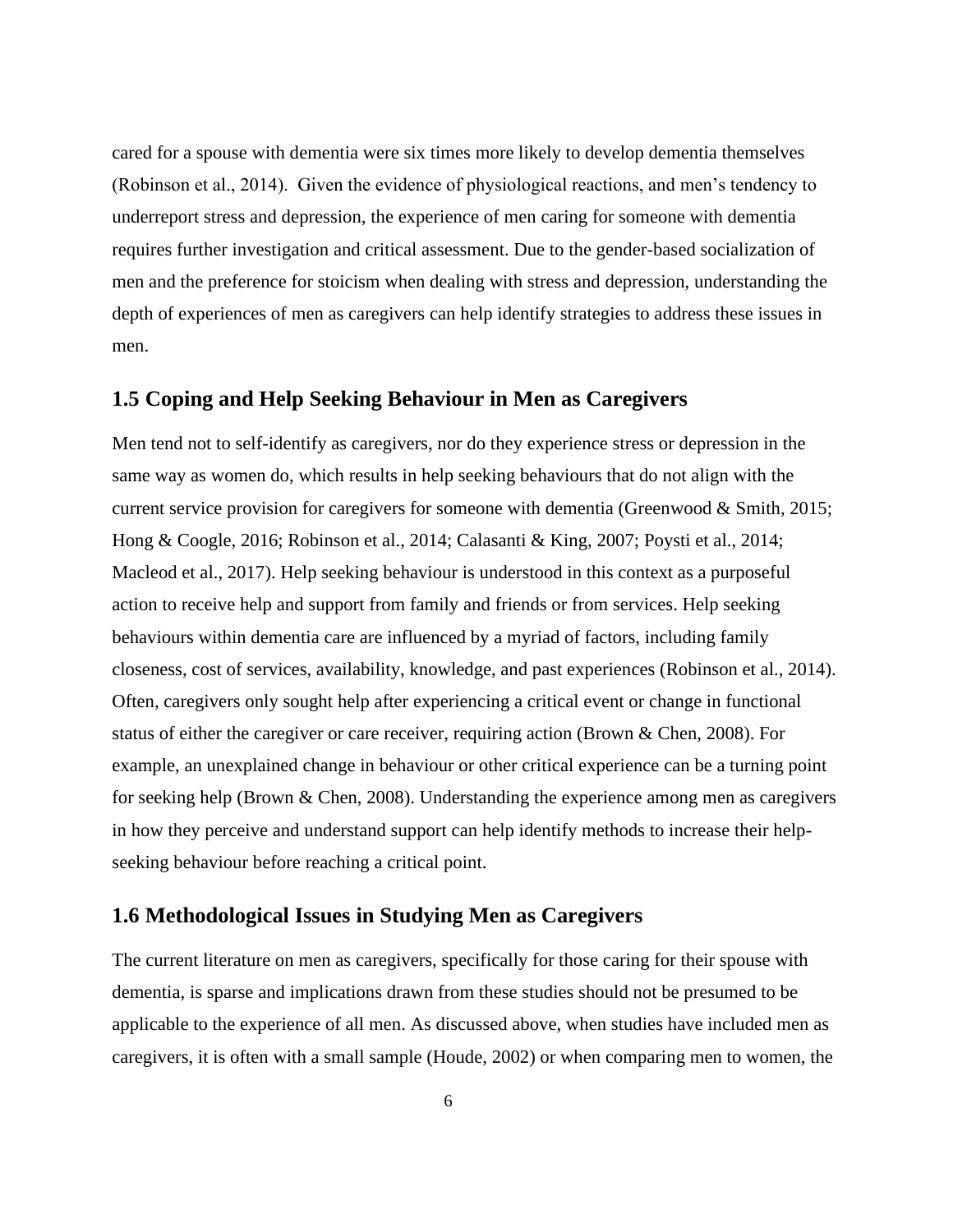ratio of participants is often skewed, with most studies having a significantly higher proportion of women in their sample (e.g. Pillemer et al.,  $2018 = 77\%$  women; Macleod et al.,  $2017 = 67\%$ women; Shanks-McElroy & Strobino, 2001 = 56% women; Sun et al., 2008 = 77% women; Ford et al.,  $2010 = 66\%$  women). This may mask the true picture of the experiences of men in these studies and creates inaccurate depictions of their needs.

This disproportionate sample translates into the development of biased tools used to assess and measure perceived stress and other health impacts for caregivers of someone with dementia (Lauderdale & Gallagher-Thompson, 2003). An assessment of the current tools used to measure health outcomes found that the assessment questions were developed using a sample composed predominately of women and may not accurately depict the experience of men as caregivers (Lauderdale & Gallagher-Thompson, 2003). This suggests that the current measures used to assess stress may be problematic in fully understanding the true experience of stress for men due to flaws in the tools themselves.

Research recruitment strategies for men as caregivers in dementia care also affect the reliability of the research. A review of methodological issues in caregiving studies within dementia care identified that the sample of men who typically are included in the research are often not representative of the population due to recruitment strategies only utilizing support organizations (Houde, 2002). As mentioned earlier, men tend to under-report their distress or need for support and under-utilize support organizations. Research focusing solely on those who engage with services may not give an accurate representation of the experience of the majority of men as caregivers (Houde, 2002). Recruiting research participants exclusively through service organizations obscures the data, favouring those who demonstrate support seeking behaviours, and overlooks those who are not active with support organizations. Researchers may need to evaluate their sampling strategies in order to purposefully engage individuals who would otherwise be difficult to reach, in order to gain a full understanding of their experiences.

7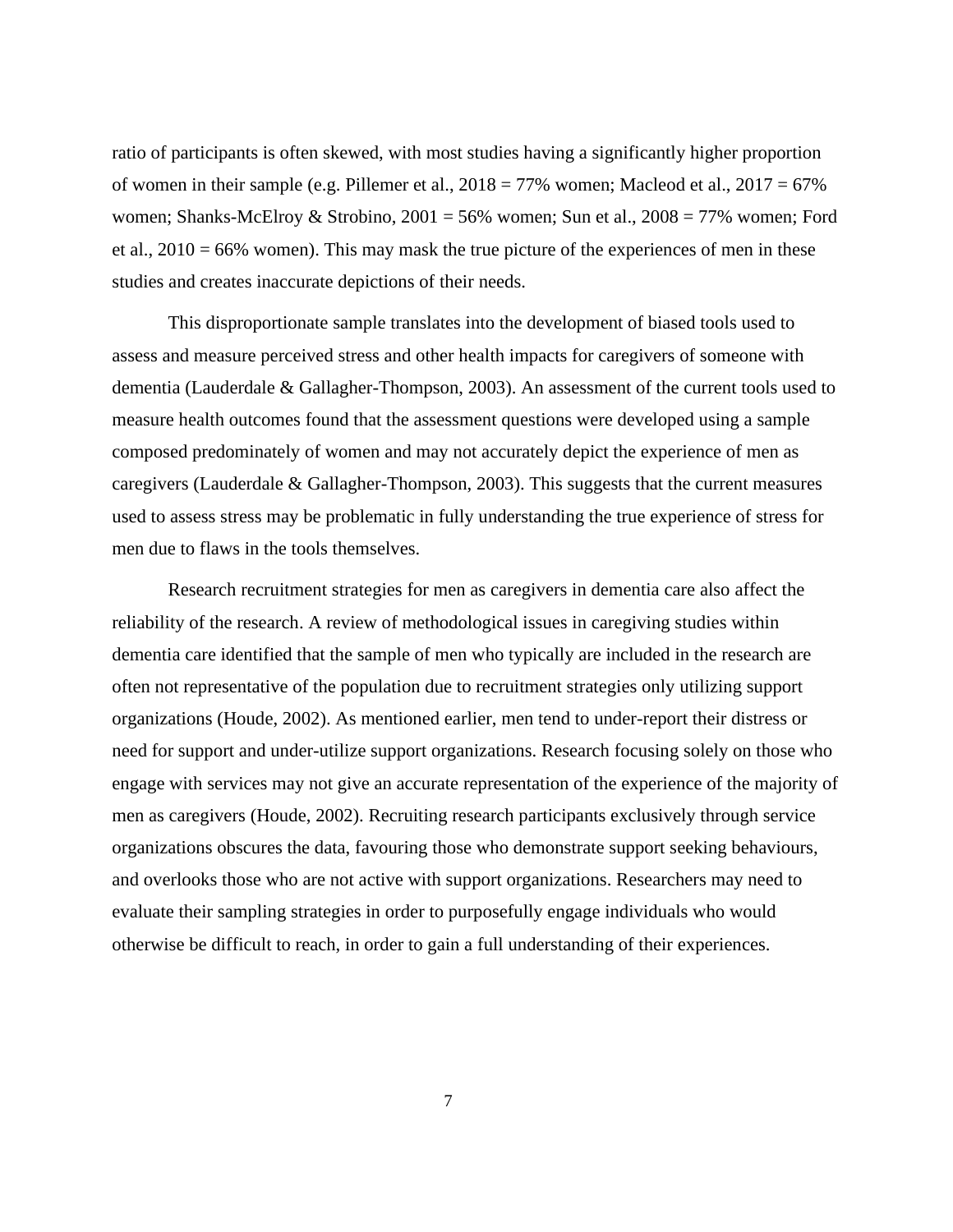#### **Chapter 2**

#### **Study Rationale**

The research has consistently acknowledged that men are underrepresented in the dementia caregiving literature, or when included, the methodology used limits their voice. The current literature focuses predominantly on the differences between men and women in caregiving but fails to recognize the range and variability within the experience of men. By categorizing into two broad groups of men and women the experiences of men as caregivers may be lost. This study addresses this lack of research on the experiences of men by specifically interviewing men as caregivers. Focusing specifically on one gender allows the research to acknowledge the existence of gendered differences while pursuing a more nuanced understanding of men as caregivers that may have previously been overlooked. This research explores the experience of men, specifically husbands whose wives have dementia, to gain a better understanding of their experience, how they provide care, and how they construct their sense of self and their role. This research delves into the multiple and varied experiences of men as caregivers. Using a constructivist grounded theory approach, this research is exploratory and evolved as themes were identified, allowing further inquiry into new insights. The overall purpose of this thesis was to contribute to the knowledge and understanding of the experiences of men caring for their spouse with dementia, increasing awareness of their perceptions and experiences.

#### **2.1 Research Questions**

This research seeks to address the following question(s):

What are the experiences of husbands who care for their wives with dementia?

- a. How do they provide care?
- b. How do they manage/construct their sense of self and their role?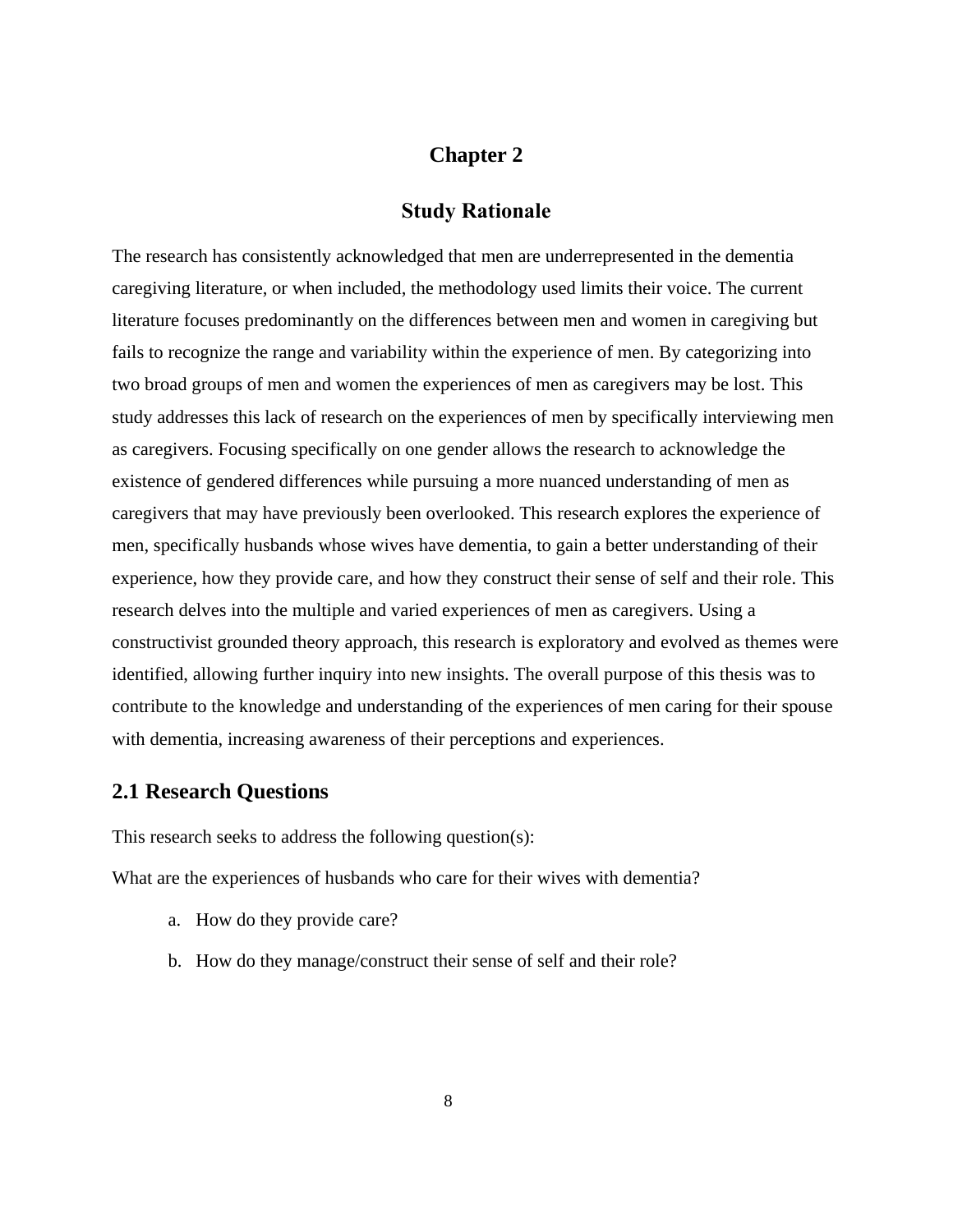# **Chapter 3**

#### **Methods and Methodology**

This research used a constructivist grounded theory approach to develop an understanding of the experiences of husband caregivers whose wives have dementia, how they provide care, and how they construct/manage their sense of self and their role. This chapter includes an overview of Grounded Theory and its paradigms; the study design and rationale; inclusion/exclusion criteria; data generation activities and procedures, approach to data analysis; strategies for rigour; and the role and positionality of the researcher.

#### **3.1 Introduction to Grounded Theory**

Grounded theory is an inductive qualitative research method used to generate knowledge on behaviour and the meanings of constructed social interactions (McCallin, 2003; El Hussein et al., 2014). It was originally conceived by Glaser and Strauss in 1967 in their seminal text, *The Discovery of Grounded Theory: Strategies for qualitative research*. The purpose of the method was to provide a means of discovering the concerns of groups of people, and how they manage those concerns and experiences. The method is exploratory, using patterns and variables to explore a social process and integrate it into theory. In grounded theory the research problem is determined by those who experience the situation rather than imposing a predetermined context. This is particularly appropriate when there are many unknowns (McCallin, 2003).

# **3.2 Paradigms, Ontology, and Epistemology**

Since its original conception, grounded theory has diverged into different ontological and epistemological paradigms. These paradigms include what some call "Straussian Grounded Theory", developed by Strauss and Corbin, and constructivist grounded theory developed by Charmaz (Mills, Bonner & Francis, 2006). A paradigm is a world view or propositions that explain how the world is perceived, informing the way a researcher interacts with data and the relationship with their participants. A specific paradigm can be broken down into ontology, epistemology, and methodological approaches. Ontology focuses on the nature of and what can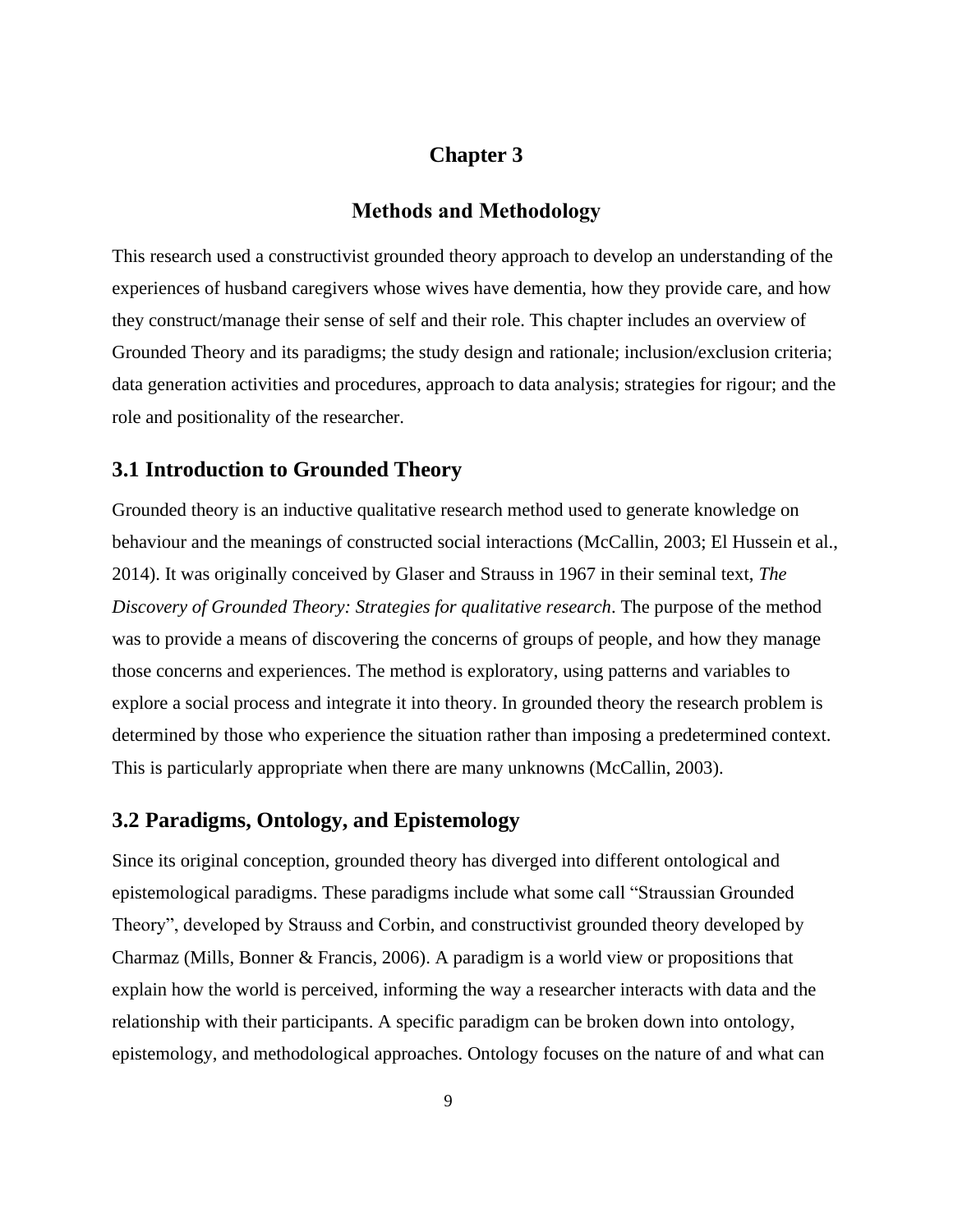be known about reality. Epistemology asks what the relationship is between the researcher and the researched and what can be known. Methodology refers to how the research should be undertaken in relation to the researchers ontological and epistemological stance (Annells, 1996).

Traditional or classic grounded theory can be considered post-positivist and objectivist (Mills et al., 2006). This conception of grounded theory is based on symbolic interactionism and focuses on "the nature of reality", of which Glaser strongly advocates that there exists a real reality and maintains a purist stance on the original grounded theory (Annells, 1996; Thronberg, 2012). Adaptions of the original grounded theory are reflective of the evolution of the philosophical paradigms over the past quarter century. Strauss and Corbin developed a version of grounded theory in which they advocate for a conditional matrix and have some constructivist intent (Mills et al., 2006). A conditional matrix is an analytic tool to assist the researcher in considering conditions, interactions, and consequences of a phenomenon in the development of a theory (Corbin & Strauss, 1990). A student of Strauss, Kathy Charmaz, further revised grounded theory with the development of constructivist grounded theory.

## **3.3 Constructivist Grounded Theory**

The constructivist paradigm views the nature of reality as time and context specific (Annells, 1996). In constructivist grounded theory the researcher co-constructs knowledge through a process of inquiry that acknowledges the role of both the researcher and the participant in the development of the interpreted work (Annells, 1996; Charmaz, 2014). Constructivists believe that the interaction between the researcher and the researched is precisely what creates the data, and thus, the constructivist grounded theory approach is one of data generation rather than data collection. As a method, constructivist grounded theory requires reciprocity in the research relationship, reflexivity in the potential power dynamics within the participant and researcher interactions, attempts to reduce these imbalances, and a clear articulation of the positionality of the author. The approach required the author to reflect and discuss underlying assumptions, awareness of biases, and discuss how these impact the data (Mills et al., 2006).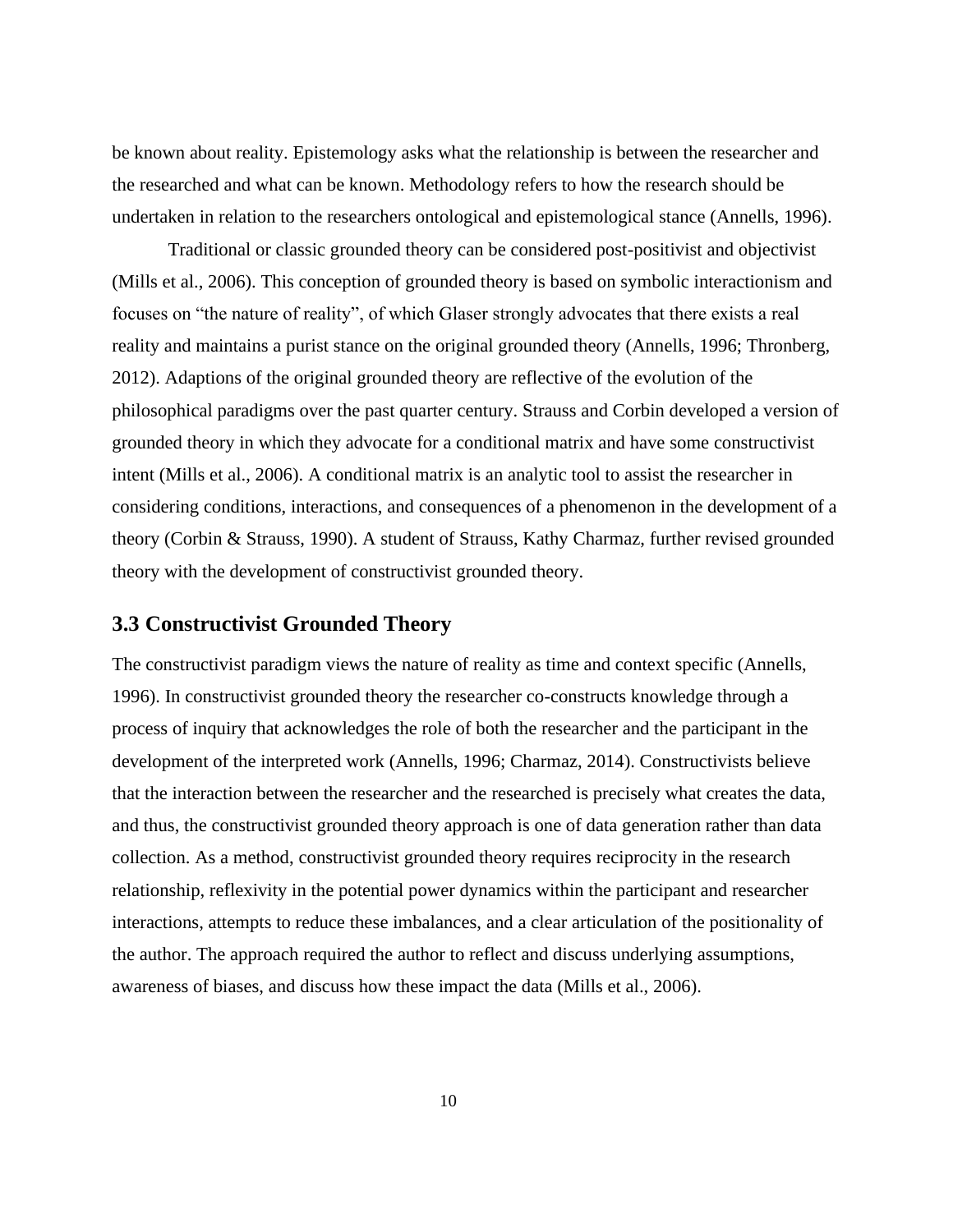#### **3.4 Research Method Rationale**

This research study employed constructivist grounded theory methods to explore the experiences of older husband caregivers whose spouses lives with dementia. This research approach was chosen to provide a structured form of inquiry to explore diverse perspectives and allow the men interviewed to express their experiences with being a caregiver. Grounded theory explores a social process within a specific context (Starks & Trinidad, 2007), which lends itself well to explore being a caregiver (social process) as a husband (specific context).

The method allows for exploration of a phenomenon without imposing a specific outcome on the research (McCallin, 2003), which provides space for information that may have been missed in earlier studies by opening opportunity for dialogue that removes unintentionally biased considerations. This may help address the limited understanding of the experience of men in the current literature. With the goals of expanding our knowledge about the experience of men as caregivers for a spouse with dementia, constructivist grounded theory allows for a deep and rich description and for variance to be explored. Constructivist grounded theory was selected specifically because a constructivist lens aligns with the research questions and the epistemological and ontological stance of the researcher. Constructivist grounded theory provides a systematic way to examine concepts, constructs, and relationships between them to provide an explanation of a phenomenon (Carmichael & Cunningham, 2017).

#### **3.5 Theoretical Orientation, Social Constructionism, and Gender**

Constructivist grounded theory has strong connections to a social constructionist approach with the acknowledgement of research as a construction of meaning that includes the social reality of the participants as well as the position of the researcher (Charmaz, 2014). The key tenet of social constructionism is that our understanding of the world is a product of thought and not an external reality (Burr, 2015). Consequently, people's positions within discourses provide their perspective of the world. Social constructionism's epistemological position is relativism, which means that there exists multiple perspectives rather than one true reality (Burr, 2015). Social constructionism understands the underpinning of experience as a production of social norms and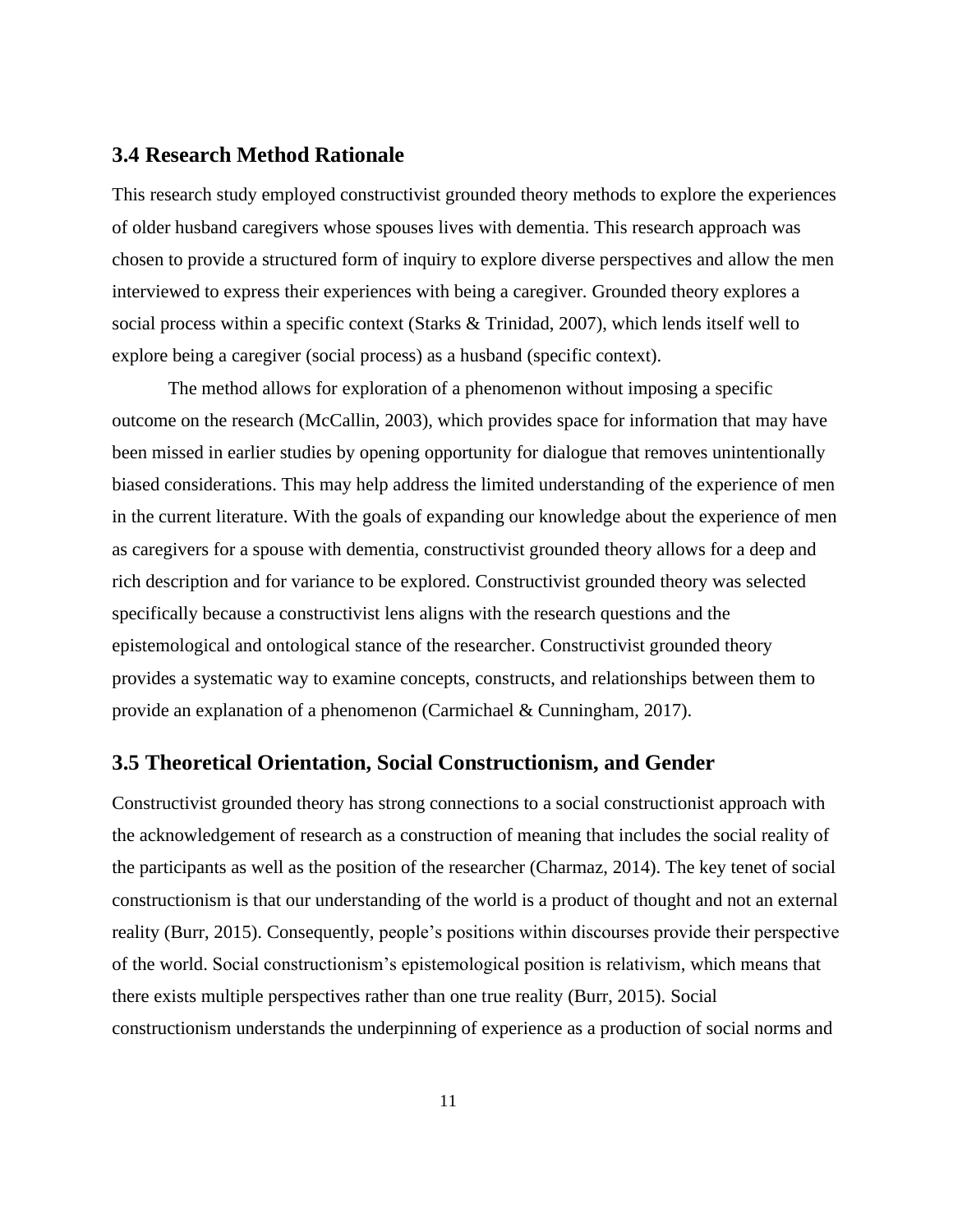the expectations society puts on individuals based on their characteristics, social status, race, and gender (Mallon, 2019).

Gender as a construct, refers to "the socially constructed roles, behaviours, activities and attributes that a given society considers appropriate for males, females, and other genders" (Morgan et al., 2016, pg. 1.), whereas sex refers to biological criteria, such as X and Y chromosomes (West & Zimmerman, 1987). Gender is a social phenomenon with which, meanings of gender are negotiated and vary by social context and histories (Morgan et al., 2016). Gender affects how people relate to one another at all levels, including within health systems. It also can determine power within relationships, including but not limited to vulnerability, decision making, health seeking behaviours, and access/utilization of health services (Morgan et al., 2016). Within this research, gender is understood as a socially constructed role. For the purposes of this research, the use of men/women will be used and refer to gender. Inclusion of other genders is beyond the scope of this study and an important consideration for future work. This study will focus on cis-gender experiences, specifically cis-gender men and their conformance or non-conformance to traditional gendered norms.

In this context, social constructionism considers predominant discourses of masculinity as a result of cultural norms and not as innately occurring in men. For example, Ribeiro et al. (2007) describes social constructionism as being salient and widely accepted within the literature on masculinity because it emphasizes the diversity of the men's experiences and the different types of masculinities. Essentially, using a constructivist grounded theory approach to the research, with parallels to social constructionism, allows an acknowledgement of the variability in experience without imposing preconceived assumptions and allows space to conceptually explore.

Constructivist grounded theory as a method does not use a hypothesis or pre-existing theory (El Hussein et al., 2014). It allows for a distancing from the literature and allows meaning to be derived from the data rather than preconceived ideas or notions (El Hussein et al., 2014). This method allows this research to add to the current literature and address the gap in understanding the multiple experiences of men.

12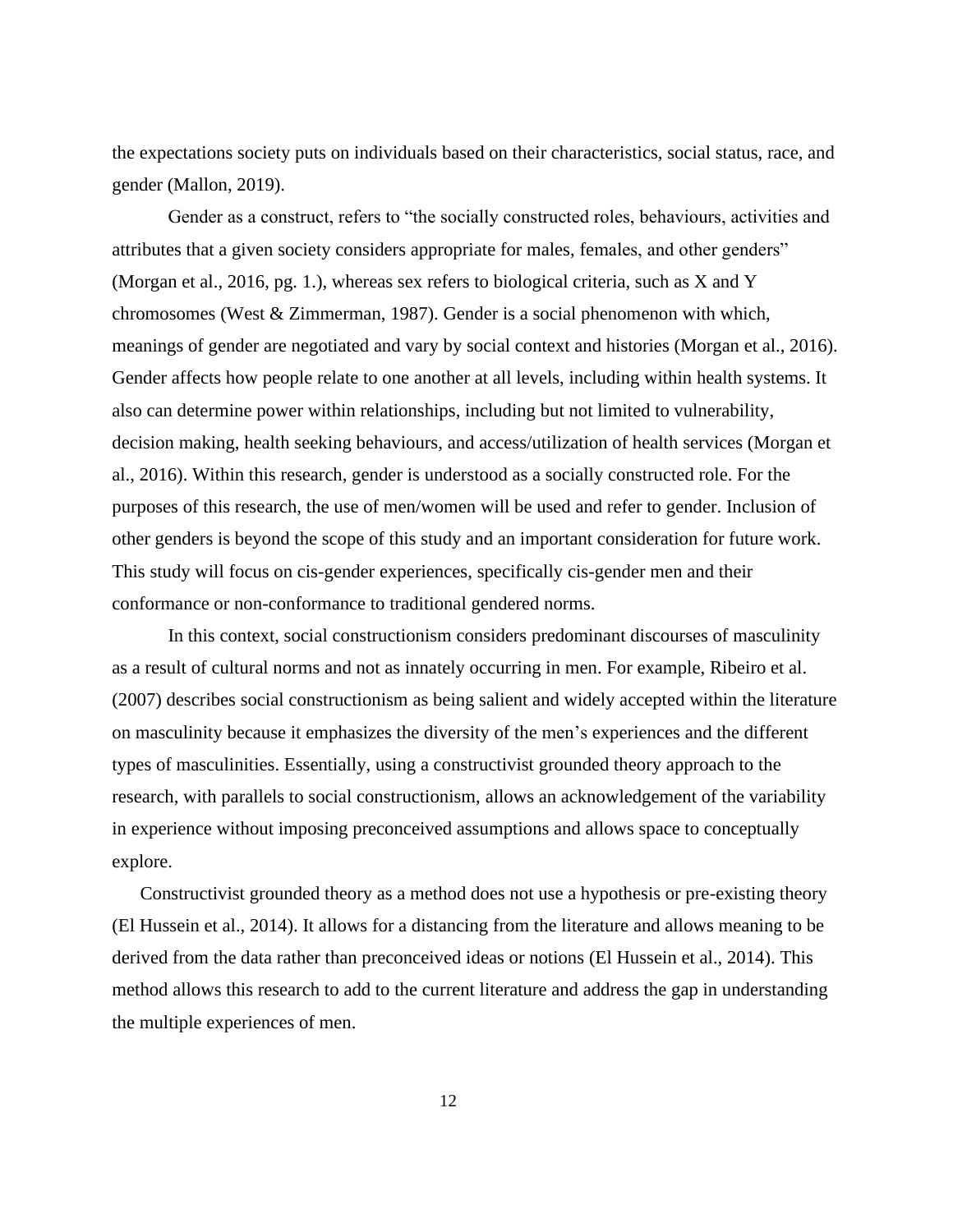### **3.6 Research Design and Collection**

This study employed a constructivist grounded theory approach to explore the experiences of older husband caregivers whose wives live with dementia and their experiences of being a caregiver. Constructivist grounded theory uses a series of structured (yet flexible) procedures to thoroughly obtain/create rich data about a social process (Charmaz, 2014). Constructivist grounded theory uses intensive interviews with participants to generate data, supported by memo writing and reflexivity of the researcher; revision of the interview guide; re-engaging participants (where needed) to clarify information; and systematic analysis procedure using constant comparison methods. This is an iterative process and occurs simultaneously and cyclically.

This study used semi-structured intensive interviews with participants to obtain rich data on their unique experiences. Data were collected in intensive individual interviews, ranging from 40 to 90 minutes, to promote conversation and further inquiry into experiences offered by participants. The interview "is the site of exploration, emergent understandings, legitimation of identity, and validation of experience" (Charmaz, 2014, pg. 91). Interviews were conducted online through a video conferencing platform or telephone calls, and audio recorded. Audio recordings were transcribed verbatim using a transcription software and checked by the author. Following constructivist grounded theory methods outlined by Kathy Charmaz (2014) the interview guide was reviewed and adapted following the interviews to allow themes to be explored as they emerged.

The interview guide offered a semi-structured format and was moderately revised through the data collection and analysis period to delve into themes and categories as they emerged. Prior to and through the data collection and analysis process, memos were written to provide conceptual depth and allow reflection on personal bias. Memos were recorded as both a space to practice reflexivity and as an analytic tool to capture the depth of the research and assist category development. The memos reflected ideas about the research direction, the researcher's perception of a situation and how it changed or confirmed previous thoughts, or elements of the interaction that occurred to provide further insight into the meaning and depth of a code or passage within the transcript. A methodological journal was also kept assisting with reflexivity.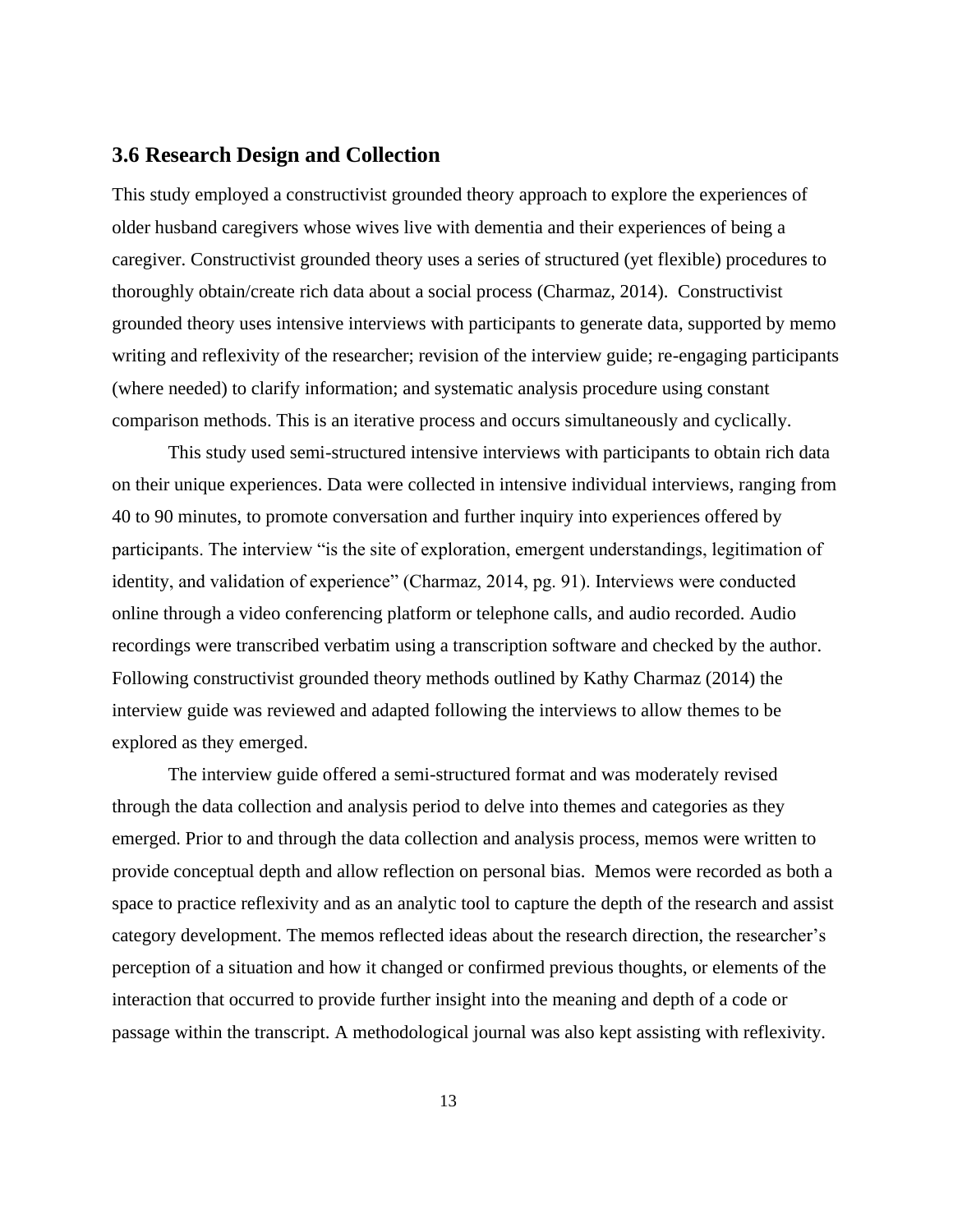#### **3.7 Sample**

The focus of this research was on the experiences of husband caregivers in the community caring for their spouse who has a diagnosis of dementia. Eligible participants met the following criteria: 1) identify as a man, 2) are aged 60+, 3) speak and understand English, and 4) have a wife with dementia who lives within the same household. Individuals whose spouse currently resides in a long-term care home or was deceased were excluded from participating.

This study used purposeful sampling, specifically convenience and snowball methods. Purposeful sampling allows the selection of participants who have the experience in question, such as caring for a wife living with dementia (Bradshaw et al., 2017). Convenience sampling refers to utilizing individuals or organizations that have connections with participants of interest (Bradshaw et al., 2017). Snowball sampling is accomplished through connecting past or current participant's networks using word of mouth and invitations (Naderifar et al., 2017). Recruitment was achieved through connecting with caregiver organizations, the Alzheimer Society, memory clinics, and social media. The Alzheimer Society of Ontario generously supported this research through engaging their network of Societies in Ontario. Interested parties emailed or called the researcher and were asked to confirm their eligibility. Those who fit the eligibility criteria were invited to an interview with the author at a convenient time for them. Those who did not fit the criteria were asked if they would like to receive the final findings from the study and their role and experiences were acknowledged as important considerations for future work. Participants in the study were also asked following their interview to share the recruitment materials with men they knew who fit the recruitment criteria and may want to participate in this study.

#### **3.8 Data Analysis**

Following the systematic process of constructivist grounded theory, constant comparative analysis was used to analyze the data. Constant comparison analysis uses comparing and contrasting of all data to form categories and iteratively addresses the themes within the data (Boeije, 2002). This approach to analysis allowed the researcher to engage deeply with the data to understand the experiences of husband caregivers between and within individual accounts, further pursuing commonalities, differences, and variability of experiences (Boeije, 2002).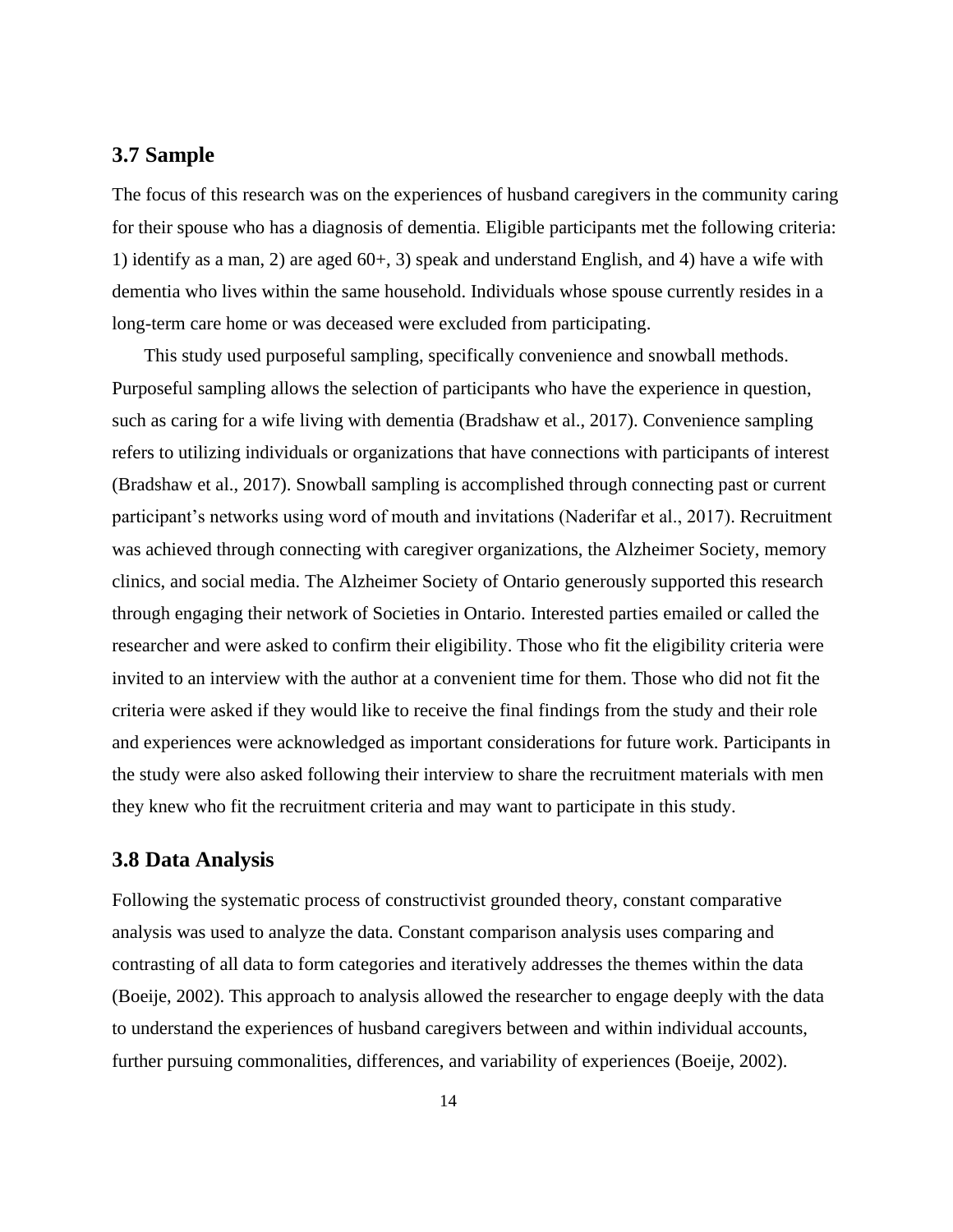Constant comparative methods in grounded theory makes comparisons at each analytic level (Charmaz, 2014). The data are compared with itself, with later interviews with the same interviewee, and with other interviews. Additionally, memos and codes are compared to grasp the meanings and links between them. Memos were utilized throughout data collection and analysis to provide reflexivity and offer an analytic tool in constructing abstract thought. Memos captured thoughts, reflections, analytic notes, comparisons, and ideas as they occurred. They helped to identify questions and directions to pursue. Memo writing offers a bridge between reflexivity and analysis. It encourages deconstruction of codes and data, comparison, and establishing potential links (Charmaz, 2014).

Analysis of transcripts, memos, and researcher reflections were iteratively assessed throughout the data collection period and compared at different stages. Analysis began with lineby-line coding of the transcripts, followed by focused coding. Line-by-line coding sticks close to the data and allows for naming of themes, of which analytic ideas may occur and a memo is written to accompany the codes (Charmaz, 2014). Focused coding uses the earlier codes to define the most significant themes and delineate analytic sense of the data. This process helped to synthesize and conceptualize the data. Following coding, memos were sorted to assist the analysis, shaped the research, and provided structure to the writing process.

#### **3.9 Ensuring Rigour**

The quality and rigour of a grounded theory study is determined through the researcher's skill and organization, appropriateness of the method for the research question, and "procedural precision" (Chun Tie et al., 2019, pg. 7). As a novice researcher, expertise and skill was addressed by using the constructivist grounded theory framework to guide data generation and analysis. As well, support from the thesis committee ensured methodological congruence with the research question and supported the accuracy and coherence of the codes and following data. Dr Carrie McAiney provided support through assisting with reviewing initial code development, reviewing theme development, and provided feedback. The thesis committee provided oversight and assisted with code checking and provision of feedback and suggestions, as necessary. As constructivist grounded theory is a construction of research from the researcher and participant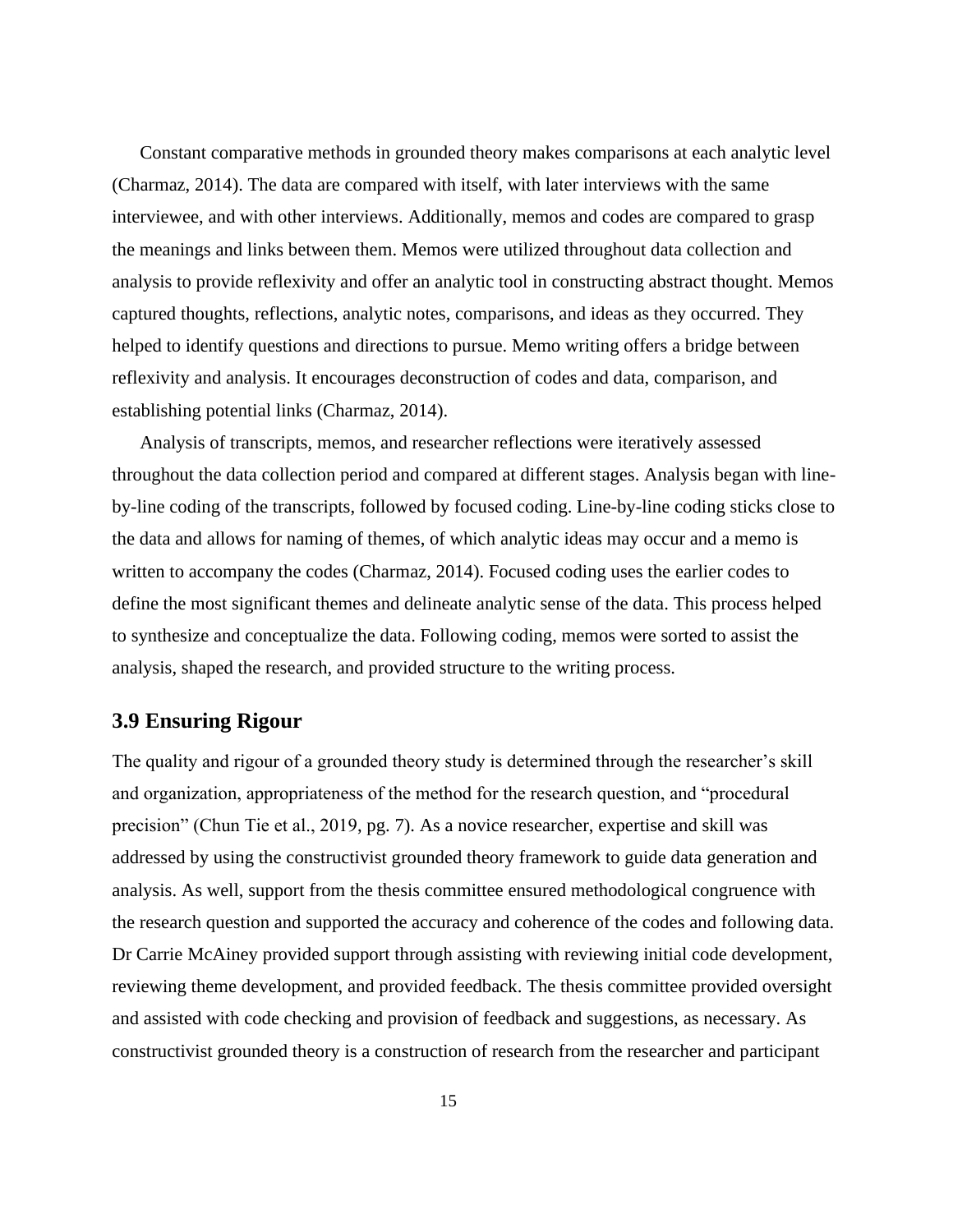lens (Charmaz, 2014), the purpose of oversight and review of the codes and themes is to reduce bias within the analysis. Grounded theory methods as a process enhances rigour through the systematic approach to the analysis of the data and is a strength of grounded theory (El Hussein et al., 2014). Additionally, procedural precision was addressed through keeping a detailed audit trail of decision tracking, maintaining a management strategy for the data, and producing memos (Chen Tie et al., 2019). Please see Appendix N for the detailed analysis plan.

#### **3.10 Position and Role of the Researcher**

The use of constructivist grounded theory in this study was purposeful to align with my personal epistemological stance. My theoretical orientation is that of social constructionism, with the belief that our understanding of the world is developed and enacted through social relations including how we perceive and understand gender and caring. In pursuing this research, I was able to dismantle my own conceptions of men and their role in providing care. The experience of this study challenged my preconceived ideas of men who provide care. The interview process was deeply emotional, men shared parts of themselves with me that they likely hadn't shared with many. I was touched by the love and dedication that they had for their wives, for their great sense of loss, and their continuation to persevere in caring through grief and for their willingness to share their experiences with me. I was surprised to find that I had so much interest in my research from potential participants, as well as men who didn't quite fit my criteria but felt such urgency to share their experiences. I regret that I was not able to engage with them; however, their outreach exemplifies the necessity of research and the lack-there-of within this field on men's experiences. I am truly grateful to have had the opportunity to enter into this space and honour the reality of men who provide care for their wives.

My role in this research was multifaceted. I took on a research question that was posed in a brain-storming session in 2019 with the Murray Alzheimer Research and Education Program, asking how to engage men caregivers in the services available to caregivers of persons with dementia. Participants in this session noted that most of the people who came to events, support groups, and gatherings were women caregivers. Originally, I sought to understand what the barriers and facilitators were to accessing services for men caregivers; however, in reading the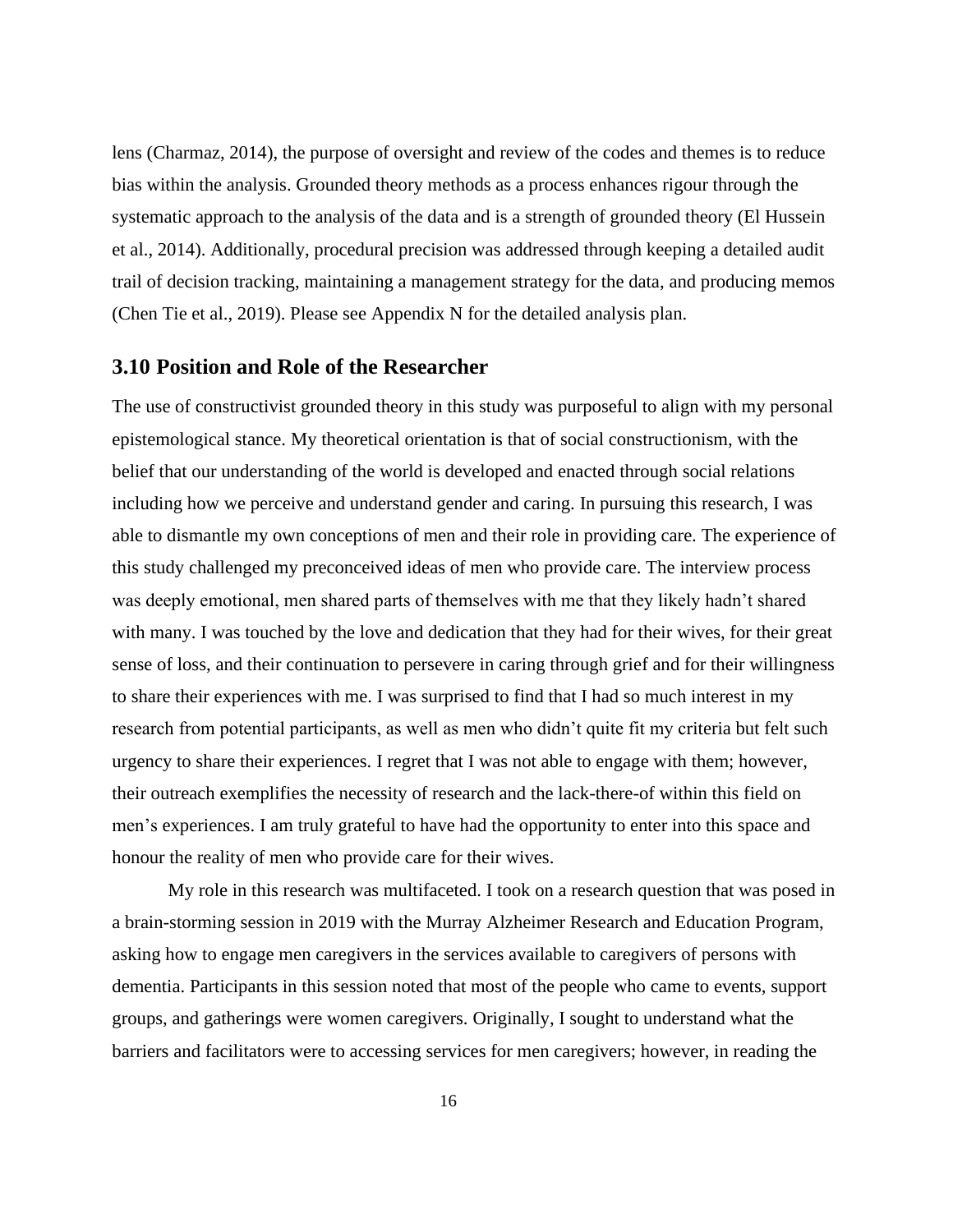literature, the question on their experiences in being a caregiver as a whole was still underdeveloped. In order to capture the reason for lack of service use, the question about their experience also had to be considered.

As a woman, I found it interesting to consider how men conceptualize caregiving because it is considered a predominantly female role. As a researcher the impact of my gender may be supportive in gaining insight into the experiences of men as caregivers. Discourses of masculinity may prevent sharing experiences with emotional depth to a researcher of the same gender, but this may not occur with me as a woman, who may be seen as an "insider" to the experience and more understanding.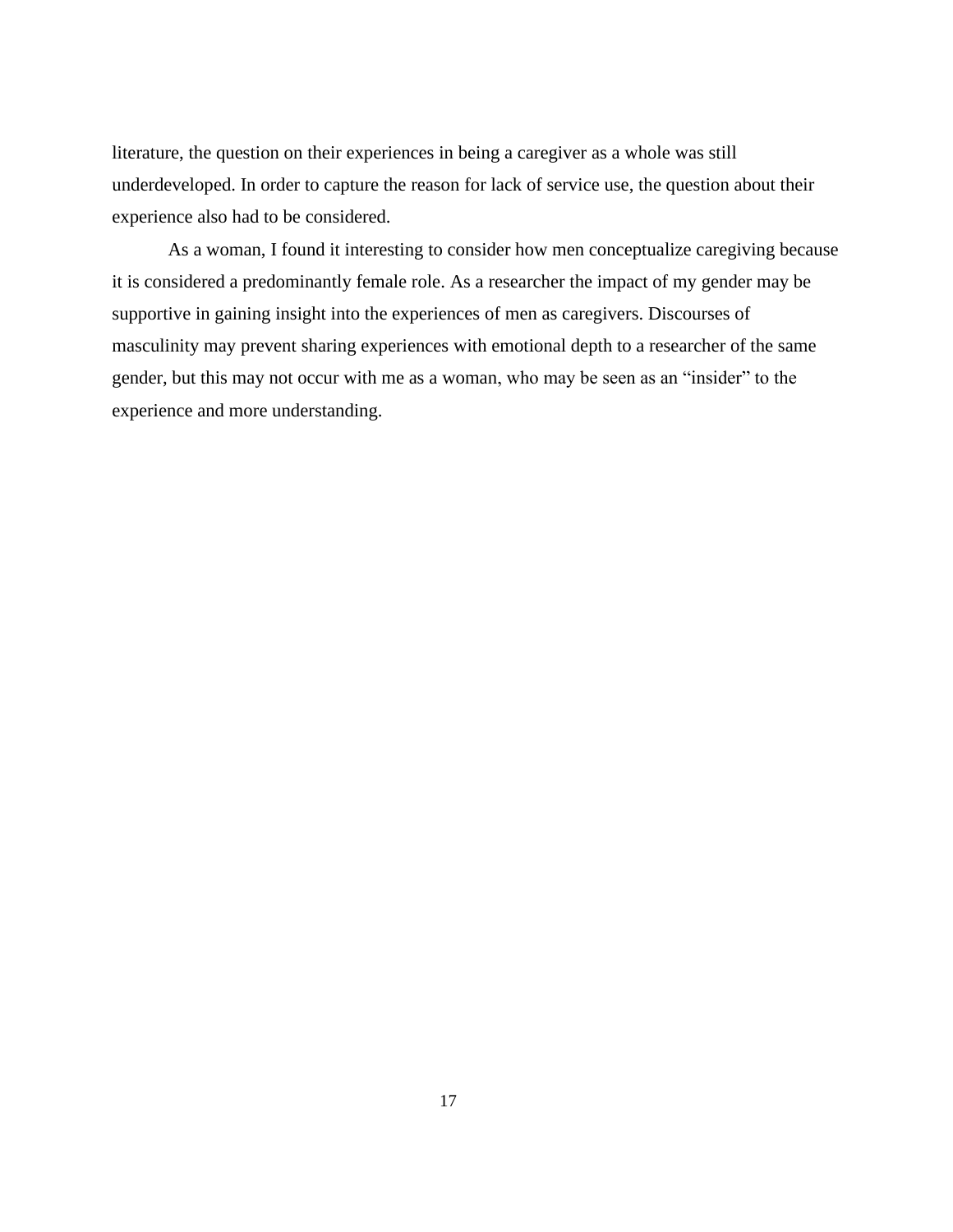# **Chapter 4**

# **Findings**

# **4.1 Sample Description**

Interviews were conducted across Ontario, Canada with 11 men who lived with their wives who had dementia. All participants lived in the community and were between the ages of 61 and 88 years. Age ranges were evenly distributed;  $60-69$  (n= 3),  $70-80$  (n= 4),  $80+$  (n=4). Ten participants identified as Caucasian, and one participant identified as Portuguese. Two men expressed that they moved to Canada from Holland, two men were from England, and five men identified as Canadian, one man was from Portugal, and one did not disclose their country of birth.

Participants' education varied, with one participant completing a high school equivalent, two completing skilled trades, two completing college diplomas, three completing a bachelor's degree, and three completing a master's degree. Most participants (n=9) lived in an urban centre, and two participants lived in rural areas. One participant shared that he and his wife had moved from a rural area due to safety considerations with her dementia. The number of years since their wives' diagnosis ranged from eighteen months to approximately ten years.

| <b>Participant Age</b>      | # of Participants |  |
|-----------------------------|-------------------|--|
| 60-69                       | 3                 |  |
| 70-79                       | $\overline{4}$    |  |
| $80+$                       | $\overline{4}$    |  |
| <b>Urban/Rural</b>          |                   |  |
| Urban                       | 9                 |  |
| Rural                       | $\overline{2}$    |  |
| <b>Education Level</b>      |                   |  |
| High School (or equivalent) |                   |  |

*Table 1: Participant Demographic Response*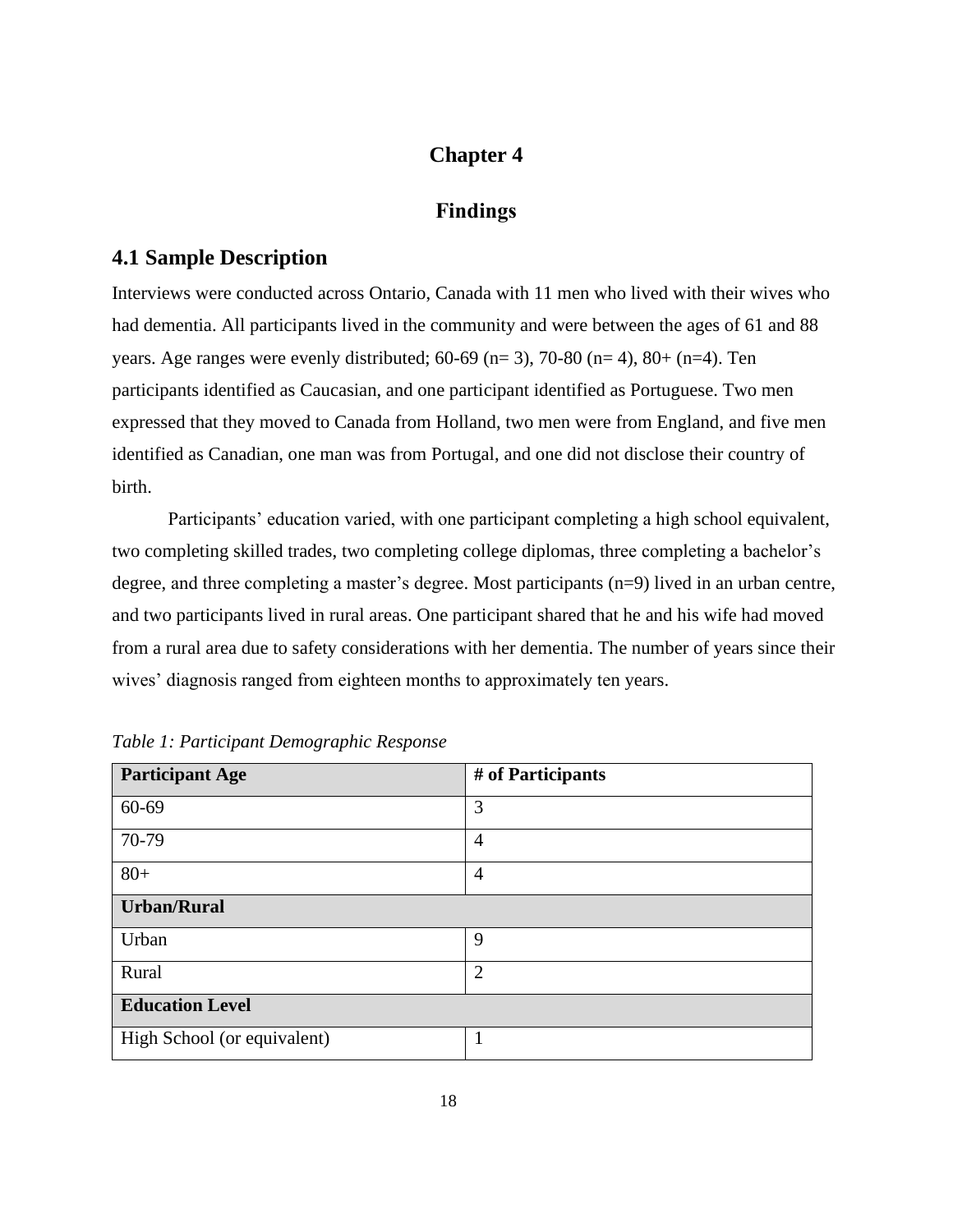| <b>Skilled Trades</b>                  | $\overline{2}$ |  |
|----------------------------------------|----------------|--|
| College Diploma                        | $\overline{2}$ |  |
| <b>Bachelor's Degree</b>               | $\overline{3}$ |  |
| Master's Degree                        | 3              |  |
| <b>Self-Identified Race</b>            |                |  |
| Caucasian                              | 10             |  |
| Other                                  | $\mathbf{1}$   |  |
| <b>Country of Origin/ Ethnicity</b>    |                |  |
| Canada                                 | 5              |  |
| England                                | $\overline{2}$ |  |
| Holland/Netherlands                    | $\overline{2}$ |  |
| Portugal                               | $\mathbf{1}$   |  |
| Unknown                                | $\mathbf{1}$   |  |
| <b>Number of Years Since Diagnosis</b> |                |  |
| 1-3 years                              | 3              |  |
| $4-6$                                  | 5              |  |
| $7-9$                                  | $\mathbf{1}$   |  |
| $10+$                                  | $\overline{2}$ |  |

# **4.2 Overview**

The findings offer a range of experiences for men as caregivers reflected in the quotes provided. Participants' quotes are labelled by symbols A01 to A11 to protect their identity. This chapter shares the study's findings and the dynamic interplay of managing an evolving relationship with a wife with dementia, the impact this experience has on husbands, and their perception of support for men.

Three themes were developed in this study as part of the process of being a caregiver as a man; *Becoming a Caregiver*, *Navigating and Managing Changes in the Relationship*; and *Organizing, Planning, and Re-evaluating the Future.* Each theme was broken down into three corresponding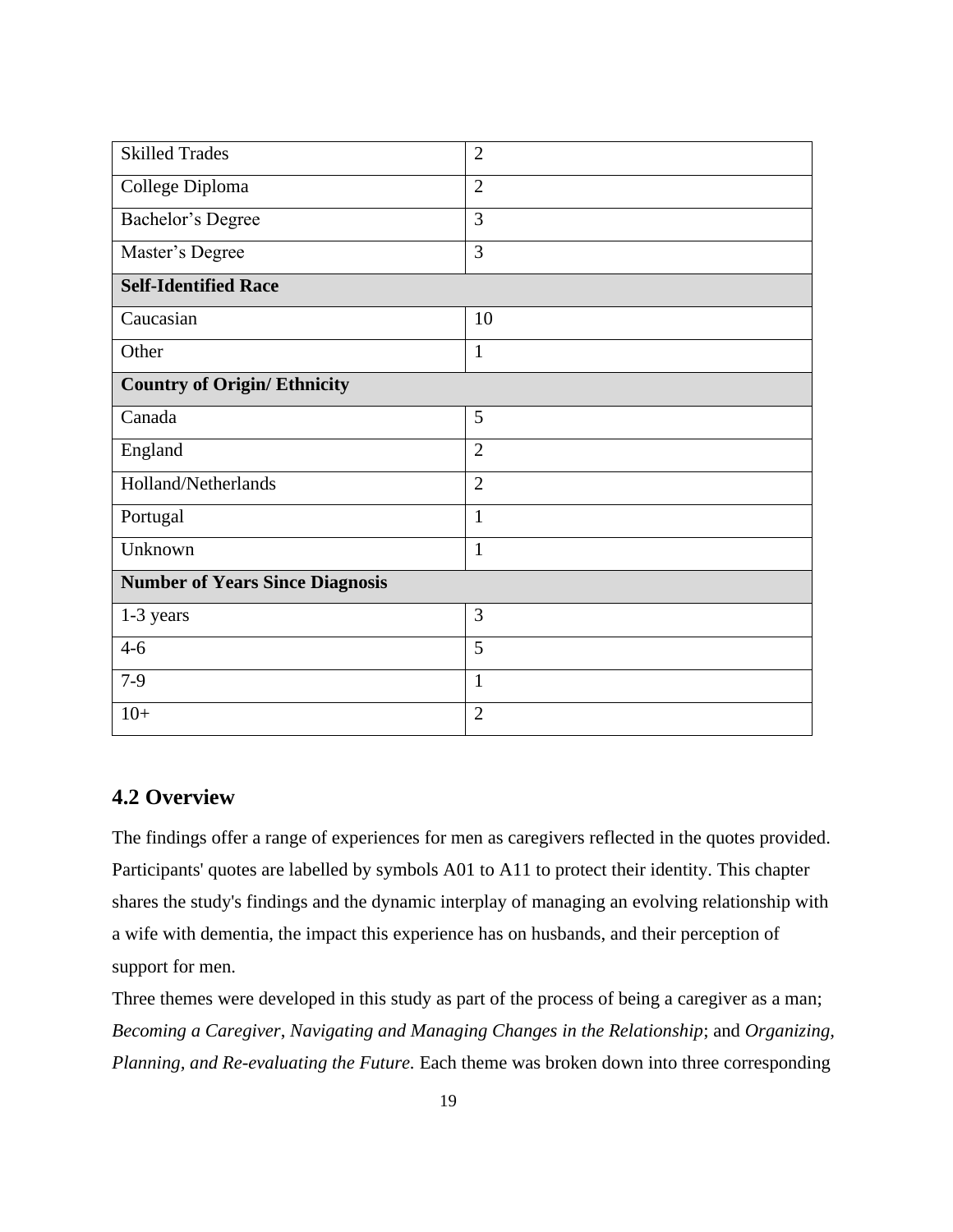subthemes (See *Table 2*) that followed the trajectory of the men's experience and their journey with their wives' dementia. Participants described their experiences of caring for their wives, of their individual experiences, the challenges and struggles they experienced as a result of being a caregiver, and how they went about navigating and managing their experiences.

The men experienced a dynamic shift in how they interacted with their reality because of the complex relationship changes that were experienced because of their wives' dementia. Men negotiated their relationship around behavioural and relational changes their wives were experiencing (such as personal care needs and their wives' altered perception of reality) and altered their way of doing and relating to elements of their life as a result. However, the way men experienced this life transition existed within a range of experiences and perceptions with caring for their wives with dementia.

| (able 2: Overview of Themes and Subthemes |                                                   |
|-------------------------------------------|---------------------------------------------------|
| Becoming a Caregiver                      | Learning to be a Caregiver<br>$\bullet$           |
|                                           | What it Means to be a Caregiver<br>$\bullet$      |
|                                           | <b>Experiencing Changes in Self</b><br>$\bullet$  |
| Navigating and Managing Changes in        | Navigating Loss and Grief<br>$\bullet$            |
| Relationship                              | Managing and Avoiding Conflict                    |
|                                           | <b>Maintaining Intimacy</b><br>$\bullet$          |
| Organizing, Planning, and Re-evaluating   | Planning and Making the Decision for<br>$\bullet$ |
| the Future                                | Long-Term Care                                    |
|                                           | Re-assessing Money's Value                        |
|                                           | <b>Meaningful Gender-Specific Supports</b>        |
|                                           |                                                   |

*Table 2: Overview of Themes and Subthemes*

# **4.3 Becoming a Caregiver**

The first theme within this study related to the process of becoming and being a caregiver for their wives through the diagnostic journey onwards. This journey started with learning to be a caregiver and making sense of what caregiving means to older husbands. Often participants relied on past life experiences to make sense of and transition into their role. Learning to be a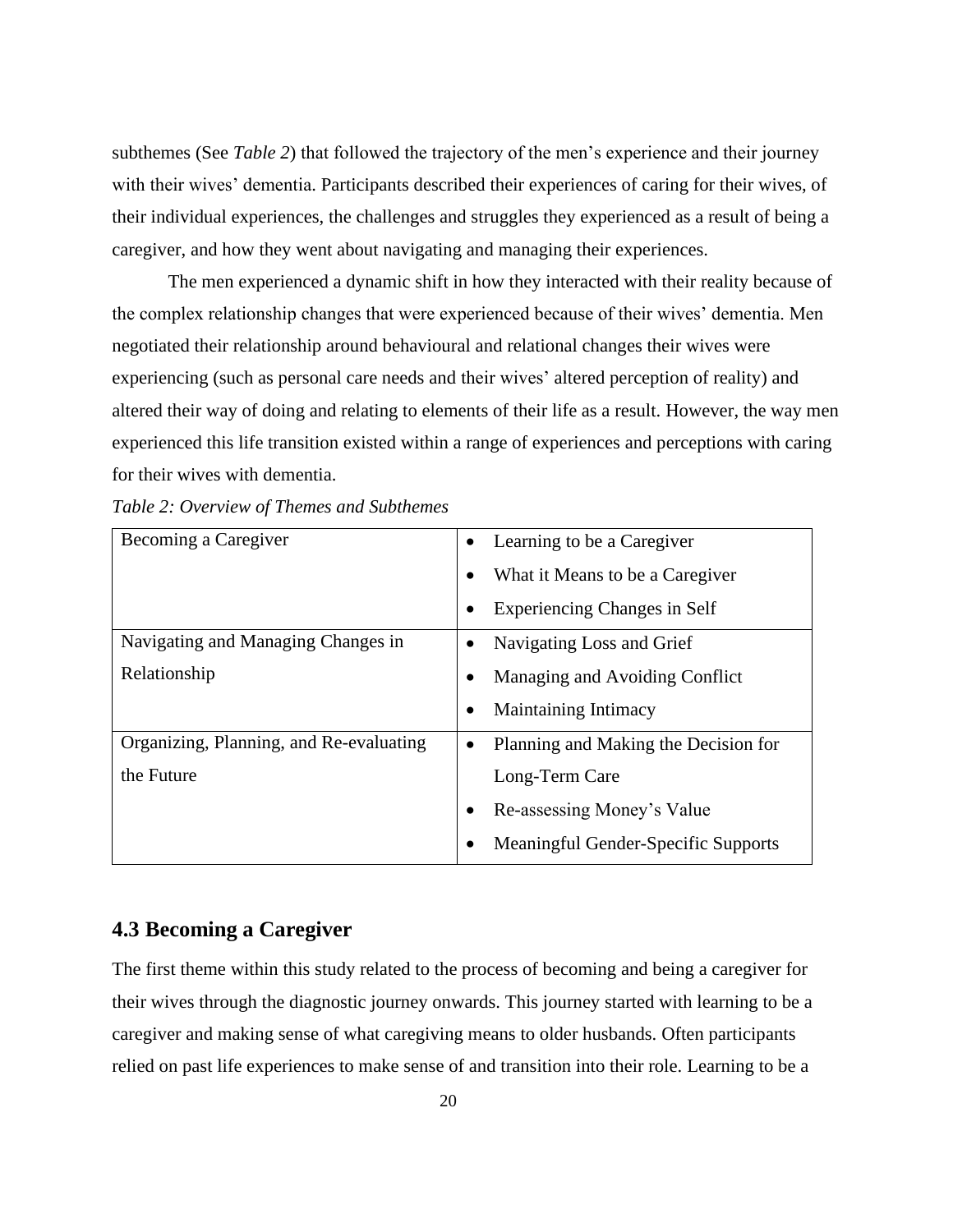caregiver required husbands to undergo a process of self-evaluation and growth, often experiencing changes in their sense of self. The first theme, *Becoming a Caregiver,* comprised of three subthemes: 1) *Learning to be a Caregiver*, 2) *What it Means to be a Caregiver*, and 3) *Experiencing Changes in Self.* 

#### **Learning To Be a Caregiver**

With their wives' diagnosis of dementia, men were thrust into a new role: being a caregiver. Men described the necessity of learning their role and taking on new skills. Participants' development of their role as a caregiver was greatly influenced by their unique life experiences, impacting the ease with which they adapted and what types of support they utilized.

For most men, being a caregiver was not something they had done before. The learning process was often considered to be out of necessity. A participant who was starting to provide more and more personal care for his wife described the process as one that created discomfort for himself as he made the adjustments needed for her safety and care needs.

*"It's out of necessity. To say it was smooth I have to admit... Seeing her struggle to get into the tub a few times, made me nervous." – A07*

This participant relayed that learning to be his wife's caregiver was something he struggled with and described grappling with elements of fear as her dementia progressed which influenced his more active role. For some, learning to be a caregiver was a trial-and-error process. Participants discussed figuring out what worked and what didn't work for their wives when managing care tasks and aspects of their relationship.

*"I've had to learn for a long time, and I learned by repeating things. And finally, it just dawns on you that certain ways is the proper way of handling situations so, so, yeah, it's a learning process, and I'm still learning." - A03*

Learning was an ongoing process that enabled men to be attuned to and aware of their wives' needs through changing circumstances. Most men sought support in learning how to provide care, build resiliency, and cope with this new role. Men utilized a range of supports, including education and training, support groups, personal support workers, and services, such as meal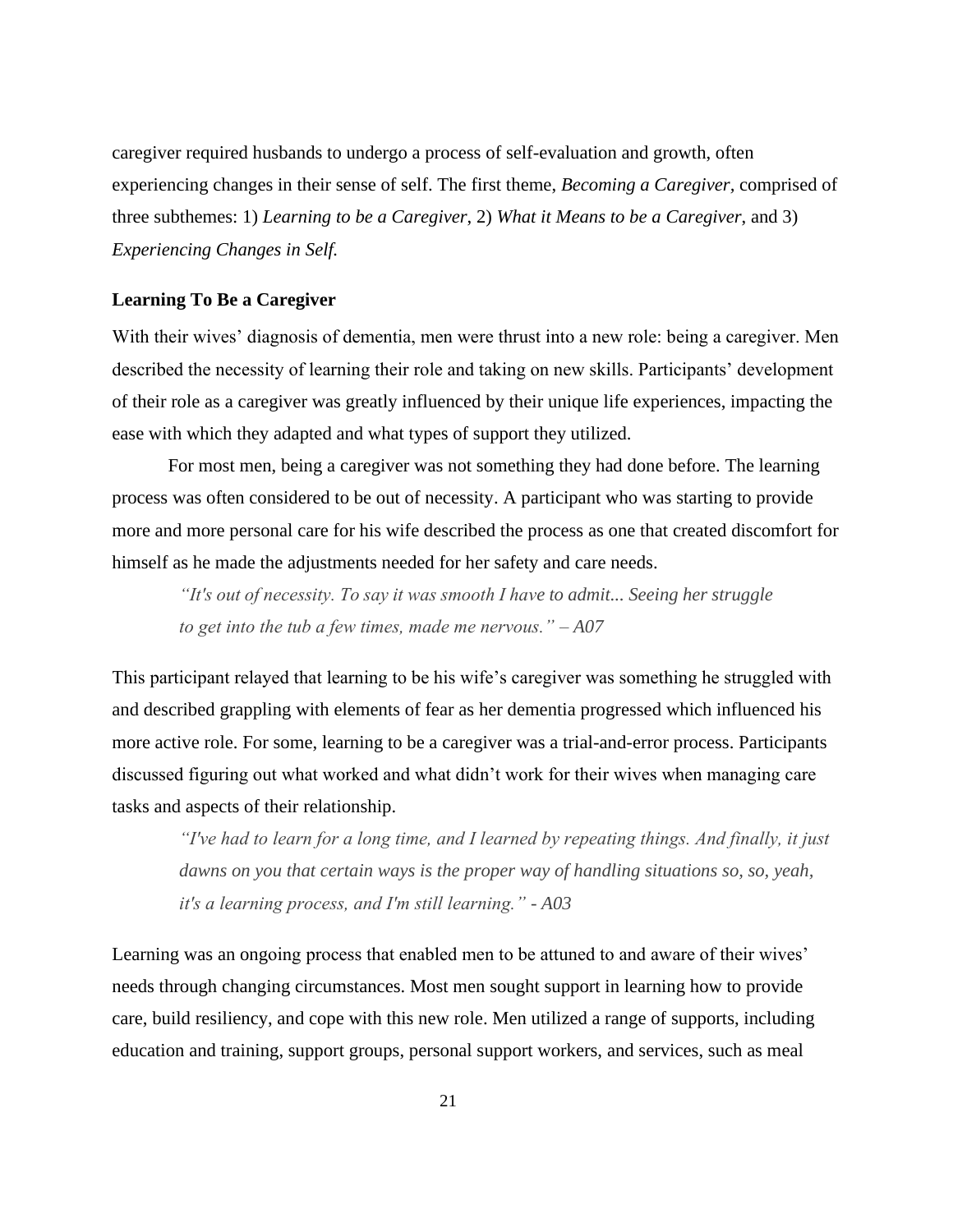delivery and housekeeping. The amount of access of support mechanisms was variable between participants. Some men sought out many avenues of support and education in order to learn, whereas others only briefly engaged with services, such as those offered by the Alzheimer Society.

Additionally, unique life experiences influenced how men provided care to their wives, including their upbringing and learning from women in their lives or their connection to their own mothers; generational social or gender roles; experience with providing care previously; personality type and belief system; their previous work and professional skills; and utilization of support to aid in the development of their role. These life experiences impacted how men transitioned into the caring role and created variations in how they conceptualized themselves and their marital relationships. For some men, the process of becoming a caregiver for their wives was relatively easy. These men shared how they had been socialized to provide care from their families and were influenced by their mothers.

*"My mother actually took care of her grandmother and mother, and her mother also got a stroke right away. And so, I had heard all these stories of how women deal with these kinds of situations, and it has acted as a model and an inspiration for me to follow the same path."- A05*

This participant, for example, reflects that his upbringing around women who provided care served as a model and inspiration for his caring role. His past experiences and the way his family dynamic emphasized the role of women and caring influenced how he conceptualized his ability to care for his wife.

Additionally, some men had expressed that within their own families and their marriage, less restrictive gender roles existed and had enabled an ease of transition into providing more care work.

*"My father had been ill before. And my mother worked. My father died in 47. So, I used to do, help around the house and go shopping, and do some cooking even what even at that age. […] So, I've always been involved, knew how to do the laundry, knew how to cook, nothing fancy but I've always been involved*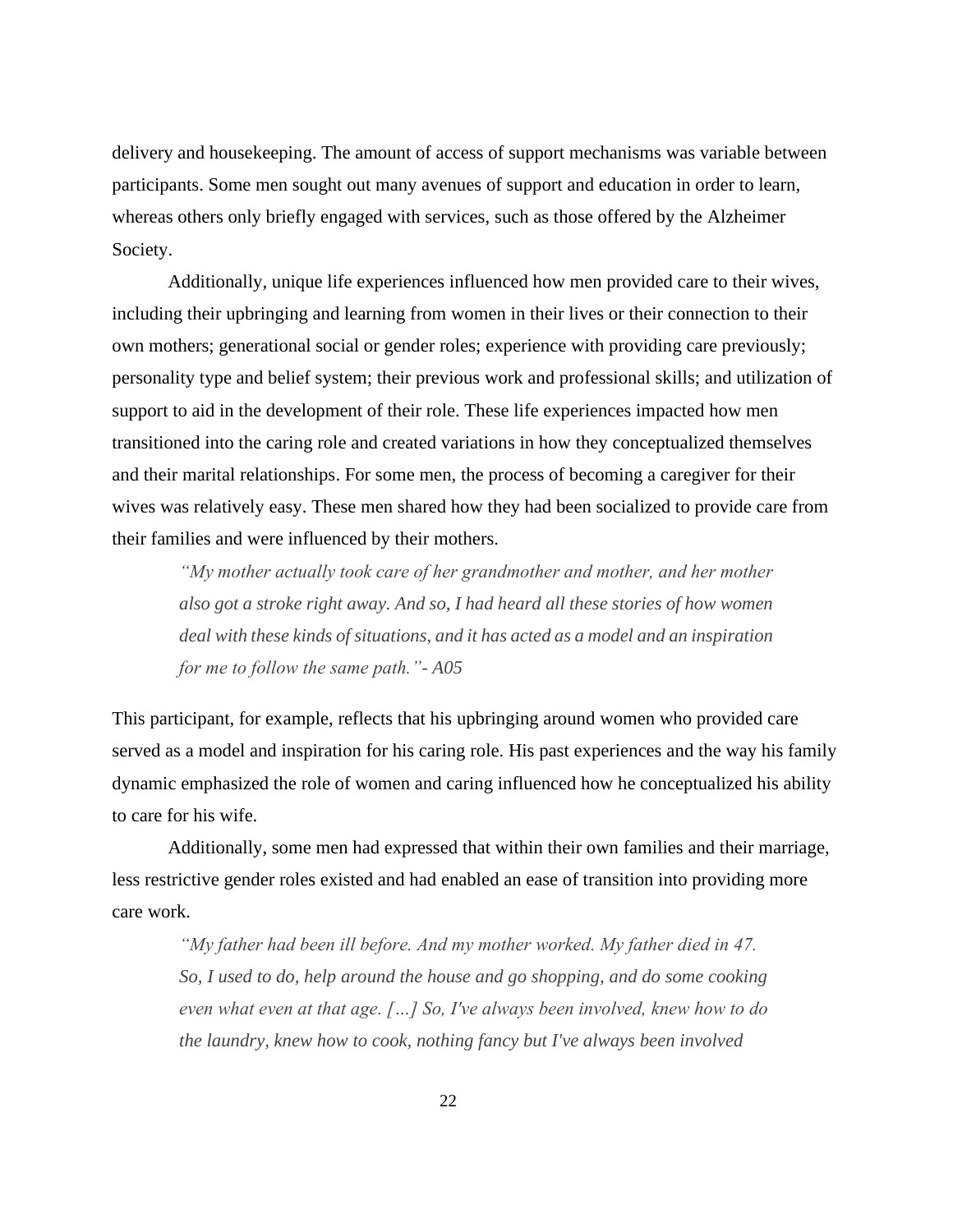*that way. […] And as far as most of it, it hasn't been hard to do all of the things. It's just that I wasn't expected to be doing all of them every day." – A04*

In this participant's experience, he grew up supporting his family, which later followed into his marriage. He took on roles within his household that were traditionally considered more women's work. For him, the transition into providing more care work was about the totality of the work rather than learning new skills. His experience shows that transition into a caring role may be easier for men who had previously performed more feminized work.

The participants who had caring experience previously expressed that their transition into the role of a caregiver was natural to them. For example, one man describes how caring was a role that was honoured in his family.

*"I've thought about that a little bit. And I think the best way to say is that I come from a long line of caregivers. There's a lot of people in my family, both on my mother's side and my father's side who were nurses or doctors and at one time, I thought I was going to be a nurse."-A10*

This participant reflects that he would have become a nurse at one time and felt that caring was natural to him. However, he later disclosed that he did not pursue being a nurse because few men were in nursing at the time. His experience both reflects how familial history impacts role structuring within caring for a wife with dementia and shows that gender roles and socialization impact and influence men's life experiences which may later translate into how they develop as a caregiver.

Other men did not describe a sense of ease with the transition into their role but relied on metaphors of obligation and morality or comparison to previous careers as a means to understand their role. These men described how their belief system directed their sense of responsibility to their wives and motivated them to provide care.

*"She's one of my own, so and again I feel moral obligation, moralized to do as much as I can, give as much as I can, in order to minimize her suffering. To impersonate a kind of life I'd like to have if I was in her situation. Do to others*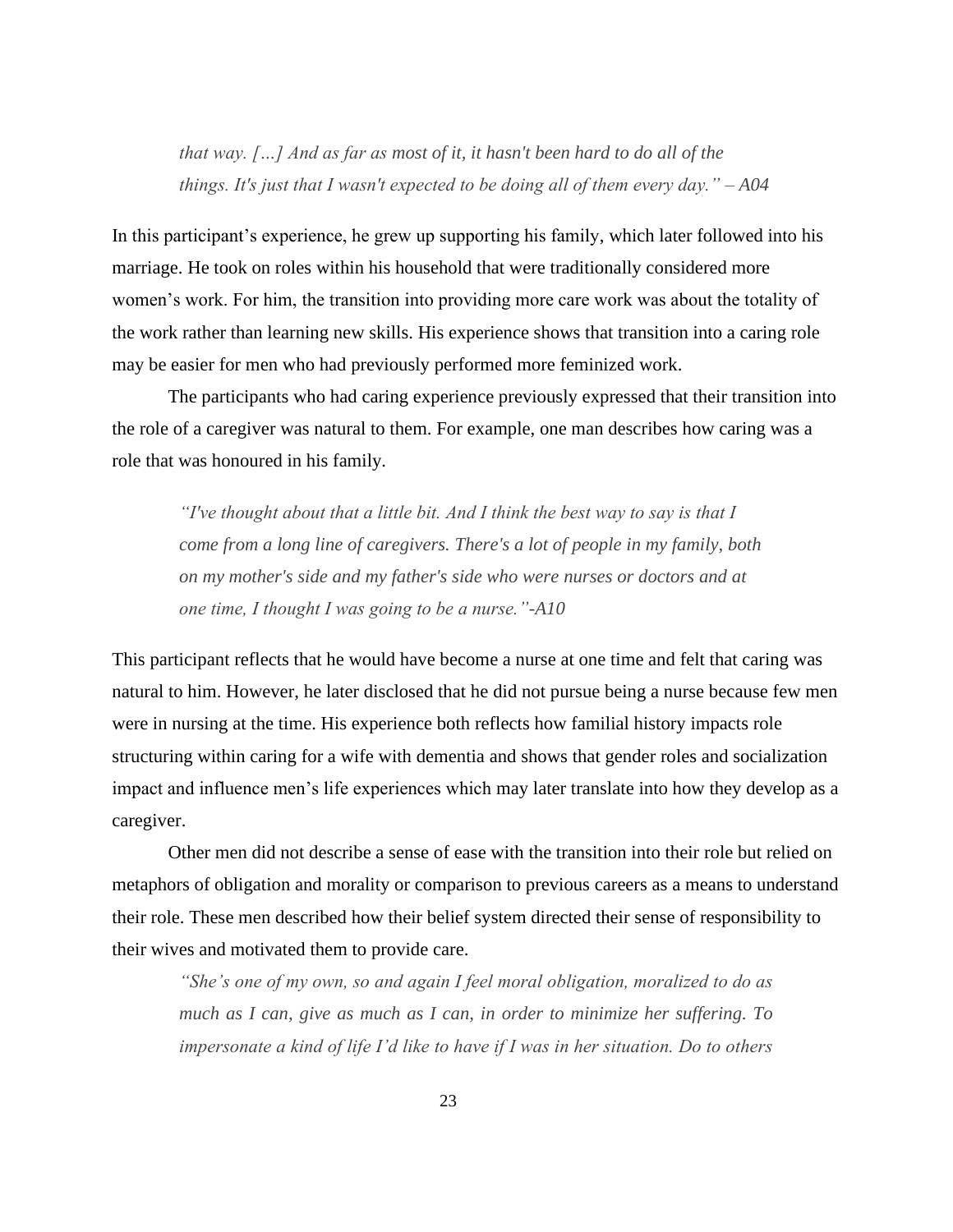*what you'd like other to do to you. So, I believe I am doing that, I'm achieving that." – A06*

This participant draws on religiosity and moral duty to construct meaning into his role. He feels that he needs to provide her the best care possible and facilitates a positive sense of self through this moral obligation. This participant's reflection exemplifies how some men draw on their religious views, morality, and sense of duty to provide care for their wives.

Some men drew skills from their previous work and professional skills to aid in the transition to caring for their wives. A man who had prided himself on his career described how he conceptualizes his care role:

*"My whole career was in administration at [college]. And so we did a lot of, you know, staffing, and contract administration. And so I read a book early on, from a lady that lived in Toronto whose mother was in Oshawa, I think. And she was an accountant. And she worked full time. And she said, I don't know how to provide care to my mother, but I know how to run a business or service from a business perspective. And that's what she did. I thought, that's a heck of a good idea. I don't, you know, I'm not trained in personal care. But I do know how to get services to provide and meet my needs. So basically, that's kind of the way I've approached it." – A02*

This participant utilized his professional background to help facilitate care in a way that he understood- through coordinating care. For him, his role became managing elements of his wife's needs. This exemplifies how men may restructure their professional roles to enable the transition into a role they previously did not do.

The examples above illustrate how men drew from their previous life experiences to understand and construct their roles as a caregiver for their wives. The construction of their role varied significantly between the men and showed a dynamic range of unique life experiences that influenced their perception of their role as a caregiver.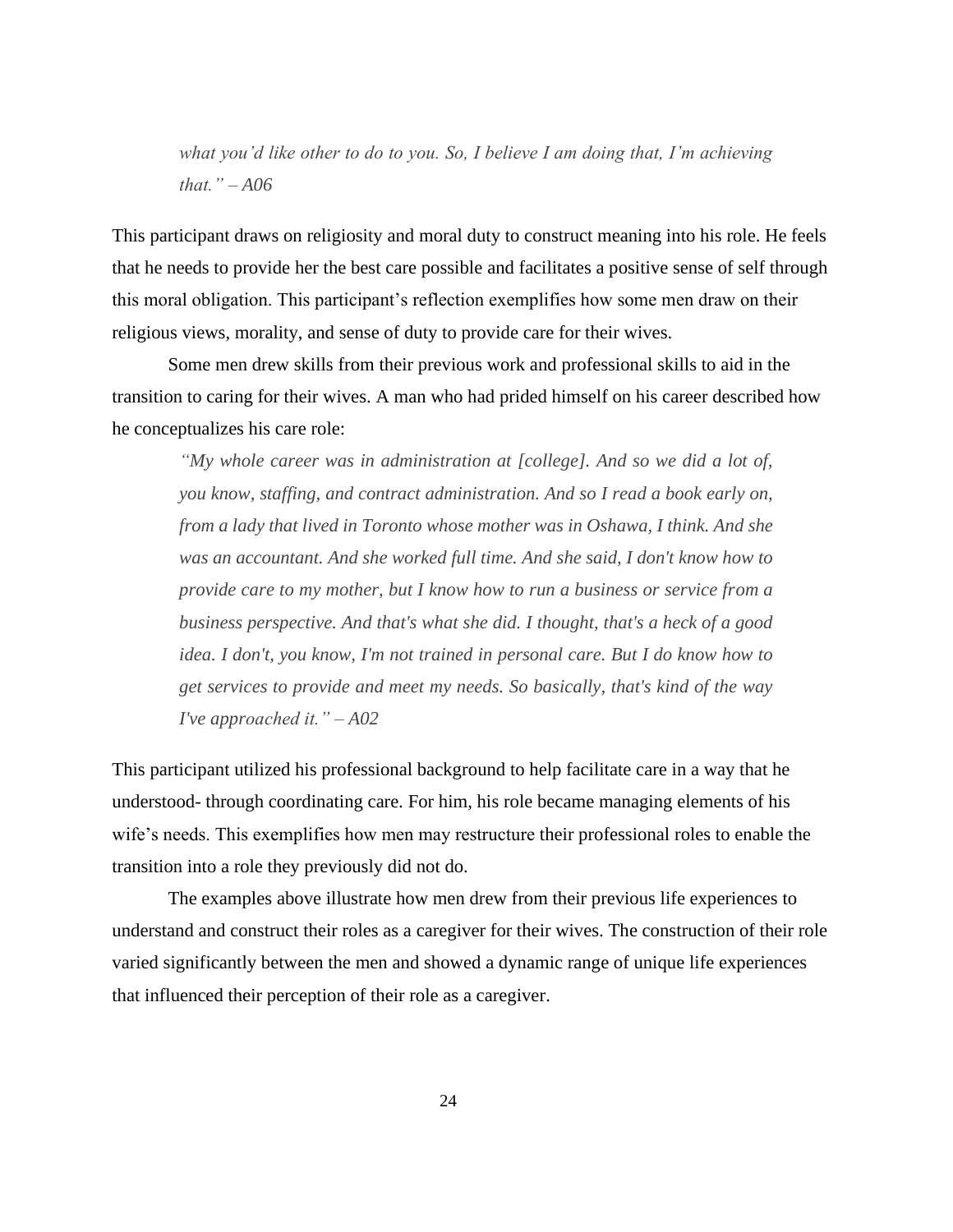#### **What It Means to Be a Caregiver**

The second subtheme within *Becoming a Caregiver* was a conceptual understanding of *What It Means to Be a Caregiver*. Men perceived caregiving as an all-encompassing experience, describing it as relational, emotional, physical, and all-consuming. For example, a participant shared that caring is comparable to a balance between emotional and physical work.

*"There's two things to each one. One is an emotional thing; the other is a physical thing. You can put it off to the, those starving children which is a care, but you're not giving them any emotional support. One is caregiving is equal to or less than 50% […] ultimate caregiving would have to have both of those components." – A09*

His example articulates that caring at its best requires both emotional and physical elements to it, emphasizing that care without one of the elements is incomplete.

Participants explained that caregiving, as a concept, was both emotional and physical work, ensuring that their wives' mental health is taken care of as well as her physical needs. However, the conceptualization and practical application of caregiving were not aligned for all participants: all men thought of caring as both physical and emotional work, but not all men provided personal care. One participant succinctly described how he perceived caregiving as a concept:

*"I guess the question was what is the term caregiving mean to me? Taking care of the needs of another person. Taking care of all the needs. I'm not sure whether I qualify to call myself taking care of my wife. I don't take care of her personal needs. I don't think she would let me anyways." – A04*

His reflection exemplified the discrepancy between providing care and the conception of being a caregiver. He expresses that he believes caring is about caring for the whole person and their needs; however, he doesn't feel that he accomplishes this in his daily life with his wife. Rather he questions whether he would define himself as a caregiver. In this context, the definition of caregiving as "emotional and physical" can potentially limit the self-definition of being a "caregiver" if men do not provide support in personal care. Some participants described a sense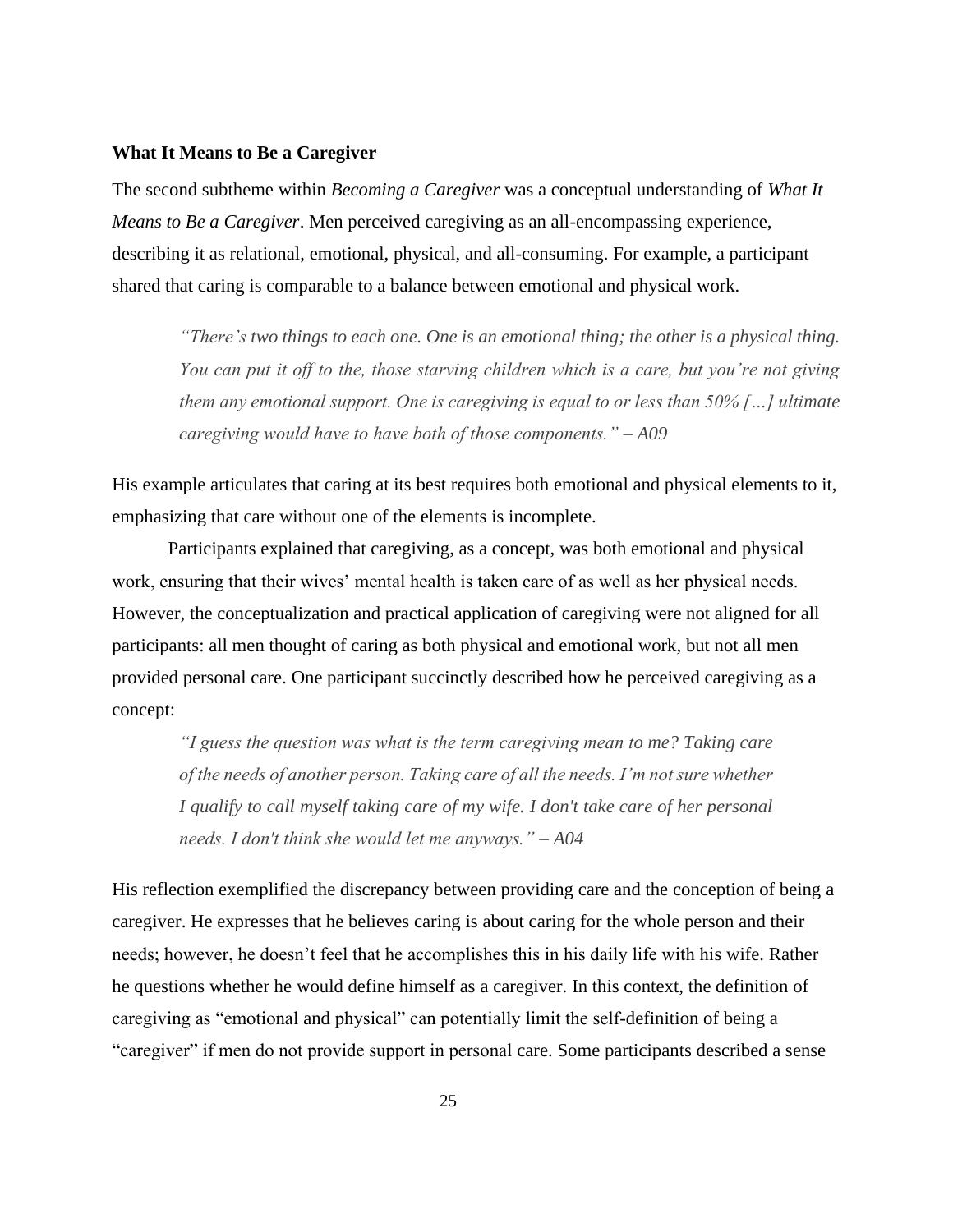of confusion about whether they would consider themselves a caregiver since they did not perform personal care. This conception may explain why fewer men self-identify as a caregiver.

#### **Experiencing Changes in Self**

Within *Becoming a Caregiver*, participants navigated and negotiated their sense of self. The process of caring for a wife with dementia facilitated opportunities for personal growth for many of the men. They described experiencing varying levels of personal growth and self-reflection or Experiencing Changes in Self. Their experiences impacted their view of themselves and compelled reflection on their own perception of their role and their marriage.

Most participants reflected that the process of becoming and being a caregiver for their wives enabled self-awareness and the development of patience. For example, one participant articulated how the journey through his wife's dementia opened the opportunity for him to be more aware of himself:

*"I've become more aware of myself and more aware of my faults and weaknesses. I've tried to work on those, and I think to some, with some success, perhaps quite a bit of success. I've learned a lot of new skills, things like, [wife] always did the cooking and everything else. And now, I'm making meals. […]. But it's more, It's more spiritual. When you look out and you see something beautiful, you think how lucky you are. My wife is very loving, and we hug and kiss a lot. So that's important. That's still there."- A11*

For this participant, becoming and being a caregiver was just as much a spiritual journey for him. He now constructs his experience through a lens of gratefulness of "beautiful" things, comparing his wife's affection to moments of joy and an appreciation for the skills he learned through becoming a caregiver.

As part of accepting their wives' dementia, men also described how the circumstance positively impacted them by teaching them tolerance and describe becoming a "better person". The men often explained that they developed more awareness of their wives and of others.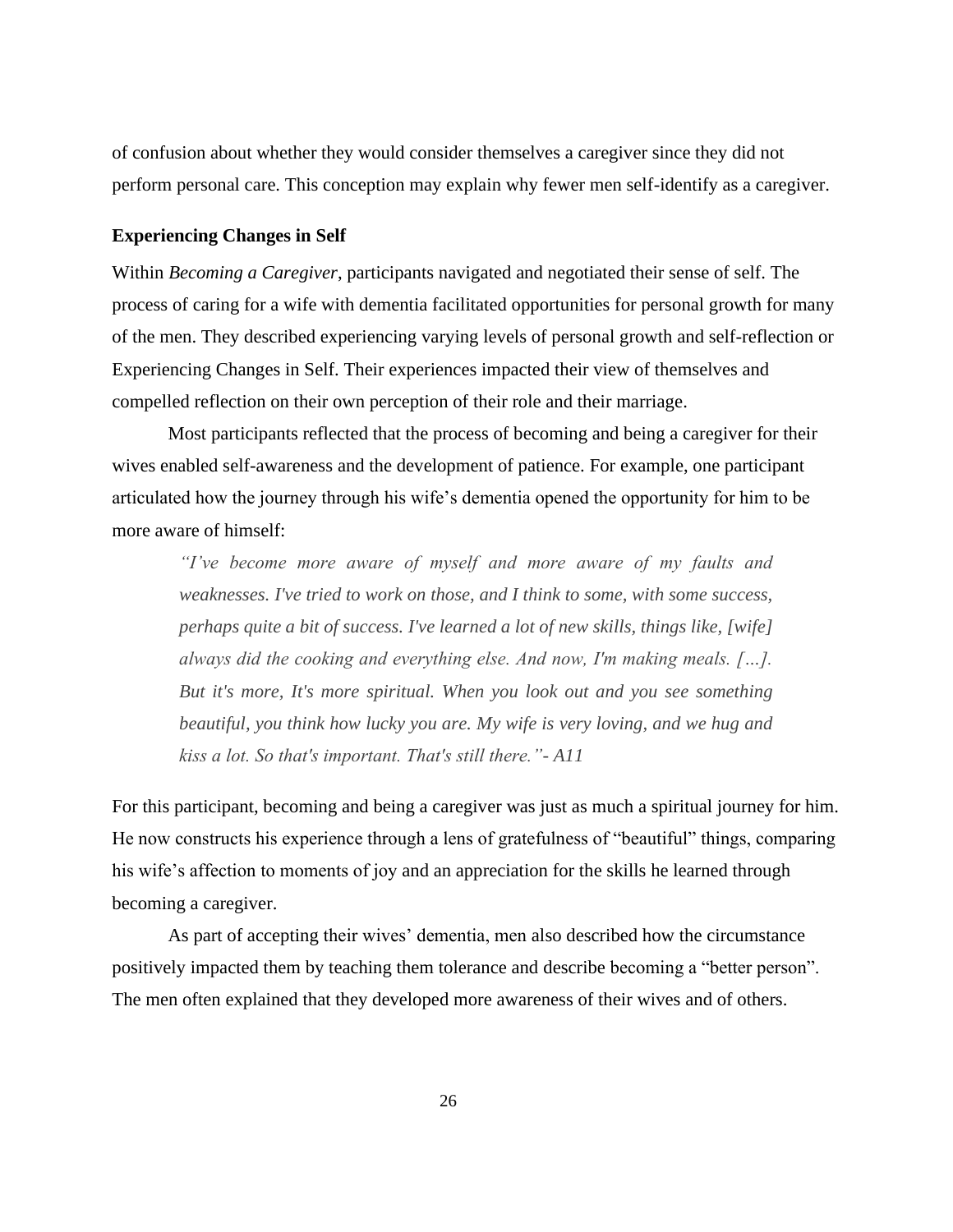*"I think I'm a better person for taking care of her. I have certainly become more aware. She can't tell me if she's got an ache or pain or anything like that. So I've become more aware of… I never wanted to be a doctor (laughs), but I am I'm a lot wiser on some of that stuff." – A07*

This participant shared that he learned how to become more aware of his wife and her needs without having her express them verbally to him. He believes that he is a better and more selfaware person through learning this skill and adapting to his new role. Another participant described what advice he would give to another man who was caring for their wife with dementia, reflecting on the patience he learned as he developed as a caregiver.

*"You know what I face to say, do to her what you'd like her to do to you. So, and I will tell him, you have to have lots, loads, loads of patience, you know, because the kind of behavior that they exhibit you know, it's demands tremendous, tremendous amounts of patience, but again you have to realize that its not her fault. You know, it's, these are the circumstances. […] I know that she doesn't ask for that, she didn't create that […] you have to be extremely patient, extremely careful with her, right." -A06*

Many of the men developed a positive appraisal of themselves through their caring role, learning patience, feeling like they've become a better person, developing a positive lens to their experience, and increasing self-awareness. However, the process was not linear and required new and continuous reconstruction of their sense of self. One participant also reflects this process acutely:

*"As I think it made me, making me a better person. Yeah, although I question myself that I do a good job, continuously. So, I'm doing it. It's not easy. That's not easy to express myself in." – A03*

His reflection is muddled with questioning if he is doing a good job as a caregiver, even though his initial thought is that he has become a better person. The way he expresses both the positive elements of his experience with caring and how he questions his perception of himself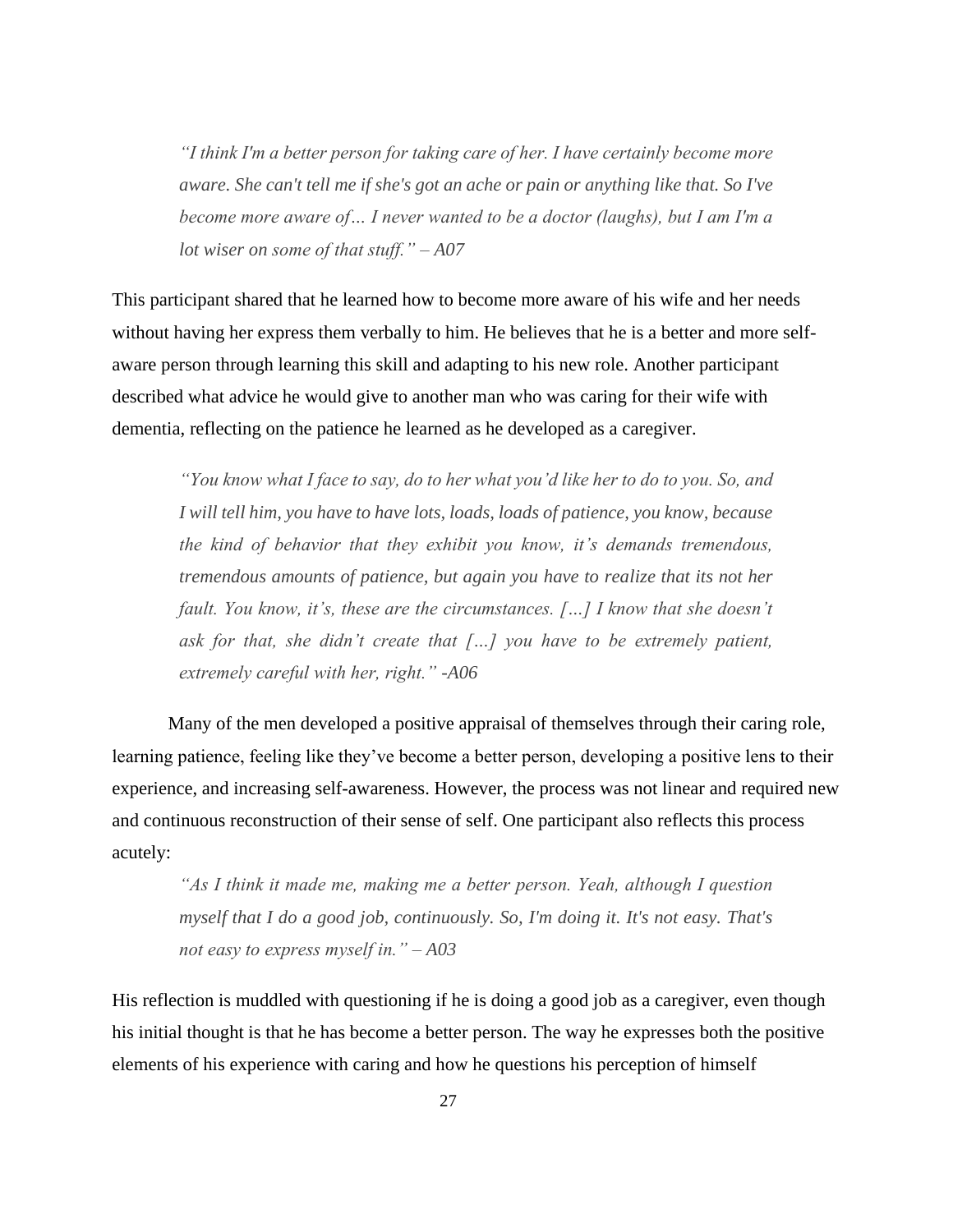exemplifies how growth is a process and may be experienced in different phases and negotiated over multiple self-reflections.

Growth was a deeply personal process and was not universally understood in the same way. The majority of participants were at some level of engagement with the process of personal growth that facilitated a positive appraisal of their self-concept. Some men were at a high level of self-awareness and had embraced the growth process. These men described how they conceptualized the experience of caring for their wives. The men described a lack of concern for others' perceptions of them, of appreciating the time they have left with their wives and accepting her where she is and her reality.

*"I'm lucky enough that my situation is that I, I'm in retirement now so that I can focus on this and spend as much time as necessary. I look at each day is as a gift and take it from there. So, I'm not really concerned about what other people think or what what's going to happen, you know, a year from now. It's taking more of a day at a time. So, your perspective changes. So, there's less, less stress that way, I get a much better sleep." -A08*

This participant shows a deep sense of acceptance for his wife's dementia which facilitates an ease of caring for him. Other men were at early stages of understanding themselves and their wives' dementia, beginning to recognize elements of themselves that had changed over time and experience. A participant who had more conflict with their wife reflected that the positives for him were with how he related to others.

*"The only positive thing is that my relationship with other people is probably much better, if that makes any sense. My relationship with other people with friends. I'm much better, I think, more caring than... and understanding situations than before. That's, that's the most positive thing, yeah." – A03*

Although his reflection does not depict a positive relationship with his wife, he felt that he still engaged with positive growth with how he understood others. However, not all men had a positive appraisal of their experiences and had not fully engaged in a growth mindset. In contrast, men who experienced more conflict with the growth process often described themselves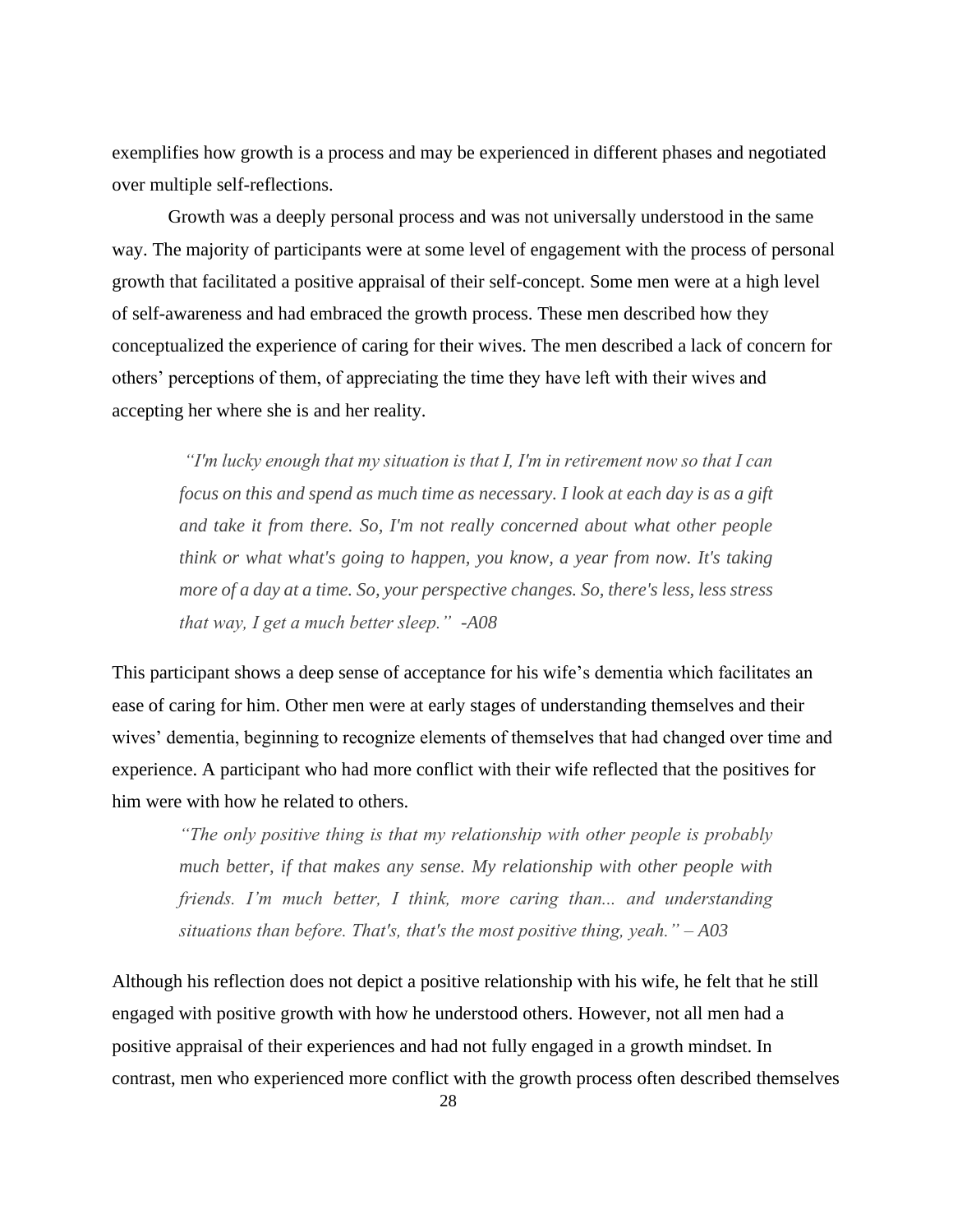in ways that were self-deprecating or experienced internal conflict. One man described that he worries about how his kids think about his caring.

*"It's constantly on my mind how other people think about me. And how my kids think about me, am I doing the right thing for my sons, two sons. Do I keep a good relationship with them?" - A03*

He worries that his relationship with his sons may become frayed with how he cares for and provides support to his wife and how he cares for himself. Another man described how the process of being a caregiver has made him more nervous and has had struggles navigating challenges with his wife:

*"I'm not as patient as I was. I tried to be. I realize that all the writing say somebody with dementia, don't yell at them. That's very hard not to do. Soon as I've done it, I've regret it. But it's very hard. Because she can be stubborn and what she decides she doesn't want to do, even though I don't ask her to do anything that isn't for her good. I think I've changed a little bit; I think I think I'm probably a more nervous person than I was." -A04*

This participant reflects that he has had a difficult time with his wife and navigating communication through challenges. He expresses that he knows he should communicate a certain way and struggles to accomplish this in his conflict with his wife. The acknowledgement of knowing what he should do is a step towards changing his own behaviours and positive personal growth; however, executing positive communication strategies described in the dementia education (or writing as described by the participant) may be more challenging. He may first experience a decline in his mental health as he initiates the steps for personal growth.

Elements of the growth process may be facilitated through being and becoming a caregiver for their wives over time. These reflections suggest that growth is an individual, nonlinear process negotiated through time, experience, and self-reflection. Positive self-appraisal may be associated with acceptance of their wife's dementia and learning skills to promote patience and self-acceptance. Those who struggled with the growth process may need to continue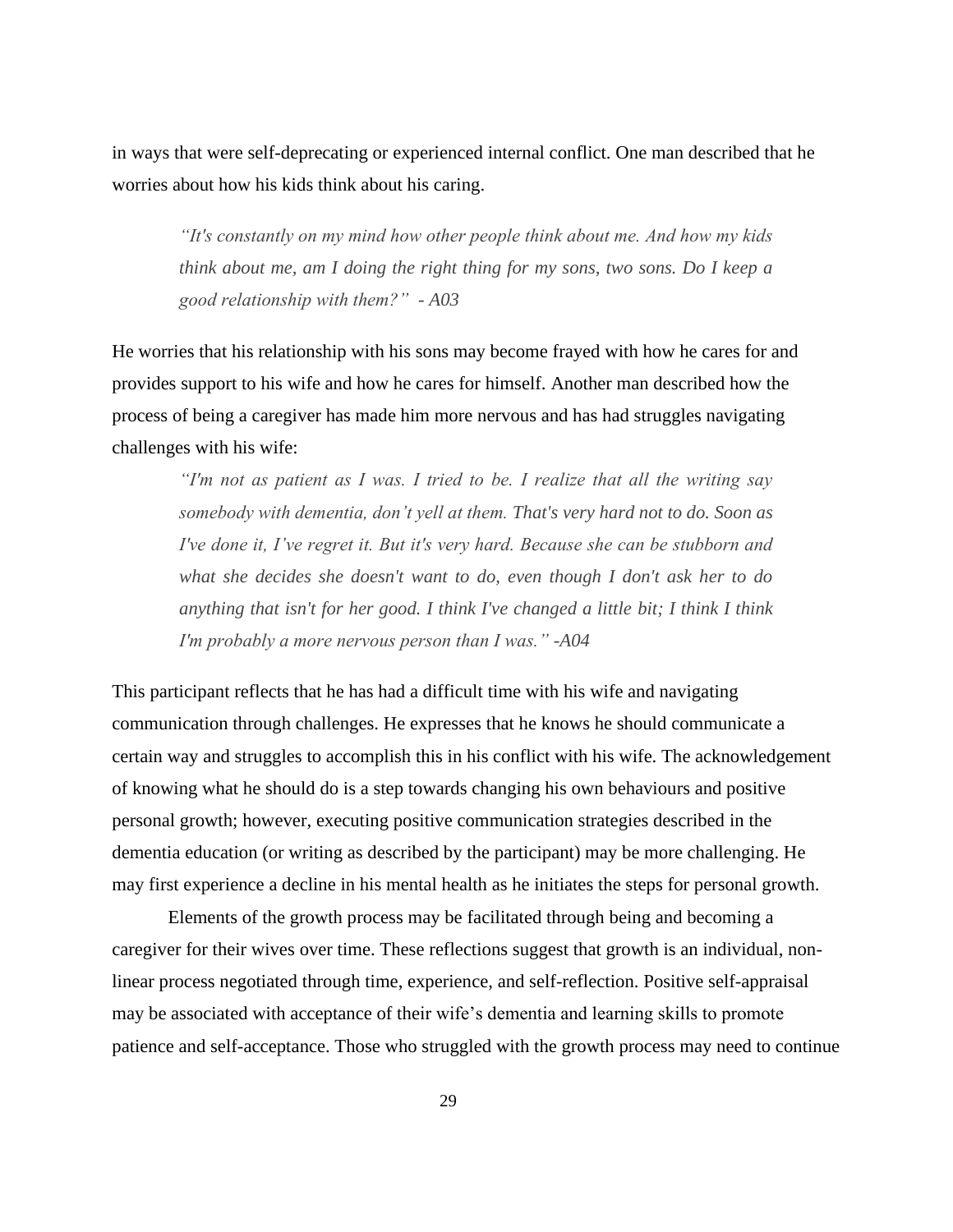to navigate negative perceptions of themselves and their caring as they experience changes in their self-concept.

# **4.4 Navigating and Managing Changes in their Relationship**

The second theme developed in this study was *Navigating and Managing Changes in their Relationship.* As the process of being a caregiver for their wives continued, men needed to navigate changes that occurred as their wives' dementia progressed. Men needed to navigate loss and grief and find ways to cope with change within their relationship. The men managed their relationship by avoiding conflict with their wives and finding ways to continue to maintain intimacy. This theme is composed of three subthemes: 1) *Navigating Loss and Grief*, 2) *Managing and Avoiding Conflict*, and 3) *Maintaining Intimacy*.

### **Navigating Loss and Grief**

Throughout the journey of dementia, men described a great sense of loss both within their relationship and their personal experience. This included a loss of an idealized future, a loss of independence, and a loss of partnership with their wives, or the relationship they had as it once was. The process of loss triggered feelings of guilt and grief for men that occurred at different times through their journey and as their situation evolved.

### Loss of Idealized Future and Loss of Independence:

Many of the men experienced a loss of an idealized future. An idealized future refers to men's experiences and dreams about their future, including their retirement. Some men felt a loss of "the golden years", a loss of a planned second career, and an inability to travel or be "snowbirds". For some men this meant a loss of things that they enjoyed, such as hobbies, often giving up pieces of their identity to ensure safety and provide care for their wives.

*"What I have given up is I was teaching photography and Lightroom and like Adobe courses and things like that, and that I've had to give up, because I don't have time for preparation. And I can't guarantee at any given time I would have*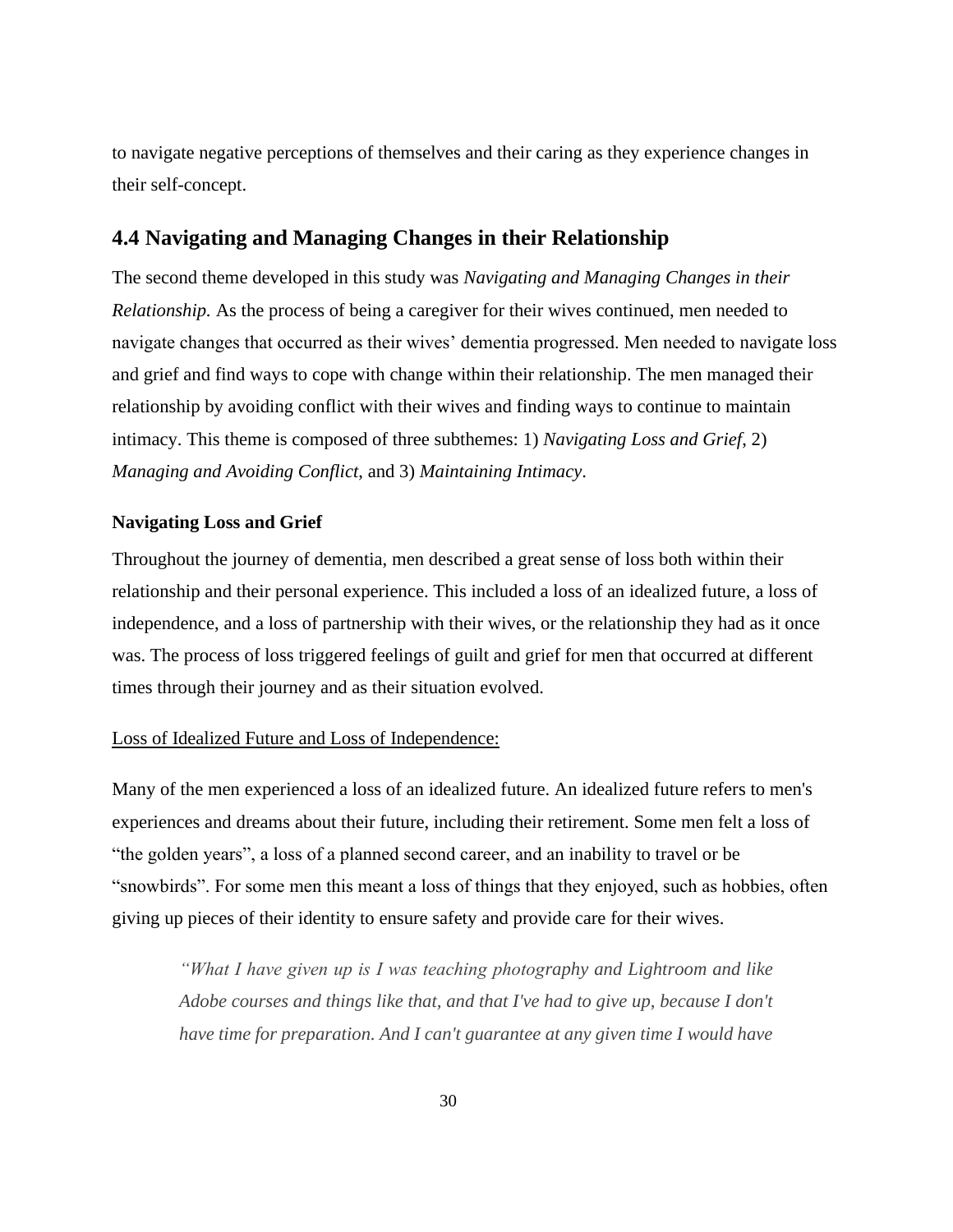*been able to go out. And since COVID-19, I can't even guarantee I'd be able to sit and do a Zoom thing. So, I've given that up." – A01*

These men articulated that pieces of who they are were abandoned due to the circumstances of caring for their wives or that they no longer have the ability to enjoy activities that brought value to their lives.

The loss of an idealized future was associated with a loss of independence and time as their wives' needs and, subsequently, their caring role became more intensive. The intensity of care required created barriers to exploring what the men had thought they would like to do in their retirement. Many men expressed giving up hobbies and activities that they enjoyed and were part of who they were. One man described how he enjoyed walking in the "bush" but didn't do so now because his wife wouldn't be able to handle it with him. Other men gave up hobbies to avoid long periods of time away from their wives. It was common for men to express that they spent increased time with their wives and lost much of their independence as a consequence.

*"Well, she needs 24/7, care. Like I, I used to curl about three times a week. And so did she. But now to get someone in? […] Curling takes two hours, and then you got to get there and get home again. So minimum three hours you'd be out. And since [wife] was incontinent, that's a lot to ask of someone else and I wasn't going to pay to have a stranger come in and do it. […], it's just as [wife] progressed to the point where, like I say, I just didn't want to leave her alone and I'm only gonna have so much time with her going in the future. So, I've kind of set my goals to get through this year. So, every time we hit the next month, that's kind of a success." – A07*

In some cases, like the participant quoted above, men accepted the loss of their past life and instead focused on what time they had left with their wives. This conception of their remaining time as a gift allowed men to move into the preservation of their relationship and cherish the remaining time with their wives.

In many cases, as their wives' needs and reliance on their care and support increased, men's sense of independence decreased. This loss of independence also facilitated a sense of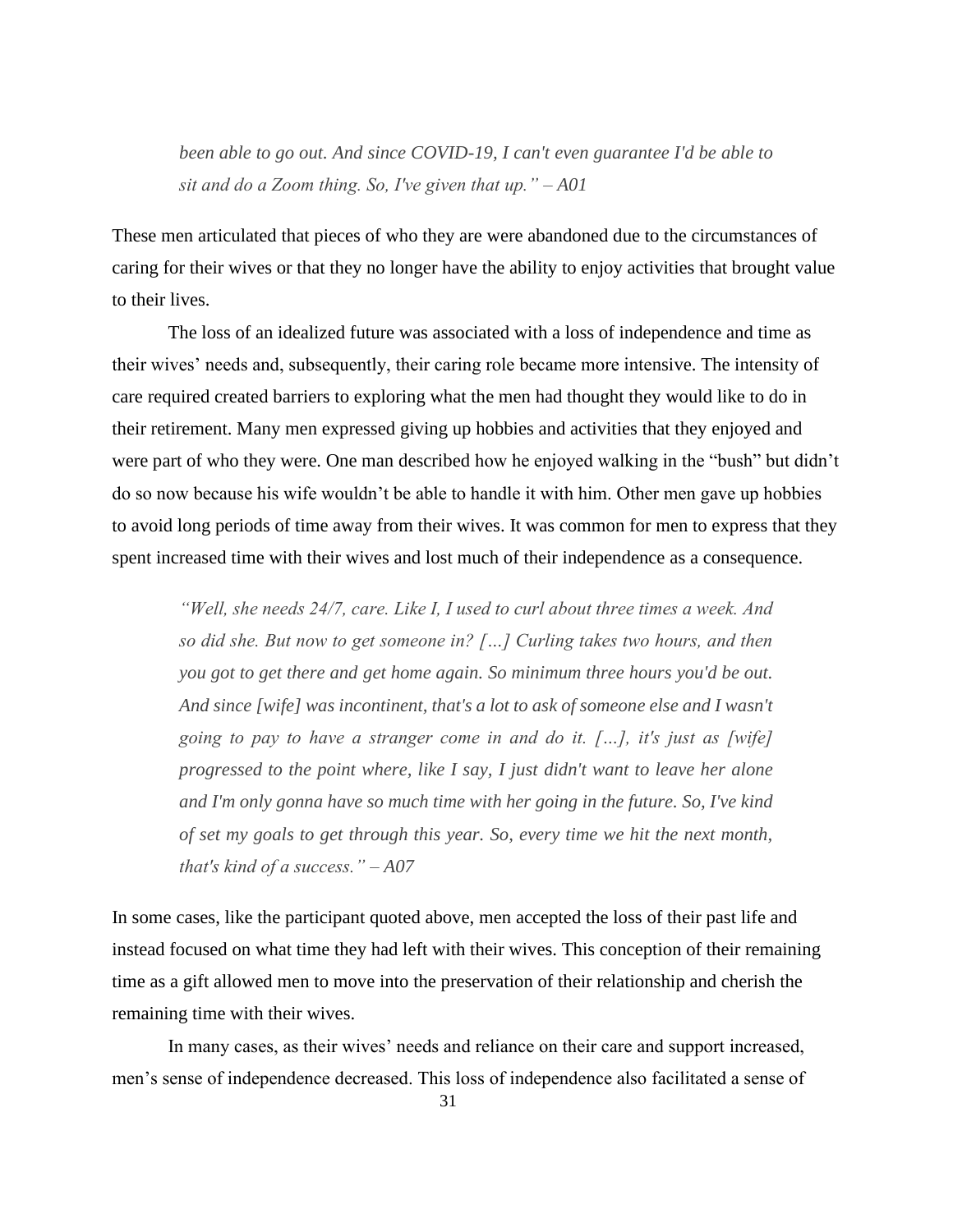loneliness. Every participant described feeling lonely at some point in their journey. Some men describe the intensity of being a caregiver and lack of understanding of their situation, the stigma associated with dementia, and the lack of their own social networks influenced their feelings of loneliness.

The struggles experienced through such losses also influenced men's reflections. Some men desired for their wives' illness to be over, wishing her an easy death. However, they quickly retracted and expressed that they didn't actually want their wives to be gone.

*"There are some days it runs through my mind; let it happen quickly. But then that isn't what I really want. But in times of almost desperation, I'm thinking, let it happen soon. But I really don't want that."-A04*

Participants recognized that they would feel loss and loneliness following their wives' death. The conflicting emotions experienced by participants was associated with ambiguous loss and grief, wanting the hardship and suffering to be over for themselves and their wives, while also recognizing that the end of the journey, or death, means a loss of their life partner.

#### *Loss of Partnership:*

All men experienced some form of loss of partnership within their marital relationship. In caring for their wives, the men were forced to accept a new version of their relationship through grief or sometimes through denying grief. This often required a reconceptualization of their relationship, although this experience varied between participants. Some men showed a deep awareness of loss and had moved into reconceptualization of their partnership. Other men were in intermediate stages of the process and were struggling with the negotiation of loss. Some men had not engaged with the process of coming to terms with change and used denial to distance from the changes and conflict in their relationship.

Most men expressed that loss of partnership occurred concurrently with the progression of dementia. After the onset of relationship changes, men struggled with the loss of companionship that was the basis of their marriage. This occurred over time and experience with additional changes and challenges. One participant described struggling with loss of partnership,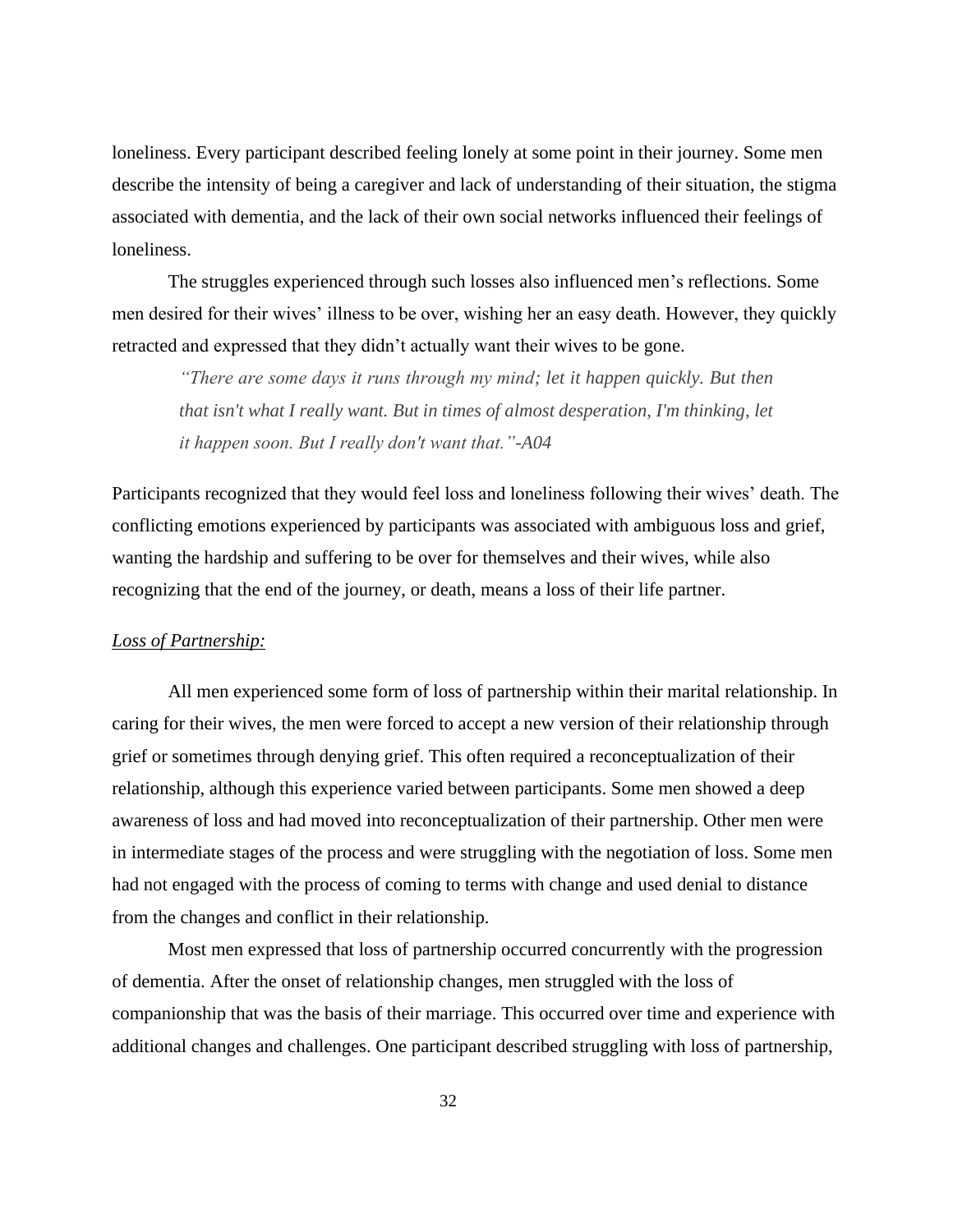wanting a loving and affectionate relationship, and feeling jealous of people who seemed to have that aspect remain in their relationship.

*"…Continuous thoughts of I didn't bargain for this I didn't want this in my later life […], I want some companionship […]. I want somebody to talk to. Of course, that's not, that doesn't happen anymore. And some people some in our [support group] are so passionate with their wives, they are, call them Sweeties, "I got to take care of my sweetie now. I gotta, sorry." Anything for their wives. I'm learning from that and that's not easy…" – A03*

The participant quoted above struggled with a deep loss of companionship and affection. His reflection highlighted that he was navigating this process and used other people's experiences in his support groups to learn how to be a partner with his wife again.

In later stages of dementia, men needed to navigate the loss of recognition of who they are and what their relationship is with their wives. In some instances, men underwent a process of reconceptualization of their partnership and marriage. One participant described that he is not sure who he is to his wife anymore.

*"She hasn't recognized me as her husband now for a long time. Although she did tell the one PSW "Yeah, that's my husband", while I was out. But to me, she hasn't called me by my first name in at least a year and a half. And I, even though she says she loves me, and she'll give me a kiss and so on. And we still sleep in the same bed, […] I'm not sure. I think she's not sure what the relationship is. And I've asked her a couple of times as well. You know, like, Who am I to you? What's our relationship? You know, just to see what she has to say. And she's never been able to really to come up with an answer other than one time. It was sort of a friend, but no more than that." -A01*

He describes how the way his wife perceives him fluctuates and that he has had to become moreor-less comfortable with the instability of her conception of their relationship. When describing his struggle with this process with his counsellor, he is told to remember that the woman he married is still in there.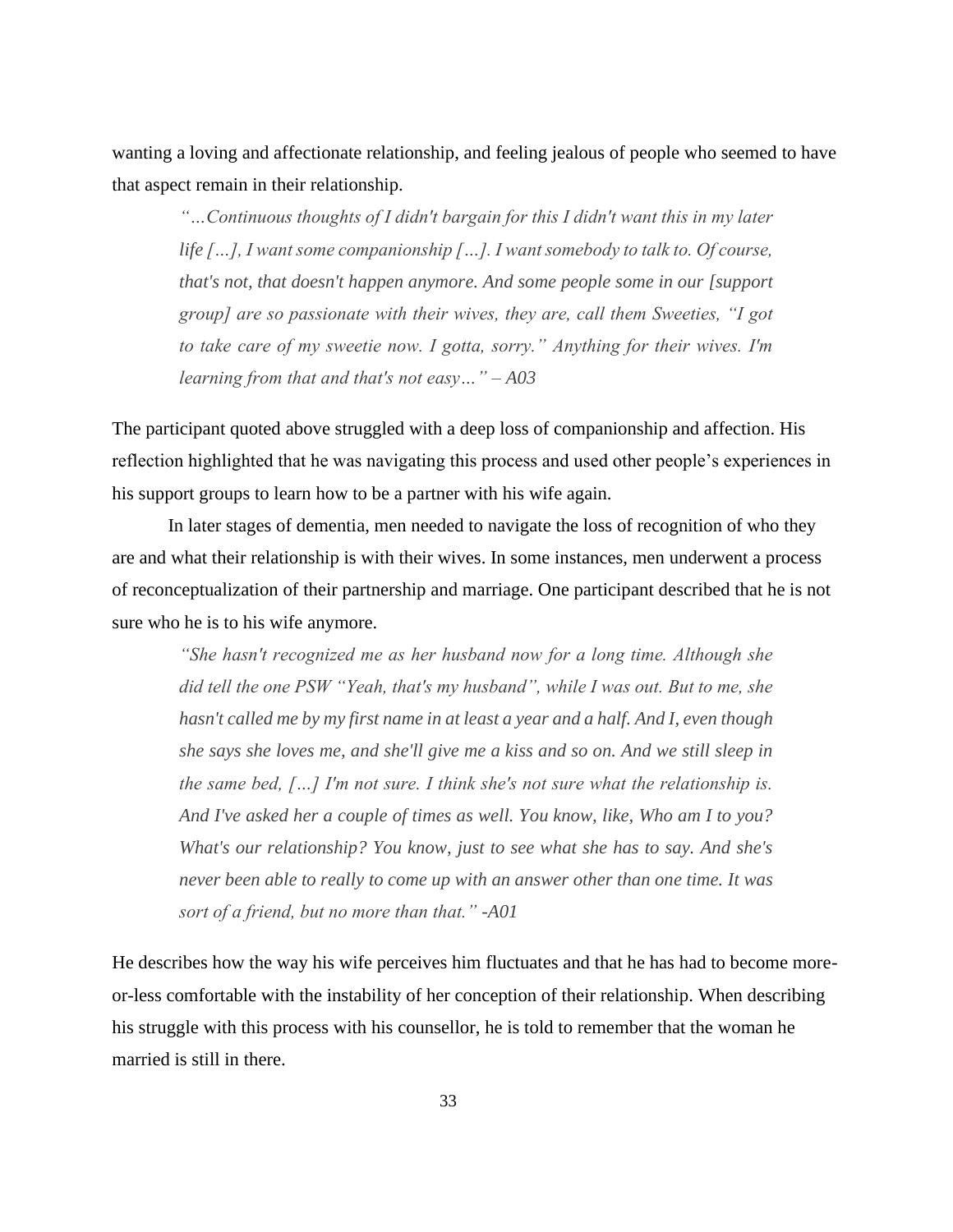"*I mean, as the counsellor one day was saying, remember, she's in there, she's in there, and yeah, she is in there. But day to day, it's not the person I married or lived with all those years."- A01*

His journey through loss required a reconceptualization of his role in their marriage as a way to cope. He highlighted the profound sense of loss in his reflection that she is no longer the person he married. He conceptualized her as a figure of his previous relationship but acknowledges that it is not the same, that he cannot expect the same companionship and relationship as before.

Men often described accepting that dementia is a "one way journey", and that the person they had married is not the same anymore. A participant acutely expressed how he went from not appreciating advice from the doctor to understanding and accepting the diagnosis.

*"I didn't appreciate what he said to me at the time, but I do now. He said, once he diagnosed [wife] as having dementia, he said, you figure out what gives you joy in life and go and do that as long as you can. And I thought what kind of medical advice is that? I want a pill that's gonna fix it, right. But in the end, it was probably really good advice because there is no fix." -A02*

Part of the negotiation process was finding ways to re-establish connection with their wives and accepting the irreversible nature of the disease. Some men relied on remembering who she was in the past as motivation to continue on with caring. Some men also used strategies, such as reframing conflict to remember that she didn't choose to have dementia, that the disease is happening *to* her, not *because* of her. Other men compared their wives' behaviours to a child in order to accept the changes and bring empathy forward in their relationship. One man described appreciating the value of seeing his wife as a child and seeing the joys in that experience.

*"The other thing I consider… have the impression, is that I'm looking into childhood of my wife. Right? I'm looking back in time. Sounds a bit weird, no? What I see […] is a lovely, naughty, independent child. That's what I see. I see some value in that so, two wives for the price of one."- A05*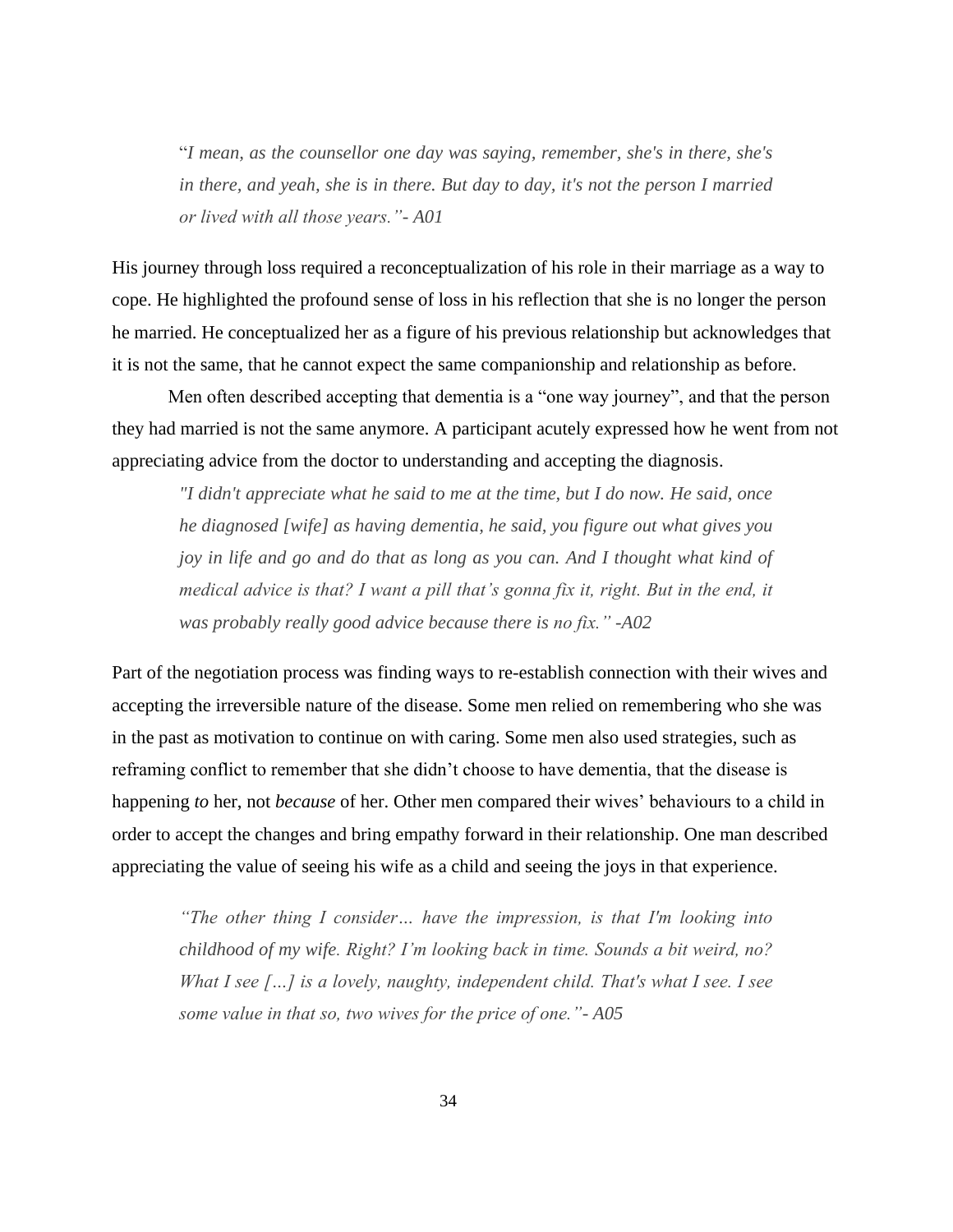He conceptualized her behaviour changes as akin to childhood play. Another participant shared that he views his wife now as similar to his granddaughter.

*"And now she is function, I would say like a four-year-old child. And I have a four-year-old granddaughter, you know, both of them, they are in same, intellectual speaking, they are in same level, problem solving." -A06*

These are examples of how men have tried to reconceptualize their experience and their relationship and create meaning through relating to something they know well, children or childhood. Although not perfect metaphors, the comparison brought gentleness into their conception of their wives' experiences.

However, in some cases, men did not undergo reconceptualization and instead refused to acknowledge their role in meaning-making or their relationship's dynamic. Some men stoically assessed their actions as inconsequential and did not engage with self-reflection or reconceptualization of their relationship. For example, one man denied an emotional response to his distress and compared the difficulty with his wife as insignificant compared to the COVID-19 pandemic.

*"The overall […] scenario, we're all going to die, sooner or later we all die and that's a fact. There's no use weeping about it, that doesn't solve anything, doesn't provide any relief. If you look around, we've got a pandemic with hundreds of dying all over the world. […] Any little thing that happens between my wife and I, I compare it to that, it's water off a ducks back. She has bad days, bad moods, there's nothing really, I can do except feel sorry for her. And feel sorry for how the world has been." – A09*

In these cases, men may experience difficulty with navigating relational changes if they deny changes in their circumstance, their wives' needs, or their own emotional difficulties.

#### *Experiencing Grief:*

The level of grief experienced by the participants of this study existed on a spectrum and was described as evolving over time, often emerging and re-emerging as change arose, such as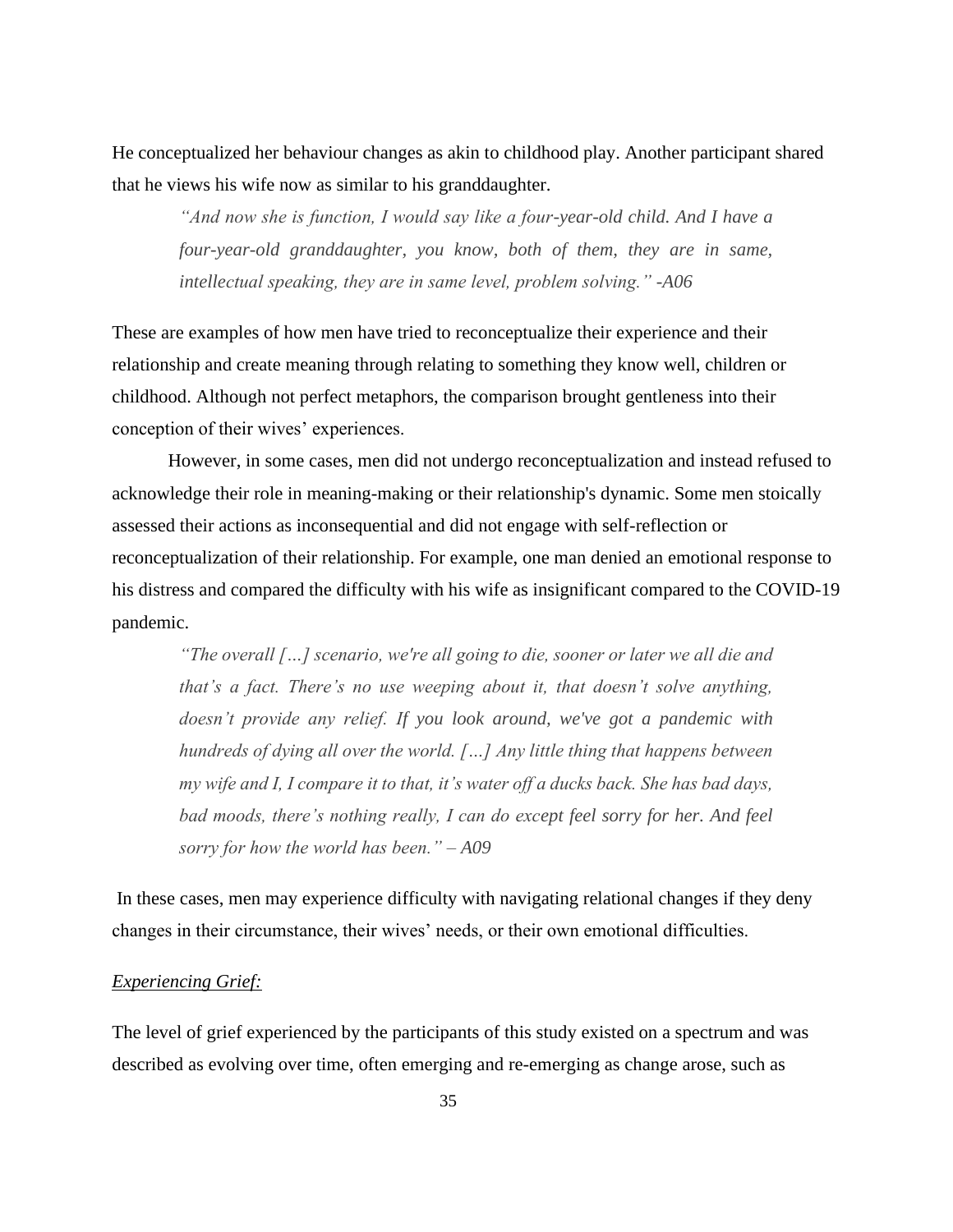memory losses, functional decline, or when crisis points were experienced. When changes occurred with their wives' dementia that required additional support, the level of grief fluctuated as the men experienced new challenges and then adapted to their new context. For example, a participant described how he felt sorry for himself, while backtracking his experience so to emphasize that he shouldn't complain or express difficulty.

*"Most of the time, I feel sorry for myself and moan and groan and complain. Sorry, I'll do, I [have it] pretty good. If you, you probably think I have it pretty good too." -A03*

His reflection of his grief demonstrates how complex emotions may be expressed in conflicting ways. Further, grief existed with other emotions as well. Anger, frustration, sadness, hurt, despair, and guilt. Navigating difficult emotions became a part of the process of managing their experience with their wives' dementia. Men described varying levels of which they were able to process their negative emotions. Some relayed that they recognized their negative emotions and were actively trying to mitigate them.

*"I guess I'm happy with myself that I am still managing with her at home. A lot of the times, things do run reasonably smoothly. I'm not so happy with myself because the Irishman in me still comes out in the way of a temper, even though I try to work on keeping it under control. So, some days it's very, very hard." – A04*

Many men, like the participant quoted above, recognized their negative emotions prior to finding ways to mitigate them. Additionally, some men described feelings of internal conflict at times during their experience. Internal conflict was related to the experience of negative emotions, experiencing relational conflict, and lack of acceptance of the disease. Many men were able to confront elements of the internal conflict and learn how to navigate their negative emotions. One participant described how he recognized that his negative emotions were coming out in a harmful way, and mitigated the impact of his emotions by removing himself away from his wife.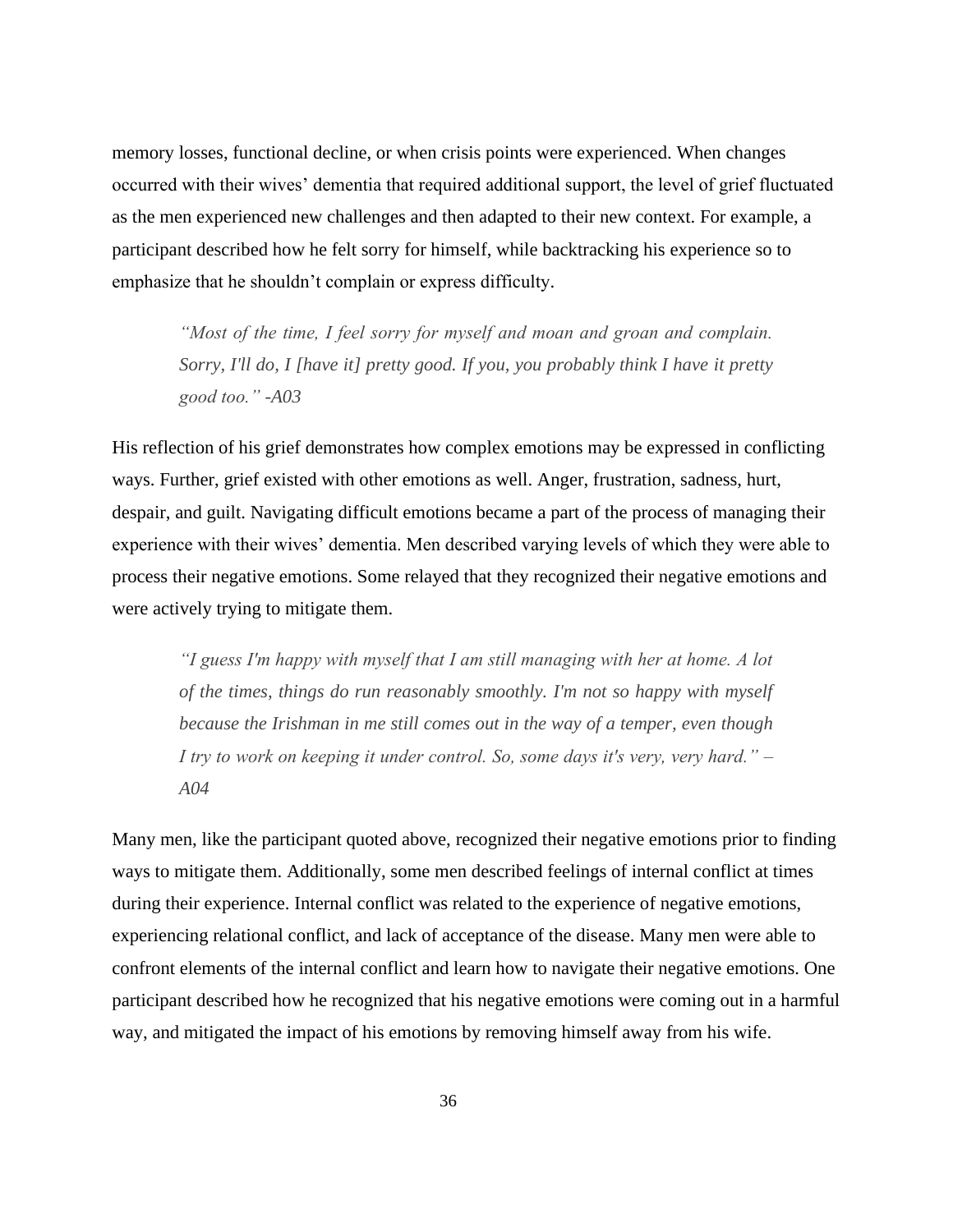*"[…] for some reason it got to me at that point and I just briefly, I mean, I had to walk away for a bit and just take a few deep breaths then come back and it was, it was okay again but for the most part now, it's a struggle I find to, to force myself to be detached enough not to let things like that bother me, but not become so detached that she isn't my wife anymore." -A01*

He was able to recognize his negative emotions and seek support in learning how to react and what to expect with dementia. This participant took on active forms of support by seeing a counsellor which helped facilitate this skill. Other men in the study had not yet successfully confronted their internal conflict and struggled with negative emotions while wanting to be a better person and caregiver. For example, a participant discussed how he was unsure how to conceptualize himself:

*"I guess, sometimes I'm disappointed in myself because I can't seem to handle things the way I really feel I should. And other times I pat myself on the back. Because so I'm betwixt in between. Am I a Good Guy or am I a Bad Guy?" – A04*

In this case, negative emotions may be associated with navigating the loss and confusion that occurs as husbands learn about dementia as the disease progresses, especially at the onset of the disease where men have little knowledge of the disease, and again when additional challenges occur in providing care.

#### **Managing and Avoiding Conflict**

For participants in this study, part of navigating their evolving relationship with their wives was managing and avoiding conflict that arose due to the progression of dementia. Men experienced an increase in conflict that needed to be managed, often using both prosocial or maladaptive techniques to prevent or respond to conflict.

The men described an increased conflict between their wives and themselves associated with changes in behaviours and needs as a consequence of their wives progressing dementia. For example, one participant explained that when his wife becomes irritable and confused, and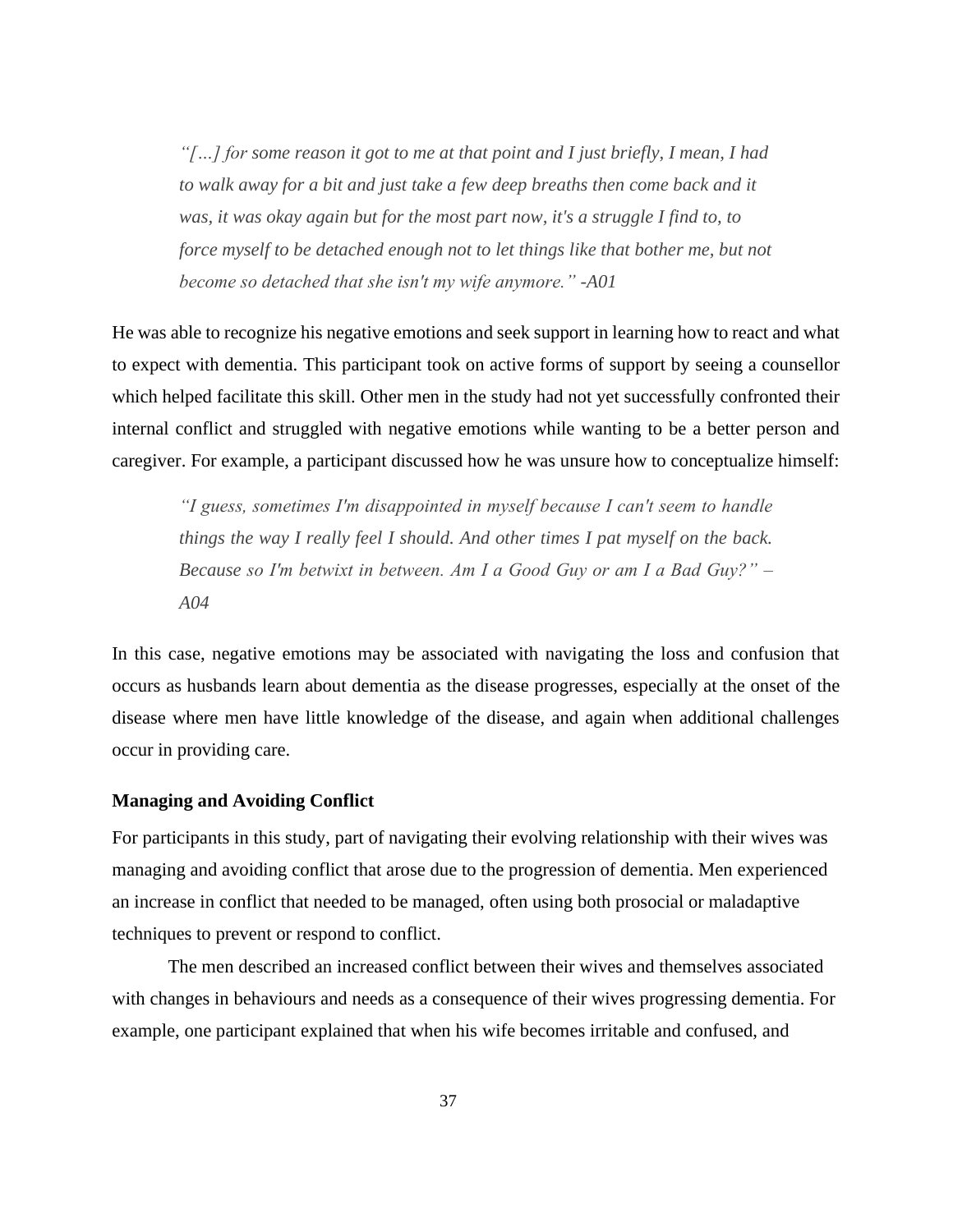demands he leave the house, he must assess the situation and determine how to manage this conflict to de-escalate and protect himself and his wife.

*"The one time she wanted me to leave, it was 6:30 at night after supper and we're just about to get ready for bed. So now it was, okay, this is how's this gonna go? So, it was more a concern for how am I going to manage this over the next few hours, or whatever time it takes to resolve it."- A01*

Learning how to de-escalate conflict was a prosocial skill that some of the participants developed and enabled a more confident and positive self-perception of themselves. Other men used validation techniques to avoid conflict and affirm their wives' realities or implemented environmental changes such as removing the knobs off the stove top to prevent their wives from turning it on. This action was described as a way to provide protection while also changing the environment to prevent conflict arising in having to deter her from using the stove. The action is paired with deflection or "white lies" to foster their wife's comfort with the environmental changes and prevent negative discourse over safety elements arising out of her dementia.

*"So, and deflection, use deflection a lot, starts down something and then say "Oh, would you like to go for a walk[...] because there's Alzheimer's can lead to wandering, all our exterior doors now have little chimes on, so when I put those on, I said to [wife], that's in case somebody ever breaks in "Well, that's fine". And [she…] took the kettle that we had- one of those electric kettles and put it on the stove and turned on the heat and [burnt] the bottom out of it. So, I took off the knobs off the stove […]. And if she asks about where the knobs just say, oh, I had to take them off. And it passes, her memory for things like that's 15 seconds. It just disappears very quickly." -A11*

Preventing conflict from occurring in the first place enabled the men to keep a closer connection with their wives and promoted more positive reflection of their overall relationship.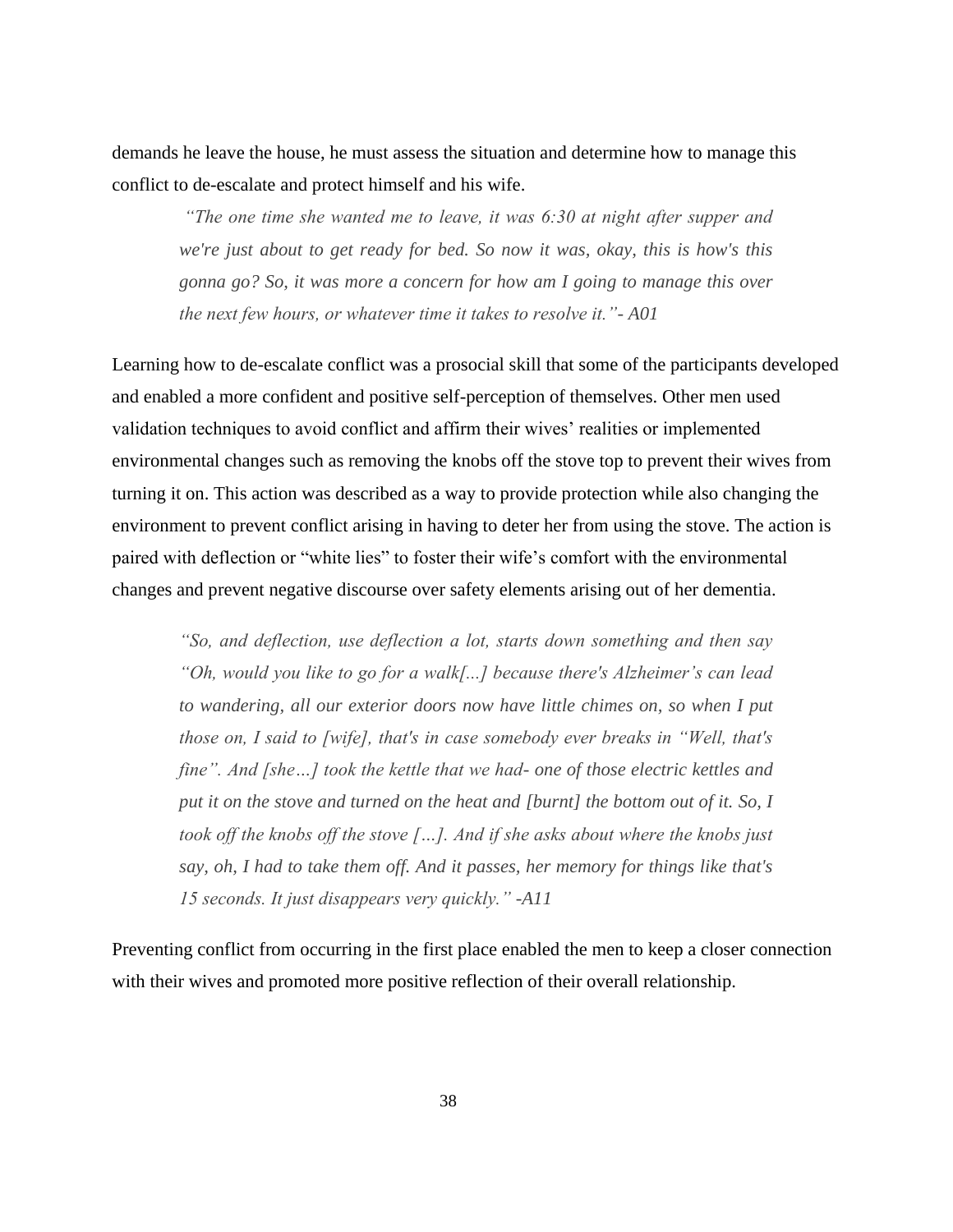In some cases, men used avoidant or distancing techniques to prevent conflict. Some men hid from their wives (in a closet, garage, or basement) to avoid eavesdropping or confrontation when they were talking with other people.

*"Yeah, I'm sitting in the garage, and I know she can't hear me, but she might just eavesdrop. Which she has done in the past. […] I had a conversation with my son the other day and I noticed that she was leaning over upstairs. Over the banister, […] to listen in on my conversation to my son. So, I know she's very anxious about these things, I'm […] trying to avoid a confrontation, with her, so." – A03*

Additionally, some men explained that using the words Alzheimer's or dementia was, or may be, upsetting to their wives and therefore avoided using these terms. For example, one man avoided the use of the "Alzheimer's Society" around his wife to avoid conflict. Instead, he would tell her he is involved with the Local Health Integration Network (LHIN).

*"She doesn't know I'm in contact with Alzheimer's, as far as she's concerned, is through LHIN. I haven't hooked Alzheimer's word to it. And she seemed satisfied with that. I can't pull that stunt too many times. […] Because with some of the things she's forgotten, she has trouble believing what I tell her. Somebody else tells her that's okay. But if I tell her, it isn't necessarily the truth. So, I try to skirt around things."- A04*

Another man explained that his wife had asked him to kill her if she ever developed dementia and in order to preserve her sense of peace, he avoided the use of the word "Alzheimer's" or "dementia" around her.

*"Now for your information, my wife told me when we're, we're still dating, many years ago, that I should kill her if she will get Alzheimer's. So, I consistently have prevented use of the word Alzheimer's or any, any indication that of Alzheimer's for all this time, yes. I make mistake once, mentioning Alzheimer's*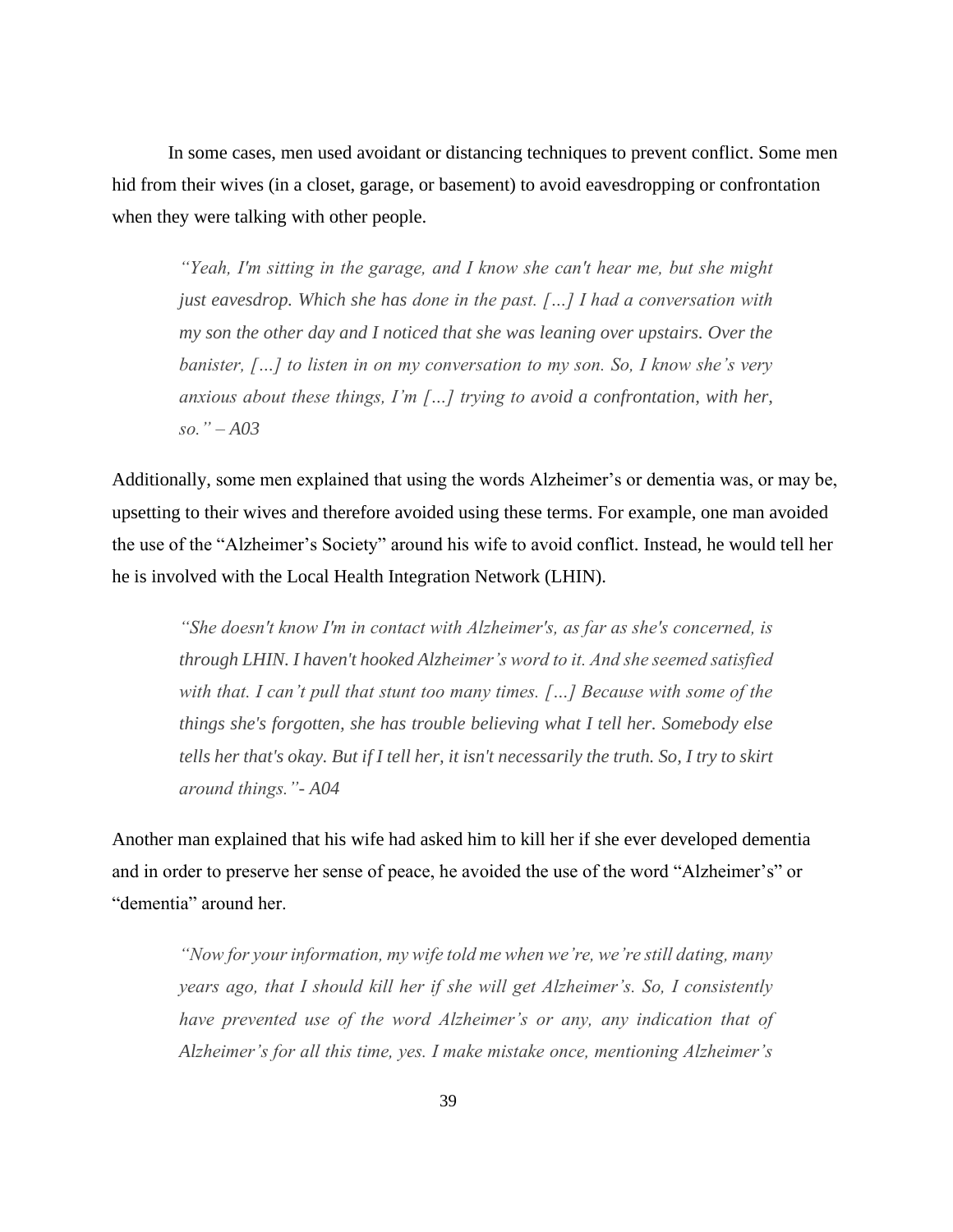*in her presence. And she had a very scared look on her face and says, "I have Alzheimer's?" And after …. "Alzheimer's no", she said "okay". So, I don't I don't do that that way."- A05*

Navigating the relationship changes that occur due to dementia includes elements of avoiding conflict. Wives' perception of reality was different from that of their husbands, which, without a clear understanding of dementia or what their wives were experiencing, can increase conflict between the couple. To adapt to this process, men may use avoidant strategies and deflection to reduce the incidence of conflicting realities. Other men adopted prosocial strategies that enable their wives to experience their reality while maintaining safety.

#### **Maintaining Intimacy**

The third subtheme within how men navigated and managed the evolution of their relationship was through *Maintaining Intimacy*. Although there was grief in the experience of losing the relationship they once had, there were also beautiful glimpses into maintaining intimacy (albeit differently). Maintaining intimacy was a way for men to hold onto their marital relationship. How they showed affection and intimacy varied with each man and was unique to their marriage. Within this study, men showed a range of ways in which intimacy was expressed in their relationship, through the employment of familiar everyday strategies, holding onto moments of affection, or when experiencing extreme loss or conflict men refrained from intimacy and withdrew or focused on protecting themselves. Men often used a combination of these strategies while navigating the progression of dementia and their caring role.

Men maintained intimacy through how they engaged their wives in their daily life. They described doing things together as a way to provide care as well as continue to share their lives together within their relationship. Provision of care in this context extended to emotional and recreational care that enabled higher quality of life. Some men focused on engaging their wives in everyday tasks to enable her autonomy, making sure that she feels helpful and needed, exemplifying an awareness of her need for belonging and feeling useful regardless of her memory challenges.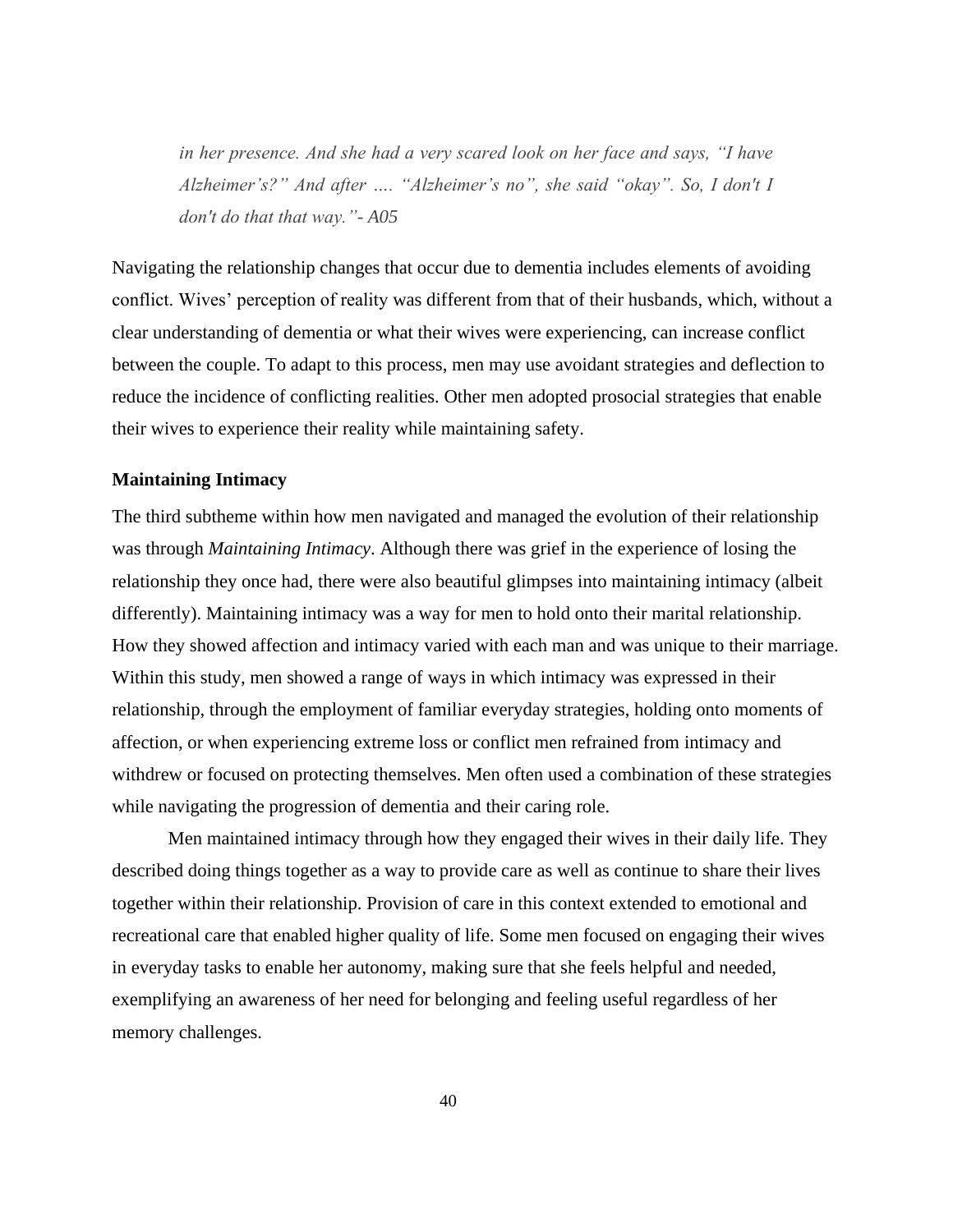*"She's good at stirring things though. Pasta or any sauce that needs stirring. She'll sit there and stand there and stir it quite nicely and she's good at doing that. […] One of the struggles is still trying to redirect her without saying no. Because no she takes as […] I've done something wrong. But yeah, I still let her help where she can with that. The dishes after supper she normally wants to wash. I sometimes if we've been having greasier stuff or there's more greasier dishes, I'll try and convince her to dry so that I know I can get everything washed with soapy water. And I won't have to redo them after she's gone to bed. But either way, she helps with it. And I don't discourage her from helping. Again, because she seems to enjoy it"- A01*

Men engaged their wives in in everyday tasks to help them feel autonomous and valuable. Many participants put in effort to ensure their wives felt like she was doing the right thing and helped her keep a sense of herself by facilitating the sequences of actions. Often the men used this shared time together to maintain normalcy, which can be comforting to both individuals.

Participants also maintained intimacy through paying attention to what their wives enjoy and being part of that experience together. For example, one participant described the importance of music to his wife:

*"There's been some music programs that have been available on and off and so able to put them on the computer and some of them are sing along and some of them are just listened to. And my wife's got a music background, sang in choirs and so on. So, music is very important for her." – A08*

The participant quote above exemplified how there is some continuity of elements of his wife's life that are important to her and recognizes that through facilitating those elements, he can engage her in a meaningful way. Facilitating experiences that men know their wives will enjoy may enable positive feelings for their wives. Understanding what their wives enjoy allows them to have strategies to utilize when their wives experience distress or may need a sense of comfort. Engaging in these experiences together may attune their ability to draw on these strategies in times of need, while also bridging feelings of enjoyment for their wives with themselves.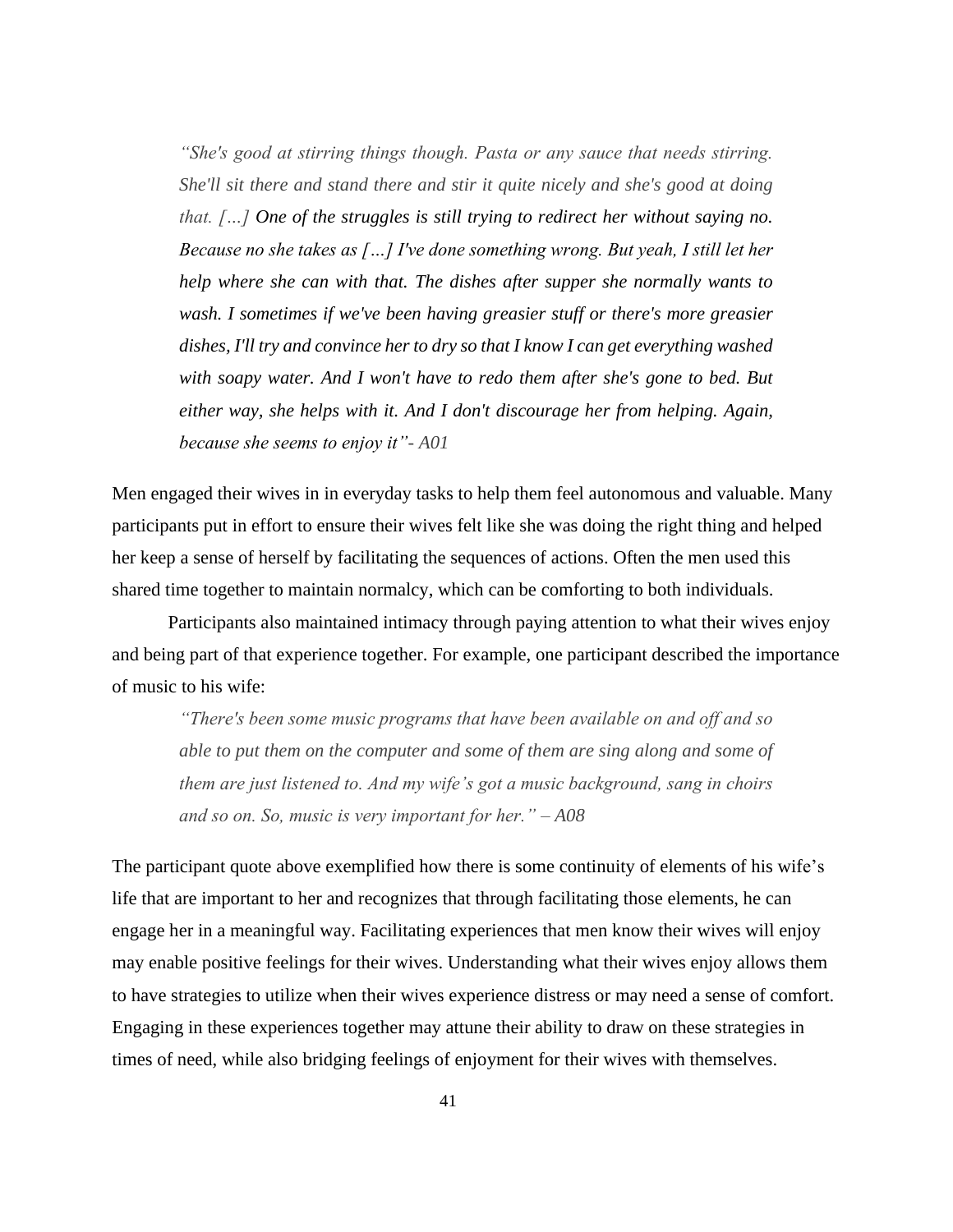Additionally, many men described ways in which their actions promoted feelings of closeness and affection with their wives as a way to care for their emotional needs and maintain intimacy. For example, one man described reading to his wife each night.

*"And since the fall, I've been reading to her most nights till either 7:30 or eight o'clock. So, half an hour to an hour depending on the story and whether she's nodding off or whether my voice is getting hoarse. And she likes that." -A01*

Another man described rubbing his wife's back each morning when they wake up to start their day.

*"Well, I wake up in the morning. Often, I give her back rub in the morning and back rub at night. We've been, we're coming up on 60 years at the end of June and started giving back rubs when we were first married. Now, I'm over 20,000 backrubs. So that's often the start." - A11*

The men also promoted intimacy by adding emotional and deeply personal elements into their care provision. One participant went into great detail about how he supports his wife, he took care to feed her carefully and serve food from her culture which she is more familiar with at her current stage of dementia.

*"I make some food, or I make tea for her, because she can no longer, umm, she can not tell when the tea is too hot, so I'm taking great care of the temperature, and I'm using laboratory squeezable to basically squeeze the liquid into her mouth. […] I make Japanese dinner basically every day. So, around six o'clock we're sitting together at the table and having Japanese dinner." – A05*

This detailed orientation to her care showed his love and dedication to his wife that remains throughout the progression of the disease and his ability to adapt to her current reality. Men who described practices of being present to their wives' reality enabled a closer connection with their wives. Connecting with their wives in this way may maintain intimacy longer and allow a deeper sense of love to continue into later stages of dementia.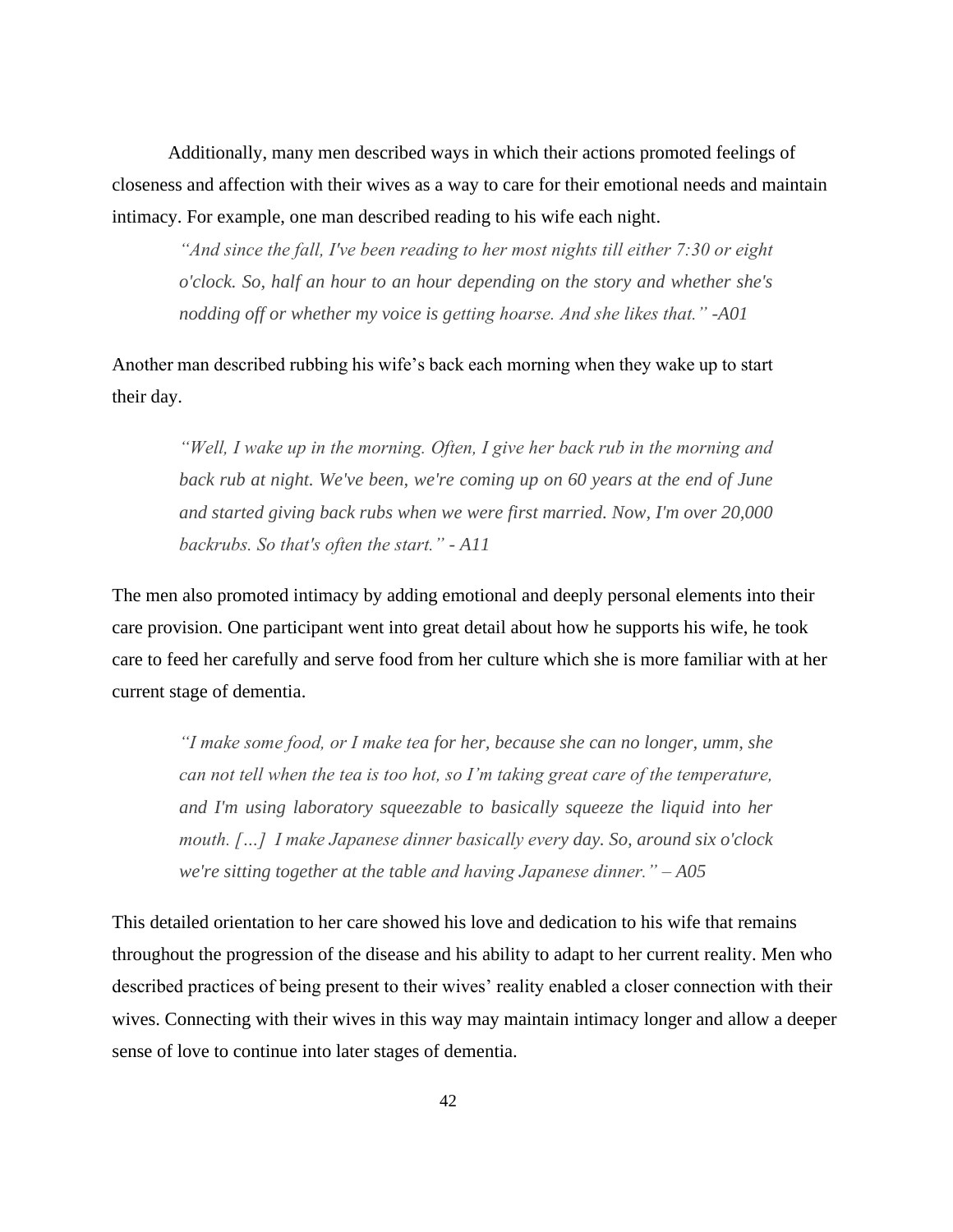Another way men provided emotional connection was through paying careful attention to their wives. One man described how he attends to his wife's bids for attention and speaks of the value of being present in those moments.

*"If there's curling on, she'll want to sit and watch curling, but within a minute or two of it starting she'll start talking. So, we do spend a fair bit of time. And as soon as she does that, I either turn the TV off or mute it, turn, and face her and let her talk. Because I find if I do that, she stays more engaged. And I have to be careful because if I show if it looks like I'm not showing interest, she'll sometimes get annoyed."- A01*

By turning off the TV and being fully present in his conversation with his wife, he shows her that he still values her presence and their relationship. By attuning to her bids for attention he may promote emotional safety in their relationship. Another participant described the process of being attentive to his wife to facilitate feelings of closeness and connection. He describes the benefits for himself of being attentive to his wife and how through paying careful attention to her, it opens opportunities for shared love and affection in "bright" moments.

*"So, I bring her to bed, right? And I lead her by hand, and while I bring her to bed, I am looking in her eyes, and she's happy. I can see she's happy. Right, and I have more occurrences like that right, I mean the other thing Alzheimer's is, it's like a lighthouse, long, long periods of absolute darkness, and then sudden, sudden beams of brightness. But it's totally, comes randomly. You have to be aware, and when you are aware of that, these moments are great." -A05*

He describes his experience with his wife's Alzheimer's to be like a lighthouse, offering moments of brightness that can be missed if he does not pay attention. These experiences show that throughout the journey of dementia, many men hold onto their affection and love for their wives and look for ways to maintain their marriage in new ways. Utilizing active forms of affection may promote a feeling of closeness for longer with their wives.

In contrast, some men described a withdrawal of intimacy as a form of self-protection. One participant described that a reciprocal and intimate relationship with his wife was limited.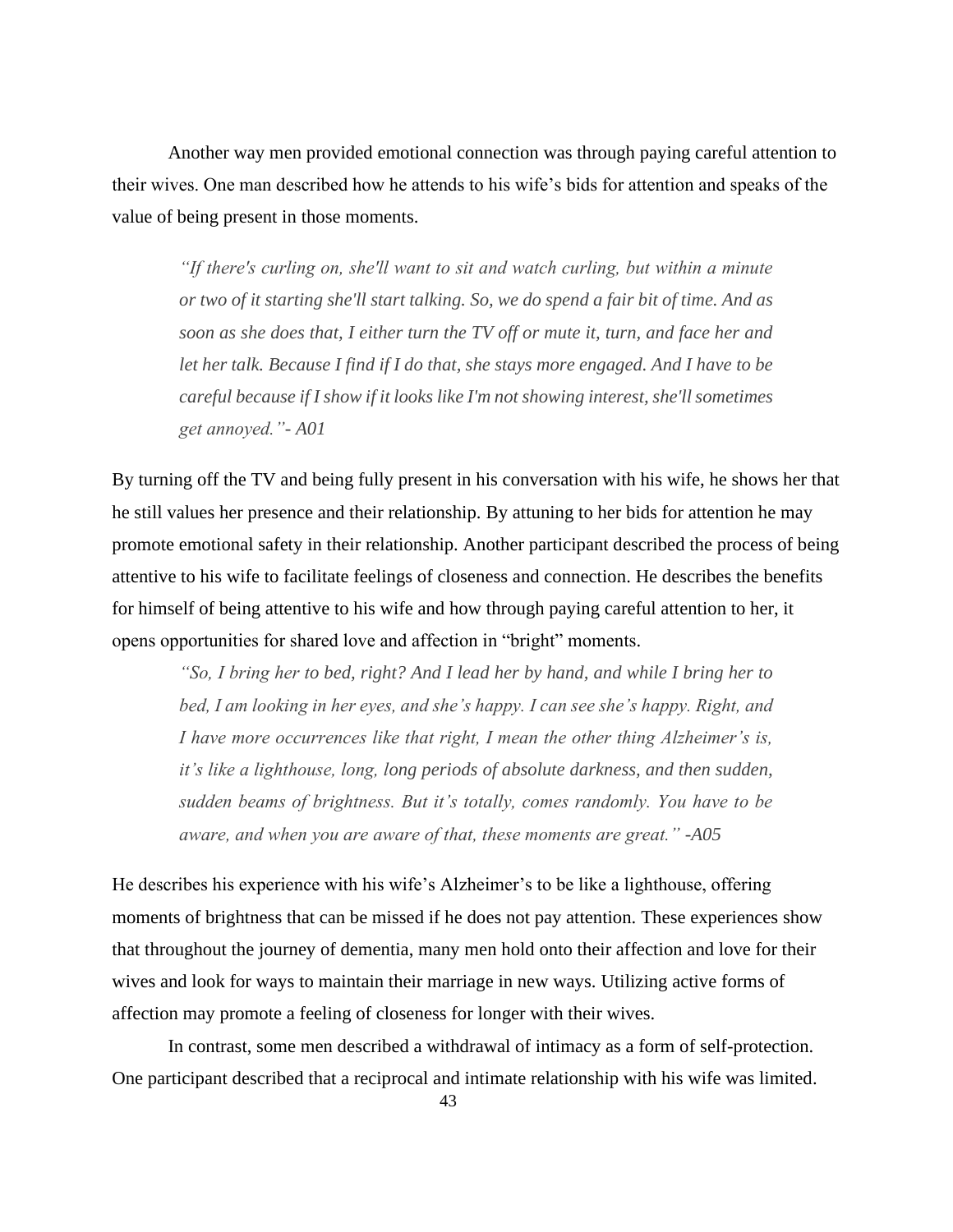*"So, it's really, it's really pretty limited to tell you the truth, right, at this point, or at this stage, which I think is probably […] it's pretty typical, I think." – A02*

He shares that this removal of the more intimate self may be typical as dementia progresses. This may reflect more of how he perceives his wife at later stages of dementia or how he perceives intimacy. It may be more difficult to share intimate moments if intimacy is perceived as primarily a more sexual or physical act when their wives' dementia has progressed to later stages. Another participant described the choice of withdrawing from being her primary caregiver was facilitated by the choice to preserve positive memories of her.

*"If there's wandering, or if things get physical, which can happen with Alzheimer people. I know men who have gone through that, then that's time. I don't want to destroy the memories that I have of her with having to put up with that and trying to work around physical confrontations or, or wandering. I just can't do that. So and then, when she gets in there, it'll be whatever time it takes until Alzheimer's finally claims her." – A11*

He sees long-term care as a way to preserve his memory of her as she was and their marriage as it was before conflict. In these cases, withdrawal of caring may be a mechanism in which men maintain intimacy with their wives by protecting memories of their life and love previous to later stages of dementia and feelings of significant loss.

The ways in which men conceptualized and produced levels of intimacy varied and are subject to change over time, experience, individual perception of their wives, and conflict. Measures of self-preservation may disable more significant intimate connection with their wives but may preserve memories of their wives and act as a protection mechanism.

## **4.5 Organizing, Planning, and Re-evaluating the Future**

The third theme in this study is *Organizing, Planning, and Re-evaluating the Future*. This theme encompasses three subthemes of how men experienced their caring role and the socialized requirements of being a man and husband through this journey. The first subtheme is *Planning and Making the Decision for Long-Term Care.* This subtheme reflects how through their wives' journey with dementia, the men were required to make difficult decisions around long-term care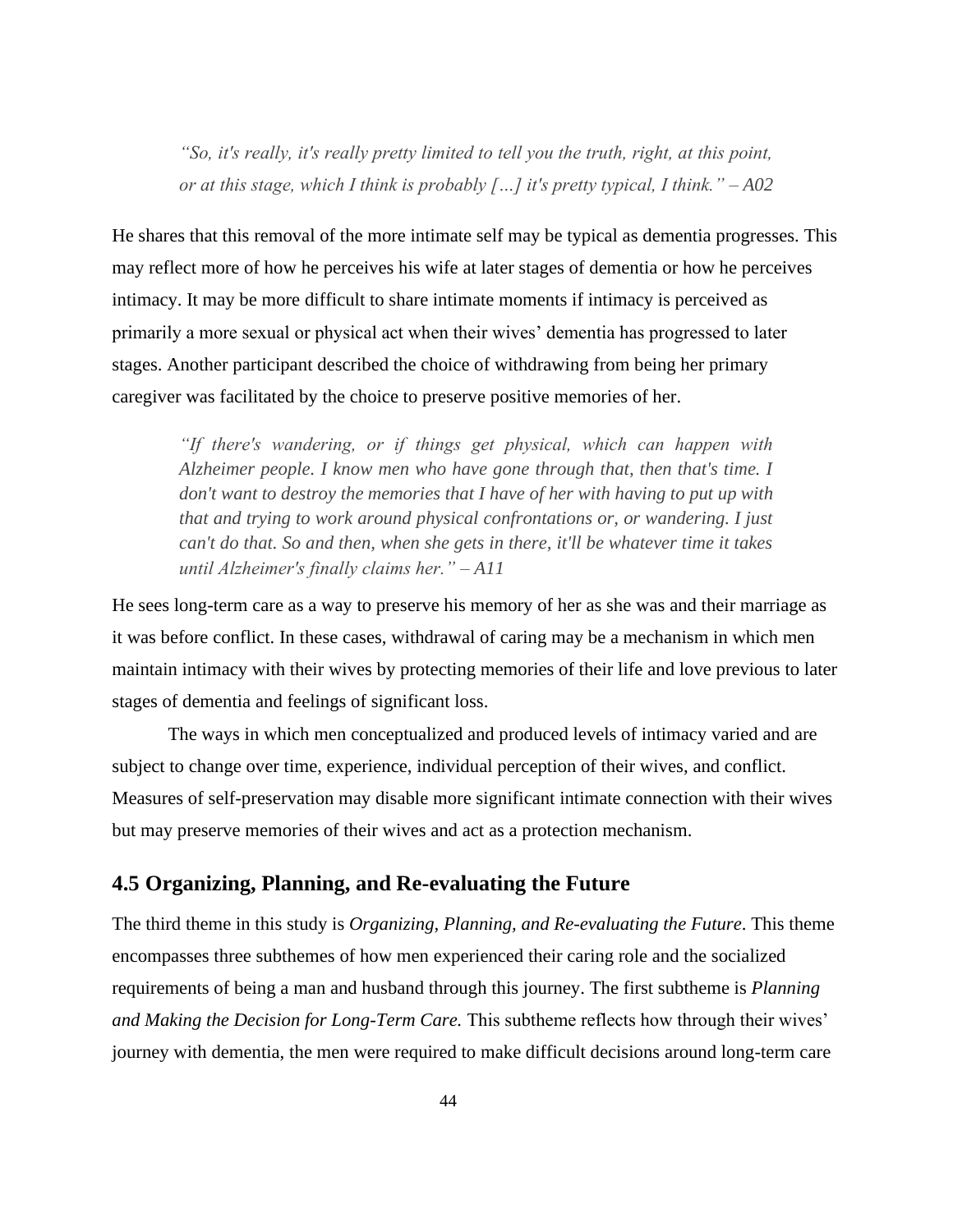or their choice to provide care within their own home. The second subtheme, *Re-assessing Money's Value,* discusses how the value of money shifted due to their caring role and evolved as new meanings of wealth were developed. The third subtheme, *Meaningful Gender-Specific Support*, encompasses how masculinity and gender impact the wants, needs, and access of support for husband caregivers and participants' reflections on what they would have wanted for support and their current needs as a caregiver.

#### **Planning and Making the Decision for Long-Term Care**

The subtheme of *Planning and Making the Decision for Long-Term Care* encompassed how men were confronted as part of navigating loss and the evolution of a relationship with making difficult decisions in terms of their wives' care and planning for her needs and end of life. Every participant discussed the impact of decision making for their wives regarding long-term care. Long-term care was conceptualized as a moral decision involving discussion around the difficulty of making the decision, delaying the transition for as long as possible, the implications of making the decision, having distrust in the long-term care sector, and planning for crisis.

Men felt significant negative emotions in the process of making the decision for longterm care. The emotional impact of putting their wives on the list for long-term care was described as a feeling of abandonment. The men felt that they were failing by "abandoning" their wives by placing them in long-term care.

*"I know when I signed her up for on the list for long term care. […] it's about a five year wait. So that's why I signed it up. […] I wouldn't have put her in if they'd have called immediately and said there was a spot. But that part, getting them on the list early. It feels like you're abandoning them." -A07*

The abandonment feeling may have been exasperated by a distrust in long-term care, especially as COVID-19 increased the negative perception of care.

*"And also seeing what's happening with the long-term care over these COVID, COVID times and even now, you know, after everybody's been vaccinated, and*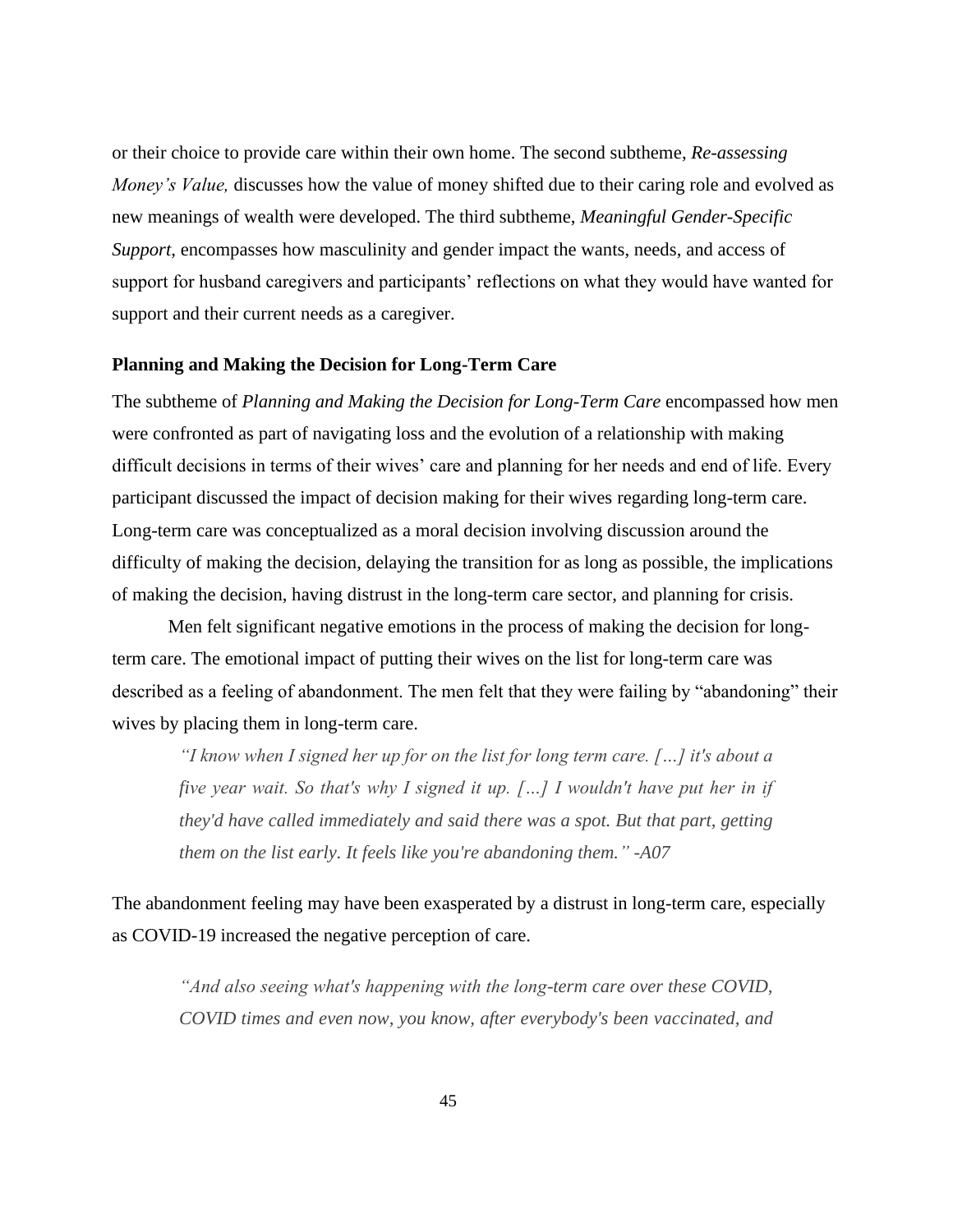*all these long-term care places. It just, just makes me want to want to carry on even further, because I just don't want to want to put her in there." – A08*

However, the men also felt that they needed a contingency plan in case their capacity to care depleted and they could no longer provide the level of care their wives needed, or if they were to pass away before she did.

*"The other decision I have to make has to do with for unfortunate events. […] it is fairly possible that I could get up half an hour from now and get hit by a bus and I'll die. What will happen to my wife at that point? Well, I do know what will happen to her, and she will end up in misery, in a situation I would never have wished for her. So, I need to take measures to prevent that from happening." - A05*

Many men expressed distress at making the decision for long-term care and described the feeling as "giving up" and needing strength to continue to care for as long as possible. For some, they felt that through learning their role and adapting to their new circumstances they could continue providing care for longer. Men spoke about how they experienced internal and moral conflict with the idea of placing their wives into long-term care. Those who felt they could make the decision rationalized their choices with having support from their family.

*"The same struggle comes when I look at long-term care, will I be able to let her go to long term care? And will I be making the right decision? And we've talked about that, and both the courses and support groups as well. But I think now about how I feel about myself with that I feel that I can probably make that decision. Doesn't mean I won't be sad, or I won't question it when I make it. But I feel I can do that. Now. […] I don't think I could have made that decision a year ago. I think now I can. But I know I'll also have the support of my boys because I won't be making it by myself." – A01*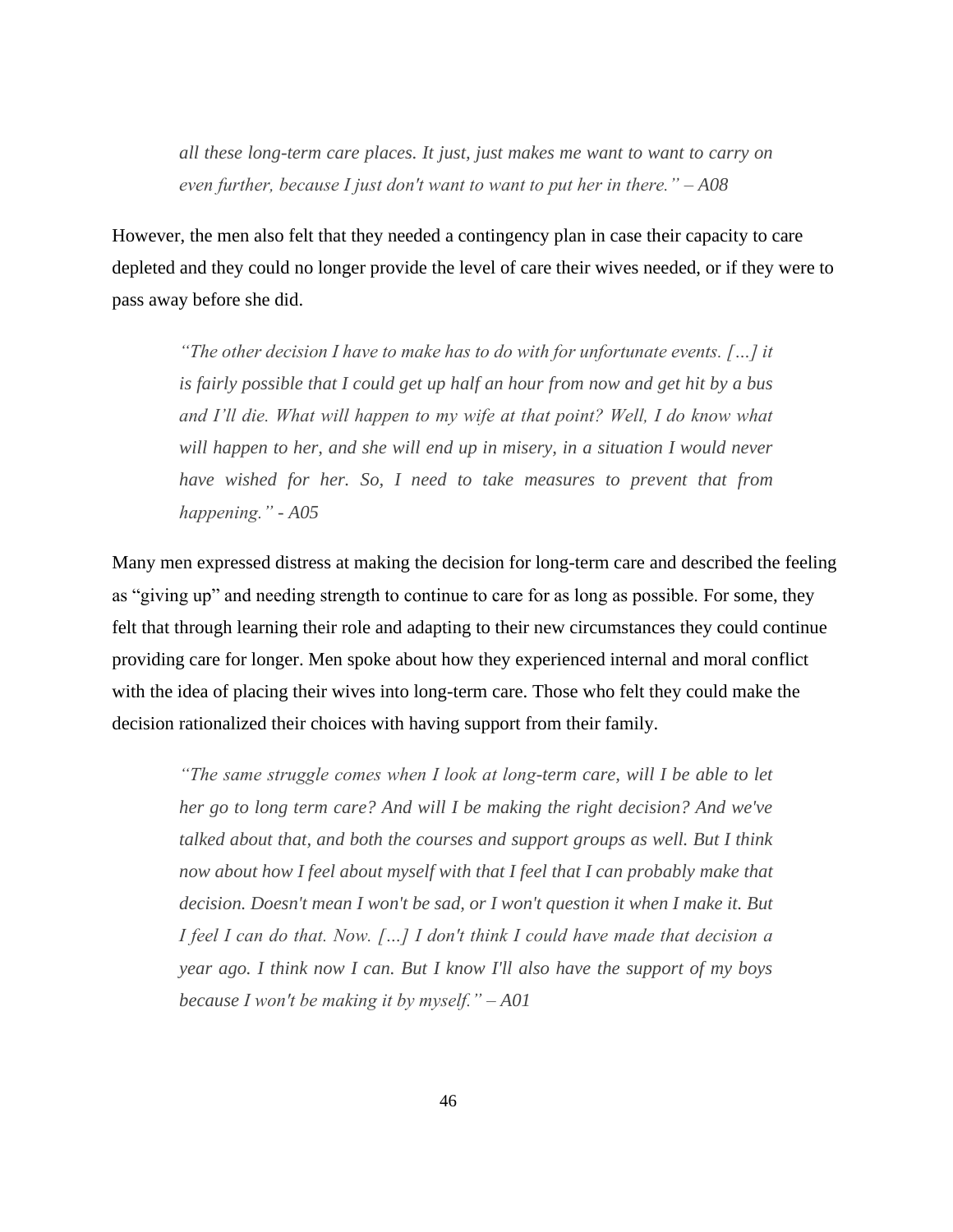Some participants decided that long-term care was a choice that would enable better care, while others felt that it would decrease their wives' quality of life significantly or went against family values.

*"And, in fact, at this point in time. [….] I have to make two important decisions. One, I let her go into long term care home because about two weeks ago on the telephone call that a place was available in long term care for her and I have decided not to do that. It's not a decision I take lightly. But, I do think that […] this is what I need to do, so if it was the level of care will go down so much. I don't like that, I don't want that." – A05*

The moral implications of the decision of long-term care were evident in the participants reflections of their decision making. Many describe family values, care quality, and the emotional toll of not knowing if it was the right choice in their reflections. This decision was individual and based on their own circumstances, how they adapted into their role, their wives care needs, and their own ability to provide care. Although the individual decisions were based on their unique circumstance, every participant experienced distress while contemplating their choices. Clearly, the decision was an extremely difficult emotional process which required men to assess their capacity as a caregiver, navigate feelings of loss, and come to terms with elements of their morality.

#### **Re-assessing Money's Value**

As part of *Organizing, Planning, and Re-evaluating the Future*, men in this study revealed how going through this journey with their wives had fundamentally challenged and changed their view of finances. Many of the men described a greater appreciation of the little things and a reevaluation of the value of money. The value of money existed on a spectrum and was conceptualized in a way that affirmed men's self-conceptions. For some, the value of accumulating money had disappeared. They spoke of the worth of their experiences with their wives as much more meaningful to them, either expressing that they are glad they made choices to travel or use their money as a tool to give her a good life.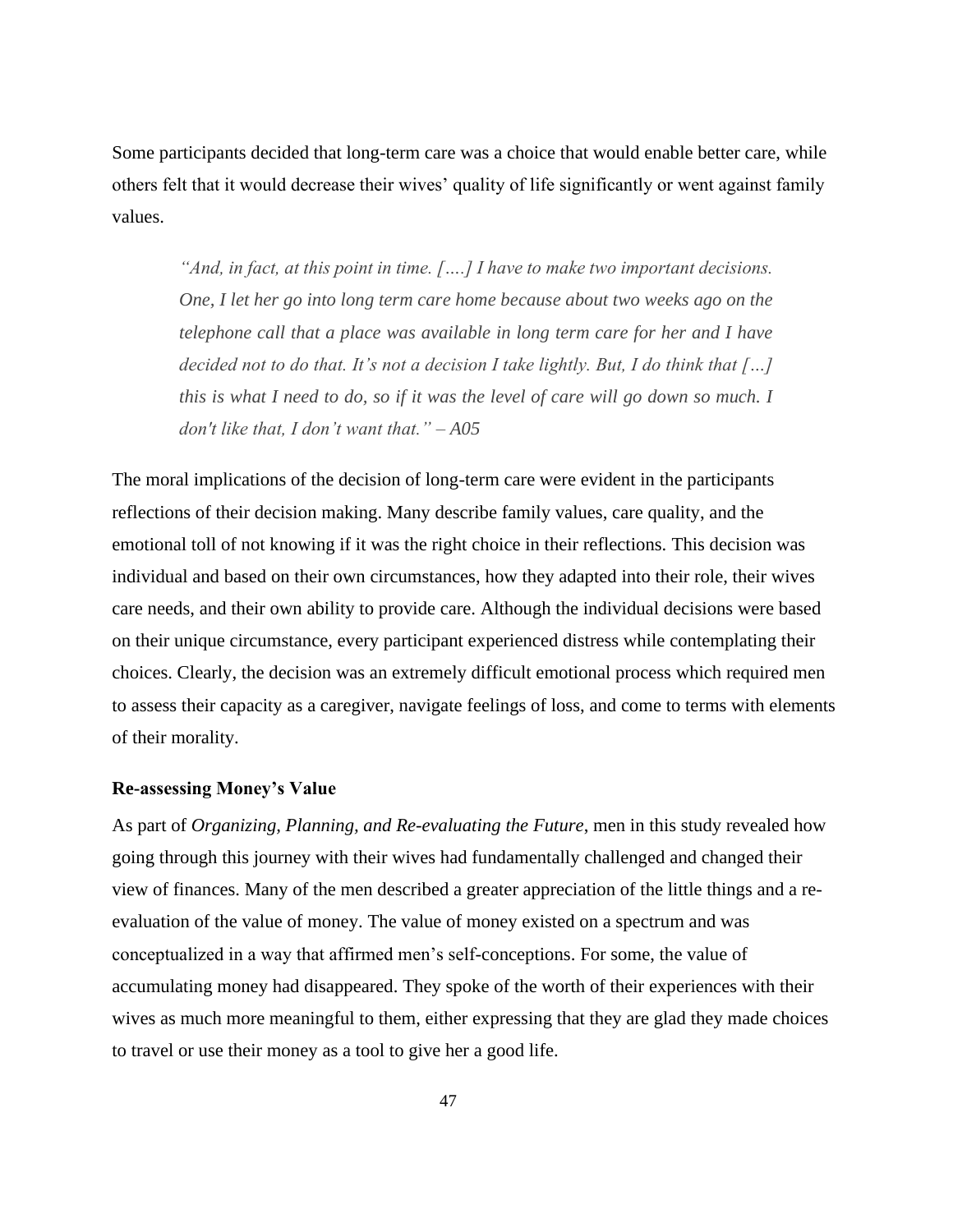*"And we chose consciously to have a mortgage in order to do some other things that we wanted to do. And it makes me so glad we did those things. Because we got to do a fair bit of traveling after we both retired, and because [wife] retired in 2009, and I retired in 2008. And so, we were able to do a lot of traveling and do a lot of things that if we'd waited till we were 65 simply wouldn't have happened. We'd have had money in the bank and nothing else. So, it's. it's made me glad for that."- A01*

This participant was grateful that he had spent his money in a way that allowed him to experience life with his wife before later stages of dementia. Another participant expressed that prior to his wife's dementia he had been inclined to save all of his wealth and has since reexamined this behaviour and what it means to him.

*"The value of money has totally changed for me and what I mean by that, before [wife]'s Alzheimer's: save money, save money, save money. Work, work, work, work, save, save, save. And now its something like, What for? None of the money in the world will bring her brain back, right, and so the value of money has fundamentally changed for me, and its now a tool, method of keeping her happy or making things easier for her." -A05*

The participant quoted above now reflects that his personal values have shifted to provide the best possible care for his wife. Money is now a tool and method for providing care. In contrast, other men shared that money is of utmost importance and can enable them to provide good care for their wives.

*"And another thing that I can say- Look, I am providing the kind of care that not so many people can afford to." – A06*

Although the sentiment of using money as a means to provide care was shared by multiple husbands, the values that were reinforced through their reflections differed, which may also reflect their caring styles. While some shared that accumulation of wealth became less valuable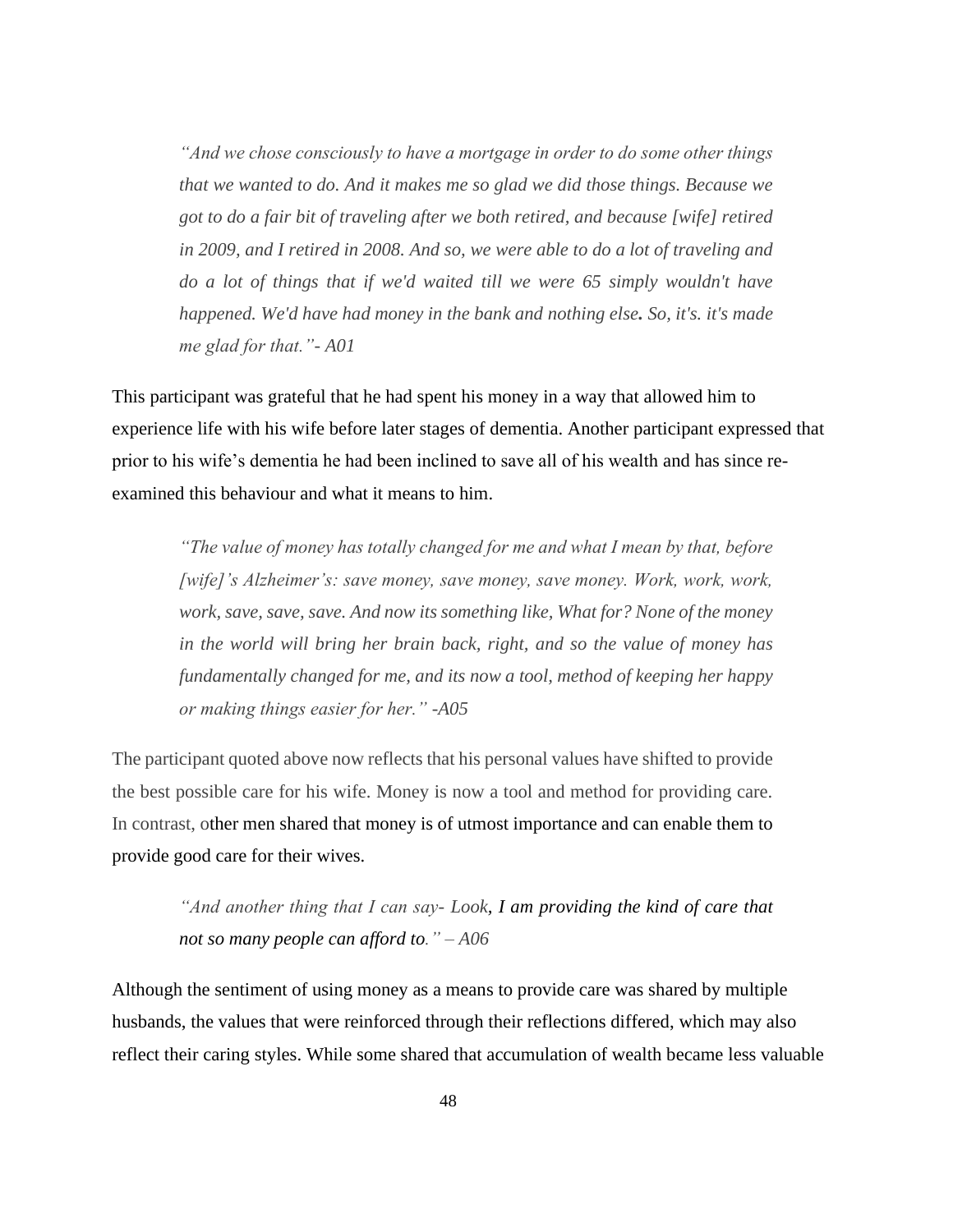as their caring journey made them re-evaluate what was meaningful to them, other men shared that their caring journey reinforced the value of wealth as a means to provide care. Additionally, the men who shared money as of primary importance were more inclined to utilize and pay for personal-care services whereas the men who re-evaluated money's worth were more likely to provide personal care themselves. These men's reflections show that values and traditional masculine ideals are not necessarily experienced in the same way by every man caring for their wives.

#### **Meaningful Gender-Specific Support**

Within all aspects of this journey is a negotiation of what it means to be a man in a caring role, with masculinity presenting as a dynamic process. Constructs of masculinity point towards adopting new strategies for engaging men in services and supports that have meaning to them and adopting *Meaningful Gender-Specific Supports* in future program and support development. This can include purposeful engagement and specific supports for men centered on community and connection rather than emotions or aspects of caregiving. The men in the study discussed the importance of having tailored supports that understood the experience of men and valued peer connection.

Some men recognized that their behaviours could impede or facilitate support access and use. Participants expressed the value in seeking support, although they often were reluctant to do so. For example:

*"Well, I mean, the counselor had to, you know, give me a metaphorical kick in the butt to get somebody in for respite. Because I was saying "I can do it". I'm doing it, we're doing it. I'm stressed. Yes, but I can do this." -A01*

Although he was dealing with higher levels of stress, he needed an additional push to access respite services. Many other men mirrored this in their reflections of how men in particular resist seeking support. Most of the participants described a shift in their mentality after accessing supports, regretting not doing so sooner, advocating for other men to access supports, and recognizing the value in the help they received. They also recognized that they themselves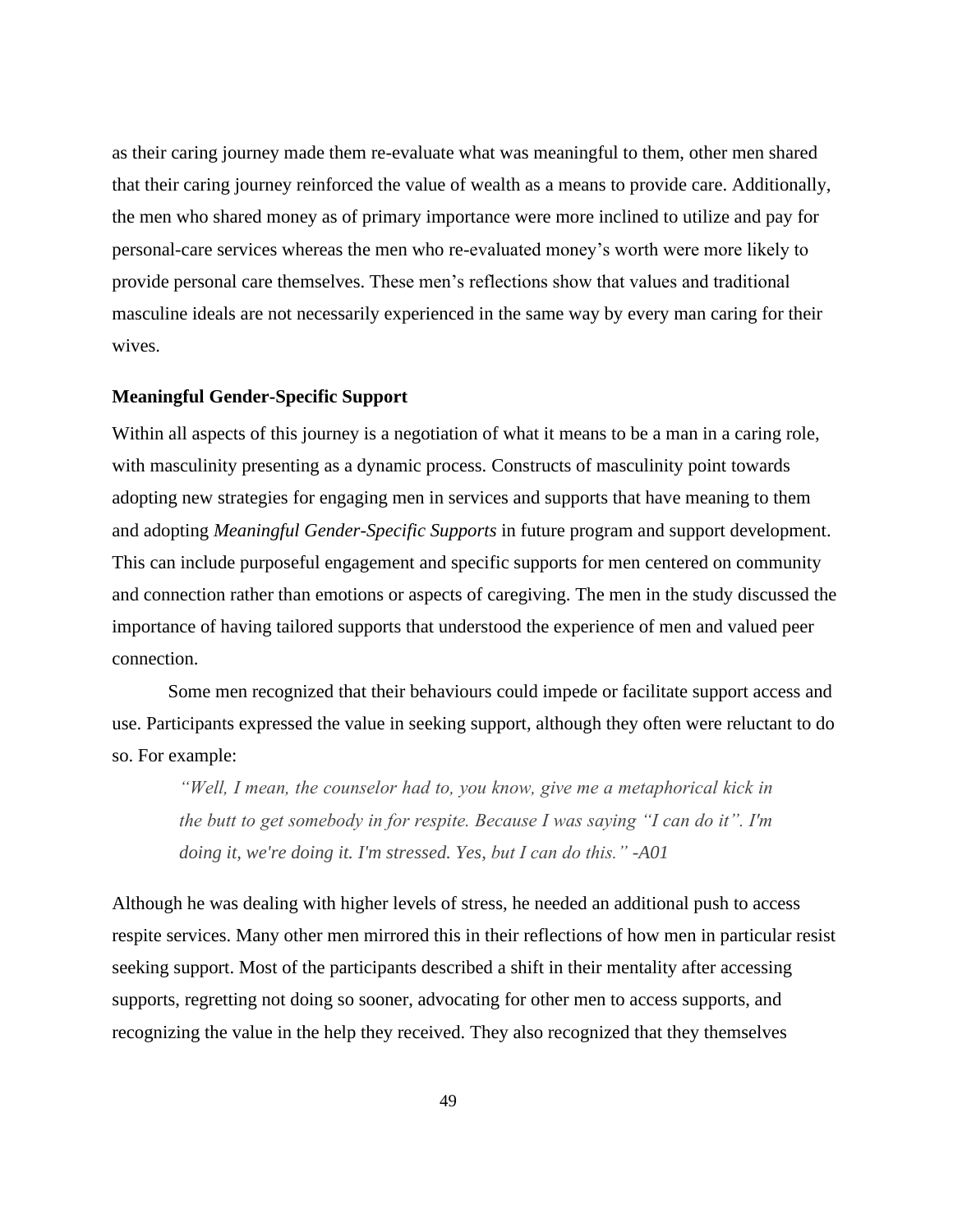behaved the same way originally. One participant who now runs the support group for men for his community reflected on how he was reluctant to access supports:

*"I find most like in my men's group, a lot of people either don't have the initiative to do something like that. And they just seem to be kind of reluctant to reach out and ask for help. And a lot of people say, oh, well, I don't really need any help. And I guess I was kind of the same until I got somebody in. And then I thought, wow, this is, you know, kind of got my life back, I can go out and play golf for a couple hours and come back home." – A02*

Participants reacted more positively when others took the initiative to include them directly through personal invitations, whether that be in support groups, research, or other services. One participant described how the men's support group he is a part of has difficulty recruiting men to join and his observation that men require a more nuanced and proactive approach to recruitment.

*"Somehow you have to find them and have a conversation with them, which is not easy […] But it would have been nice. If, when I was identified as a male caregiver, I had gotten a call from another male caregiver to say, hey, we got this great group we meet once a month, […] we think you could benefit from what we do, why don't I pick you up for the next meeting and bring you to the meeting? And we're not very proactive about that kind of stuff. We tend to, you know, sit in the meeting room and leave the door open and hope somebody wanders in." -A02*

Men also appreciated the availability of gender-specific supports and having solidarity with men who were experiencing the same thing as them. One participant described how he found emotional support in a men-specific group for caregivers of people living with dementia.

*"Okay, so my biggest, my biggest help that I've got, because I was emotional, I had really emotional problems with the whole situation. […] mentally I was in, not in a very good shape. And then I discovered […], [the] Alzheimer's [Society]*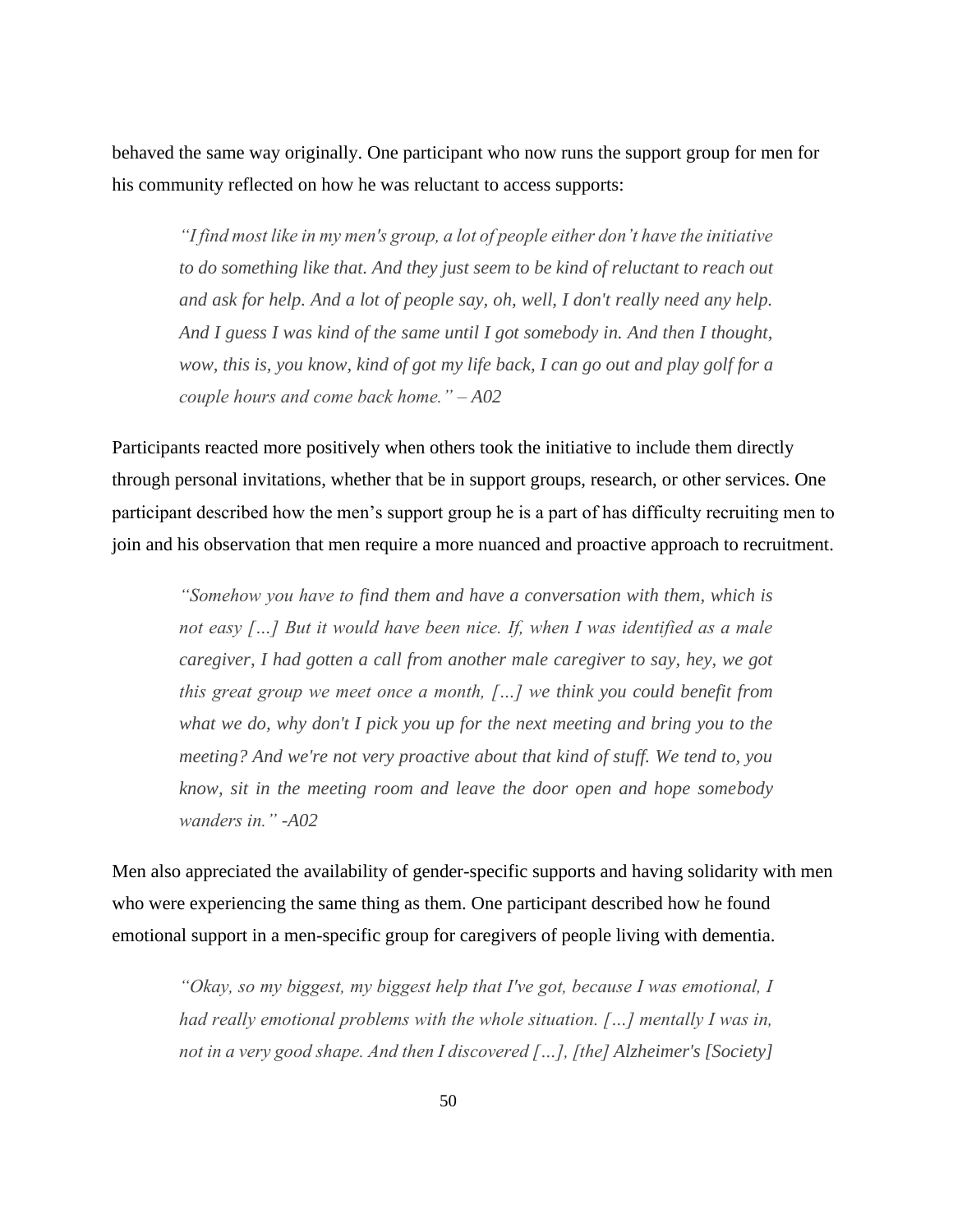*[…] they got me on to a breakfast meeting and I went every third Wednesday of the month, and I've found that, wonderful help from them, just by talking and ranting, talking to other men. It was a men's breakfast. [...] Yeah, and I religiously went every third Wednesday, and […] it's helped me tremendously."*

*– A03*

He expressed how valuable the experience was for him and his mental health. However, these supports often were not centered on caregiving, rather they were founded on connection and community. Men also felt that in support groups they would rather engage with someone undergoing the same process and stage they were experiencing.

*"Somebody else that's sort of at the at the same stage that I'm at. […] somebody else that I can, I can talk to you and share, share experiences, because I don't know of anybody that that is a man […] that's at […] that stage. That's around my age."– A08*

Additionally, when men did not have access to a gender-specific support group, they struggled to relate with support groups that mostly consisted of women and felt they would benefit from having connection with other men.

*"I did find that there's not a lot of guys there. It just like, like you say, there's not a lot of guys there. It's mostly women. So, it's, it's difficult. I've gone to some support groups, where it's all women and, and, and, and they're having trouble with her husband, and it's hard for me to relate so. So, I haven't continued." – A08*

The men who did not have access to men-specific support groups described the value of having a peer that they could connect with.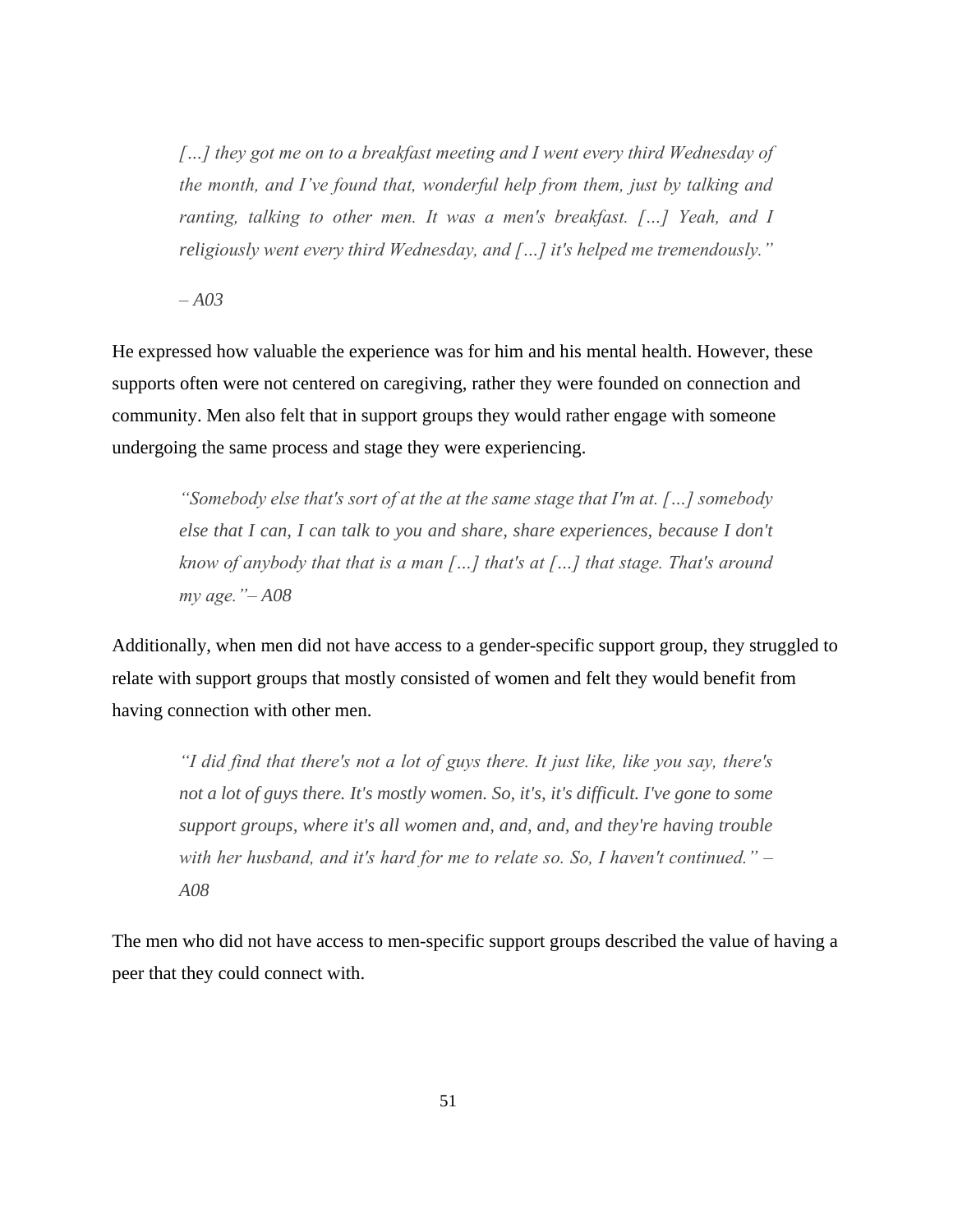*"[…] we hadn't really been in touch for a long, long time. But now and we just talk about anything […]. And this is a time when having friends, you can rely on can I think can make a big difference." -A01*

This participant relies on a long-time friend as a companion and confidant. He finds value in being able to not only talk with another man, but also being able to talk about anything. Another participant utilizes his community's woodworking shop to connect with other men.

*"I enjoy the woodshop I go to which is a hobby type of thing. It's a group that's been in existence for a long time. I've been going there since '96. […]. I certainly enjoy that. As much for the social thing. The fact that I, I get to see a few guys we don't spend all our time talking but it is a bit social. […] friends enough to talk about whatever you want to talk about." – A04*

His experience with the woodshop is a source of respite that responds to his need for socialization in a space for men. These experiences both reflect the value of having peers and a space to do or talk about other things than caregiving. Having peer connection may also act as a source of companionship. With the loss of the marital relationship as it once was, having peer support in a meaningful way may provide a sense of companionship that is no longer fulfilled by their wife in the same way.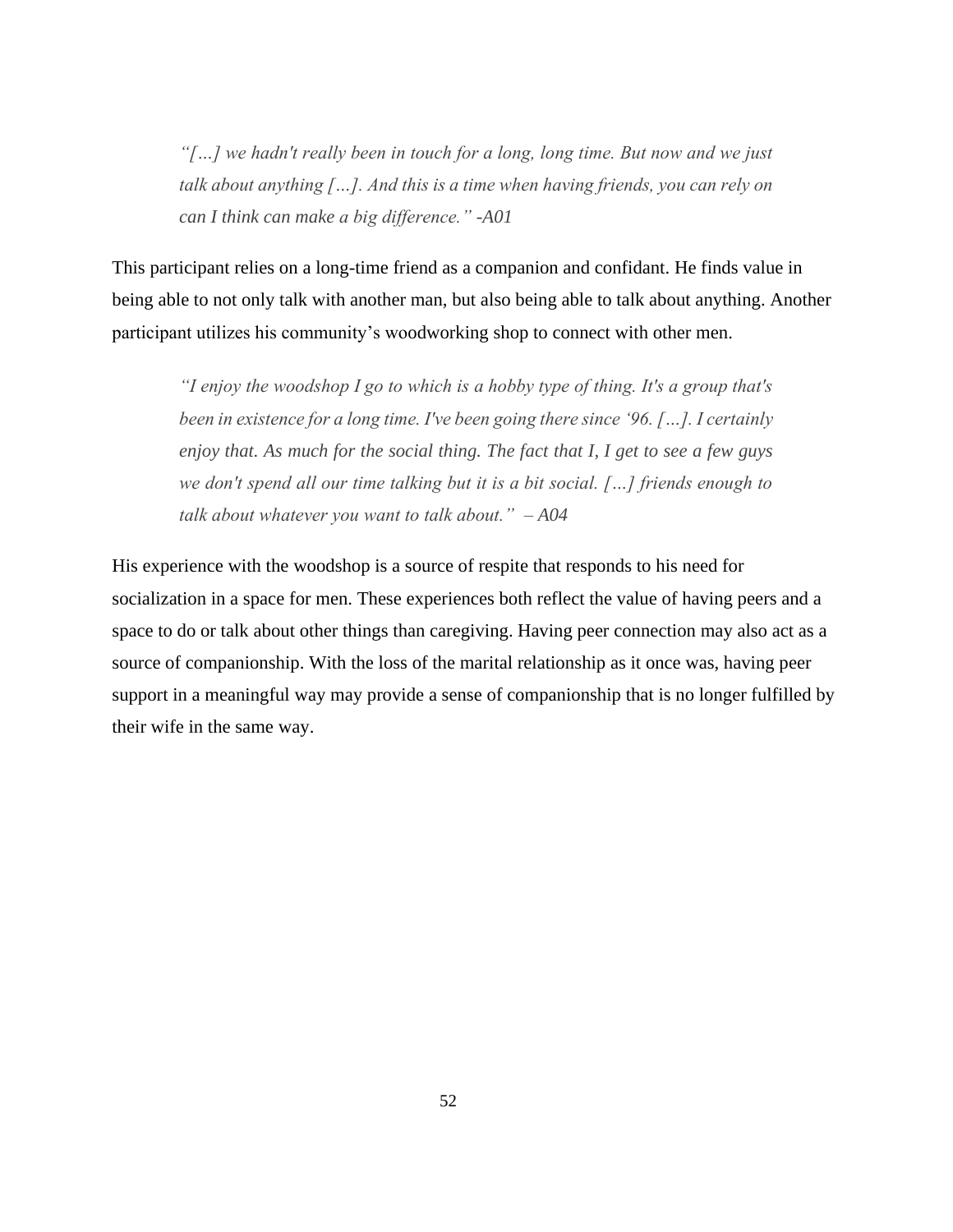## **Chapter 5**

## **Discussion**

This study sought to explore the experience of husbands whose wives have dementia, how they provide care and construct their sense of self. This research was necessary to contribute to the currently under-developed understanding of men's experiences in caring in the context of dementia and adds to the literature through showing the importance of relationships, and personal navigation and construction of self in understanding spousal caregivers' experiences. Although there have been studies that address relationships and couplehood through dementia (Merrick et al., 2011; Keady 1999; Molyneaux et al., 2011; Hellstrom et al., 2007), this study adds to the current understanding by exploring what men experience in providing care to a spouse with dementia and how men conceptualize caregiving and themselves. This study also highlights the complex and dynamic nature of being a husband caregiver for a spouse with dementia and identified variability in husband's experiences when providing care for their wives and the notion of being a caregiver as a man for a spouse living with dementia.

Eleven Ontarian men who had wives living with dementia were interviewed. Utilizing a constructivist grounded theory approach, this study developed three primary categories from the experiences of husbands caring for their wives who have dementia; *Being a Caregiver, Navigating and Managing Changes in their Relationship, and Organizing, Planning, and Reevaluating the Future.* The findings suggest that husbands as caregivers experienced having to navigate the process of becoming a caregiver and manage an evolving relationship both relationally with their wives (in providing care) and in themselves.

In this chapter, both the conceptual and practical implications of this research are discussed. The conceptual implications include new expressions of how husbands provide and conceive care, how they construct their sense of self and their relationship, and how they navigated and managed their evolving relationship. This chapter ends with the practical implications of what husbands find supportive in their experiences of caring, and the strengths and limitations of the research.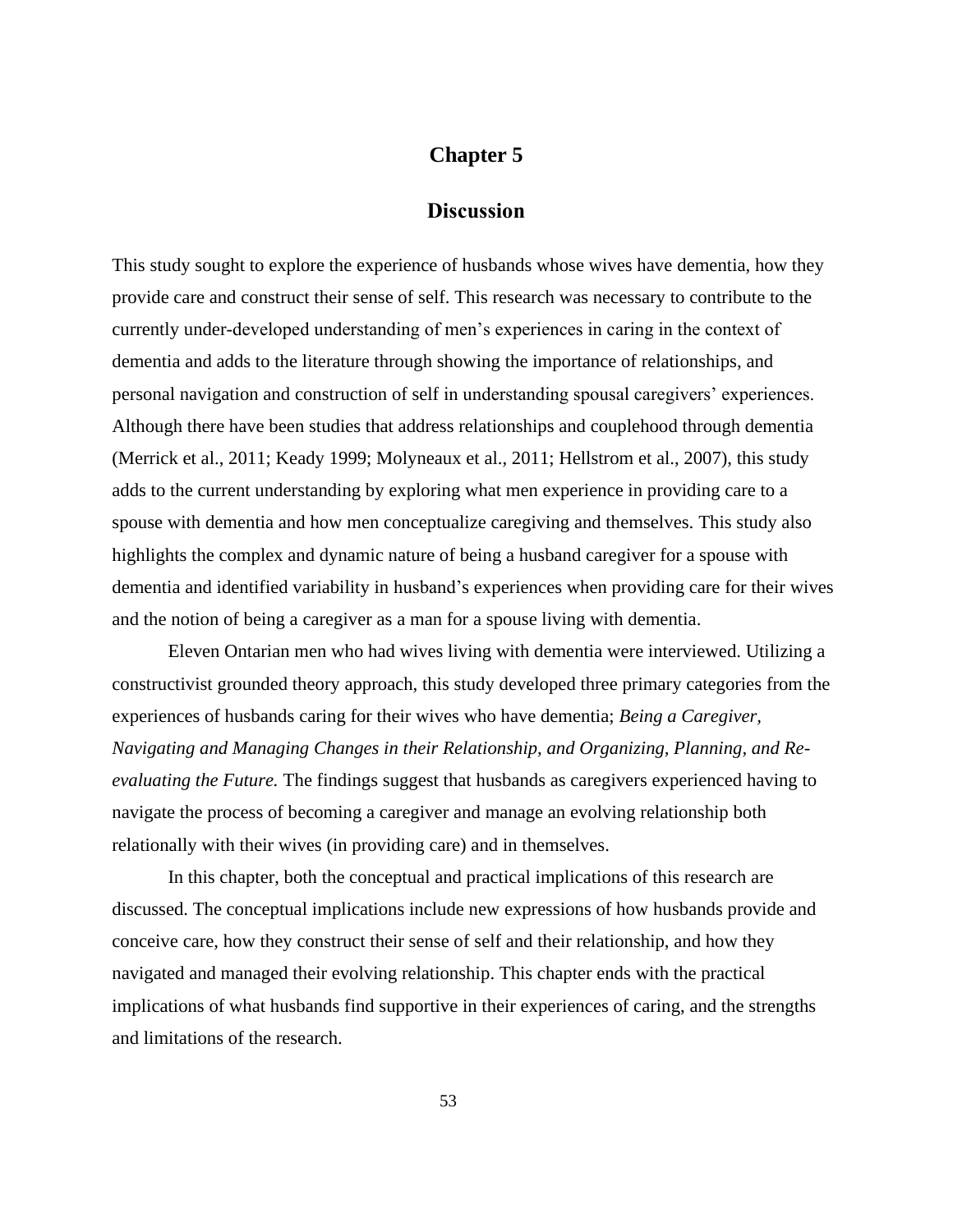## **5.1 How Men Provide and Conceive Care:**

Although caregiving is not traditionally considered a role performed by men, this study explored the concept of being a caregiver as a man. Previous literature has highlighted that men may not consider themselves to be caregivers (Ribeiro et al., 2007). In this study men's definition of caregiving and conceptualization of providing care was nearly unanimous among participants; however, their approach of providing care was not. The men perceived caregiving as both emotional and physical, describing caring for their wives through personal care and activities of daily living (bathing, feeding, continence care, etc.) as well as her mental and emotional wellbeing. Husbands who did not provide elements of personal care struggled to conceptualize themselves as caregivers. If men conceptualized caregiving as both emotional and physical caring, but do not provide personal care, many men may not see themselves as a caregiver.

This thesis contributes to the current literature on caregiving by husbands in dementia by expanding the conception of how men perceive care. Rather than construct caregiving as "men's work", as previously described in the literature (Hong & Coogle, 2016; Greenwood & Smith, 2015; Calasanti & King, 2007; Riberio et al., 2007), this research contends that men offer a dynamic range of care provision that is developed through unique life experiences and evolve with new circumstances. Participants in this study described that their life experiences, previous work-roles, socialization, and sometimes less-restrictive gender roles within their marriage impacted the development of their caregiving role. This is reflected in Riberio et al.'s (2007) study where they discuss how men's caregiving is negotiated through their current life situation, as well as culturally and socially constructed norms of what it means to be masculine. Other research has described personal characteristics that contribute to the variability in outcomes for someone caring for a person with dementia, which include "individual […] variables that include socioeconomic, demographic, health, personality, and interpersonal factors that are the context in which caregiving is rendered and which influence every caregiving situation in unique ways" (Noyes et al., 2010, pg. 10). Such characteristics may also lend themselves to and explain the variability in how men provide and conceive care. Further research on the aspects of life experiences and cultural norms that impact men's care provision and how they perceive care may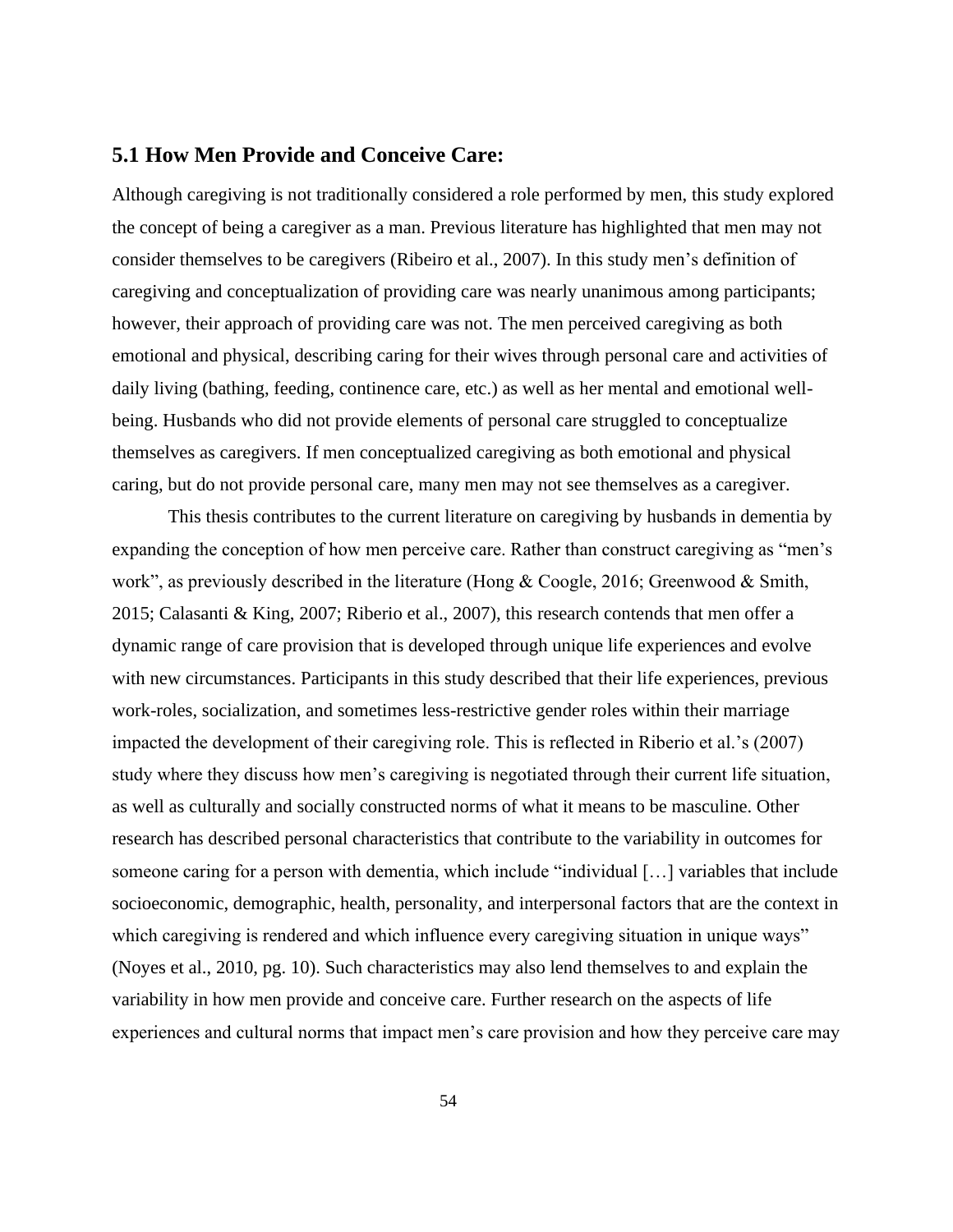offer a deeper understanding of their unique perspectives and experiences in caring for someone with dementia.

## **5.2 Constructing Their Sense of Self and Relationship**

One of the core components of the conceptual implications of men's experience in caring for their wives who have dementia was an active construction process. Navigating through change required the men to re-evaluate their situation to make sense of their circumstance and reconceptualize their wives and themselves to adjust to their current reality. This impacted how men saw their relationship with their wives and altered their conception of couplehood. Participants depicted the experience of constructing their sense of self as an expression of personal growth and a re-evaluation of values, including the importance of money.

Findings from this thesis suggest that part of understanding husbands' experiences in caring for their wives with dementia was within how they experienced changes in their relationship. Participants managed their experience through adjusting their view of their wives and their relationship, engaging in active (re)construction of their sense of self and their marriage. All participants reflected that their marriage and their wife was not as it was before she was diagnosed with dementia and reflected on coming to terms with what that meant.

Some participants described that through becoming self-reflective they reframed their circumstance in a positive way to embrace the remaining time they had with their wives. Some men conceptualized their wives as a figure of their previous relationship while acknowledging that the disease is a "one way journey", and their relationship and companionship was different than before. Some men described conceptualizing their wives as "like-a-child" to promote positive and more understanding feelings towards her. Other men expressed a more negative appraisal, expressing that they viewed themselves as poor caregivers in the eyes of others or became more nervous as a result of caring.

Previous studies on the experience of couplehood through the journey of dementia reflect similar reconstructing processes as seen in this study. A study by Merrick et al. (2016) on how couples construct their experience in dementia relationally found that couples navigate the journey by continually constructing their relationship. Some literature describes an oscillating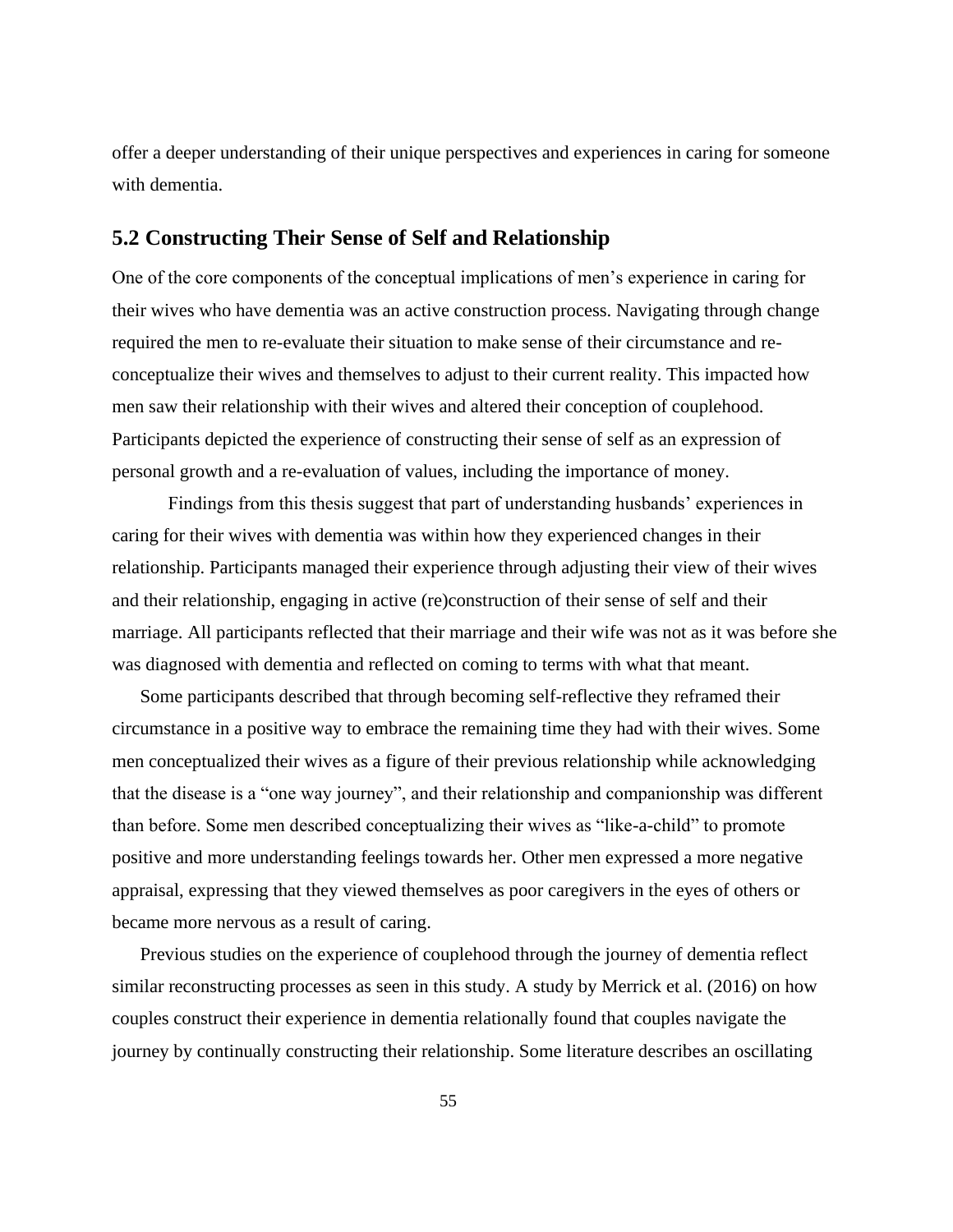process of self-reconstruction that occurs in caring for a loved one with dementia, where caregivers reflect on what they had lost and what remains (Merrick et al., 2011; Keady 1999). This is similar in how men in this study underwent a process of reconstruction of their perception of their wives and how they related to her throughout the changes they experienced as a couple. Hellstrom et al. also identified that the process and phases that a couple engages with during their journey of dementia were "temporal", but "not linear and involved a delicate interactive and iterative relationship" (2007, pg. 391), which can be seen in some of the men's reflections in this study, especially in how they constructed and reconstructed their understanding of their relationship and self through the progression of dementia and the corresponding changes and challenges they managed.

Another study described how couples attempted to maintain their experience of their relationship as it was before when faced with challenges (Molyneaux et al., 2011). In contrast, most participants in this study described adjusting to changes rather than trying to maintain the relationship as it was. Rather, participants described a variety of adjusting that included learning new skills previously done by their wives, reconceptualizing their marital relationship, and their own sense of self. In this case, continuity in relationships may not mean as much or be necessary when role changes occur that alter the previous structure and gender dynamics of the relationship.

Additionally**,** personal growth was a significant experience for many husbands in this study and existed at different levels**.** Some men had experienced substantial growth and were able to articulate a deep awareness of this process. Most of the men were engaging with the growth process at varying levels; however, other men were more conflicted with their experience. Some men were at a more advanced level of self-awareness and reflection than others and expressed less emotional turmoil than those who did not disclose practicing elements of self-awareness. Many of the men became involved with meaning-making of their situation and circumstance. These men developed by becoming more of a caring individual and gaining "perspective". In this context, the men gained perspective and awareness of themselves, of their wives and social roles. Personal growth from caregiving is suggested to be a common experience with between 55% to 90% of caregivers experiencing positive growth outcomes following difficult experiences (Ott et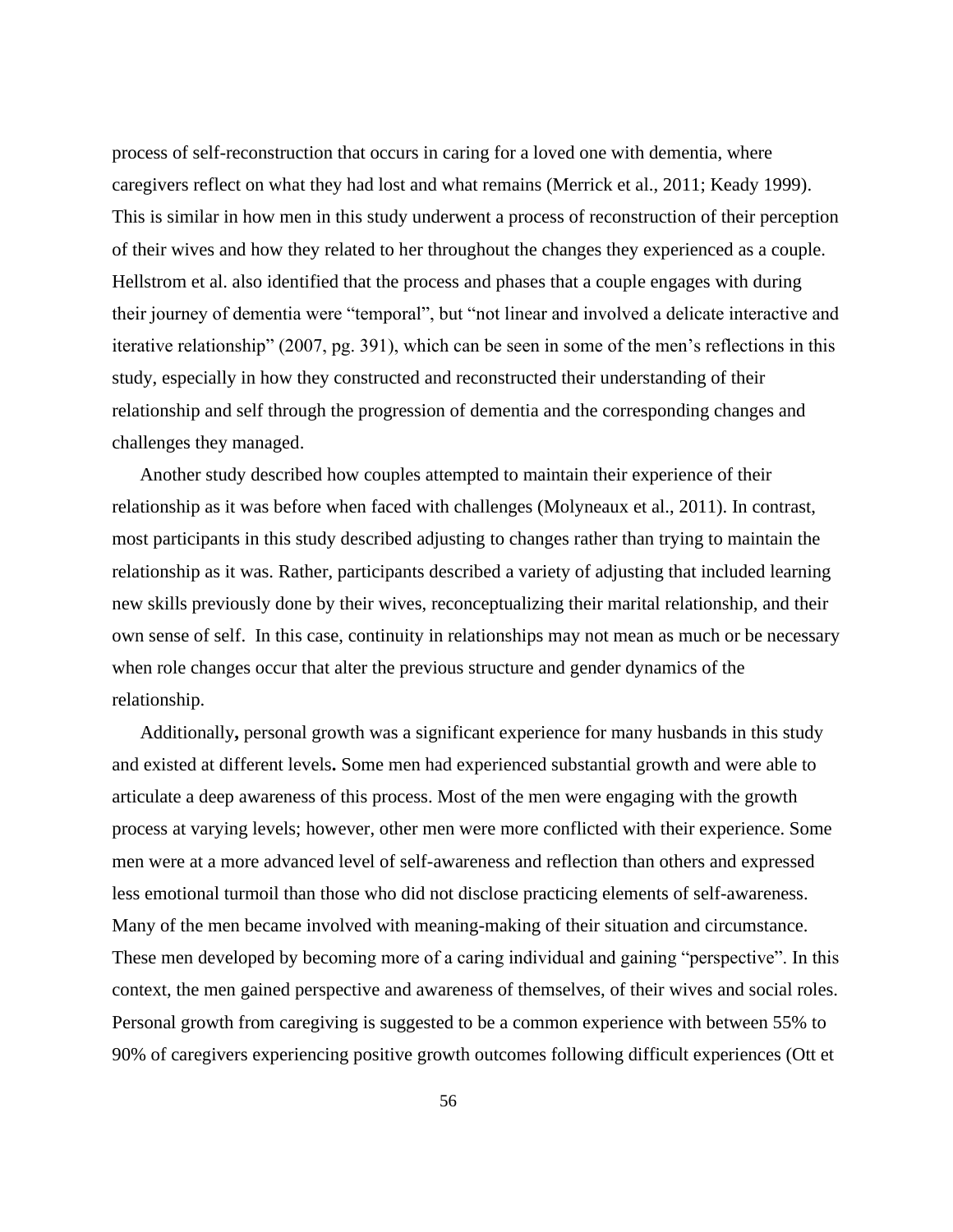al., 2007; Butcher et al., 2001; Farran, Keane-Hagerty, Swalloway, Kupferer & Wilken, 1991; Hogan and Schmidt, 2002). Participants in this study described feeling more caring and understanding because of their experiences with caring and offered sentiments of connecting with their children or wives because of the difficulties they experienced with their caregiving journey. Hong and Schmidt (2002) also describe that through personal growth individuals can experience an increase in feeling more caring and connected to others. They may also experience an evaluation of what is really meaningful in their life, and reassign their priorities (Hogan & Schmidt, 2002), which is reflected in this study as well.

The concept of reassigning priorities as part of personal growth is further reflected in how husbands in this study described a shift in personal values, specifically in terms of finances. Finances are a traditionally masculine domain as part of the ideal of serving a "provider role". The perspective shift for the value money may have challenged men to redefine their role within their household. The traditional discourse of men being the "breadwinner" may be both enforced and challenged in the caring experience. The focus shifts from accumulating wealth to using it as a tool to provide better care and the intent of money shifts from being perceived as mainly to fill the provider role to include the caring role. This exemplifies the bridging of role structures necessitated by the process of becoming a care provider and learning a feminized role. Men experienced growth to include aspects of a feminized role into their identity in a way that affirms and adapts their previous self-concept. More research is needed to examine how masculine identity is affected and impacted by caregiving as well as how the growth process is experienced and varies between men.

# **5.3 Navigating and Managing an Evolving Relationship**

Husbands in this study expressed that their experience caring for their wives involved a significant navigation and managing of emotional and physical elements of their relationship. Participants described navigating loss and grief, managing and avoiding conflict, and working to maintain intimacy in their relationship.

Participants in this study experienced substantial losses that included loss of an idealized future, loss of their own independence, and a loss of marital partnership. These losses are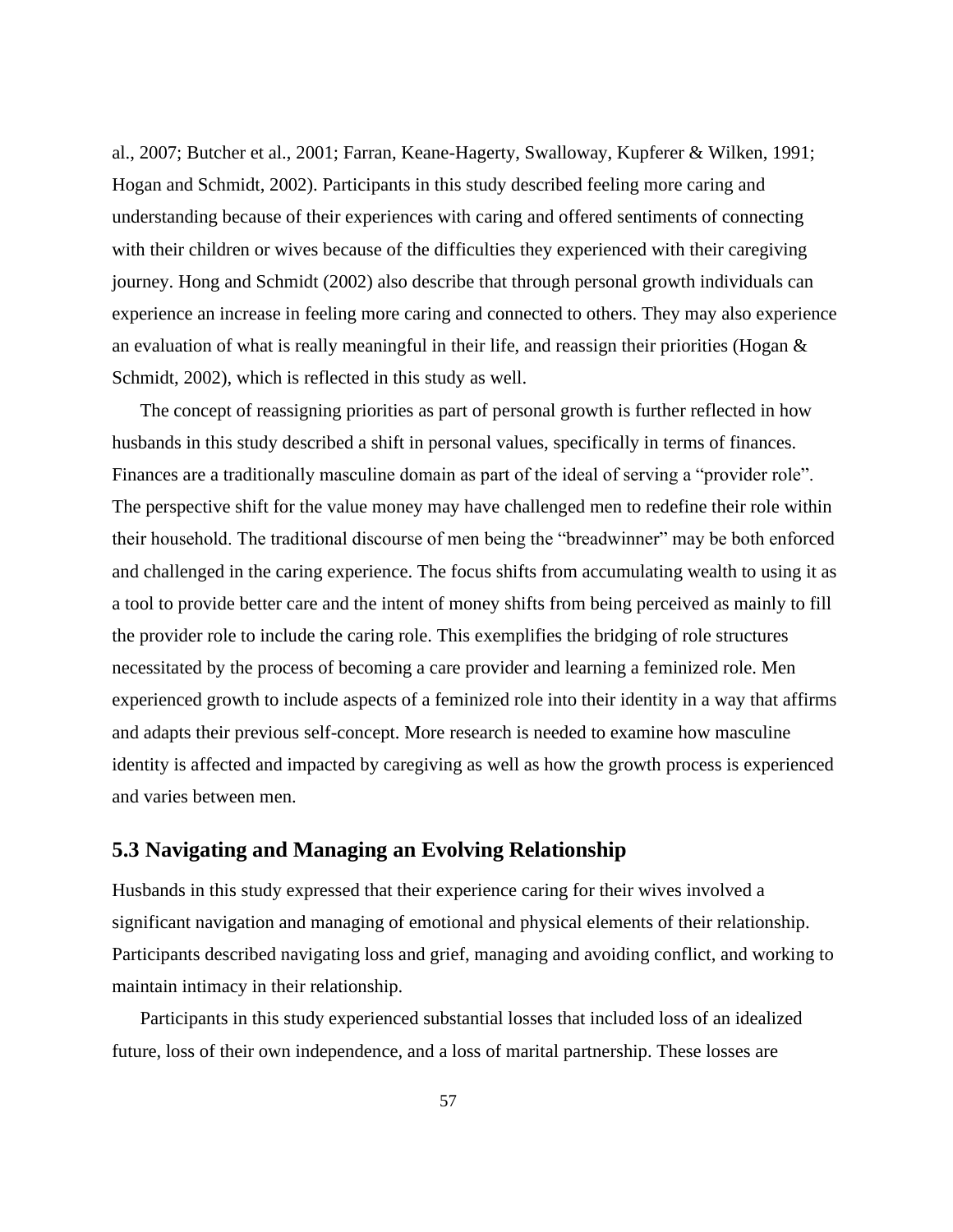reflected in other studies including a qualitative descriptive study conducted in 2018 with husband caregivers of spouses with dementia, who also found primary themes of loss, describing loss of self, loss of golden years, loss of friendships and hobbies (Simpson et al., 2018). Loss as a central theme in caring literature is common (Simpson et al., 2018; Peacock et al., 2018); however, the negotiation process of loss and grief over the caring journey for men specifically has been understudied.

Participants in this study described a considerable navigation of loss and grief. Husbands described losing pieces of themselves as a consequence of the intensity of caring and losing independence which facilitated a sense of loneliness. Participants described an influx in grief as new challenges arose or their wives' dementia progressed. In this context grief is most associated with loss of partnership and the person their wives were before dementia. In the dementia context, current literature classifies the losses experienced in caring for a loved one with dementia as ambiguous, which is common for those caring for someone with a chronic illness (Noyes et al., 2010; Meuser et al., 2004). The Alzheimer Society of Canada defines ambiguous loss in dementia as a type of loss that occurs "when a person with dementia is physically here but may not be mentally or emotionally present in the same way as before" (Alzheimer Society of Canada, 2019, pg. 2). Relationally, this is mirrored in this study with the participants expressing their grieving process through the journey of dementia and using active re-construction of their relationship to enable coping through grief. Reconceptualization assisted these men in accepting the changes within their relationship as well as navigate the losses they were experiencing.

Participants navigated their experience through feelings of grief by processing negative emotions and trying to mitigate them. Some men expressed that they recognized their negative emotions and used strategies to deal with them in a way that was less harmful to their wives, while others expressed that they had not fully confronted their internal conflict and were unsure how to conceptualize themselves as a good or bad person. Within the navigation of loss and grief, if caregivers have difficulty interpreting their emotions alongside the complex nature of this loss, grief may not be recognized appropriately (Noyes et al., 2010). Rather, grief could be internalized to cope or projected in unhealthy ways. This may be compounded in the experience of husband caregivers and their individual compliance with dominant discourses of masculinity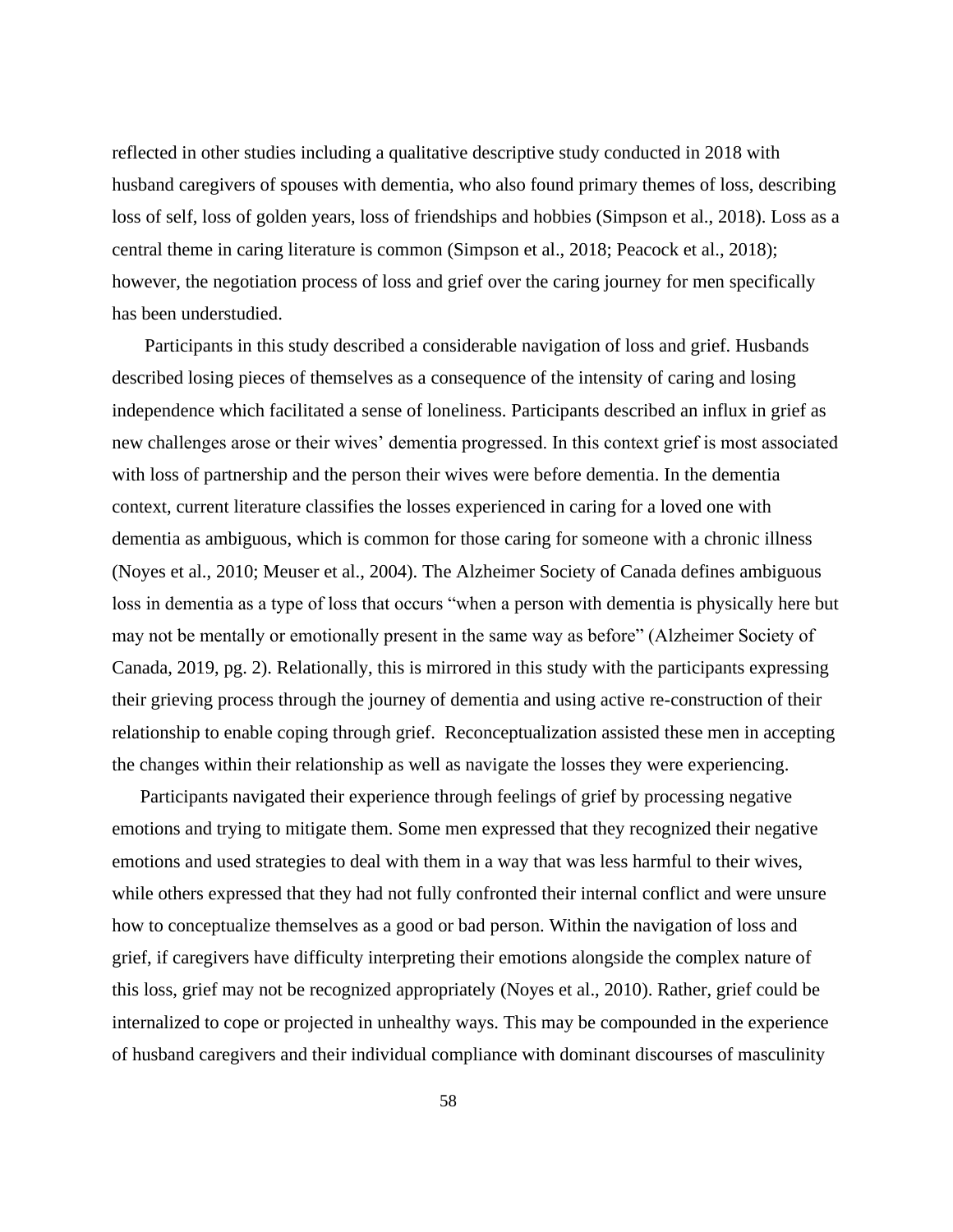and explain the differences in the grieving process seen in this study, specifically with those who had not successfully navigated their grief or challenging emotions or resisted altering their conception of their relationship with their wives.

Additionally, men who struggle with reconceptualization of their partnership or marriage may benefit from therapeutic approaches that address and normalize their grief and use cognitive behavioural therapy to navigate the relational changes they are experiencing. Noyes et al. (2010) identify that therapists can help caregivers through their grieving process by normalizing the experience of grief and offering support through education, and encouraging practices that foster positive emotional connection. More research should be done on how masculinity affects the grieving process for husband caregivers.

Another central element in navigating and managing their relationship was the avoidance of conflict. Some men displayed positive techniques or more active processes to avoid conflict with their wives, such as validation or environmental changes. These processes were more proactive and in line with their wives' experiences which facilitated more ease when challenges arose. Other times husbands adopted avoidant behaviours to avoid conflict, such as hiding from their wives. However, the motivation of the use of avoidant techniques may facilitate and contribute to the overall outcomes of the technique. Although two participants shared how internalized stigma of dementia created distress for their wives and thus, they avoid using the terminology to avoid conflict, the men had differing approaches. One man used the mentality of preserving her peace as a motivator to avoid the language, whereas the other man's approach was motivated by attempts to avoid confrontation.

Although certain communication and self-regulation techniques can assist in avoiding conflict, participants in this study also experienced distressing interpersonal conflict that was difficult for them to process and navigate. Herron et al. (2019) wrote about avoiding conflict in their study on communicating the "right way" in dementia care. They identified this theme as how caregivers tried to manage their own emotions and the emotions of the person with dementia. They describe an emotional dissonance that occurred when persons had emotional scripts or expectations of providing good care to someone when they were experiencing instances where they needed to prioritize their own needs (Herron, et al., 2019). This is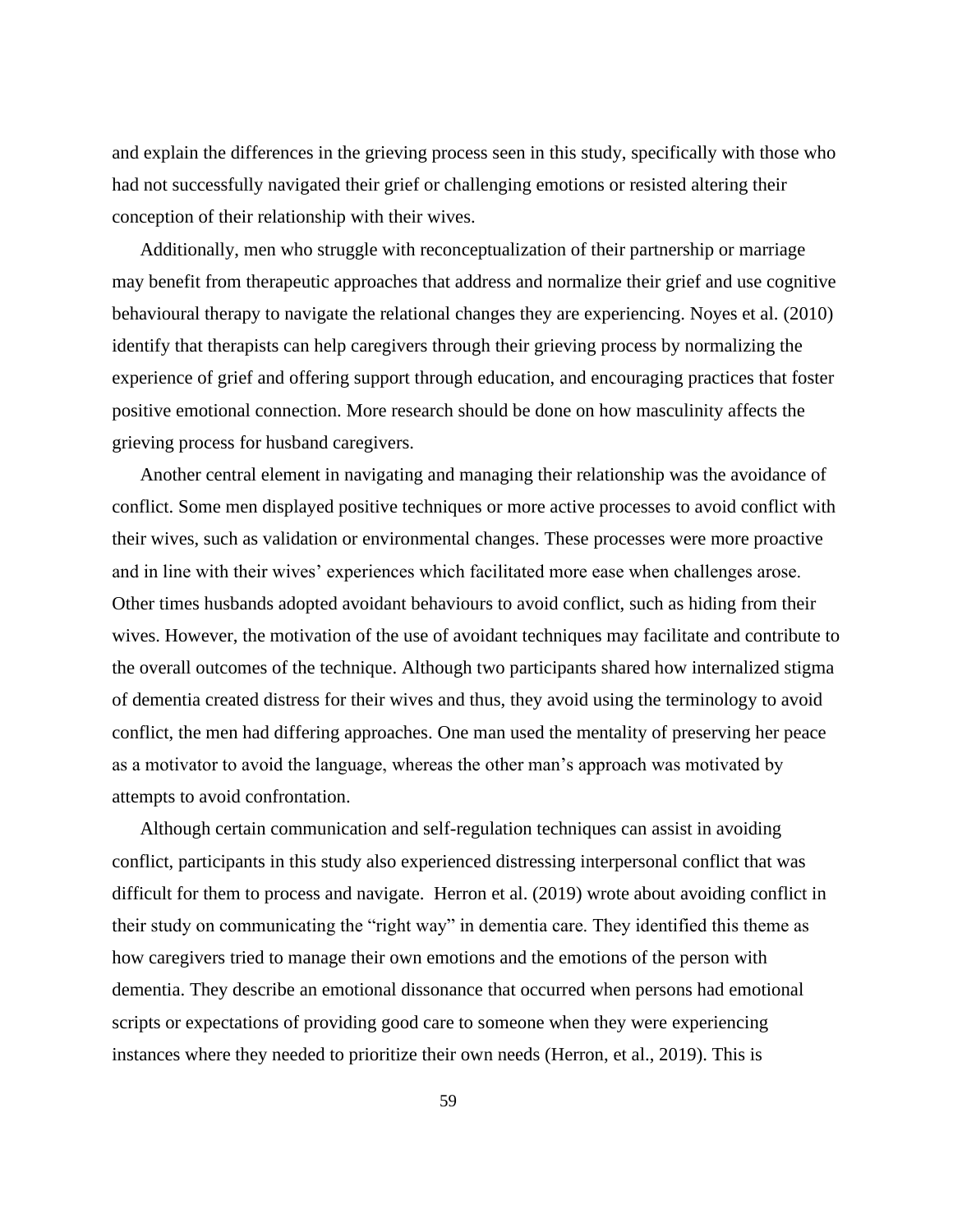congruent with this study and relates to the experience of internal conflict and ambivalence that some participants described in their care roles. Herron et al. (2019) suggest that taking a sensitive approach to the way in which caregivers cope with their challenging experiences, and to be careful not to minimize the complex emotional process and challenges that caregivers go through. They address how expectations on caregivers to avoid conflict in the dominant narrative in dementia care (including dementia education courses) can be problematic and pressure caregivers in to staying in harmful or threatening experiences. This is particularly salient when working with older husband caregivers as past literature has taken a homogenized conception of their experience (Calasanti & King, 2007; Simpson et al., 2018) and dominant discourses of masculinity may perpetuate harmful stereotypes of men being able to "handle" harmful situations stoically (Connell, 2005). This study highlights that men have a deep emotional range with varying needs, and should be attended to with sensitivity.

Another way in which men navigated their relationship was through maintaining intimacy with their wives. This study discusses intimacy as any means of affection that maintained aspects of the couples' marital relationship. Other research has outlined types of intimacy between couples that include: emotional, social, physical, sexual, spiritual and intellectual (Garand et al., 2007). Moss and Schwebel also categorized romantic intimacy as 1. Commitment, 2. Affect intimacy, 3. Cognitive intimacy, 4. Physical intimacy, and 5. Mutuality (Moss and Schwebel, 1993; Harris et al., 2009). These categories conceptualize intimacy as more than sexual and expands intimacy into shared experiences, corresponding with this study and suggests that many forms of intimacy exist in complex relationships.

The men in this study engaged with intimacy by employing everyday strategies, holding onto moments of affection, or withdrawing from intimacy as a form of protecting memories and love. The men maintained intimacy within their relationship through using everyday strategies to continue sharing their lives together. Some men put in significant effort in planning activities together or purposefully engaged their wives in everyday tasks, such as cooking, cleaning, or sharing activities that they enjoyed together. Facilitating shared experiences that the men knew their wives enjoyed enabled positive feelings for each other and offered strategies to utilize when their wives experienced distress. Encouraging men to engage their wives in positive forms of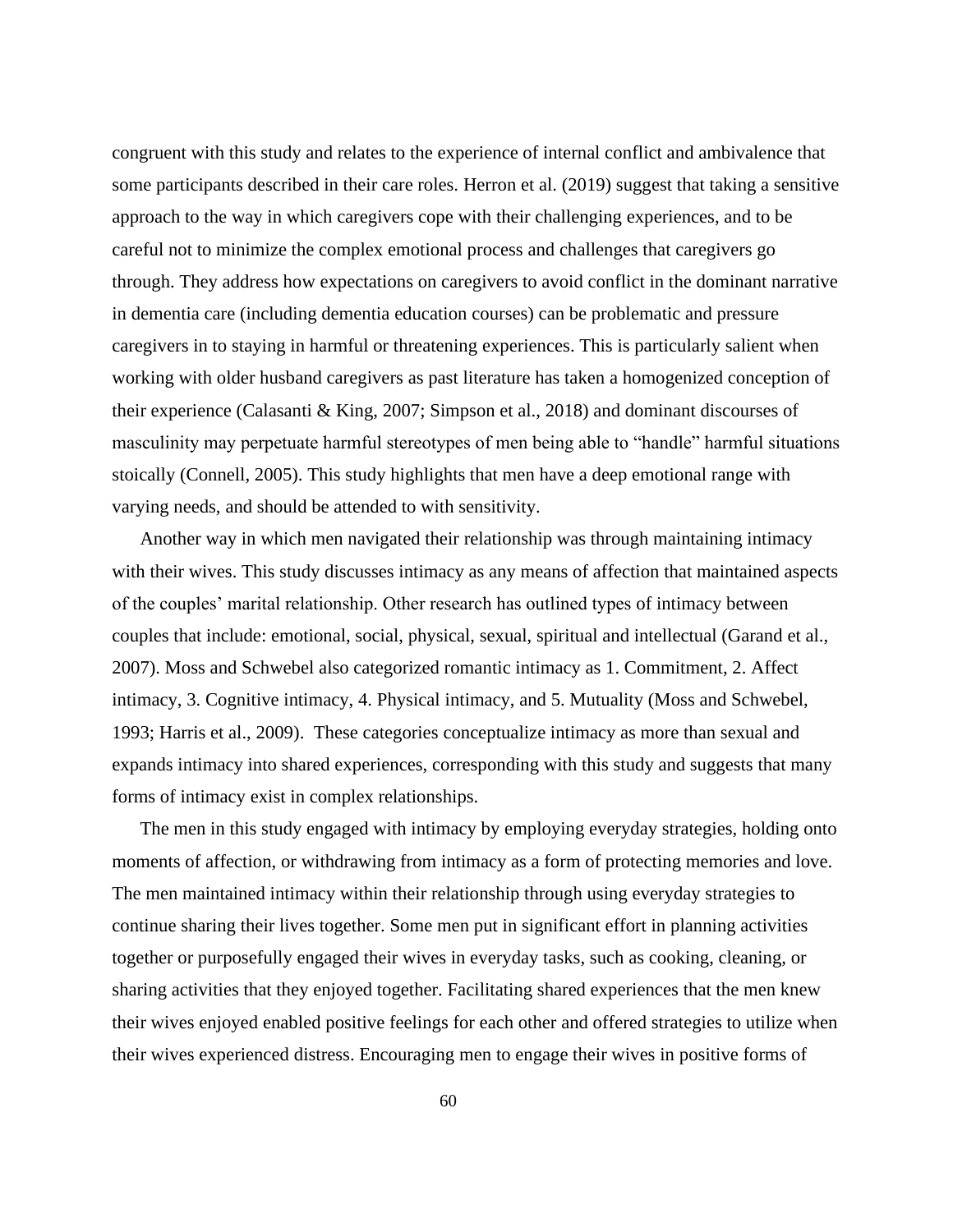task sharing may enable maintenance of partnership for longer periods of time. The men also utilized rituals of affection as a way to maintain emotional connection and intimacy throughout their journeys. Moments of affection embedded into their care provision provided ways for men to connect with their wives beyond providing for their wives' basic physical needs. However, some men withdrew from intimacy as a self-protection mechanism.

Intimacy within relationships evolve and when one component of intimacy is challenged with the changing circumstance of dementia, partners have an opportunity to shift their conception of intimacy in order to maintain its existence, rather than pulling away from their partner. Reconceptualization of their wives offered a pathway into maintenance of intimacy by challenging what it means to be intimate and how they perceive themselves and their wives' relationship. A study by Hayes, Boylstein and Zimmerman (2009) investigated the changes in self-concept in relation to intimacy in the journey of caring for and being a spouse with dementia. Their concept of changes in intimacy and self were described as "the identities of both impaired and caregiving spouse are likely to transform overtime and marital relations are reconstructed within the changed social context that emerges as a result of each person's shifting social identities" (Hayes et al., 2009). Although their study was predominantly focused on sexual intimacy, it can be extended into other aspects of intimacy and would be mirrored in this study in the way that men engaged with changing their intimate selves in their marital relationship through their adaption of everyday strategies and holding on to moments of affection. It was not a universal transformation for men to reconfigure intimacy with their wives, rather those who expressed a change in their conception of intimacy with their wives did so by actively framing intimacy through small interactions every day and learning to be present in the moment.

Interestingly, from the perspective of a man who lived with dementia, Richard Taylor (2007) in his personal essays described intimacy as being less sexual and full of levels: "Once I found that sex was not enough to create and maintain an intimate relationship, I began exploring additional components to create and maintain intimate relationships. There are levels within levels of intimacy" (Taylor, 2007). His reflection mirrors some of the experiences of husband caregivers, especially those who engaged in more emotionally focused responses to their wives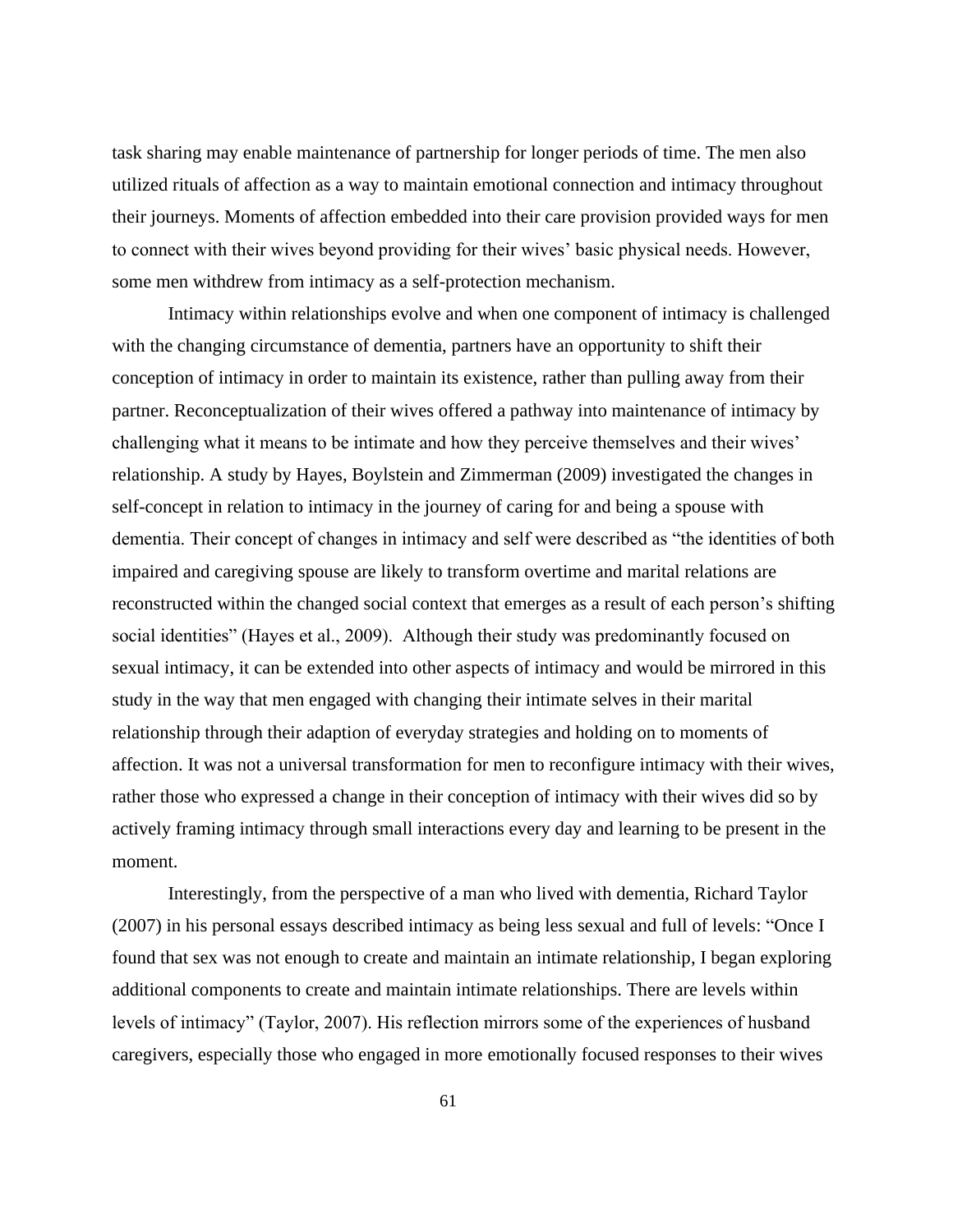and altered their perception of intimacy to include moments of affection. The perspective of a man with dementia aligned with the husband caregiver and raises questions about how intimacy is maintained by the couple more than the individual in early stages of dementia and evolves over time in later stages. Exploration into the evolving nature of intimacy throughout the caregiving journey from a man's perspective may be considered in future studies.

Sexuality within their relationship and from the perspective of men may be an important consideration for future research. This study did not specifically ask about sexual intimacy and it was not information readily given which may reflect the taboo nature of speaking about sexuality and a cultural hesitancy to share such experiences and difficulties. Additionally, the dynamic of the interviewee (older man) and interviewer (younger woman) may have influenced the lack of disclosure as well. Sensitivity to the gender and generational dynamics of interviewing older husband caregivers on sexuality should be considered in future work.

# **5.4 What Men Find Supportive as a Caregiver**

Literature currently recognizes the lack of participation by men in support groups for dementia (Brown et al., 2007; Fee et al., 2020) but has not fully addressed the reasons why. This study offers the beginning of an understanding of the format and content that men feel is supportive to them in group settings and how they would appreciate connection. Participants expressed their needs for support and preference for context specific to men. Participants envisioned the experience of supports for men as meaningful opportunities to socialize that are not centered on the disease or experience itself. Rather, they voiced that socialization and community connection can be used to express feelings and talk about anything that enabled respite and support. This contrasts with the traditional support group setting that centralizes on the caregiving experience (Fee et al., 2020; Calastani & King, 2007; Greenwood & Smith, 2015).

Previous literature has discussed that men are more reluctant to seek supports (Simpson et al., 2019; Greenwood & Smith, 2015), which is mirrored in the participants' reflection of their own behaviours and the behaviours of their peers. Participants described how they eventually accessed support and desired a purposeful approach from organizations or individuals to initiate contact. When men did access supports, whether that was respite services, support groups or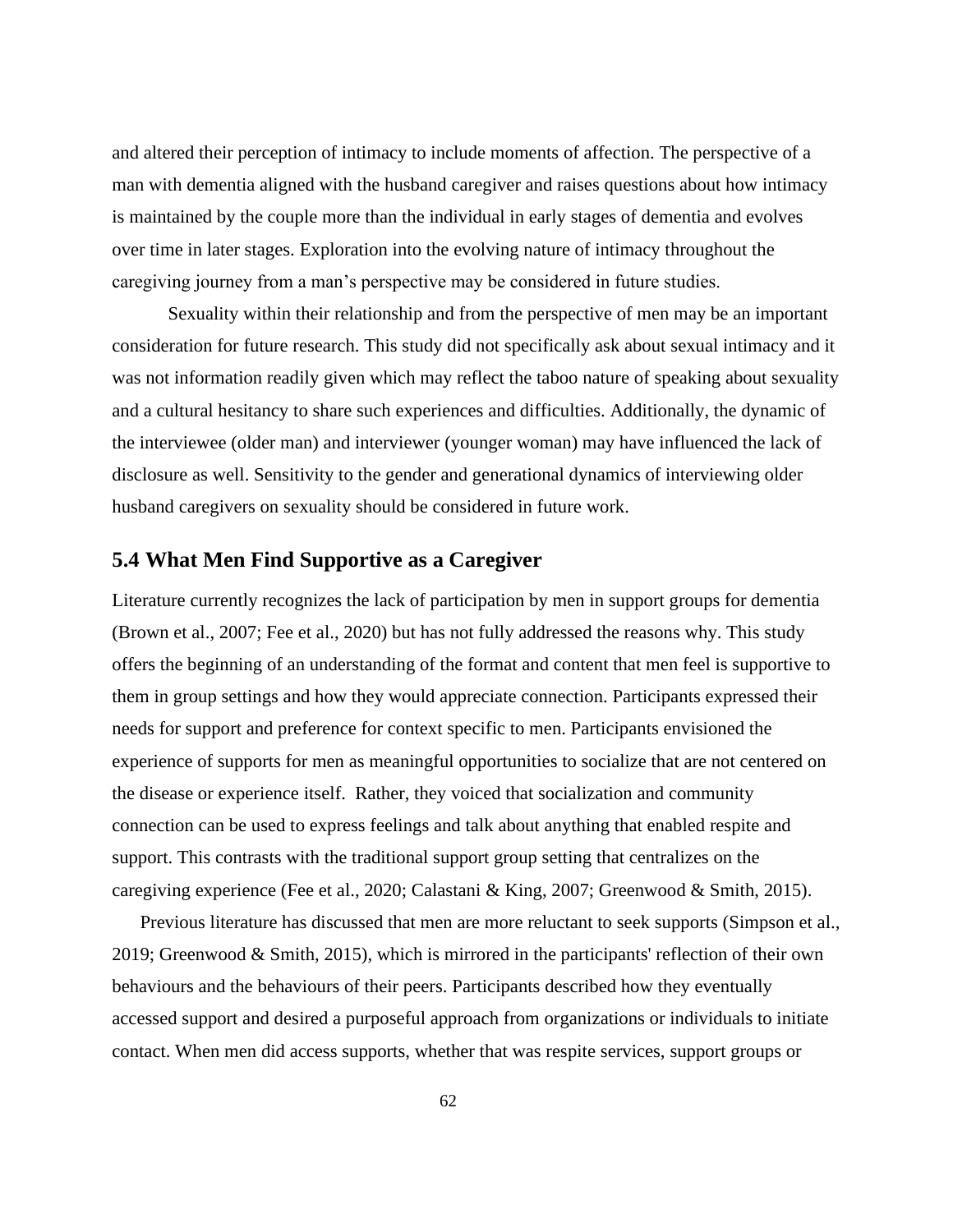housekeeping, they expressed relief and more control over their situation. Some research has indicated that participation in support groups for men is limited by lack of recruitment efforts or an unwillingness of men to discuss their feelings (Tise, 2015; Simpson et al, 2019; McFarland & Sanders, 2000). The men in this study also reflect the sentiment that recruitment efforts currently do not fit the needs of men as caregivers. However, the unwillingness to discuss emotions in this study came from feeling different from women caregivers in support groups and a lack of connection with the feminine experience.

Findings of this study suggest that purposeful engagement initiated by organizations or individuals takes the onus off the caregiver to initiate help seeking and is more meaningful to the men than offering blanket-services. A personal and direct invitation was welcomed and seen as a sign of camaraderie rather than an extension of charity. This may relate to socialized norms of masculinity that require men to refuse support and stoically deal with their emotions alone (Connell, 2005). However, offers of camaraderie may be non-threatening to the masculine identity and may provide a useful tool in engaging men in services.

Currently, there are only 9 specific support groups for men in Ontario (see Appendix O) offered for men as caregivers of someone who lives with dementia. The limited availability of this specific format influences men to seek opportunities in informal settings where their dementia specific questions or needs may not be addressed, or they may not seek out any supports if they find that their needs are not met in formal groups. Similarly, Simpson et al. (2019) found that men valued having a specific group for men to create a community setting that offered them a space to share their feelings with others of their own gender. More research should be done to understand specific access needs, recruitment considerations, and content that enables the best possible support for men as caregivers.

#### **5.5 Strengths and Limitations**

This study adds to the limited scholarship of husbands as caregivers within the dementia care context. This research further identifies important components of conceptual and practical elements of men's experiences in caring: how husbands conceive and provide care; how they navigate their relationships through reconstructing their sense of self and their perception of their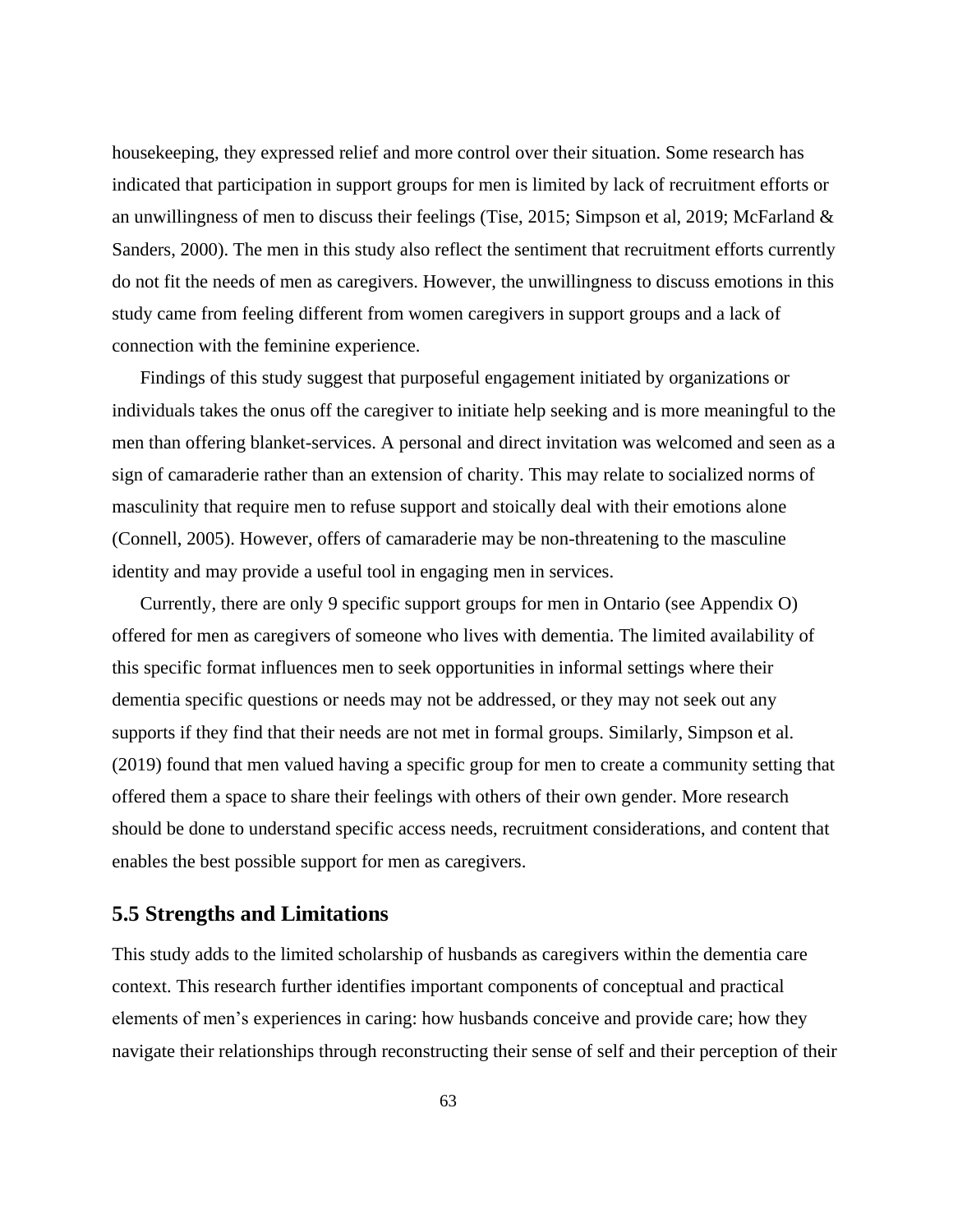wives; and important considerations for supporting husbands who provide care in ways that are accessible and attentive to the needs of men. Given that most literature available on the experience of caring for persons living with dementia, especially a spouse, relies heavily on woman-dominated samples (Houde, 2002; Lauderdale & Gallagher-Thompson, 2003), this research offers a new understanding of an underexamined perspective.

This study offered an approach to identifying variation between experiences for men as caregivers and addresses concerns over the current literature's simplification of the men's experiences in caring for someone with dementia. The constructivist approach permitted deviation from the original conception of how men may experience caregiving and allowed for new insight into previously under-examined components of being a caregiver as a man. Men deserve to be addressed as complex individuals with diverse experiences.

Using constructivist grounded theory as a guiding method may increase the validity of the research; however, is limited in terms of generalizability. The structure and process of the method is rigorous and offers a systematic analysis of the data, ensuring rigor and trustworthiness (El Hussien et al., 2014). Additionally, the constant comparison process identifies the similarities and differences within the data and increases validity (Boeije, 2002). The constructivist method may provide a thorough investigation into a specific context; however, it views knowledge as socially constructed and thus may not be translated over into other contexts (Charmaz, 2014). The sample of this study was mainly middle-class white men who were exclusively in heterosexual relationships. This means that the experience of these men may not reflect the experiences of other men in other provinces, countries, care contexts, nonheteronormative relationships, sexualities, ethnicities, or sons as caregivers. More research should be done within these contexts to explore further variation and unique needs based on an intersectional approach.

Additionally, due to the recruitment accessibility and out-reach constraints of the COVID-19 pandemic, most participants were reached through the Alzheimer Society or other support organizations. This study may not accurately represent the men who are more likely to be socially isolated or struggling with their roles. The sample of this study may also reflect those who had accessed support networks and may not represent men who do not or have not engaged

64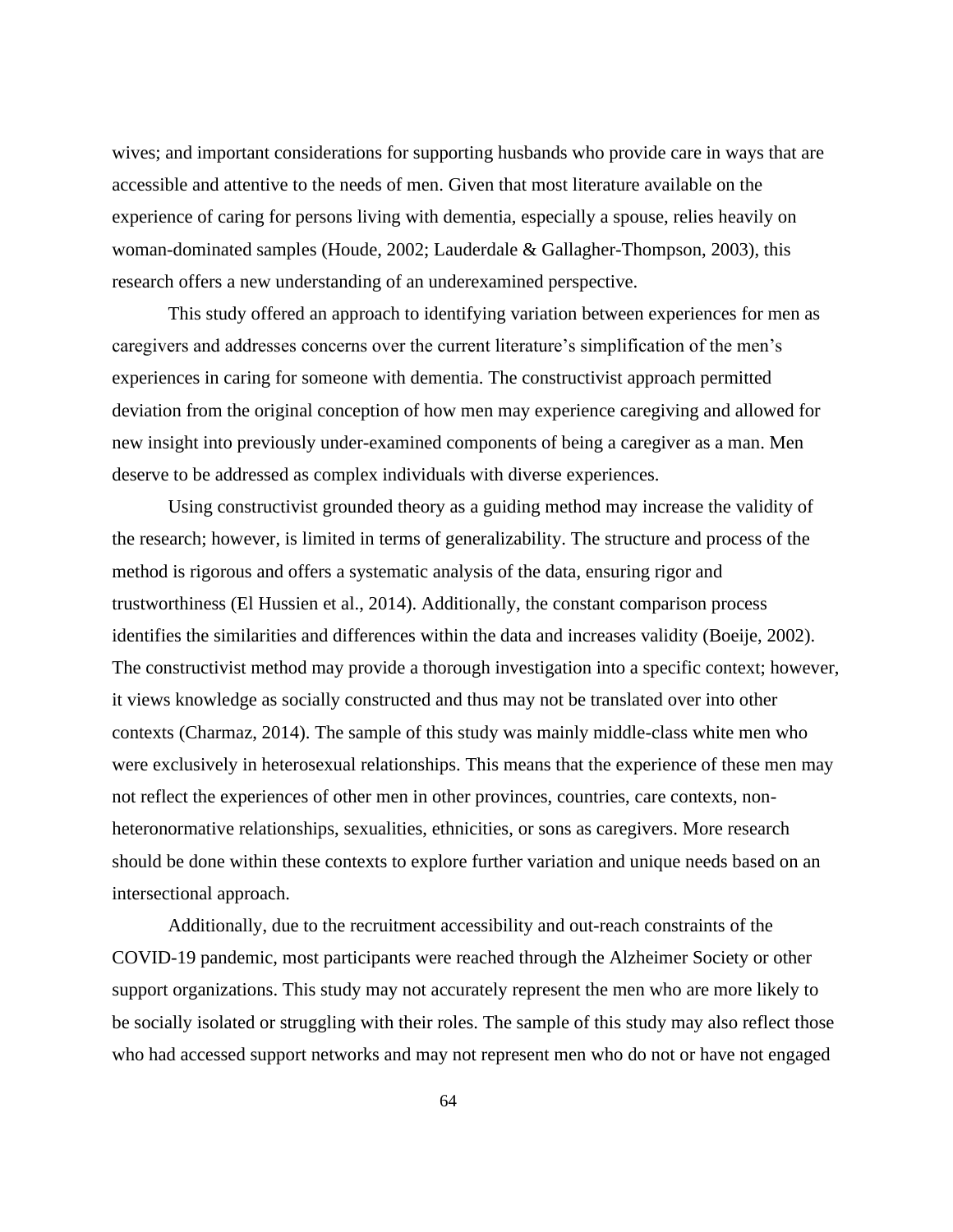with support organizations and service providers. Although the COVID-19 pandemic may have impacted recruitment efforts, the pandemic may have also facilitated a level of access as well. Participants may have expressed interest in participating in this research as a result of having additional time and a desire for socialization that could be facilitated through participating in research. Additionally, the interviews were conducted exclusively over the phone or online platforms. This distance may have also created a distance from the researcher that impacted the level of disclosure and freedom of expression. Having physical distance may have allowed the men to engage more by offering the removal of emotional intensity that can come from in-person interviews.

In an effort to contain experiences and be able to cross-examine perspectives, men whose wives resided in long-term care or had passed away were excluded from this study. Many men had reached out to participate even though they did not fit the inclusion criteria. The significant response from these men signifies a need for more research to be conducted to assess these populations' unique experiences, stress, and concerns.

This study also did not result in a developed theory. Due to the logistical and time constraints of a master's research project, the author and committee members agreed to refrain from attempting multiple in-depth rounds of data collection, nor attempt theoretical saturation for the production of theory. However, due to the lack of literature currently available on the experiences of men as caregivers within dementia care, an analysis of experience is a valuable contribution to the literature and can inform further inquiry and future theory development. A multi-year study that engaged men from other provinces, sexualities, and those who did not engage with service organizations would have resulted in a greater understanding of potential variances in experiences and provided greater saturation of the data.

A concern with grounded theory studies is the risk of imposing bias on the data when reviewing literature prior to data collection (Glaser & Strauss, 1967). Classic grounded theory calls for a delay in reviewing literature before embarking in research to avoid producing preconceived ideas that can be imposed on the data (Glaser & Strauss, 1967). However, Robert Thornberg (2012, p.249) argues that having prior knowledge in the field or phenomenon does not take away from the analysis, rather it allows necessary sensitivity to the data that enables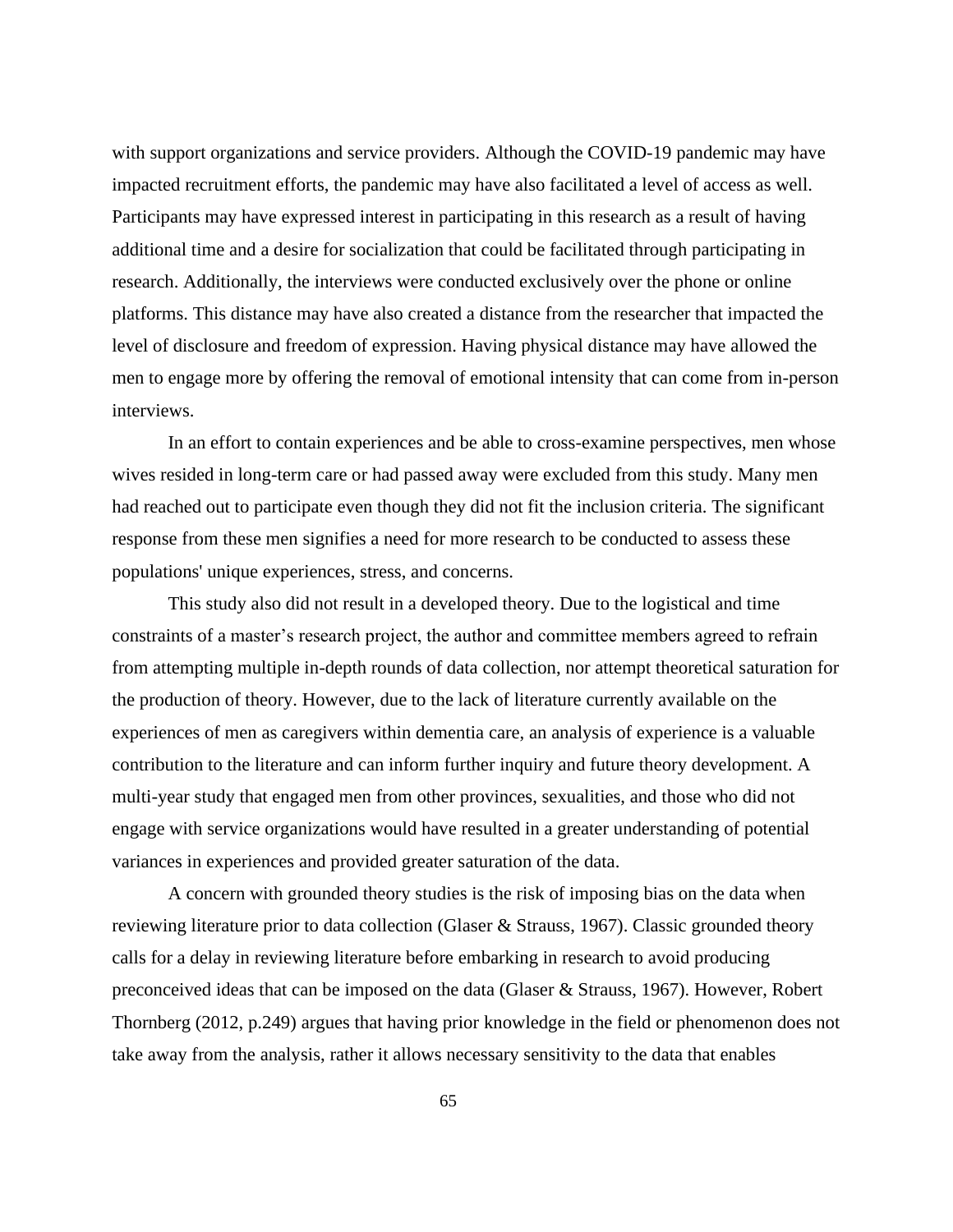researchers to make informed inquiry. To mitigate the risk of imposing preconceived ideas on the data and within the interview guide, the research took a constructivist approach to grounded theory, acknowledging that research is a construction with both the participant and the researcher (Charmaz, 2014). Additionally, memos and methodological journaling facilitated reflexivity, as well as coding and the analysis of the study were reviewed by the thesis committee which assisted in limiting the potential of imposing bias.

Additionally, the scope of the study was not able to address all identified gaps in the literature mentioned in Chapter 1. The scope of this study focused exclusively on the experience of husbands who care for their wives with dementia to allow depth of inquiry into their experiences. In fact, the content of the data analysis deviated from the original conception of the research and emphasized the impact and importance of relationships within the experience of men in providing support to their spouse with dementia.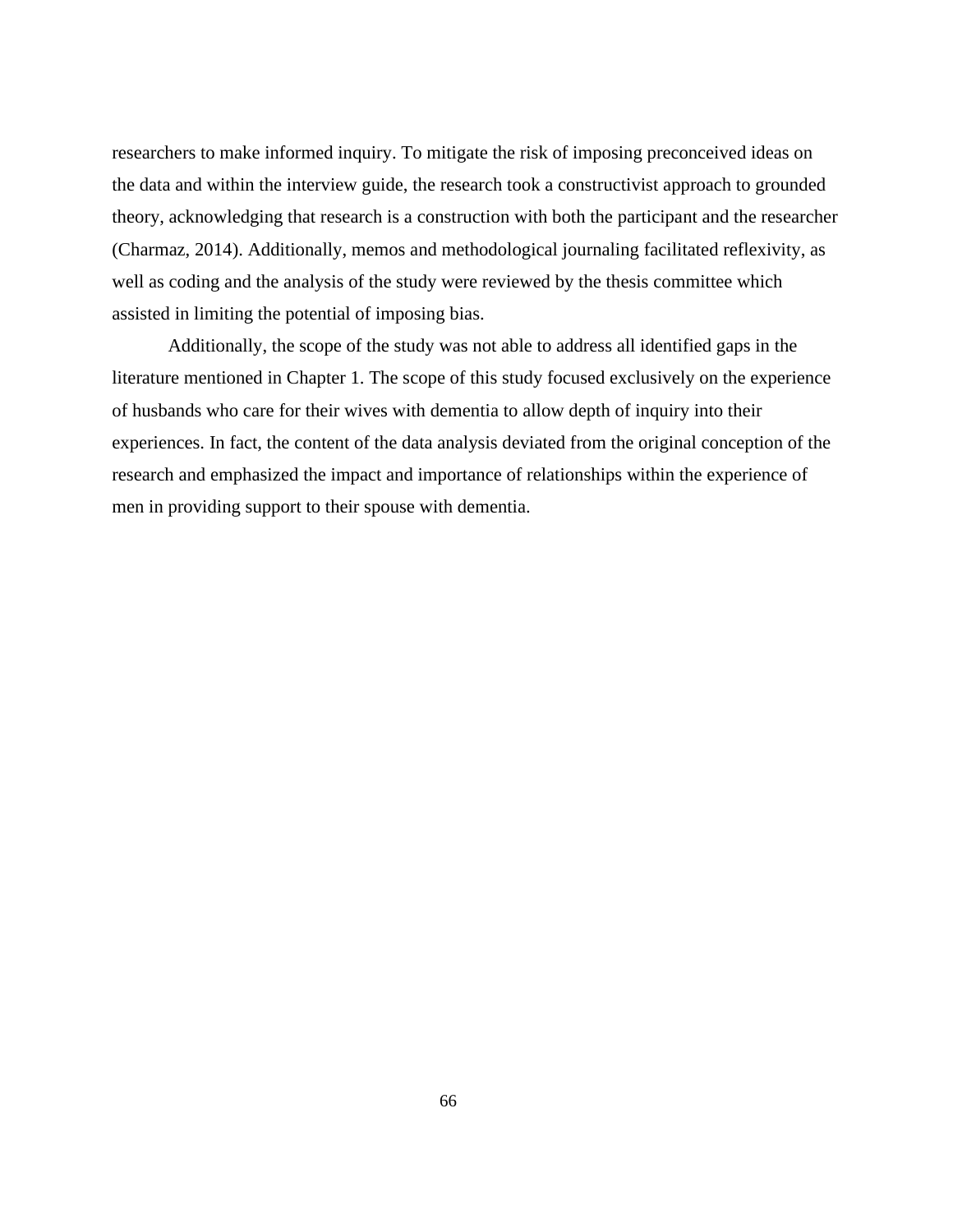#### **Chapter 6**

#### **Conclusion**

As the population ages and social dynamics shift, more men will become caregivers, specifically more older men will become caregivers for their wives living with dementia. There is a limited representation of the experiences of husbands who provide care in the current literature, often portraying men as unidimensional and incompletely recognizing the variation and diversity in men's experiences. When studies do include men in their research, the proportion of women to men respondents is inequal and may misrepresent their perspective. This research provided a purposeful inquiry into men's experiences in providing care and examined their perceptions through a constructivist lens, allowing the acknowledgement of the depth and breadth of the experience of husbands caring for their wives. Consequentially, both practical and conceptual implications came out of this research.

Men in this study revealed that their conception of being a caregiver is an allencompassing process, one that is both physical and emotional. However, not all men provided what they would consider to be physical care. Those who did not provide this kind of care were hesitant to consider themselves as caregivers.

The findings of this study suggest that men (re)construct their sense of self and their relationship as a way to navigate and manage the changes they and their wives experienced. Men re-constructed their sense of self and their marriage and adjusted to their roles through learning new skills, experiencing personal growth, and re-evaluating values. The men shared the experience of being a caregiver involved navigating loss and grief, managing and avoiding conflict, and working to maintain intimacy within their relationship.

Additionally, men highlighted the importance of supports that were sensitive to their needs. Participants found gender-specific group settings that allowed socialization and connection more supportive to their needs than emotion-focused support groups. The men felt that they could be supported by having a personal and direct invitation to supports.

Overall, this research offers a varied exploration of husbands' experiences in caring for their wives with dementia. More research is needed that address intersectional components of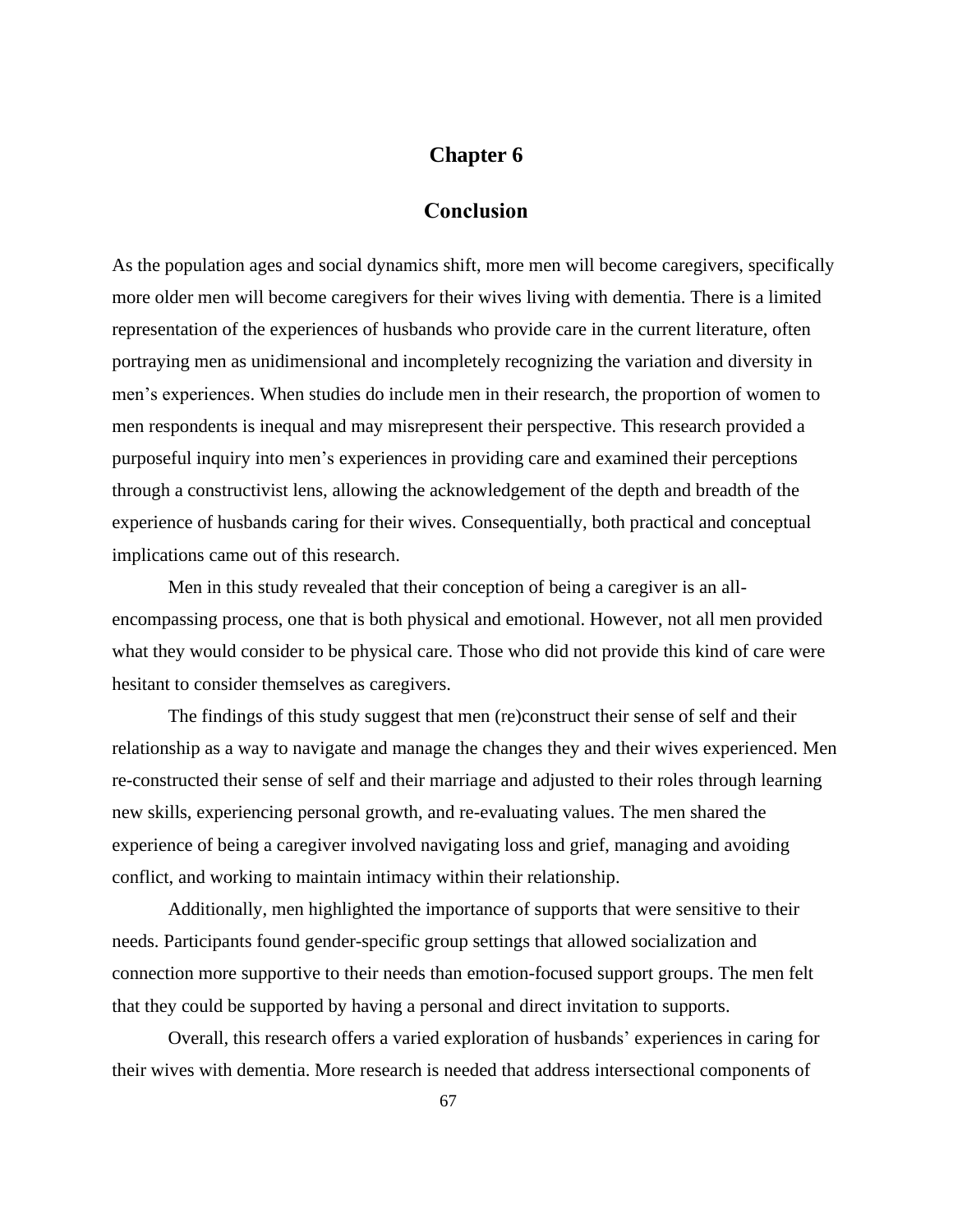experience to further identify and understand specific experiences, including the aspects of life experiences that impact men's care provision, how masculinity affects the caring experience, how intimacy is affected in the caregiving journey, access needs of men as caregivers, experiences of grief and coping, and content that enables the best possible support for husbands as caregivers.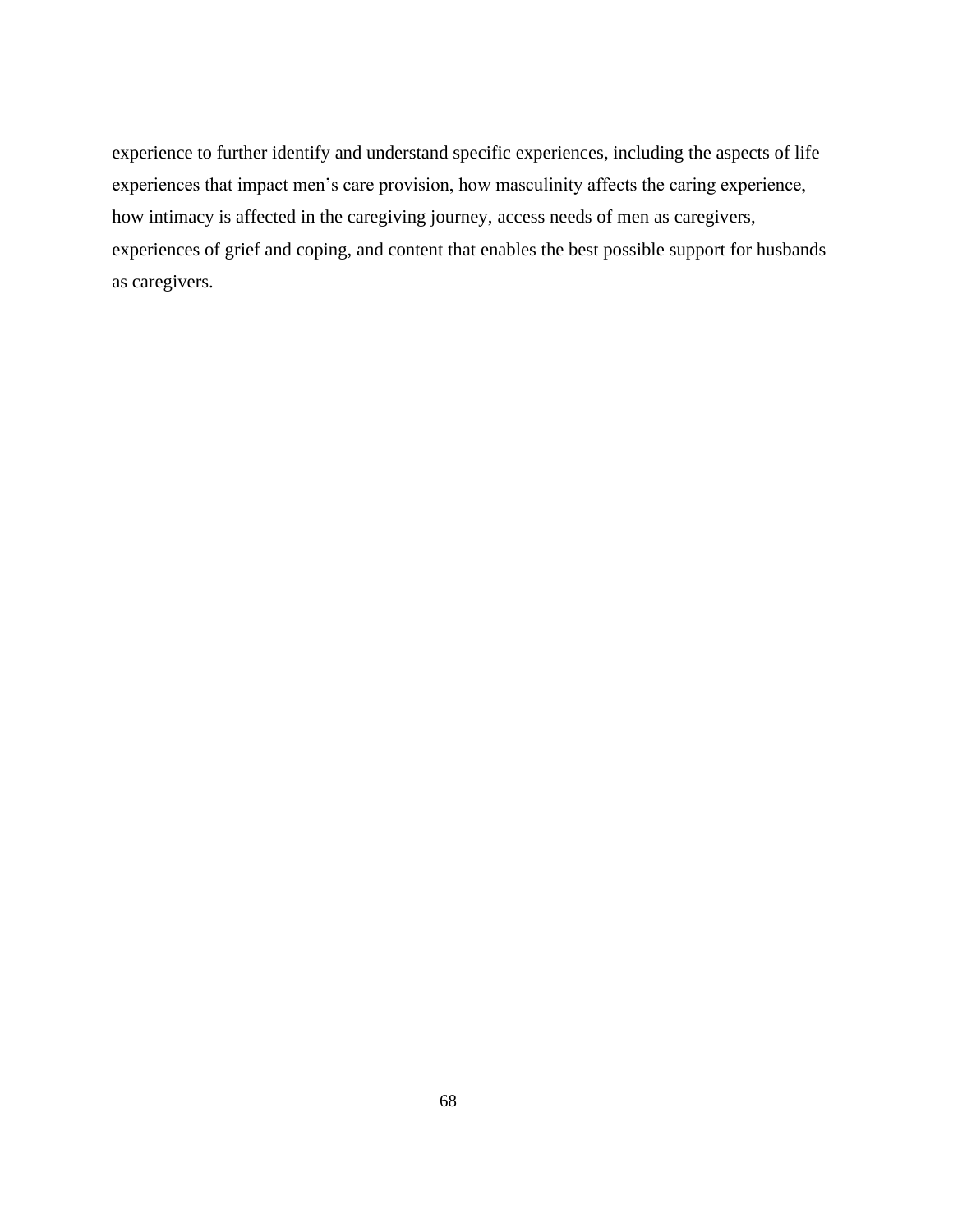#### **References**

- Abdo, C. H. (2013). Sexuality and couple intimacy in dementia. *Current Opinion in Psychiatry*, *26*(6), 593-598.
- Alzheimer Society of Canada (2019). Ambiguous Loss and Grief in Dementia. A resource for individuals and families. [https://alzheimer.ca/sites/default/files/documents/ambiguous](https://alzheimer.ca/sites/default/files/documents/ambiguous-loss-and-grief_for-individuals-and-families.pdf)[loss-and-grief\\_for-individuals-and-families.pdf](https://alzheimer.ca/sites/default/files/documents/ambiguous-loss-and-grief_for-individuals-and-families.pdf)
- Annells, M. (1996). Grounded theory method: Philosophical perspectives, paradigm of inquiry, and postmodernism. *Qualitative health research*, *6*(3), 379-393.
- Ashley, N. R., & Kleinpeter, C. H. (2002). Gender differences in coping strategies of spousal dementia caregivers. *Journal of Human Behavior in the Social Environment, 6*(2), 29-46.
- Boeije, H. (2002). A purposeful approach to the constant comparative method in the analysis of qualitative interviews. *Quality and Quantity*, *36*(4), 391-409.
- Boeije, H. (2002). A purposeful approach to the constant comparative method in the analysis of qualitative interviews. *Quality and quantity*, *36*(4), 391-409.
- Bradshaw, C., Atkinson, S., & Doody, O. (2017). Employing a qualitative description approach in health care research. *Global Qualitative Nursing Research*, *4*, 1-8. doi/10.1177/2333393617742282
- Brown, J., & Chen, S. L. (2008). Help-seeking patterns of older spousal caregivers of older adults with dementia. *Issues in Mental Health Nursing*, *29*(8), 839-852.
- Brown, J. W., Chen, S. L., Mitchell, C., & Province, A. (2007). Help-seeking by older husbands caring for wives with dementia. *Journal of advanced nursing*, *59*(4), 352-360.
- Burr, V. (2015). Social constructionism. *International Encyclopedia of the Social & Behavioral Sciences, 22*(2), 222-227.
- Butcher, H. K., Holkup, P. A., & Buckwalter, K. C. (2001). The experience of caring for a family member with Alzheimer's disease. Western Journal of Nursing Research, 23, 33– 55.
- Calasanti, T., & King, N. (2007). Taking 'women's work''like a man': Husbands' experiences of care work. *The Gerontologist, 47*(4), 516-527.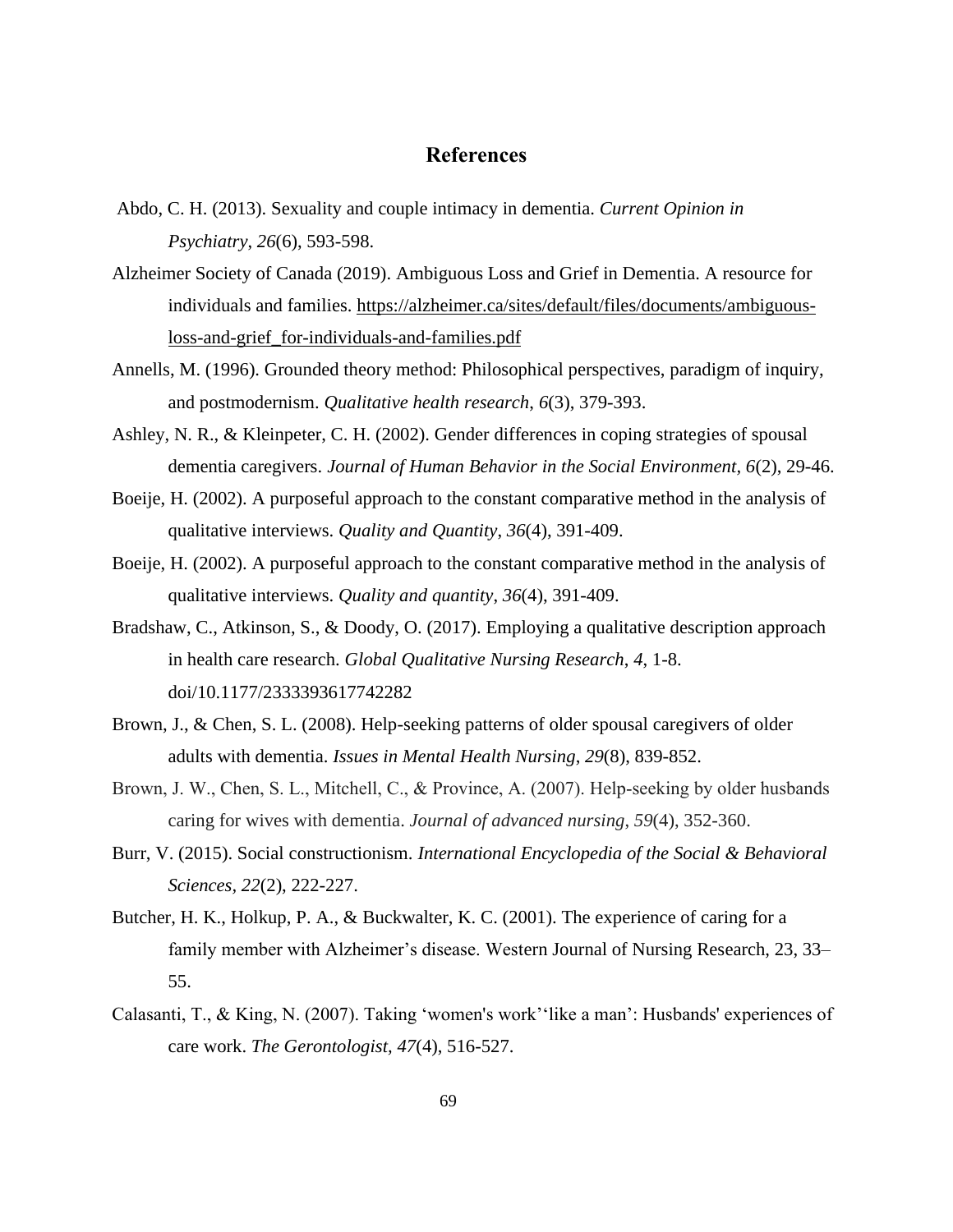- Canadian Institute for Health Information (2018). *Dementia in Canada*. Ottawa, ON: CIHI. [https://www.cihi.ca/en/dementia-in-canada/dementia-across-the-health-system/dementia](https://www.cihi.ca/en/dementia-in-canada/dementia-across-the-health-system/dementia-in-home-and-community-care)[in-home-and-community-care](https://www.cihi.ca/en/dementia-in-canada/dementia-across-the-health-system/dementia-in-home-and-community-care)
- Carmichael, T., & Cunningham, N. (2017). Theoretical Data Collection and Data Analysis with Gerunds in a Constructivist Grounded Theory Study. *Electronic Journal of Business Research Methods*, *15*(2).
- Centre for Disease Control (2019, October 30). *Caregiving for a person with Alzheimer's disease or a related dementia.* Alzheimer's Disease and Healthy Aging. <https://www.cdc.gov/aging/caregiving/alzheimer.htm>
- Charmaz, K. (2014). *Constructing grounded theory* (2nd ed.). SAGE.
- Chun Tie, Y., Birks, M., & Francis, K. (2019). Grounded theory research: A design framework for novice researchers. *SAGE Open Medicine*, *7*, 1-8. 2050312118822927.
- Connell, R. W. (2005). Masculinities. Berkley: University of California Press.
- Corbin, J. M., & Strauss, A. (1990). Grounded theory research: Procedures, canons, and evaluative criteria. *Qualitative sociology*, *13*(1), 3-21.
- Corbett, B. (2020, November). Descending into Dementia. *Canadian Stories*, *23*(135), 55.
- El Hussein, M., Hirst, S., Salyers, V., & Osuji, J. (2014). Using grounded theory as a method of inquiry: Advantages and disadvantages. *Qualitative Report*, *19*(27), 1-15.
- Farran, C. J., Keane-Hagerty, E., Salloway, S., Kupferer, S., & Wilken, C. S. (1991). Finding meaning: An alternate paradigm for Alzheimer's disease caregivers. The Gerontologist, 31, 483–489.
- Fee, A., McIlfatrick, S., & Ryan, A. (2020). Examining the support needs of older male spousal caregivers of people with a long‐term condition: A systematic review of the literature. *International journal of older people nursing*, *15*(3), e12318.
- Fleming, S., & Robinson, P. (2001). Grief and cognitive–behavioral therapy: The reconstruction of meaning. In M. S. Stroebe, R. O. Hansson, W. Stroebe, & H. Schut (Eds.), *Handbook of bereavement research: Consequences, coping, and care* (pp. 647–669). American Psychological Association. [https://doi.org/10.1037/10436-027](https://psycnet.apa.org/doi/10.1037/10436-027)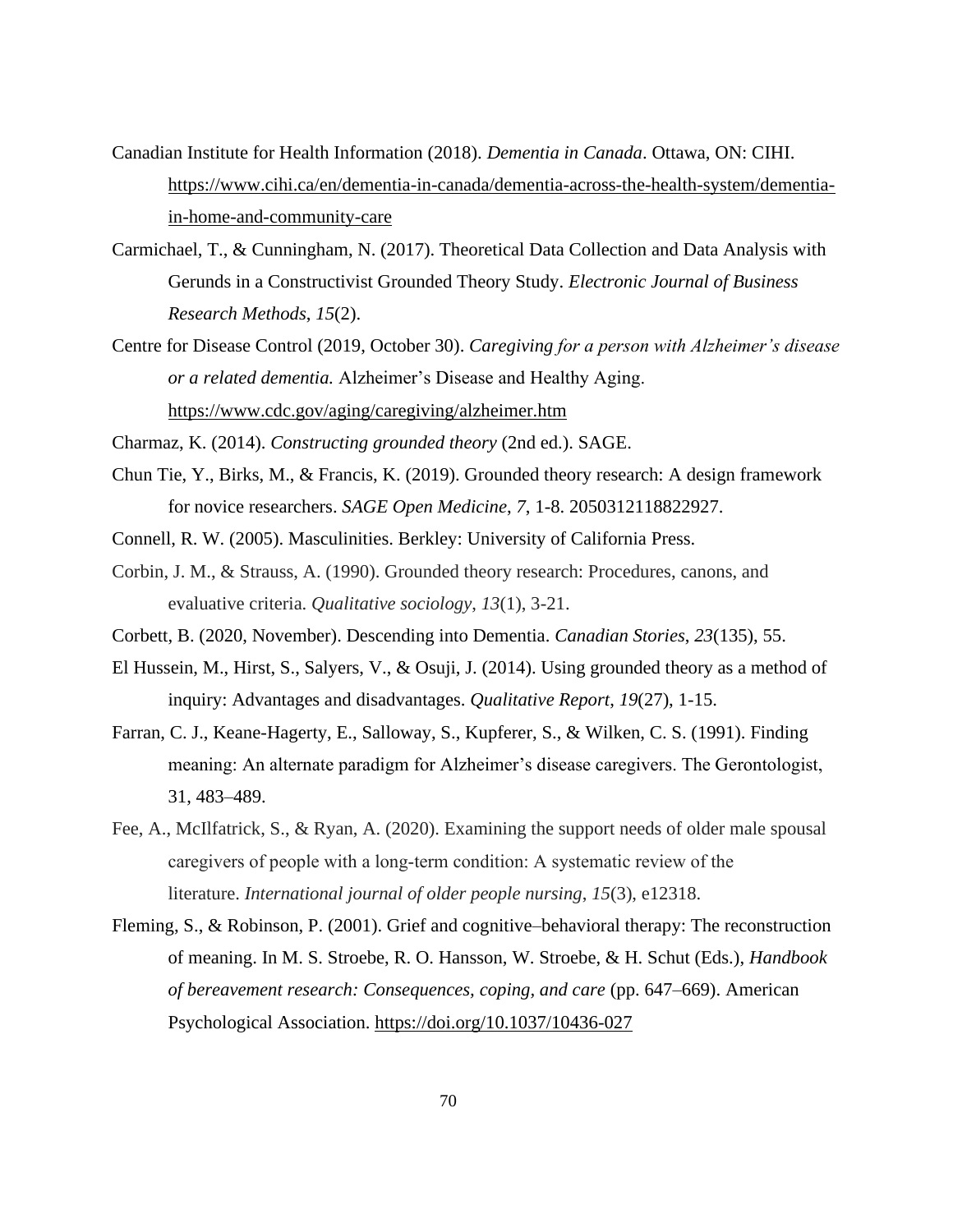- Ford, G. R., Goode, K. T., Barrett, J. J., Harrell, L. E., & Haley, W. E. (1997). Gender roles and caregiving stress: An examination of subjective appraisals of specific primary stressors in Alzheimer's caregivers. *Aging & Mental Health*, *1*(2), 158-165.
- Frederick, J. & Fast, J. (1999). Eldercare in Canada: Who does how much? *Canadian Social Trends, 54,* 26-30 (Statistics Canada: Catalogue No. 11-008). Retrieved from [https://www150.statcan.gc.ca/n1/en/pub/11-008-x/1999002/article/4661](https://www150.statcan.gc.ca/n1/en/pub/11-008-x/1999002/article/4661-eng.pdf?st=_3FChdYV) [eng.pdf?st=\\_3FChdYV](https://www150.statcan.gc.ca/n1/en/pub/11-008-x/1999002/article/4661-eng.pdf?st=_3FChdYV)
- Garand, L., Dew, M. A., Urda, B., Lingler, J. H., DeKosky, S. T., & Reynolds, C. F. (2007). Marital quality in the context of mild cognitive impairment. *Western journal of nursing research*, *29*(8), 976-992.
- Glaser, B. G. & Strauss, A. L. (1967). *The discovery of grounded theory*. Chicago: Aldine.
- Glaser, B. G., & Strauss, A. L. (1967). *Discovery of grounded theory: Strategies for qualitative research*. Routledge.
- Greenwood, N., & Smith, R. (2015). Barriers and facilitators for male carers in accessing formal and informal support: A systematic review. *Maturitas*, *82*(2), 162-169.
- Harris, P. B. (2009). Intimacy, sexuality, and early-stage dementia: the changing marital relationship. *Alzheimer's Care Today*, *10*(2), 63-77.
- Hayes, J., Boylstein, C., & Zimmerman, M. K. (2009). Living and loving with dementia: Negotiating spousal and caregiver identity through narrative. *Journal of Aging Studies*, *23*(1), 48-59.Richard Taylor, 2007
- Hellström, I., Håkanson, C., Eriksson, H., & Sandberg, J. (2017). Development of older men's caregiving roles for wives with dementia. *Scandinavian Journal of Caring Sciences*, *31*(4), 957-964.
- Hellström, I., Nolan, M., & Lundh, U. (2007). Sustaining couplehood' Spouses' strategies for living positively with dementia. *Dementia*, *6*(3), 383-409.
- Herron, R. V., Funk, L. M., & Spencer, D. (2019). Responding the "wrong way": The emotion work of caring for a family member with dementia. *The Gerontologist*, *59*(5), e470-e478.
- Hogan, N. S., & Schmidt, L. A. (2002). Testing the grief to personal growth model using structural equation modeling. *Death studies*, *26*(8), 615-634.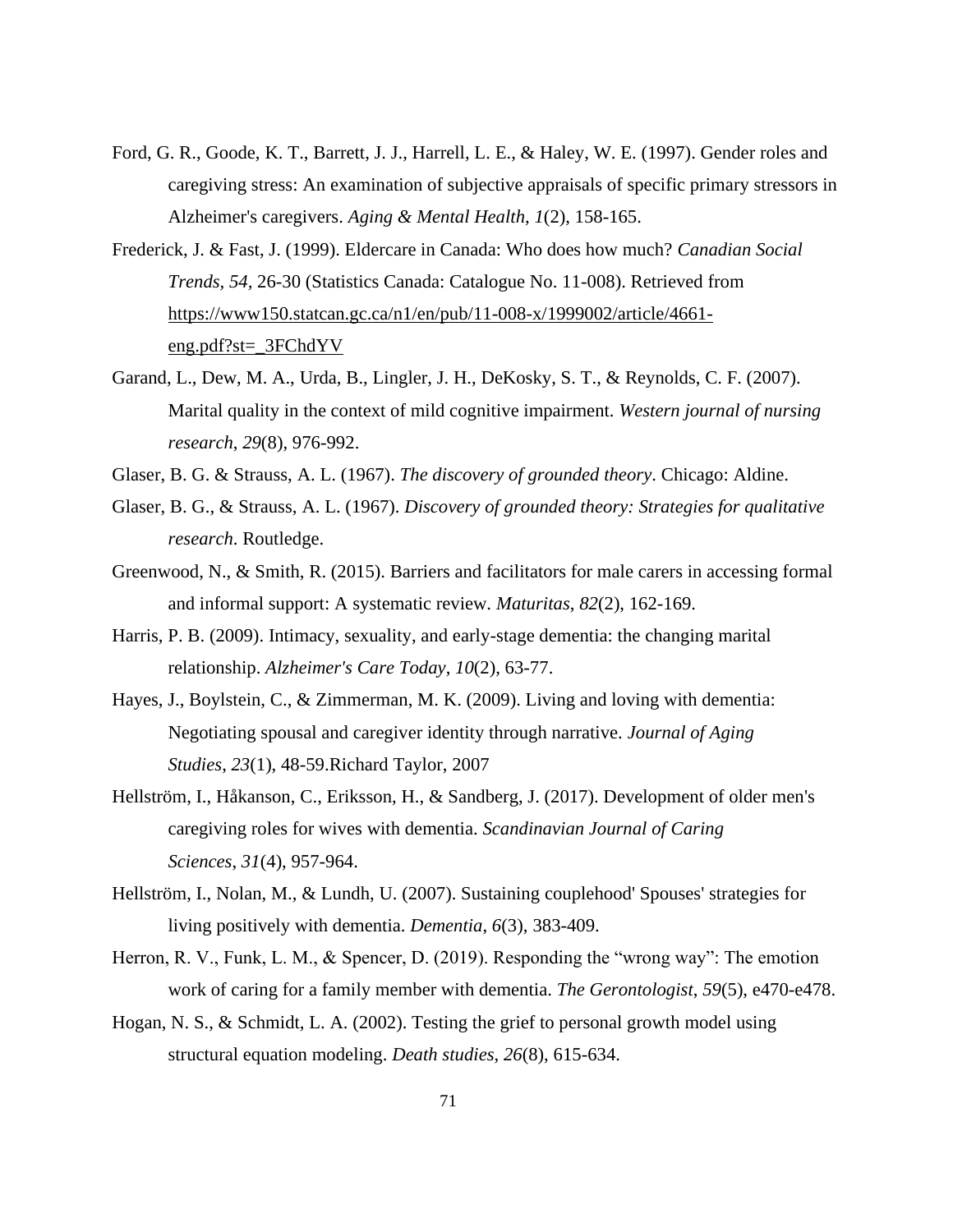- Hong, S. C., & Coogle, C. L. (2016). Spousal caregiving for partners with dementia: A deductive literature review testing Calasanti's gendered view of care work. *Journal of Applied Gerontology*, *35*(7), 759-787.
- Houde, S. C. (2002). Methodological issues in male caregiver research: an integrative review of the literature. *Journal of Advanced Nursing*, *40*(6), 626-640.
- Ignelzi, M. (2000). Meaning-making in the learning and teaching process. *New directions for teaching and learning*, *82*, 5-14.
- Keady, J. (1999). The dynamics of dementia: A modified grounded theory study. PhD thesis, University of Wales, Bangor.
- Keady, J., & Nolan, M. (2003). The dynamics of dementia: Working together, working separately, or working alone? In M. Nolan, U. Lundh, G. Grant, & J. Keady (Eds.) Partnerships in family care. Maidenhead: Open University Press.
- Kolb, S. M. (2012). Grounded theory and the constant comparative method: valid research strategies for educators. *Journal of Emerging Trends in Educational Research and Policy Studies 3(1)*, 83-86.
- Lauderdale, S. A., & Gallagher-Thompson, D. (2003). Men providing care: What do they need and how can we do it?. *Clinical Gerontologist*, *26*(1-2), 53-70.
- Lepore, S. J. (1997). Expressive writing moderates the relation between intrusive thoughts and depressive symptoms. *Journal of personality and social psychology*, *73*(5), 1030.
- Macleod, A., Tatangelo, G., McCabe, M., & You, E. (2017). "There isn't an easy way of finding the help that's available." Barriers and facilitators of service use among dementia family caregivers: a qualitative study. *International Psychogeriatrics*, *29*(5), 765-776.
- Mallon, R. (2019) Naturalistic Approaches to Social Construction, *The Stanford Encyclopedia of Philosophy.* Edward N. Zalta (ed.),

<https://plato.stanford.edu/archives/spr2019/entries/social-construction-naturalistic>

- McCallin, A. M. (2003). Designing a grounded theory study: Some practicalities. *Nursing in Critical Care*, *8*(5), 203-208.
- Merrick, K., Camic, P. M., & O'Shaughnessy, M. (2016). Couples constructing their experiences of dementia: A relational perspective. *Dementia*, *15*(1), 34-50.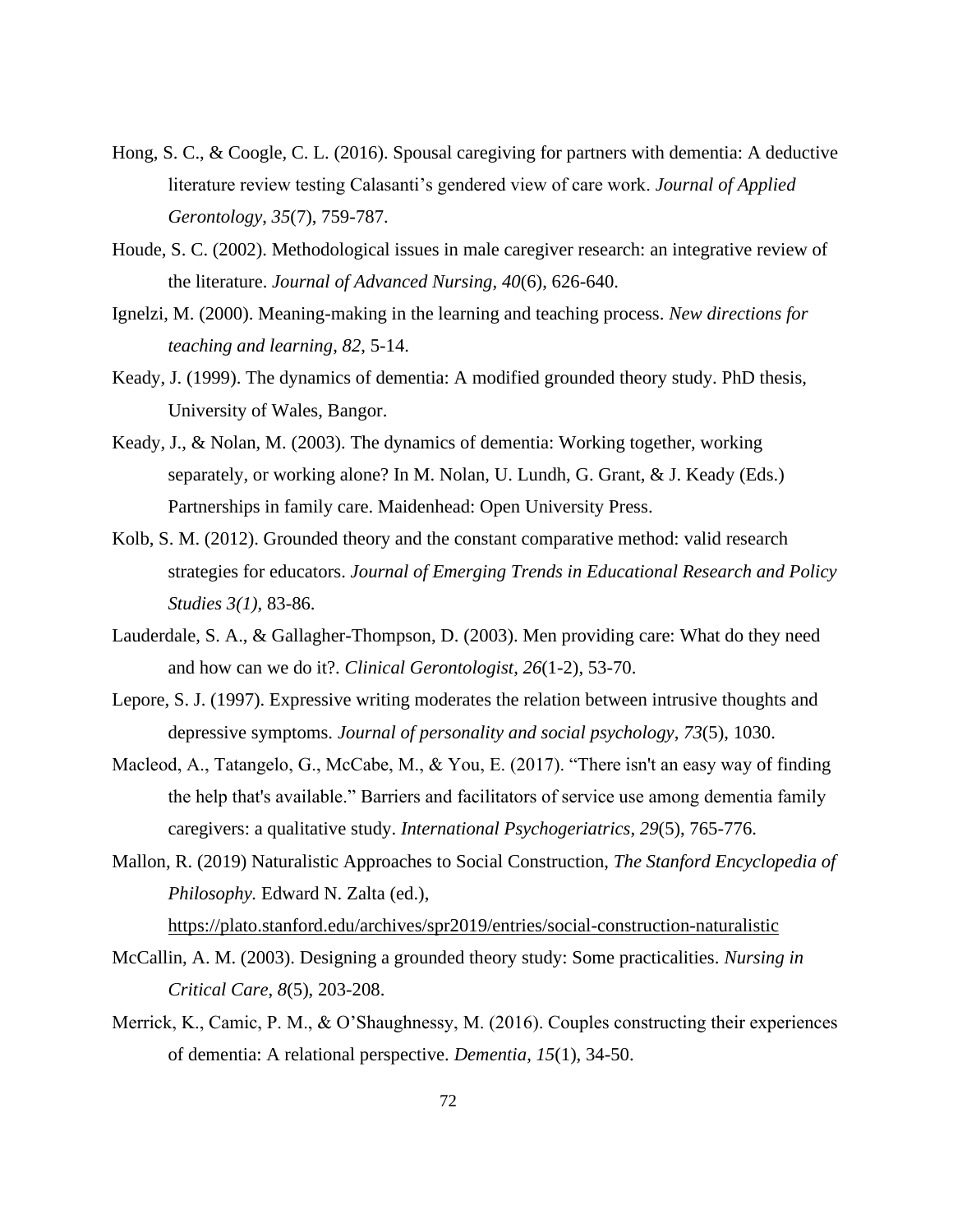- Meuser, T. M., Marwit, S. J., & Sanders, S. (2004). Assessing grief in family caregivers. *Living with grief: Alzheimer's disease,* 170-195.
- Migliaccio, T. (2010). Men's friendships: Performances of masculinity. *The Journal of Men's Studies*, *17*(3), 226-241.
- Mills, J., Bonner, A., & Francis, K. (2006). Adopting a constructivist approach to grounded theory: Implications for research design. *International journal of nursing practice*, *12*(1), 8-13.
- Molyneaux, V. L., Butchard, S., Simpson, J., & Murray, C. (2011). The co-construction of couplehood in dementia. Dementia, 11, 483–502.
- Morgan, R., George, A., Ssali, S., Hawkins, K., Molyneux, S., & Theobald, S. (2016). How to do (or not to do)… gender analysis in health systems research. *Health policy and planning*, *31*(8), 1069-1078.
- Moss, B. F., & Schwebel, A. I. (1993). Defining intimacy in romantic relationships. *Family relations*, 31-37.
- Naderifar, M., Goli, H., & Ghaljaie, F. (2017). Snowball sampling: A purposeful method of sampling in qualitative research. *Strides in Development of Medical Education*, *14*(3), 1- 6.
- Neergaard, M. A., Olesen, F., Andersen, R. S., & Sondergaard, J. (2009). Qualitative description–the poor cousin of health research?. *BMC Medical Research Methodology*, *9*(52), 1-5. https://doi.org/10.1186/1471-2288-9-52
- Noyes, B. B., Hill, R. D., Hicken, B. L., Luptak, M., Rupper, R., Dailey, N. K., & Bair, B. D. (2010). The role of grief in dementia caregiving. *American Journal of Alzheimer's Disease & Other Dementias®*, *25*(1), 9-17.
- O'Connor, D. (1995). Caring for a memory impaired spouse: A gender-sensitive perspective. *Journal of Women and Aging*, *7*(3), 24–42.
- O'Shaughnessy, M., Lee, K., & Lintern, T. (2010). Changes in the couple relationship in dementia care: Spouse carers' experiences. *Dementia*, *9*(2), 237-258.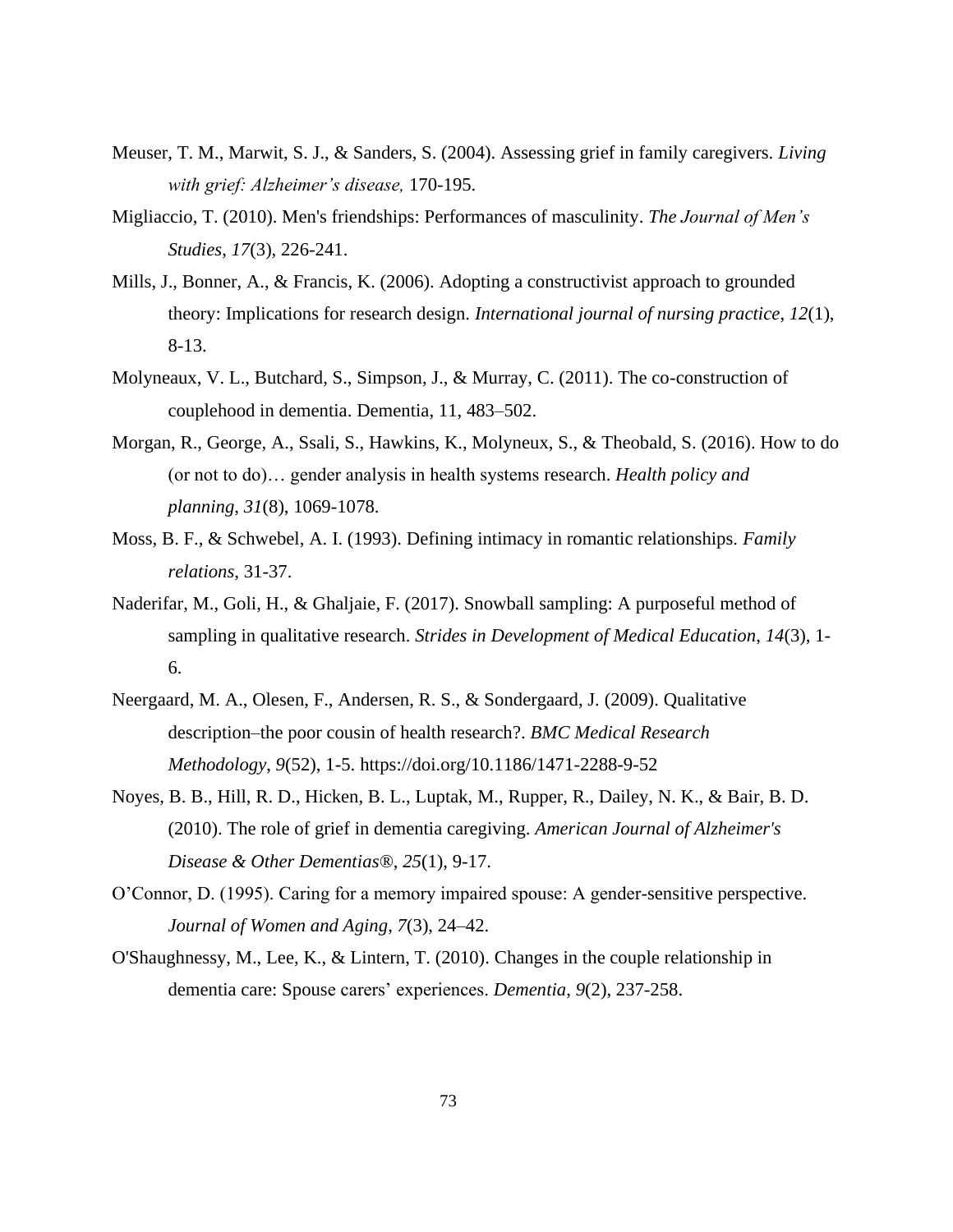- Ott, C. H., Sanders, S., & Kelber, S. T. (2007). Grief and personal growth experience of spouses and adult-child caregivers of individuals with Alzheimer's disease and related dementias. *The Gerontologist*, *47*(6), 798-809.
- Parkinson, L., & Rachman, S. (1981). Part II. The nature of intrusive thoughts. *Advances in Behaviour Research and Therapy*, *3*(3), 101-110.
- Pearlin, L. I., Mullan, J. T., Semple, S. J., & Skaff, M. M. (1990). Caregiving and the stress process: An overview of concepts and their measures. *The gerontologist*, *30*(5), 583-594.
- Pillemer, S., Davis, J., & Tremont, G. (2018). Gender effects on components of burden and depression among dementia caregivers. *Aging & mental health*, *22*(9), 1162-1167.
- Pöysti, M. M., Laakkonen, M. L., Strandberg, T., Savikko, N., Tilvis, R. S., Eloniemi-Sulkava, U., & Pitkälä, K. H. (2012). Gender differences in dementia spousal caregiving. *International Journal of Alzheimer's Disease*; 1-5. doi:10.1155/2012/162960
- Ribeiro, O., Paúl, C., & Nogueira, C. (2007). Real men, real husbands: Caregiving and masculinities in later life. *Journal of Aging studies*, *21*(4), 302-313.
- Robinson, C. A., Bottorff, J. L., Pesut, B., Oliffe, J. L., & Tomlinson, J. (2014). The male face of caregiving: A scoping review of men caring for a person with dementia. *American Journal of Men's Health*, *8*(5), 409-426.
- Schulz, R., Savla, J., Czaja, S. J., & Monin, J. (2017). The role of compassion, suffering, and intrusive thoughts in dementia caregiver depression. *Aging & mental health*, *21*(9), 997- 1004.
- Schwartz, A. J., & McInnis-Dittrich, K. (2015). Meeting the needs of male caregivers by increasing access to accountable care organizations. *Journal of Gerontological Social Work*, *58* (7-8), 655-670. DOI: 10.1080/01634372.2015.1067852
- Shanks-McElroy, H. A., & Strobino, J. (2001). Male caregivers of spouses with Alzheimer's disease: Risk factors and health status. *American Journal of Alzheimer's Disease & Other Dementias*, *16*(3), 167-175.
- Simpson, G. M., Stansbury, K., Wilks, S. E., Pressley, T., Parker, M., & McDougall, G. J. (2018). Support groups for Alzheimer's caregivers: Creating our own space in uncertain times. *Social Work in Mental Health*, *16*(3), 303-320.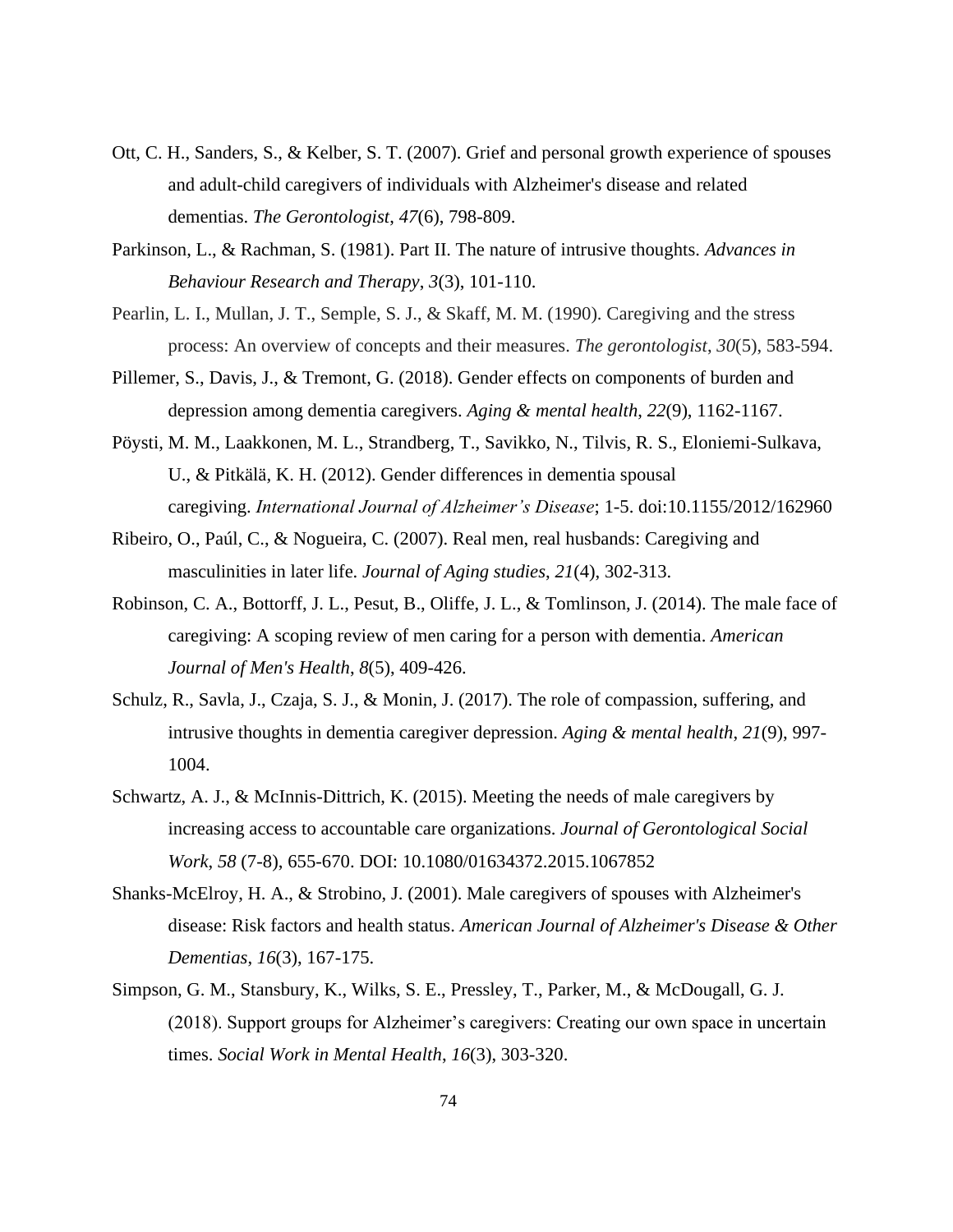- Simpson, G. M., Stansbury, K., Wilks, S. E., Pressley, T., Parker, M., & McDougall, G. J. (2018). Support groups for Alzheimer's caregivers: Creating our own space in uncertain times. *Social work in mental health*, *16*(3), 303-320.
- Skaalvik, M. W., Norberg, A., Normann, K., Fjelltun, A. M., & Asplund, K. (2016). The experience of self and threats to sense of self among relatives caring for people with Alzheimer's disease. *Dementia*, *15*(4), 467-480.
- Starks, H., & Brown Trinidad, S. (2007). Choose your method: A comparison of phenomenology, discourse analysis, and grounded theory. *Qualitative health research*, *17*(10), 1372-1380.
- Statistics Canada. (2020, January 8). *Care counts: Caregivers in Canada, 2018.* Statistics Canada.<https://www150.statcan.gc.ca/n1/pub/11-627-m/11-627-m2020001-eng.htm>
- Sun, F., Lee Roff, L., Klemmack, D., & Burgio, L. D. (2008). The influences of gender and religiousness on Alzheimer disease caregivers' use of informal support and formal services. *Journal of Aging and Health*, *20*(8), 937-953.
- Thornberg, R. (2012). Informed grounded theory. *Scandinavian Journal of Educational Research*, *56*(3), 243-259.
- Tise, O.T. (2015). The support group experience of older male caregivers in providing care for a relative with dementia (Master of Social Work Clinical Research Papers. 534). Retrieved from [http://sophia.stkate.edu/msw\\_papers/534.](http://sophia.stkate.edu/msw_papers/534)
- West, C., & Zimmerman, D. H. (1987). Doing gender. *Gender & society*, *1*(2), 125-151.Zoom
- World Health Organization. (n.d.). *Gender*. World Health Organization. Retrieved January 17, 2022, from https://www.who.int/westernpacific/health-topics/gender-equity-and-humanrights
- Your Dictionary. (2022). *Reconceptualization meaning*. Reconceptualization Meaning | Best 1 Definitions of Reconceptualization. (n.d.). Retrieved January 6, 2022, from https://www.yourdictionary.com/reconceptualization
- Zwaanswijk, M., Peeters, J. M., Van Beek, A. P., Meerveld, J. H., & Francke, A. L. (2013). Informal caregivers of people with dementia: problems, needs and support in the initial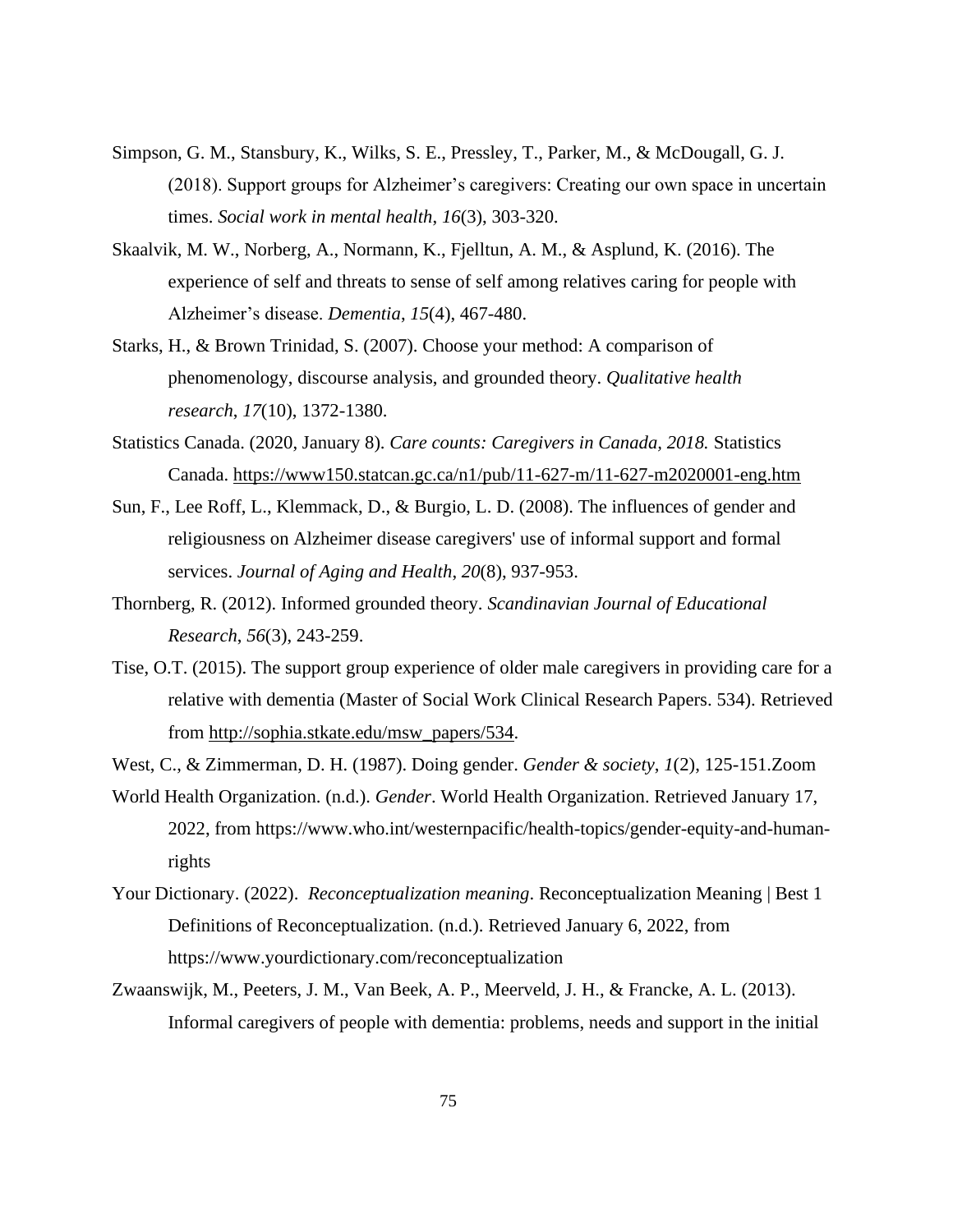stage and in subsequent stages of dementia: a questionnaire survey. *The Open Nursing Journal*, *7*, 6-13.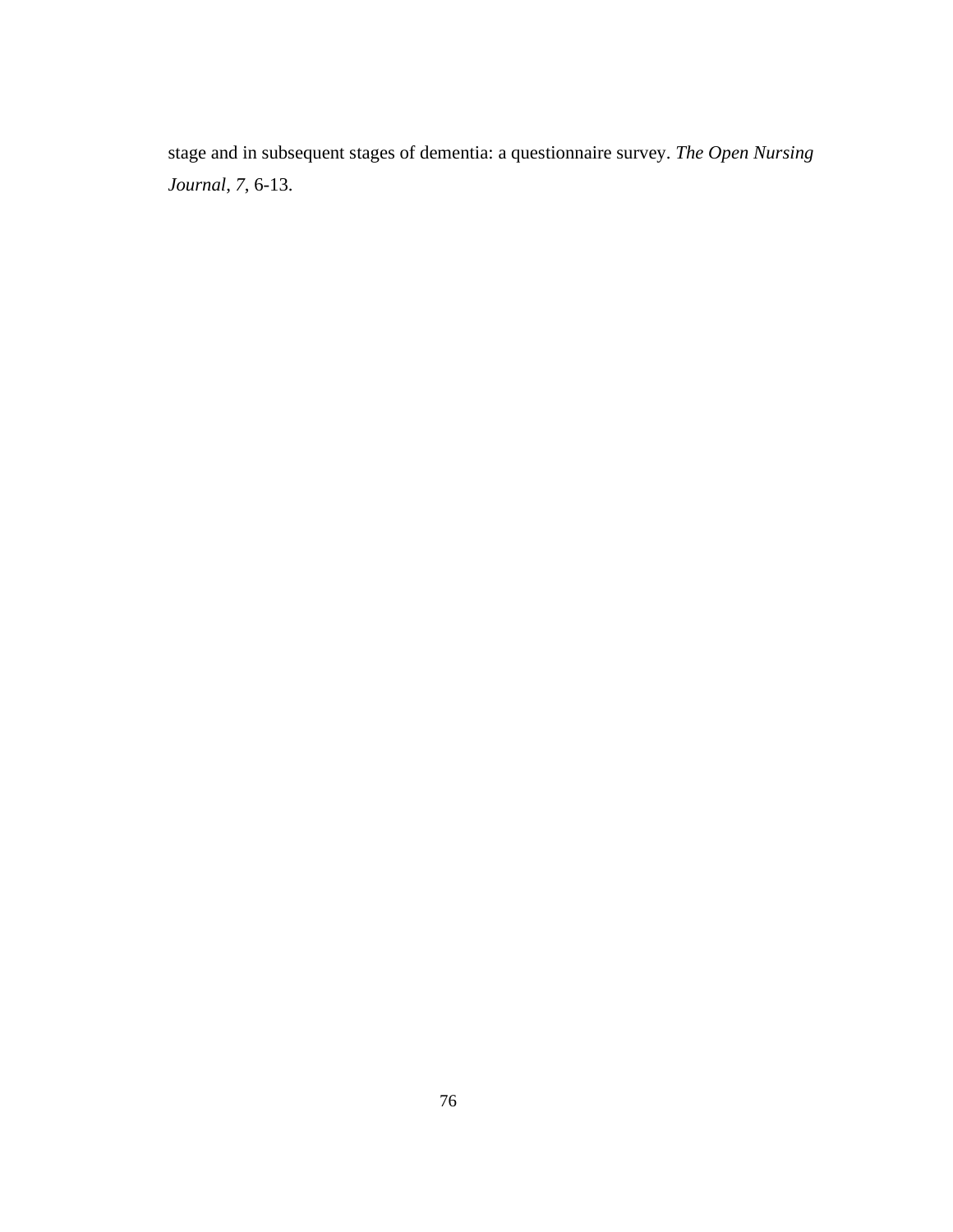# **Appendix A: Original Workplan Timeline**



Led by Michaella **Important Dates** Requires feedback from committee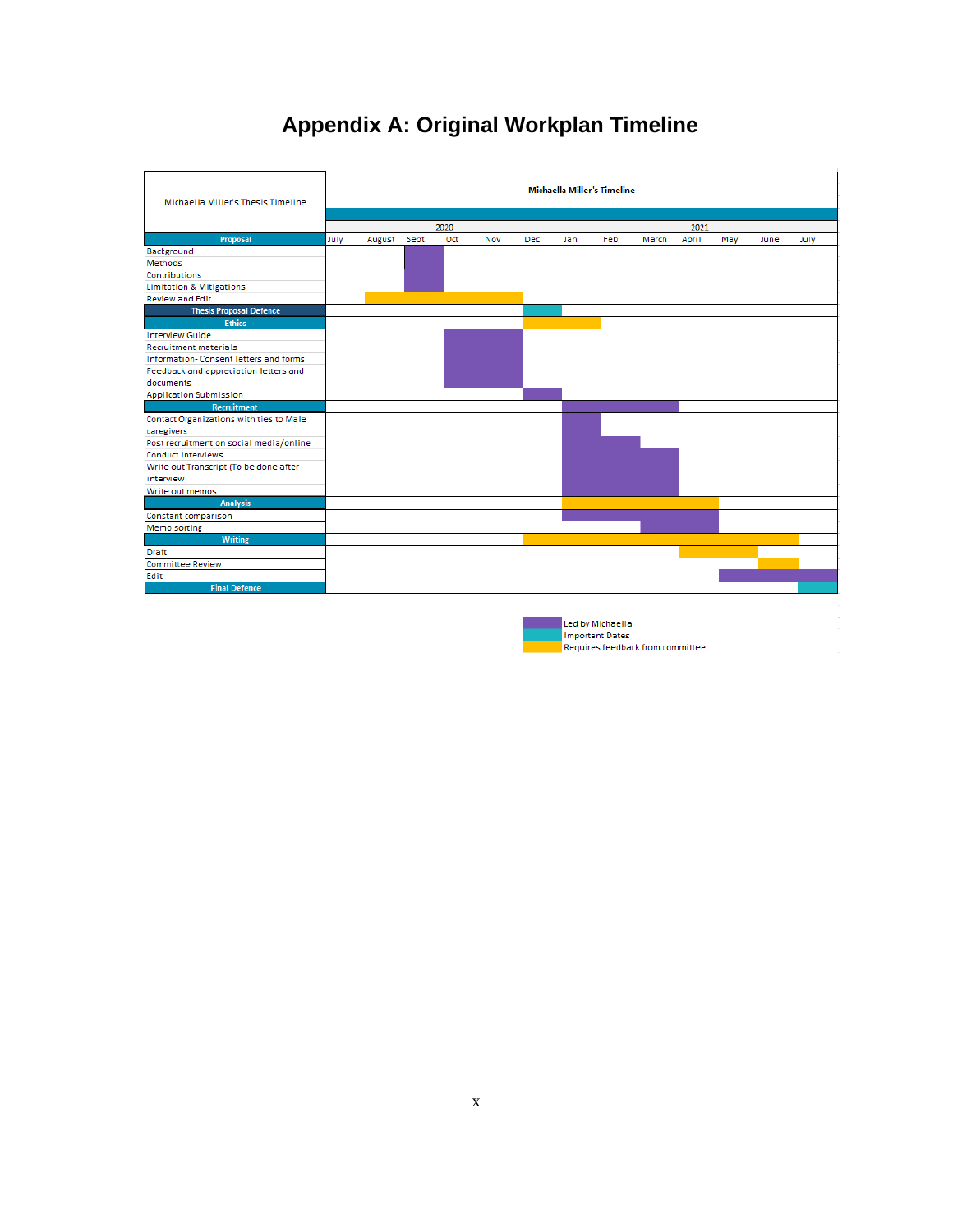### **Appendix B: Original Interview Guide and Script**

Hello, it is great to meet you on zoom. I wanted to thank you for agreeing to participate in this study. To give you a bit of background, I am working on my Master's degree at the University of Waterloo and am looking into the experience of men whose wife who has dementia. What we know about the experience of a spouse with dementia is mostly gathered from the female perspective, and so I am trying to get a better understanding on how men experience this circumstance and journey. I just want to let you know that I will be recording this conversation so that I can accurately depict your experience. Is it okay to record? Some of these questions may feel hard to answer, I know talking about this can be emotional- so please let me know if you need a break or would like to skip a question or stop altogether. Thank you,

To start,

- 1. Can you tell me about when you started to notice your wife had symptoms of dementia?
	- a. How did you feel during this time? How are you doing now?
	- b. How long ago was she diagnosed with dementia?
- 2. Can you tell be a bit about your experience since her diagnosis?
	- a. How has her diagnosis changed your home life? Your social life?
	- b. As a man, how did this change how you think of yourself?
	- c. How have you had to adapt?
- 3. Could you describe a typical day for you and your wife?
	- a. How do you help her?
	- b. What are some of the challenges you face?
	- c. What are some things you've found have been easy to adapt to?
- 4. How do you take care of yourself?
	- a. Do you have hobbies?
	- b. Do you use any support services (such as support groups, or programs?)
	- c. If yes, what do you think about them?
		- i. What influenced you to look for them?
		- ii. Why did you choose them?
		- iii. How did you find out about them?
		- iv. How have they been helpful?
		- v. How could they be better suited to your needs?
	- d. If no, can you explain more?
		- i. Have you looked for services before?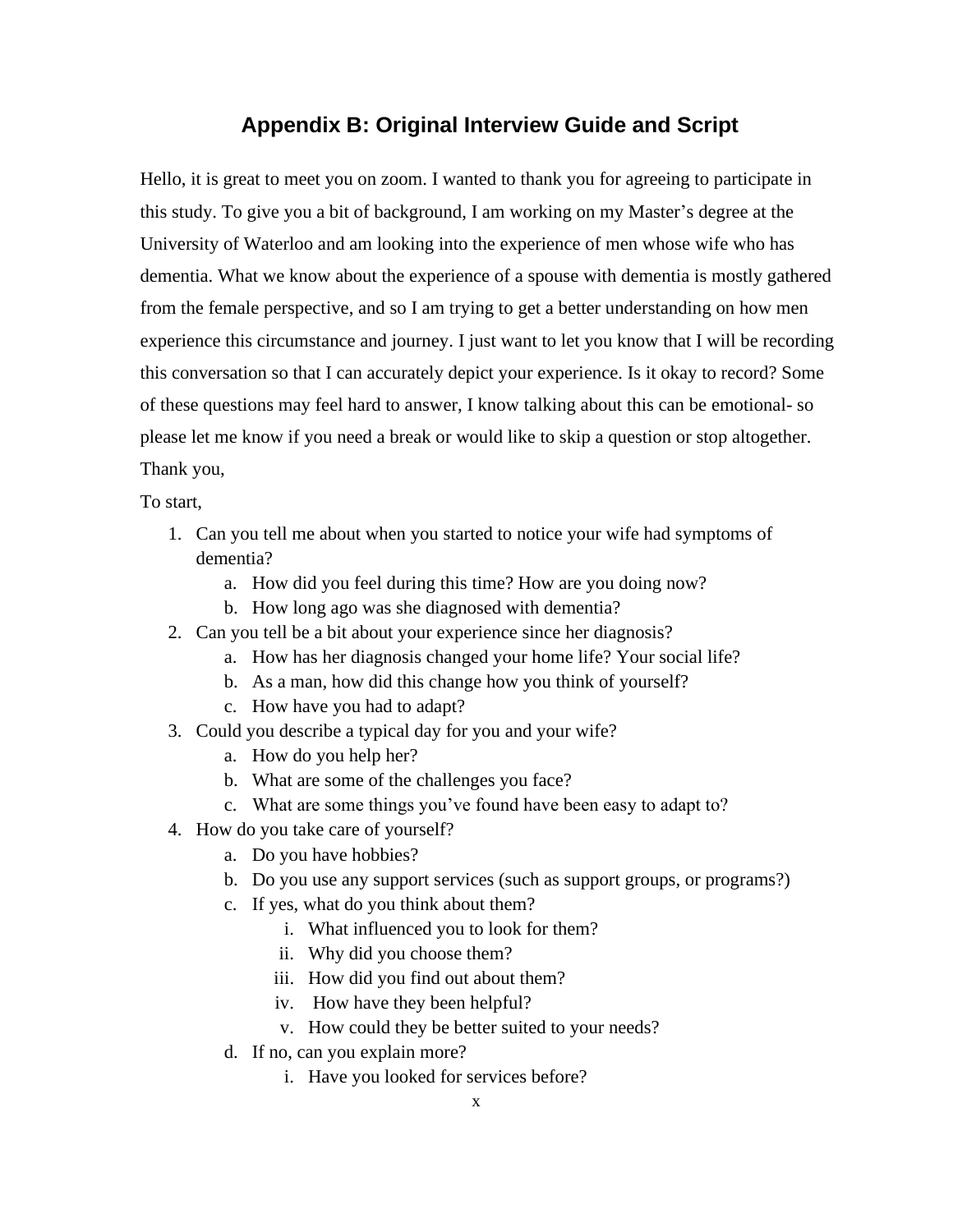- ii. Why did you decide not to use them?
- iii. Would you use supports if they were different? In what way?
- 5. What do you find supportive?
- 6. What do you think would be supportive to you in your current circumstance?
- 7. How do you think your experience differs from women? Differs from other men?
- 8. What does masculinity mean to you?
	- a. How would you say that affects how you support your wife?
- 9. If you were to give advice to another man caring for his wife, what would you tell him?
- 10. Is there anything else you'd like to share, or feel is important for me to know?

Thank you again for sharing your experience with me. I will be conducting a few more interviews and wanted to ask if you'd like to connect in a few weeks to clarify anything I may have questions about?

Wonderful, I look forward to reconnecting in a few weeks. Have a great day!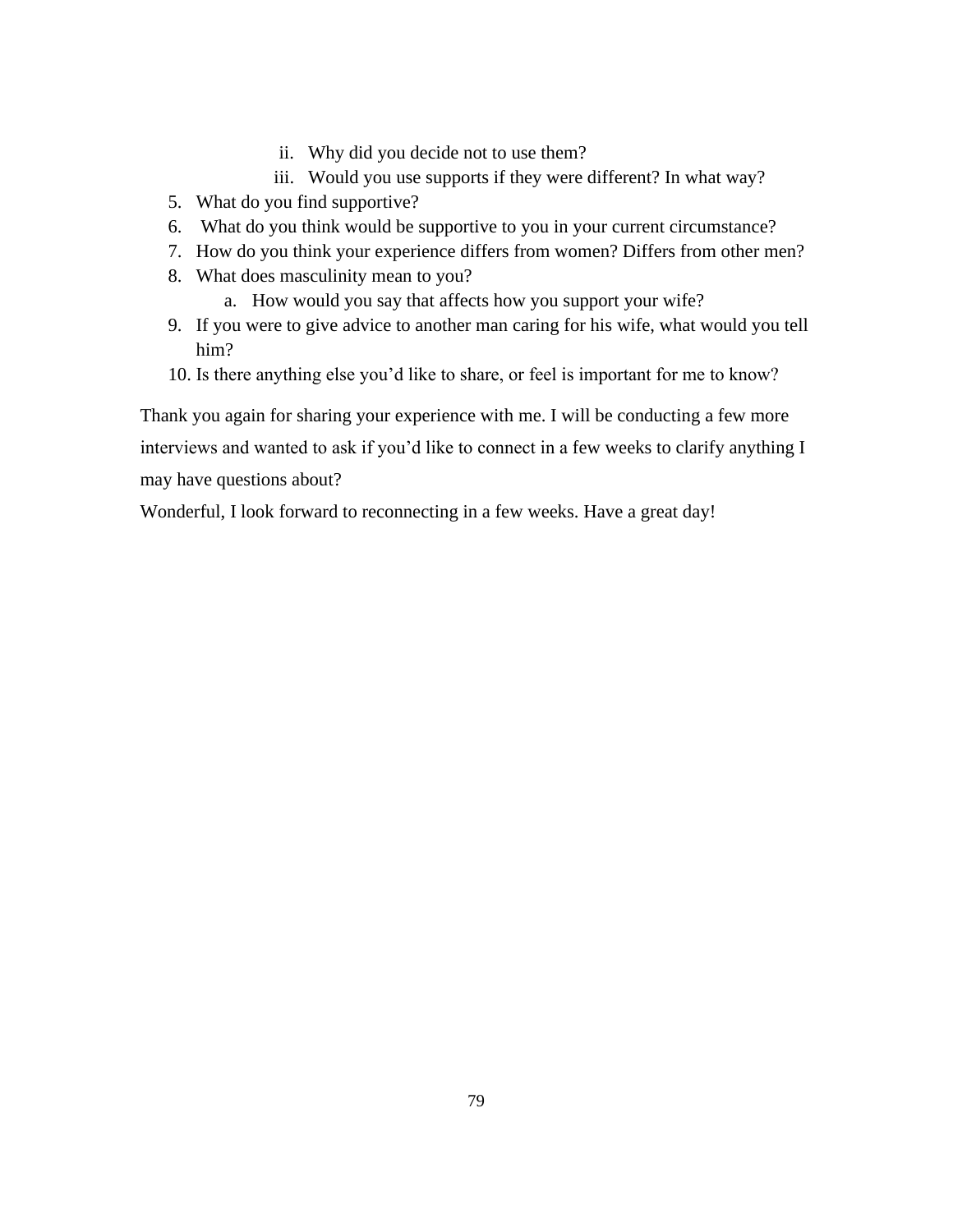## **Appendix C: Revised Interview Guide and Script 1**

#### Interview Guide to follow after Verbal Consent script.

To start,

- 1. Can you tell me about when you when your wife was first diagnosed with dementia? (Or when there were problems with your wife's memory or cognitive abilities if the wife hasn't been diagnosed.)?
	- a. How long ago was this?
	- b. What was this time like for you and your wife? How are you doing now?
- 2. What, if anything, did you know about dementia before your wife developed it?
- 3. Could you describe a typical day for you and your wife? How has this changed over time?
	- a. What are some ways you provide your wife support? What is this like for you?
	- b. If you recall, could you tell me about how you learned to be in the role of a caregiver for her?
- 4. Caring for a person with dementia can be quite difficult for spouses. But it can also have positive impacts. How has caring for your wife impacted you?
- 5. What positive changes have occurred in your life since she developed dementia?
- 6. What negative changes, if any, have occurred in your life since she developed dementia?
- 7. Has it affected the way you think about yourself?
- 8. Tell me how you go about taking care of yourself. What do you do?
	- a. Do you take part in any support services (e.g., support group, counseling, respite care, wife attends a day program)?
- 9. Who, if anyone, was involved in supporting her and you? When was that? How were they involved?
- 10. What does the term *caregiving* mean to you?
- 11. You've told me about your experience as a husband caring for his wife with dementia. How do you think your experience would be different if you were wife caring for her husband?
- 12. If you were to give advice to another man caring for his wife with dementia, what would you tell him?

13. Is there anything else you'd like to share, or feel is important for me to know? Demographic Questions:

1. Can you tell me the year you were born?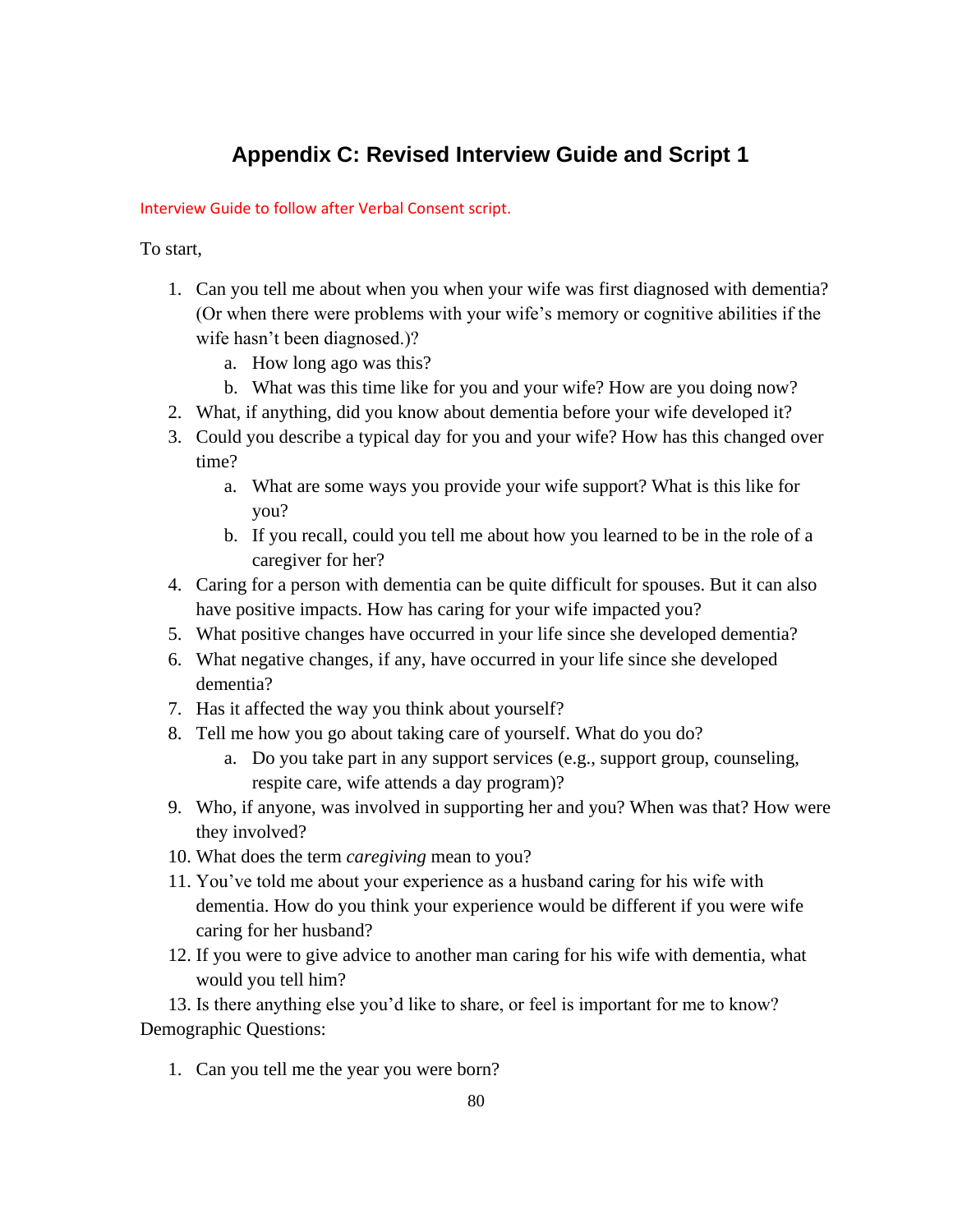- 2. What is the highest level of education you have achieved?
- 3. What is your ethnicity?
- 4. Do you live in an urban or rural area?

Thank you again for sharing your experience with me. I may be conducting a few more interviews and wanted to ask if I can contact you to clarify anything I may have questions about?

Yes: Wonderful, I look forward to reconnecting. Have a great day!

**No:** Not a problem, thank you again for talking with me today. Have a great day!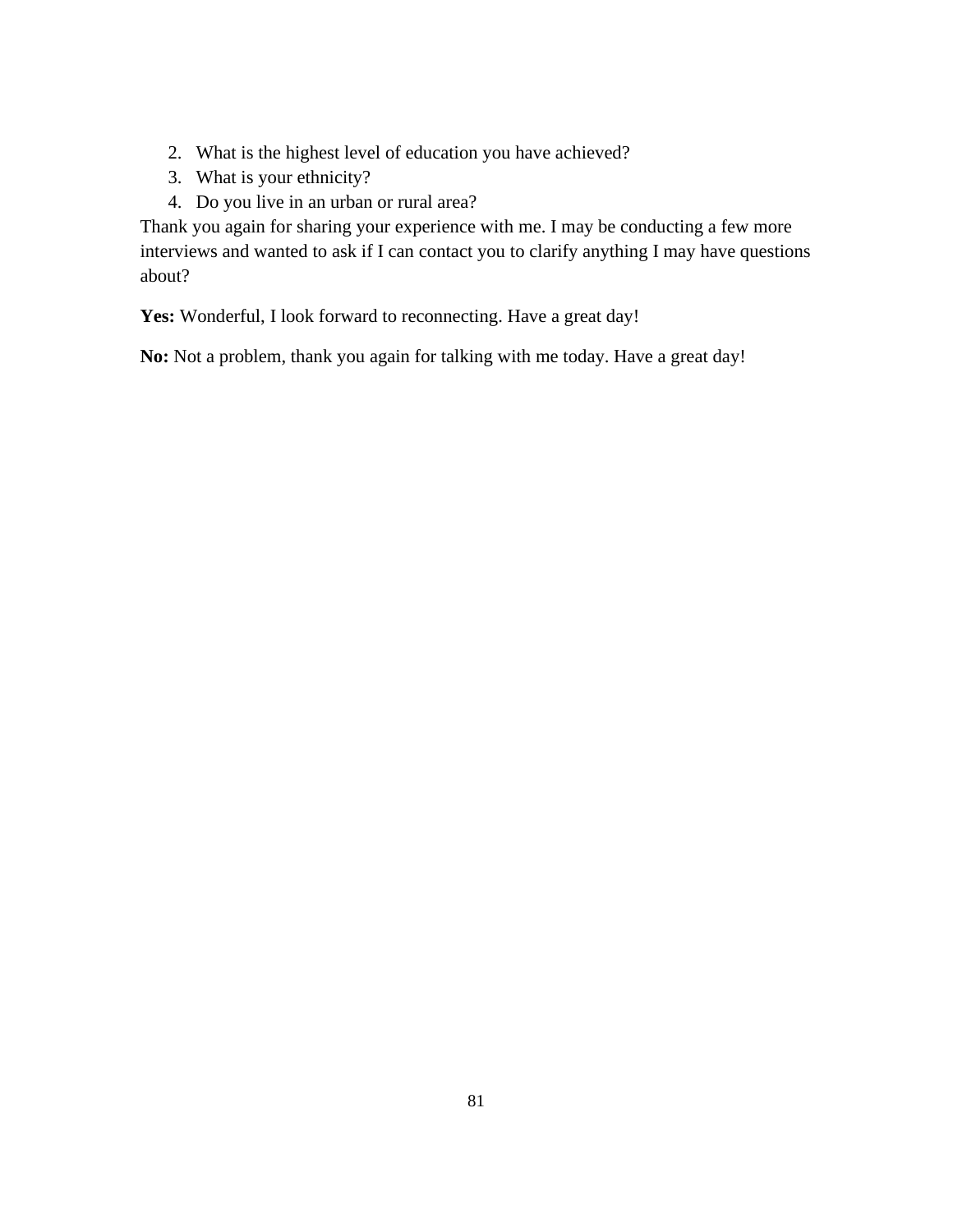## **Appendix D: Revised Interview Guide and Script 2**

#### Interview Guide to follow after Verbal Consent script.

To start,

Demographic Questions:

- 1. Can you tell me the year you were born?
- 2. What is the highest level of education you have achieved?
- 3. What is your ethnicity?
- 4. Do you live in an urban or rural area?

Interview Questions:

- 1. Can you tell me about when you when your wife was first diagnosed with dementia? (Or when there were problems with your wife's memory or cognitive abilities if the wife hasn't been diagnosed.)?
	- a. How long ago was this?
	- b. What was this time like for you and your wife? How are you doing now?
- 2. What, if anything, did you know about dementia before your wife developed it?
- 3. Could you describe a typical day for you and your wife? How has this changed over time?
	- a. What are some ways you provide your wife support? What is this like for you?
	- b. If you recall, could you tell me about how you learned to be in the role of a caregiver for her?
- 4. Caring for a person with dementia can be quite difficult for spouses. But it can also have positive impacts. How has caring for your wife impacted you?
- 5. What positive changes have occurred in your life since she developed dementia?
- 6. What negative changes, if any, have occurred in your life since she developed dementia?
- 7. Has it affected the way you think about yourself?
- 8. Tell me how you go about taking care of yourself. What do you do?
	- a. Do you take part in any support services (e.g., support group, counseling, respite care, wife attends a day program)?
- 9. Who, if anyone, was involved in supporting her and you? When was that? How were they involved?
- 10. What does the term *caregiving* mean to you?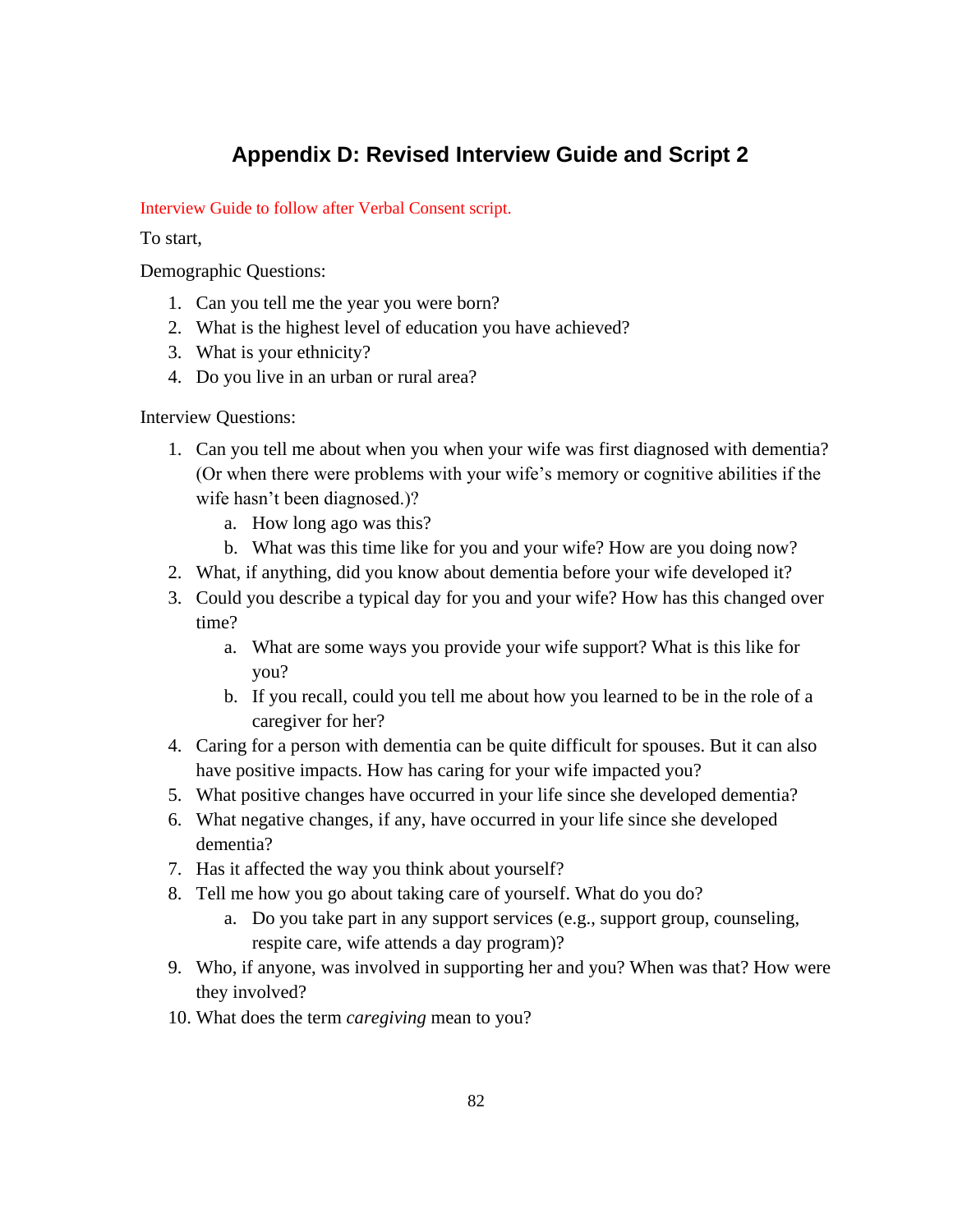- 11. You've told me about your experience as a husband caring for his wife with dementia. How do you think your experience would be different if your roles were reversed?
- 12. If you were to give advice to another man caring for his wife with dementia, what would you tell him?
- 13. Is there anything else you'd like to share, or feel is important for me to know?

Thank you again for sharing your experience with me. I may be conducting a few more interviews and wanted to ask if I can contact you to clarify anything I may have questions about?

Yes: Wonderful, I look forward to reconnecting. Have a great day!

**No:** Not a problem, thank you again for talking with me today. Have a great day!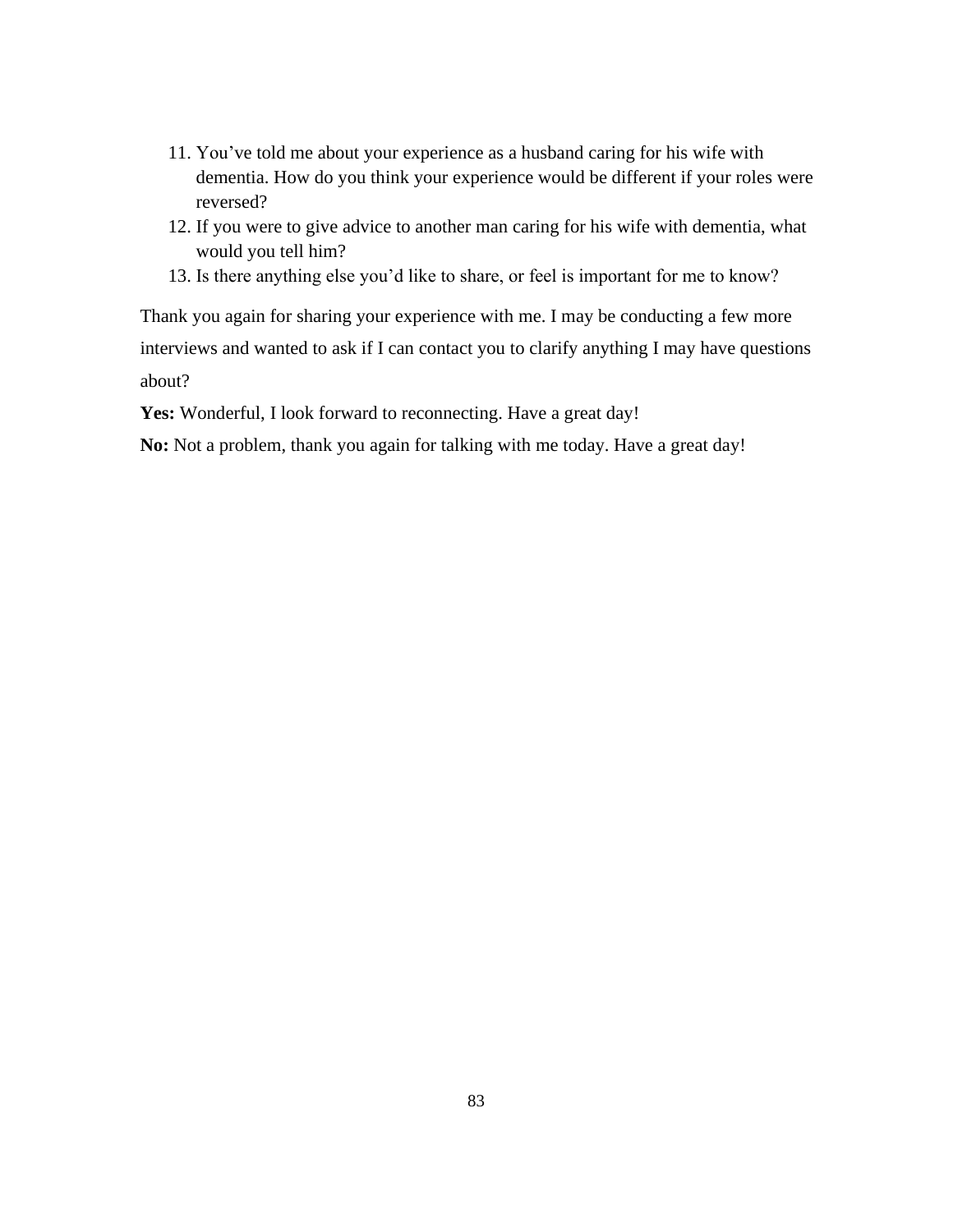

## **Appendix E: Letter of Information and Consent Form**

University of Waterloo [Date]

#### Dear Participant:

This letter is an invitation to participate in a research study titled: *Exploring the male perspective: The experiences of male spouses of wives who have dementia*. The purpose of this study is to examine and explore the experiences of older men whose spouse has dementia. This study aims to build an understanding of men's experiences in supporting their wives have dementia and how it has influenced them.

This study will be undertaken by Michaella Miller, a Master's student in the School of Public Health and Health Systems under the supervision of Dr Carrie McAiney and with approval of the University of Waterloo's Research Ethics board.

Participation in this study is voluntary. It will involve taking part in an open-ended interview that will take approximately 40-60 minutes to complete. The interview will take place in an online format, such as the Zoom platform or Skype, or through the telephone. When information is transmitted over the internet, privacy cannot be guaranteed. There is always a risk your responses may be intercepted by a third party. University of Waterloo researchers will not collect internet protocol (IP) addresses or other information that could link your participation to your computer or electronic device without first informing you.

During the interview you may decline to answer any of the interview questions and/or share your personal information with the researcher. You may withdraw from this study at any time by advising the researcher. If you wish to withdraw, we will erase the interview transcript and all the research notes that were take during the interview process. Your participation will be considered confidential. Any identifying information will be removed from the data that is collected and stored separately. Audio-recordings will be transcribed and will be destroyed within two years of being recorded. Paper copies of study materials and data collected will be shredded once they have been transcribed electronically, within two years of being collected. All electronic copies of study materials and data collected from you will be kept for a minimum of 7 years on a secure, password protected data storage system in the Faculty of Applied Health Sciences at the University of Waterloo. Your name will not be included in any presentations or publications resulting from this study; however, with your permission anonymous quotations from your interviews may be used.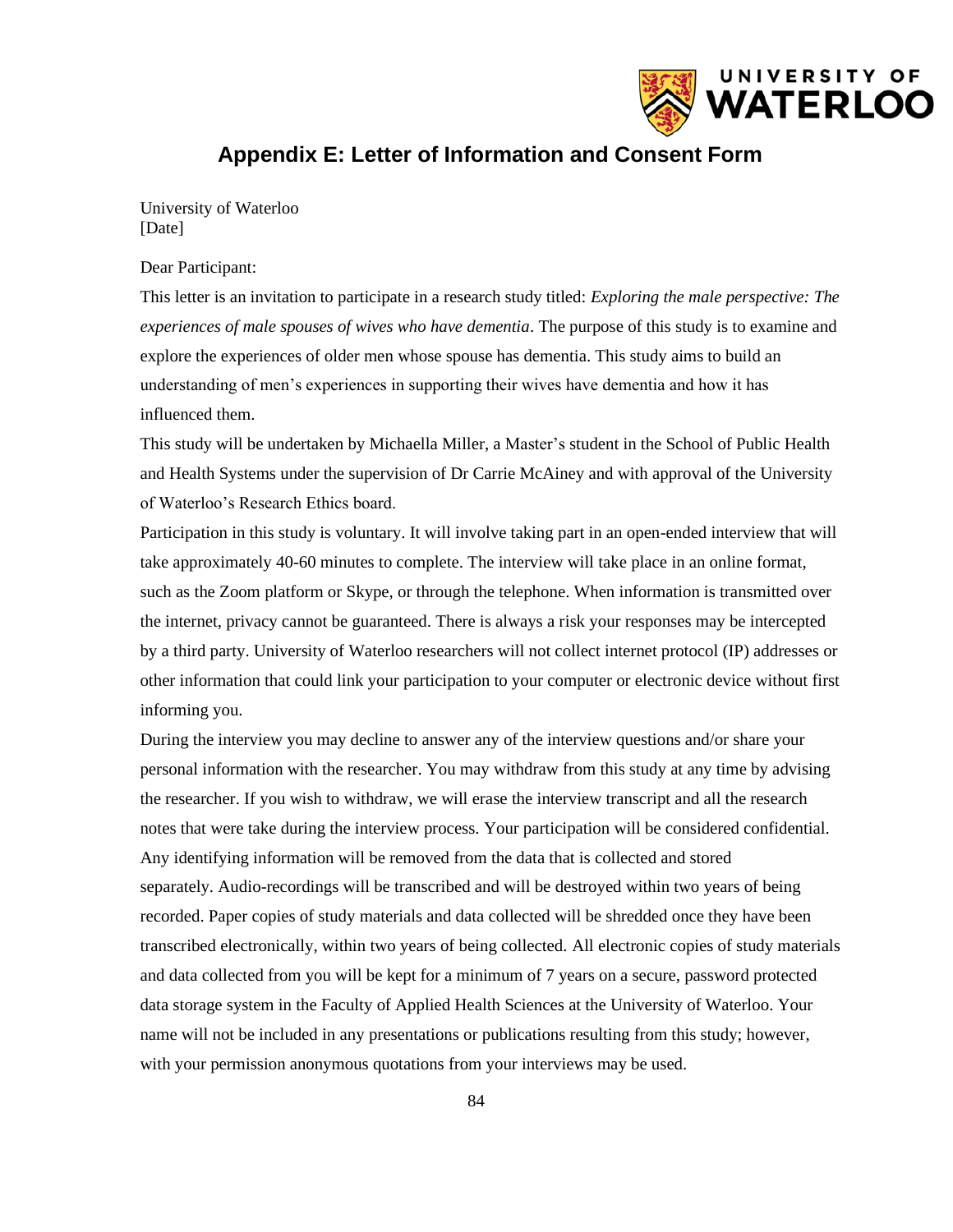Participation in this study may not provide any personal benefit to you. We hope the information collected will inform and contribute to the current understanding of how men experience supporting their wife with dementia and how it themselves. We must acknowledge that this research may not be translated into practice for a number of years and cannot guarantee any changes in the current dementia care or caregiver services. This research has been deemed as a minimal risk to yourself. Speaking to your experience may be emotionally difficult and illicit an emotional response. If you feel you would like support during or following the interview, the researcher can direct you to appropriate services.

This study has been reviewed and received ethics clearance through a University of Waterloo Research Ethics Committee (ORE #42861). If you have questions or would like additional information about participation, please contact Michaella Miller at 519-580-6769 or email at m29mille@uwaterloo.ca .

I look forward to speaking with you and thank you in advance for your assistance in this research. Yours Sincerely,

Michaella Miller

#### **Consent Form**

By providing your consent, you are not waiving your legal rights or releasing the investigator(s) or involved institution(s) from their legal and professional responsibilities.

**Title of study:** Exploring the male perspective: The experiences of male husbands whose wives have dementia

I have read the information presented in the information letter about a study conducted by student researcher, Michaella Miller, and Dr Carrie McAiney from the School of Public Health and Health Systems at the University of Waterloo. I have had the opportunity to ask questions related to the study and have received satisfactory answers to my questions and any additional details. I was informed that participation in the study is voluntary and that I can withdraw this consent by informing the researcher. This study has been reviewed and received ethics clearance through a University of Waterloo Research Ethics Committee (ORE#42861). If you have questions for the Committee contact the Office of Research Ethics, at 1-519-888-4567 ext. 36005 or oreceo@uwaterloo.ca. For all other questions contact Michaella Miller at 519-580-6769 or by email, [m29mille@uwaterloo.ca.](mailto:m29mille@uwaterloo.ca) Please Select:

 $\Box$  I agree to my interview being audio recorded to ensure accurate transcription and analysis.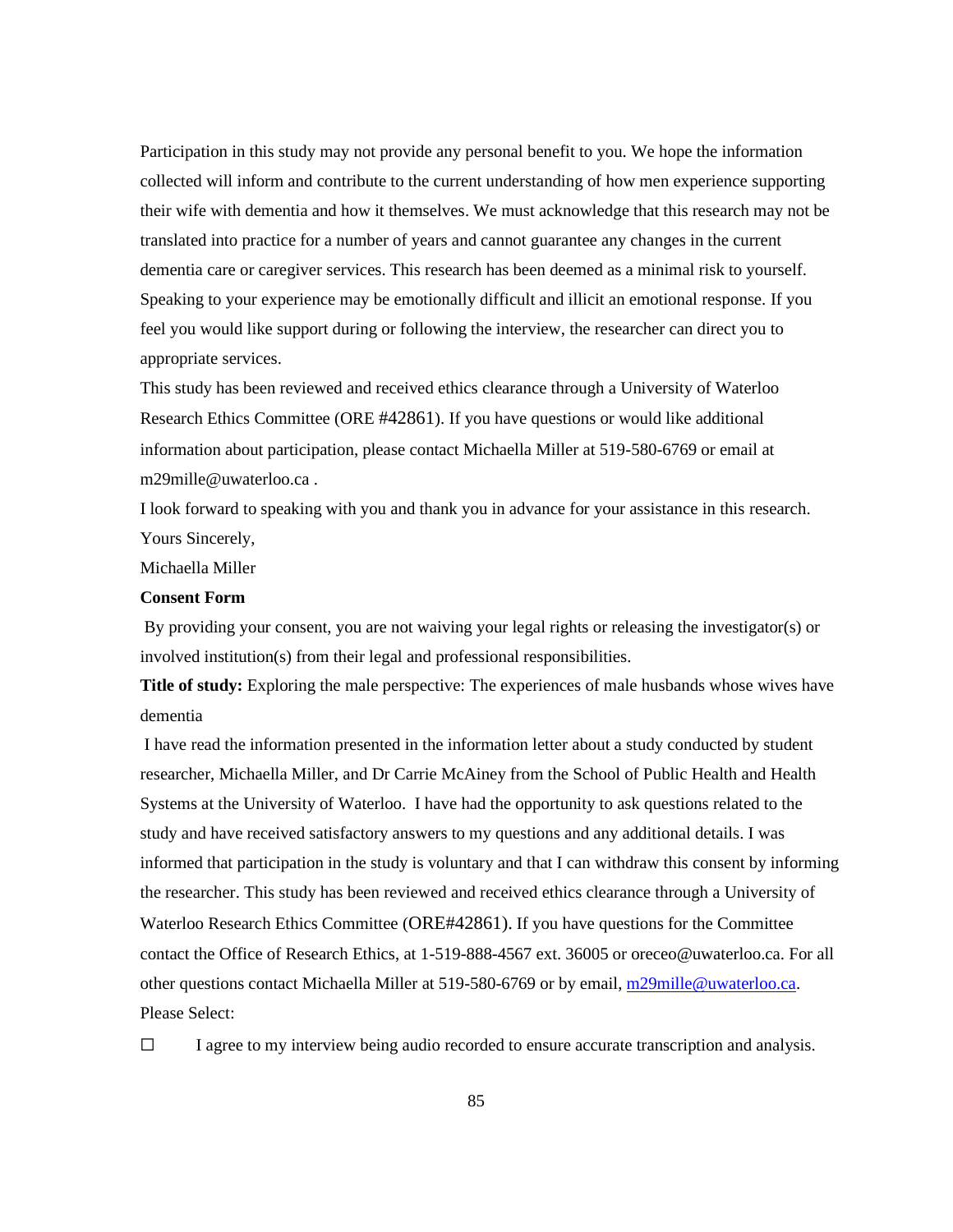☐ I agree to the use of anonymous quotations in any thesis or publication that comes from this research.

I agree of my own free will to participate in the study.

| Participant's name:             | Date: |
|---------------------------------|-------|
| Participant's signature:        | Date: |
| Researcher's/Witness' signature | Date: |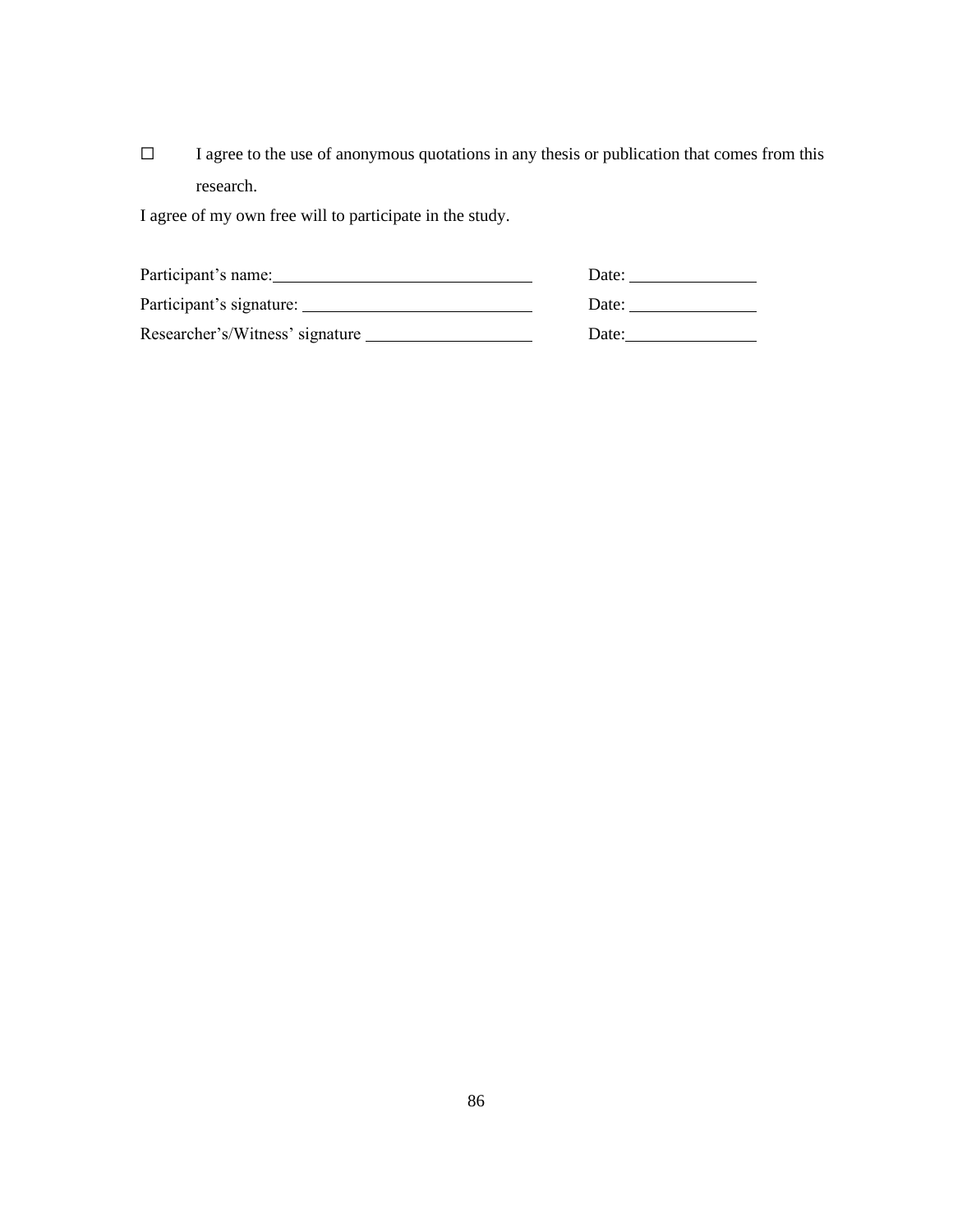## **Appendix F: Information Sheet and Consent Form**

**Title of Study:** Exploring the male perspective: The experiences of male spouses of wives who have dementia.

#### **Investigators, Department, Institution:**

Michaella Miller, School of Public Health and Health Systems, University of Waterloo Carrie McAiney, School of Public Health and Health Systems, University of Waterloo

You are being invited to participate in a research study because you are a spouse of a person living with dementia.

In order to decide whether or not you want to be a part of this research study, you should understand what is involved and the potential risks and benefits. This form gives detailed information about the research study. Once you understand the study, you will be asked if you agree to participate in the study. Please take your time to make your decision. Feel free to discuss it with others.

### **What is the purpose of the study?**

The purpose of this study is to examine and explore the experiences of older men whose spouse has dementia. This study aims to build an understanding of men's experiences in supporting their wives who have dementia and how it has influenced them.

### **Your responsibilities as a participant**

### **What will you be asked of you if you agree to participate in this study?**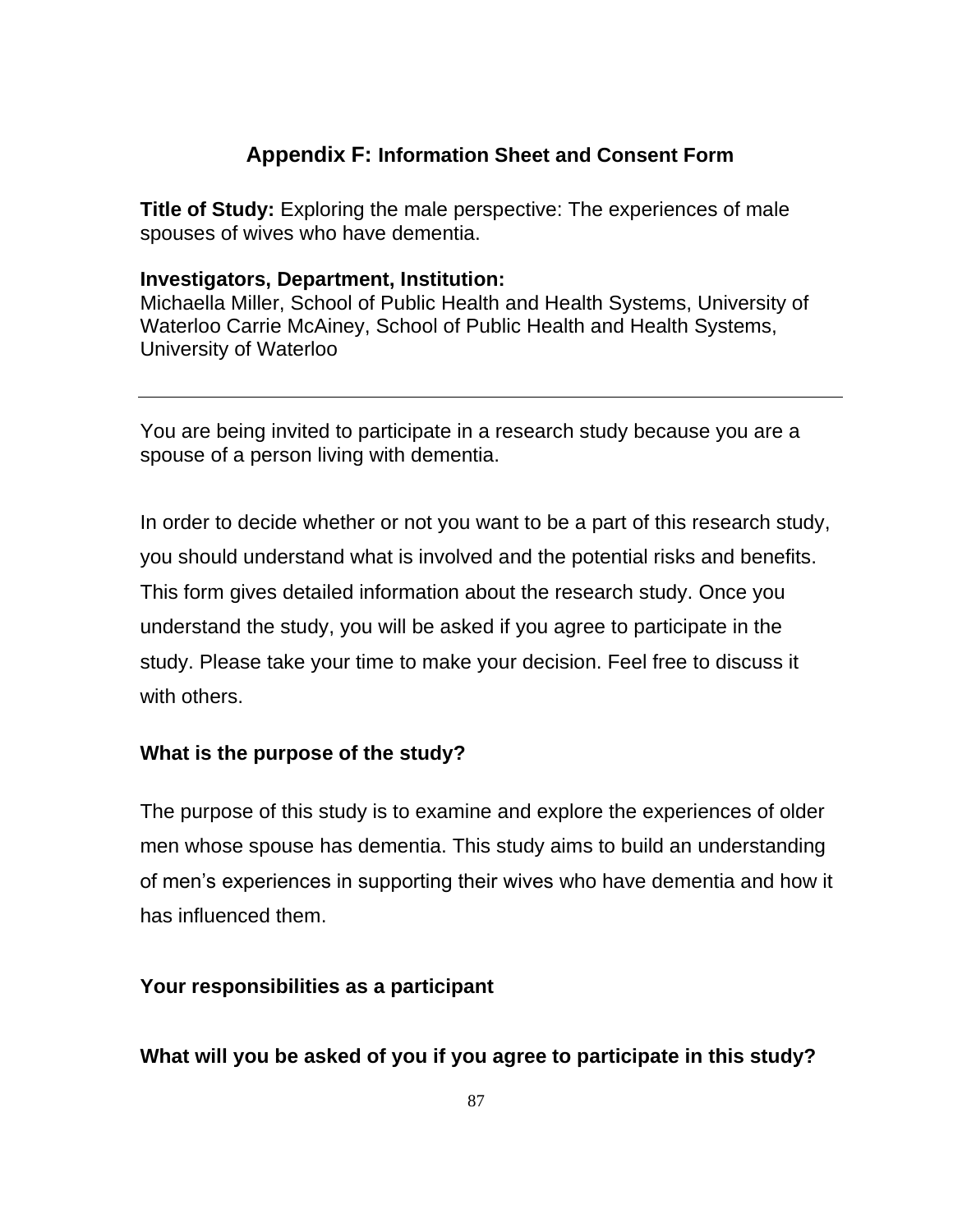Participation in this study is voluntary. If you agree to participate, you will be asked to:

- Participate in an interview about your experiences with having a wife with dementia and how it has impacted you. Interviews will be conducted using an on-line platform or the telephone, depending on your preference. Interviews will be approximately 45 minutes in length.
- You will be asked to provide information on your demographics (e.g. your age, ethnicity etc.). These questions will help describe the sample of the study.
- You may be asked to participate in a follow-up interview at a later date to clarify any new ideas or themes that may arise. A researcher may contact you following your initial interview to invite you to participate in a second interview. At this contact you may accept or decline the invitation.

With your permission, the interviews will be audio-recorded so that we are able to capture all of the information you share with us.

## **I. Your rights as a participant**

### **Is participation in the study voluntary?**

Participation in this research is entirely voluntary. You can decide to end your participation in the research at any time, without penalty. If you decide to end your participation, simply tell a member of the research team that you no longer want to participate. You do not need to provide a reason. If you decide to end your participation in the study, your data can be destroyed but this cannot be guaranteed if data analysis has already begun. Data analysis will start approximately one week after you have participated. The researchers will aim to permanently delete your data, including audio files and transcribed electronic files within 2 weeks of withdrawing.

### **What are the potential benefits of your involvement?**

We cannot promise any personal benefits to you from your participation in this study. We hope the information collected will inform and contribute to the current understanding of how men experience supporting their wife with dementia and how it affects themselves. We cannot guarantee any changes in the current dementia care or caregiver services.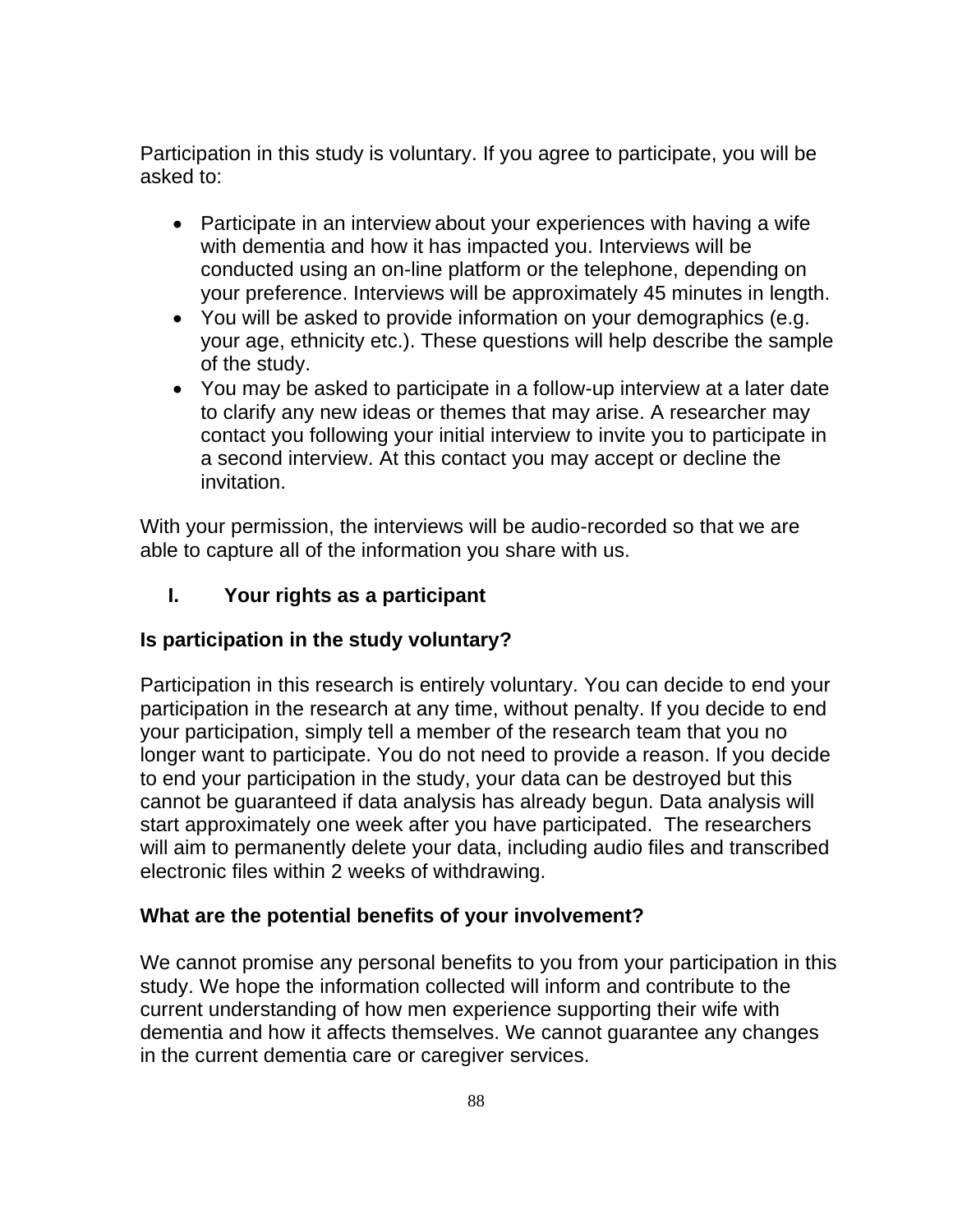### **What are the possible risks and discomforts associated with this project?**

There is the potential for risks or discomfort associated with participation since the questions may ask you to recall a time that was stressful or distressing. If you experience any feelings of discomfort, please let the researcher know. You may also skip any questions you do not want to answer. As well, you may end your participation in the study at any time by advising the researcher of this decision.

If you require any support as the result of this study, the researchers may provide you with information about available resources.

### **Confidentiality and management of data**

Any identifying information will be removed from the data collection sheets and audio-recordings that are collected. Paper copies of study materials and data collected will be shredded once they have been transcribed electronically, within two years of being collected.

All electronic copies of audio-recordings and transcriptions will be kept for a minimum of 7 years on a secure, encrypted server in the Faculty of Applied Health Sciences at the University of Waterloo. Your name will not be included in any presentations or publications resulting from this study; however, with your permission, anonymous quotations from your interview may be used.

If you participate online, when information is transmitted over the internet privacy cannot be guaranteed. There is always a risk your responses may be intercepted by a third party (e.g., government agencies, hackers). University of Waterloo researchers will not collect or use internet protocol (IP) addresses or other information which could link your participation to your computer or electronic device without first informing you.

If you wish to withdraw consent to participate at any time, contact Michaella Miller at [m29mille@uwaterloo.ca](mailto:m29mille@uwaterloo.ca) or by phone (519-580-6769). Only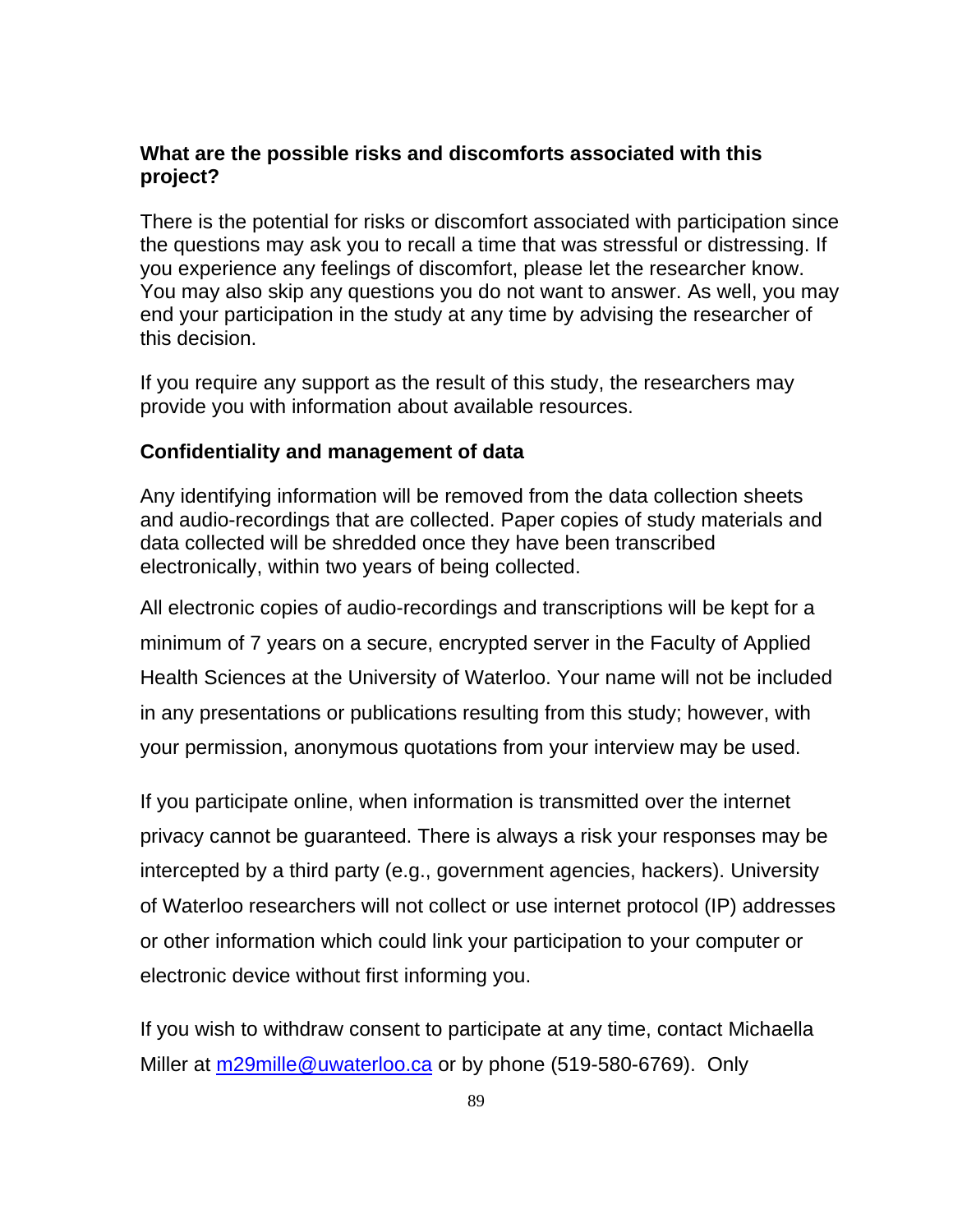researchers associated with this study will have access to study records. All records will be destroyed according to University of Waterloo policy.

## **I. Questions, comments or concerns**

## **What are the potential costs of participation?**

There are no costs to participate.

## **How will I find out about the findings from this study?**

If you are interested in receiving a summary of the study findings, we will ask for your email or mailing address and will send a copy of the summary when the results are available in late 2021.

## **Whom do I contact if I have questions or concerns?**

This study has been reviewed and received ethics clearance through a University of Waterloo Research Ethics Committee (ORE #42861). If you have questions for the Committee contact the University of Waterloo Office of Research Ethics at 1-519-888-4567 ext. 36005 or [ore-ceo@uwaterloo.ca.](mailto:ore-ceo@uwaterloo.ca)

If you have questions about the study, please feel free to contact either Michaella Miller at [m29mille@uwaterloo.ca](mailto:m29mille@uwaterloo.ca) or Carrie McAiney at [carrie.mcainey@uwaterloo.ca](mailto:carrie.mcainey@uwaterloo.ca)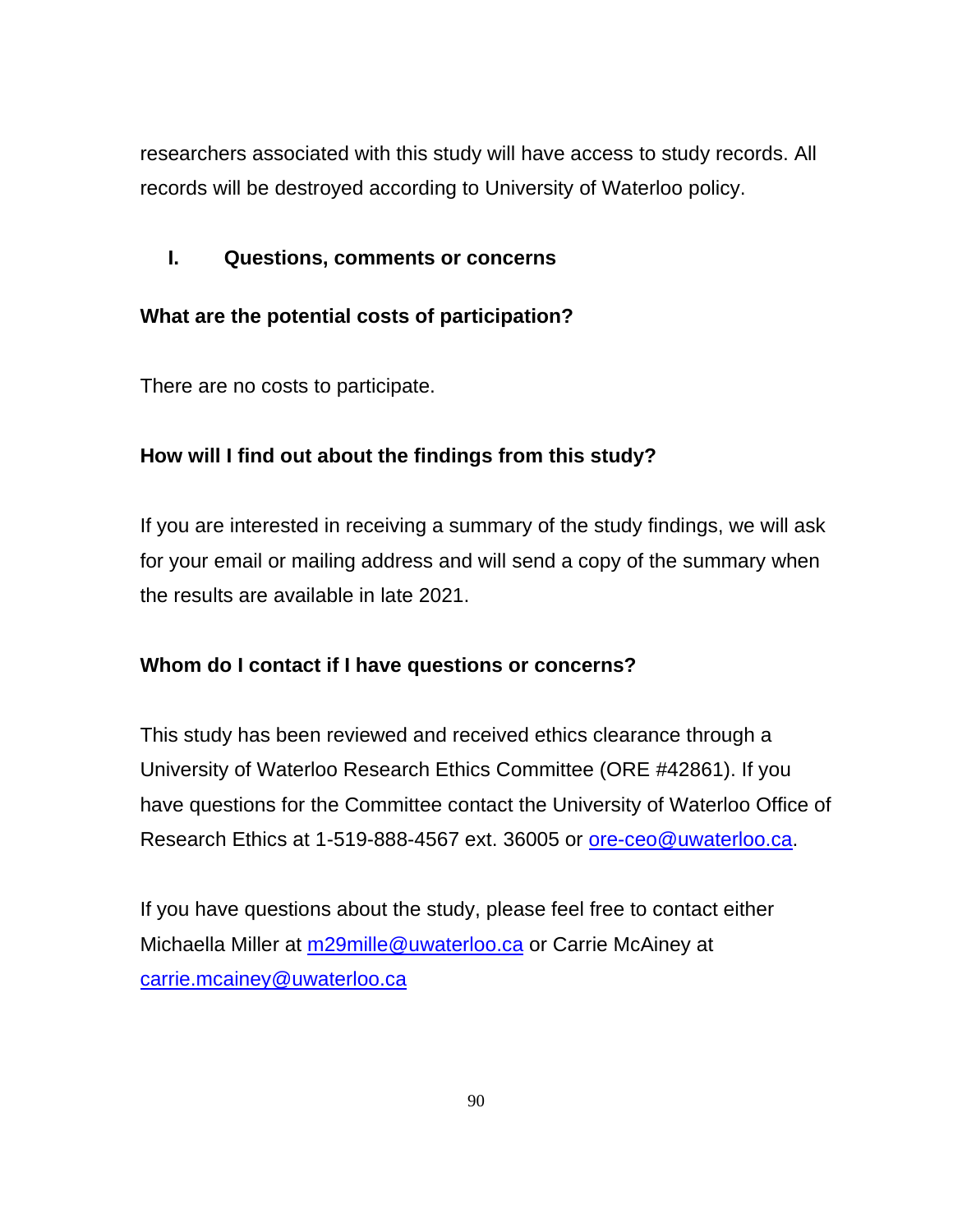## **Consent Statement: Verbal/Implied Consent**

**Title of Study:** Exploring the male perspective: The experiences of male spouses of wives who have dementia

## **Investigators, Department, Institution:**

Michaella Miller, School of Public Health and Health Systems, University of Waterloo Carrie McAiney, School of Public Health and Health Systems, University of Waterloo

By continuing with the interview, you are not waiving your legal rights or releasing the investigator(s) or involved institution(s) from their legal and professional responsibilities.

## **Participant**

I have read, and the researcher has explained verbally, the information presented in the information letter about a study being conducted by Michaella Miller and Carrie McAiney at the University of Waterloo. I have had the opportunity to ask any questions related to this study, to receive satisfactory answers to my questions, and any additional details I wanted. I am aware that I may withdraw from the study without penalty at any time by advising the researchers of this decision.

I consent to the following:

- To participate in an interview
- To having the interview audio-recorded to ensure accurate transcription

I consent to the use of anonymous quotations in any presentation or

publication that comes from this research.

Yes No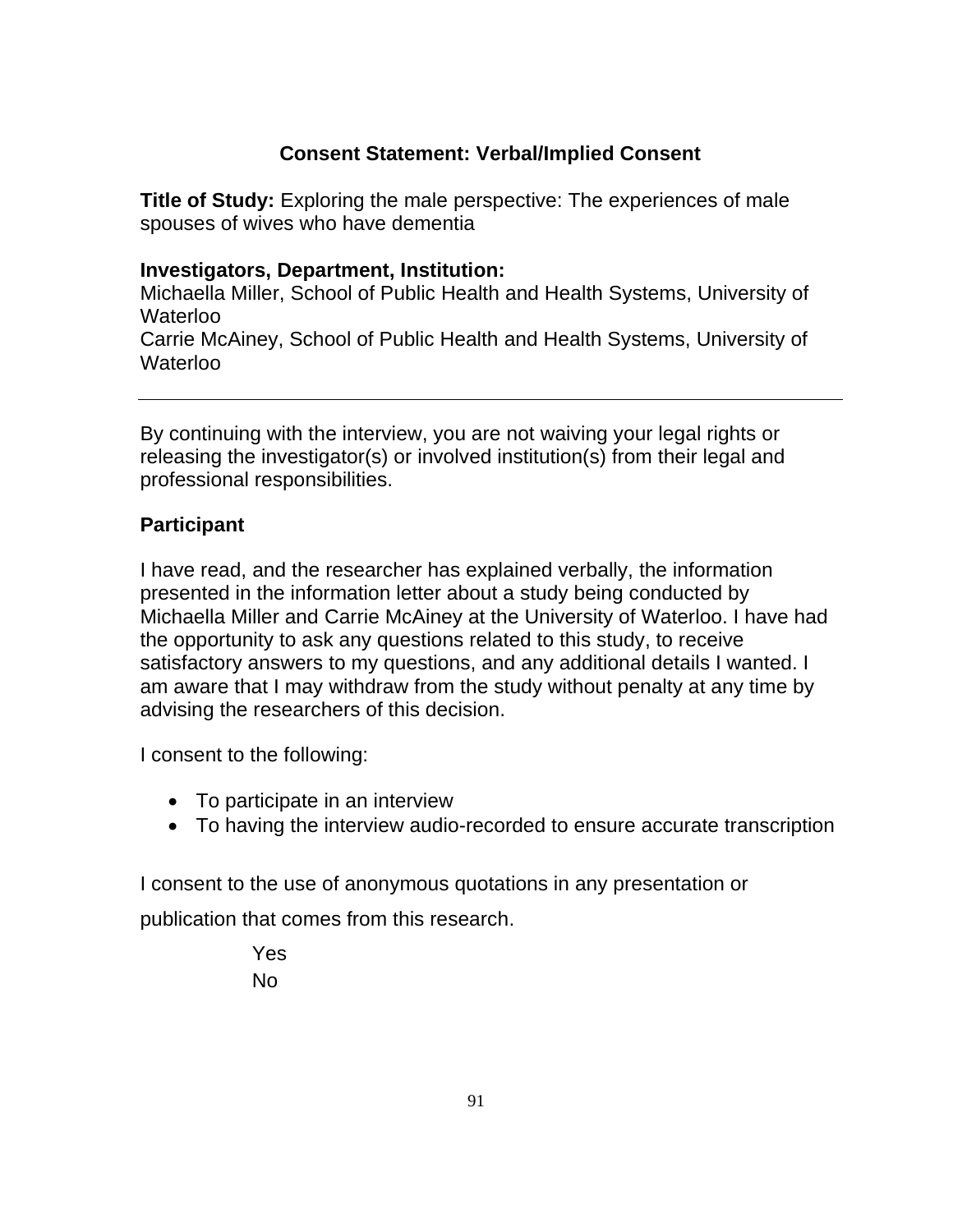During this research, participants may be asked to participate in a follow-up interview to clarify new ideas and themes. May we contact you for a follow-up interview?

- Please contact me
- I do not wish to be contacted for a second follow-up interview.

When this study is completed, we will write a summary of the results. Would you be interested in receiving a copy?

- Yes, please e-mail/mail me a summary of the results.
- I do not wish to receive a summary of results.

This study has been reviewed and received ethics clearance through a University of Waterloo Research Ethics Committee (ORE #42861) If you have questions for the Committee contact the Office of Research Ethics, at 1-519 888-4567 ext. 36005 or [ore-ceo@uwaterloo.ca](mailto:ore-ceo@uwaterloo.ca)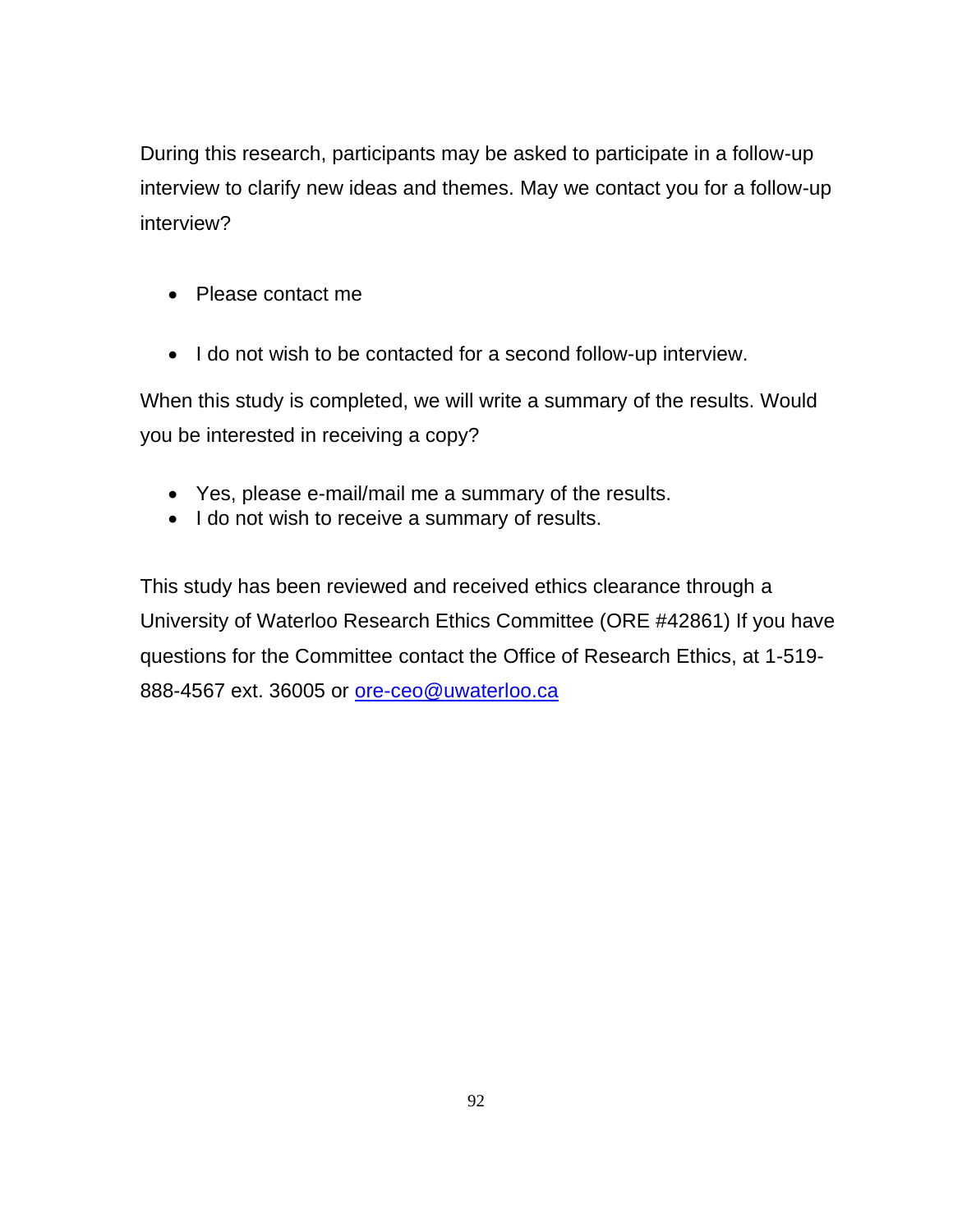## **Appendix G: Oral Consent Script**

Exploring the male perspective: The experiences of male spouses of wives who have dementia.

#### **Oral Consent Script**

#### **Introduction**:

Hello, it is great to meet you. I wanted to thank you for your interest in my research and agreeing to participate in this study. To give you a bit of background, I am working on my Master's degree at the University of Waterloo and am looking into the experience of men whose wives have dementia. What we know about the experience of caring for a spouse with dementia is mostly from the female perspective, and so I am trying to get a better understanding of the experience of husbands who are caring for their wives.

#### [*If the LOI was provided in advance*]

Have you had time to read the Letter of Information I sent you?

[*If the LOI was provided in advance and the participant responds that they have read the LOI*]

Great, then I would like to take a moment to review some main points from the Letter of Information before we continue. [*Proceed to review the highlights of the LOI, be sure to include risks and what will happen with their data, and confirm the important points about voluntary participation and withdrawal listed below.*]

[*If it is not possible to give an LOI to the participant, or if the LOI was not sent in advance, or the participant responds that they did not read the LOI in advance, then proceed to go through the full LOI in detail with the participant and confirm the important points about voluntary participation and withdrawal listed below*.]

#### **Confirm the following to the participant**:

- Your participation in this study is voluntary.
- **EXT** If there are any questions you prefer not to answer, just let me know. As well, we can take a break at any time.
- You can decide to stop at any time, even part-way through the interview for whatever reason.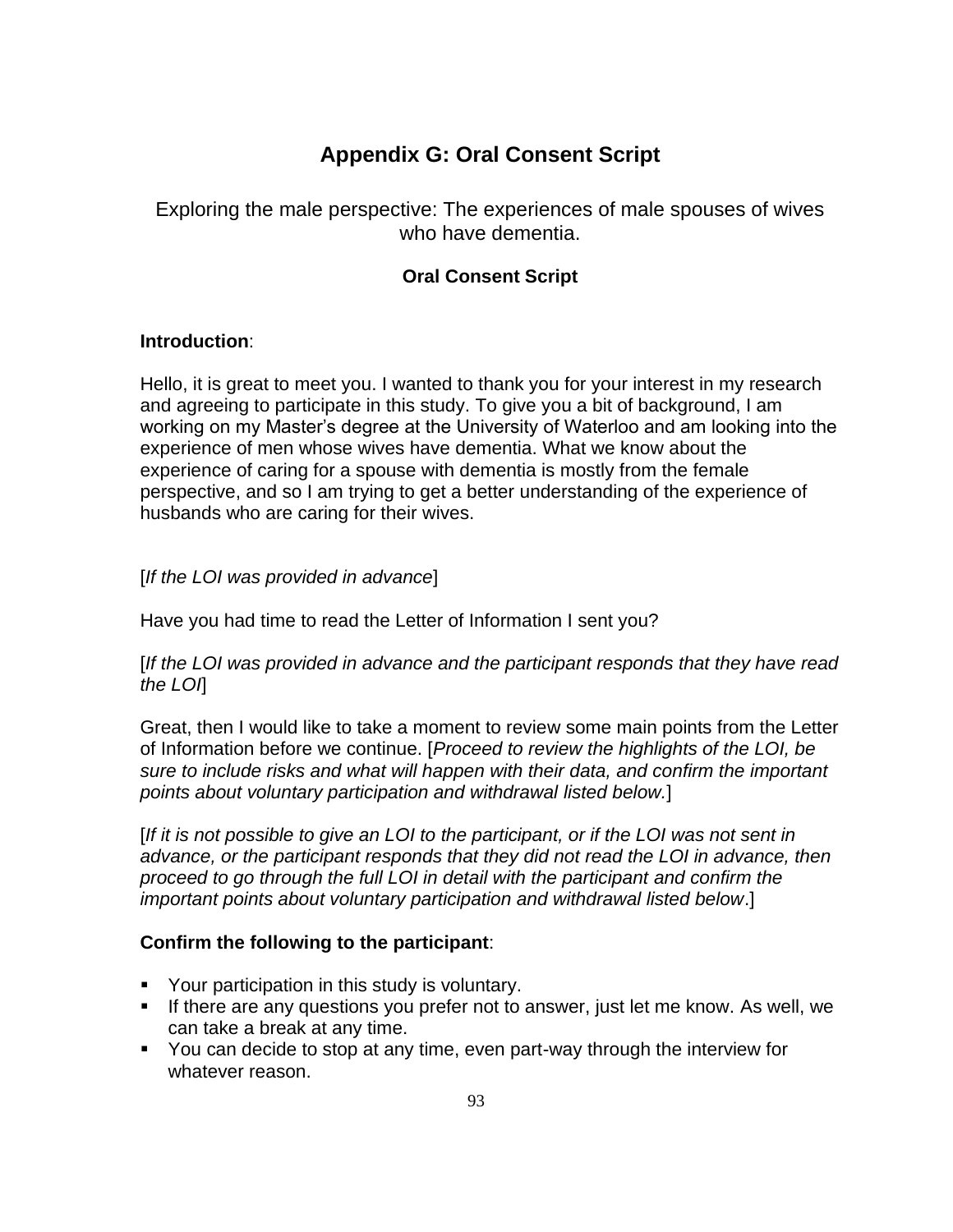- If you decide to stop during the interview and withdraw from participating, I will ask you how you would like me to handle the data collected up to that point, destroying it or using the data collected up to that point.
- You can ask to remove your data from the study up until approximately **one week after the interview.**
- This study has been reviewed and cleared by the University of Waterloo's Research Ethics Board.

Do you have any questions or want me to go over any study details again?

#### **Consent questions:**

Do you agree to participate in this study?

If yes,

- Would you like a copy of the study results? If yes, where should we send them (email, mailing address)?
- Do you agree to have the interview audio-recorded to ensure accurate transcription?
- Do you agree to the use of anonymous quotations in any presentation or publication that comes from this research?
- Do you agree to be contacted for a follow-up interview? How do you prefer to be contacted?

If no, "Thank you for your time."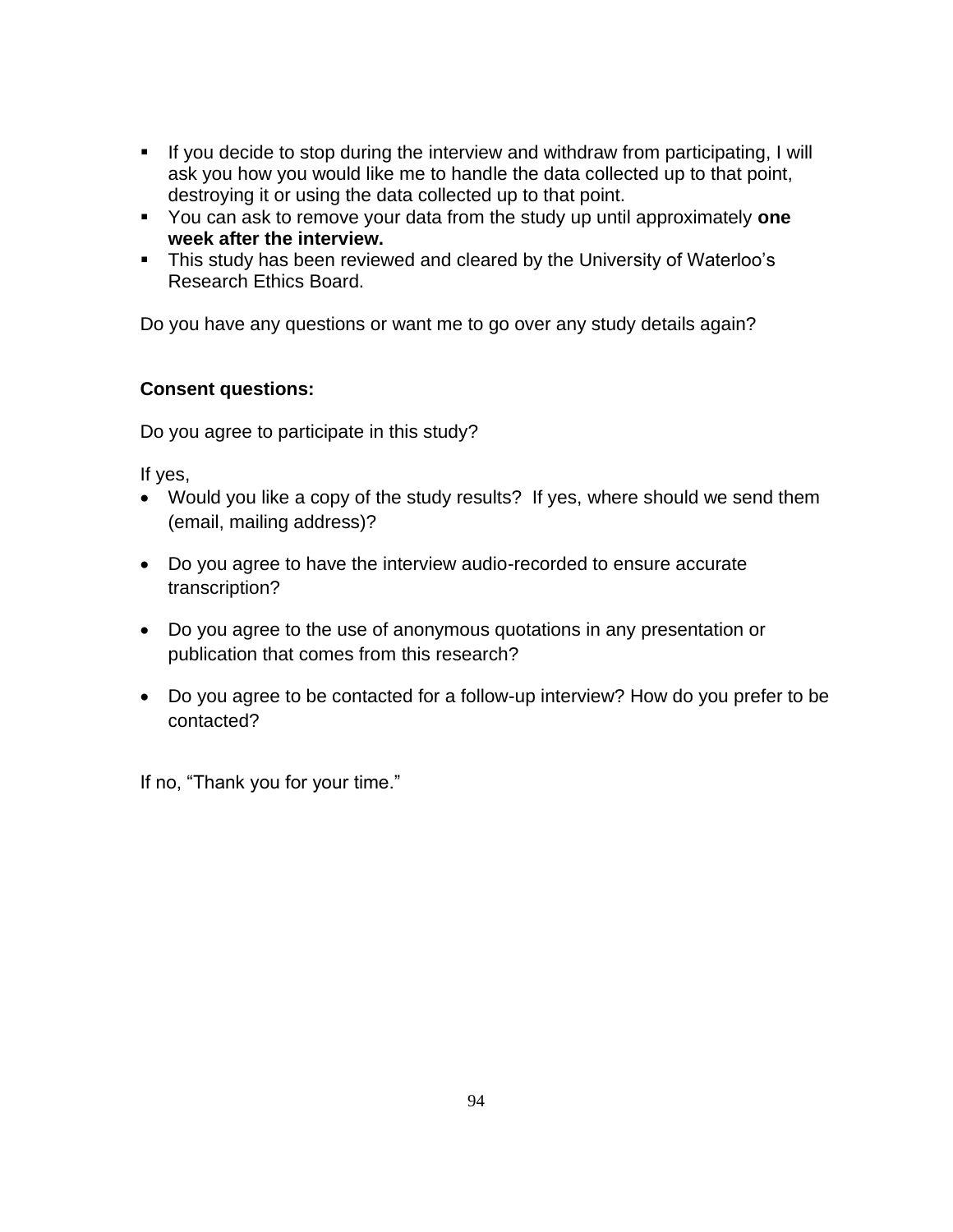

## **Appendix H: Organizational Recruitment**

Date

Dear :

This letter is a request for [name of organization]'s assistance with a project I am conducting as part of my Master's degree in the School of Public Health and Health Systems at the University of Waterloo, Ontario, under the supervision of Dr. Carrie McAiney*.* The title of my research project is "*Exploring the male perspective: The experiences of male spouses of wives who have dementia*".

The purpose of this study is to examine and explore the experiences of older men who care for their spouse who has dementia. This study aims to build an understanding of the experiences of older men who have a wife living with dementia, how they provide support, and how it has influenced them. Knowledge and information generated from this study may help organizations, service providers, and other researchers in better understanding the unique experiences of male caregivers.

It is my hope to connect with participants who are engaged in the programs of the [name of organization] to invite them to participate in this research project. During the course of this study, I will be conducting interviews with husbands to gather their perceptions and experiences of supporting their wife with dementia.

To respect the privacy and rights of the [name of organization] and its participants, I will not be contacting the participants directly. What I intend to do is provide the [name of organization] with a information poster to be distributed by the [name of organization] at their discretion. Contact information for me and my advisor will be contained on the posters or invitation letters. If a husband is interested in participating, they will be invited to contact me*,* Michaella Miller, to discuss participation in this study in further detail.

Participation of any husband is completely voluntary. Each participant will make their own independent decision as to whether or not they would like to be involved. All participants will be informed and reminded of their rights to participate or withdraw before any interview, or at any time in the study. Participants will receive an information letter including detailed information about this study, as well as informed consent forms.

To support the findings of this study, quotations and excerpts from the stories will be used labelled with pseudonyms to protect the identity of the participants. Names of participants will not appear in the thesis or reports resulting from this study. Participants will not be identifiable.

Paper copies of study materials and data collected will be shredded once they have been transcribed electronically, within two years of being collected. All electronic copies of study materials and data collected will be kept for a minimum of 7 years on a secure, password protected data storage system in the Faculty of Applied Health Sciences at the University of Waterloo. Finally, only myself and my advisor, Dr Carrie McAiney in the School of Public Health and Health Systems at the University of Waterloo will have access to these materials.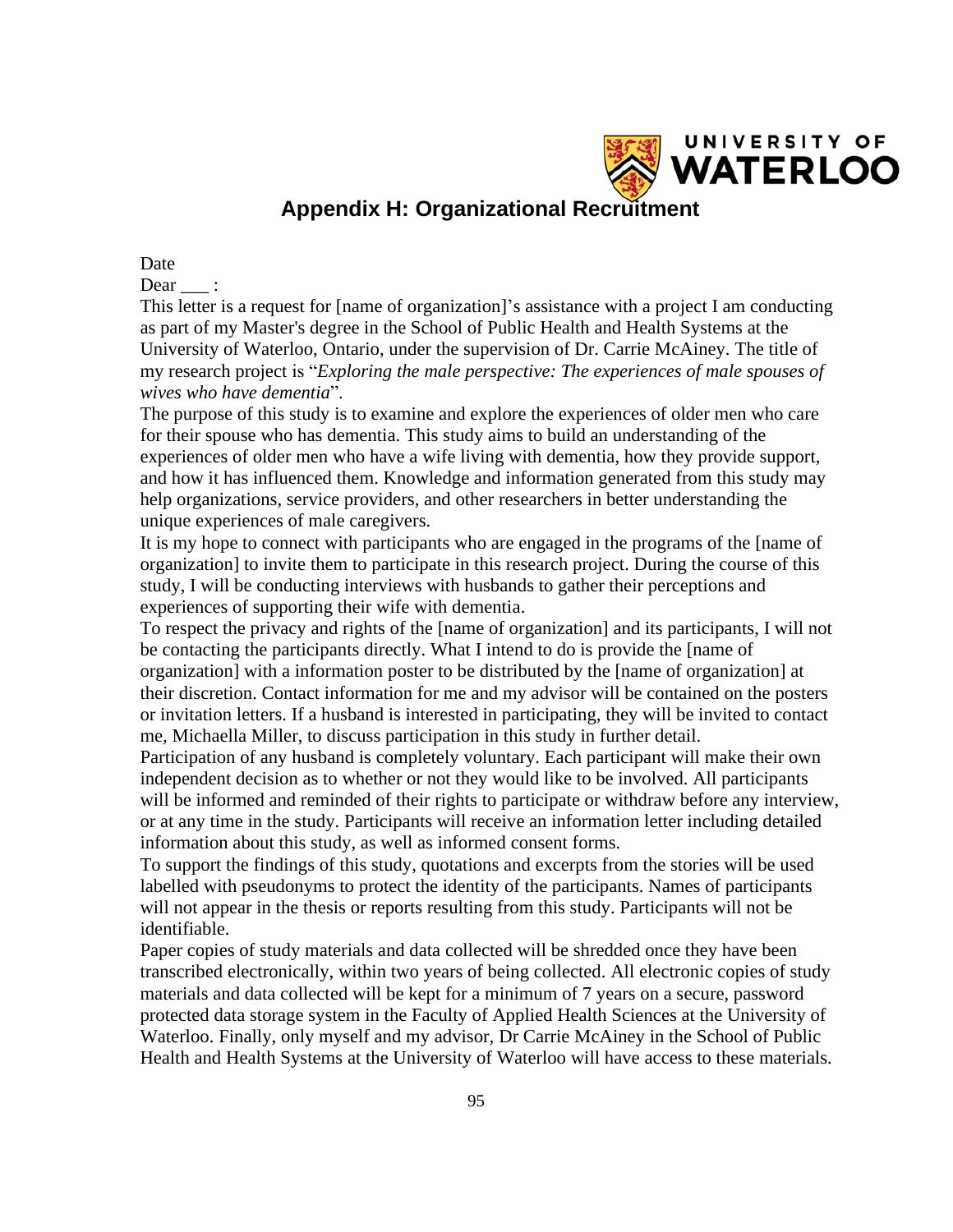I would like to assure you that this study has been reviewed and received ethics clearance through a University of Waterloo Research Ethics Committee (ORE # 42861). However, the final decision about participation belongs to the [name of organization], and the participants.

If you have any questions regarding this study or would like additional information to assist you in reaching a decision about participation, please contact me at 519-580-6769 or by email m29mille@uwaterloo.ca . You may also contact my supervisor, Dr Carrie McAiney at 519-888-4567, ext. 45642, or by email carrie.mcainey@uwaterloo.ca I hope that the results of my study will be beneficial to the [name of organization], to your families, and to the communities of families including people living with dementia across Canada, as well as the broader research community. I very much look forward to speaking with you and thank you in advance for your assistance with this project. Yours sincerely,

Michaella Miller Master's Candidate School of Public Health and Health Systems University of Waterloo

Dr Carrie McAiney Associate Professor School of Public Health and Health Systems University of Waterloo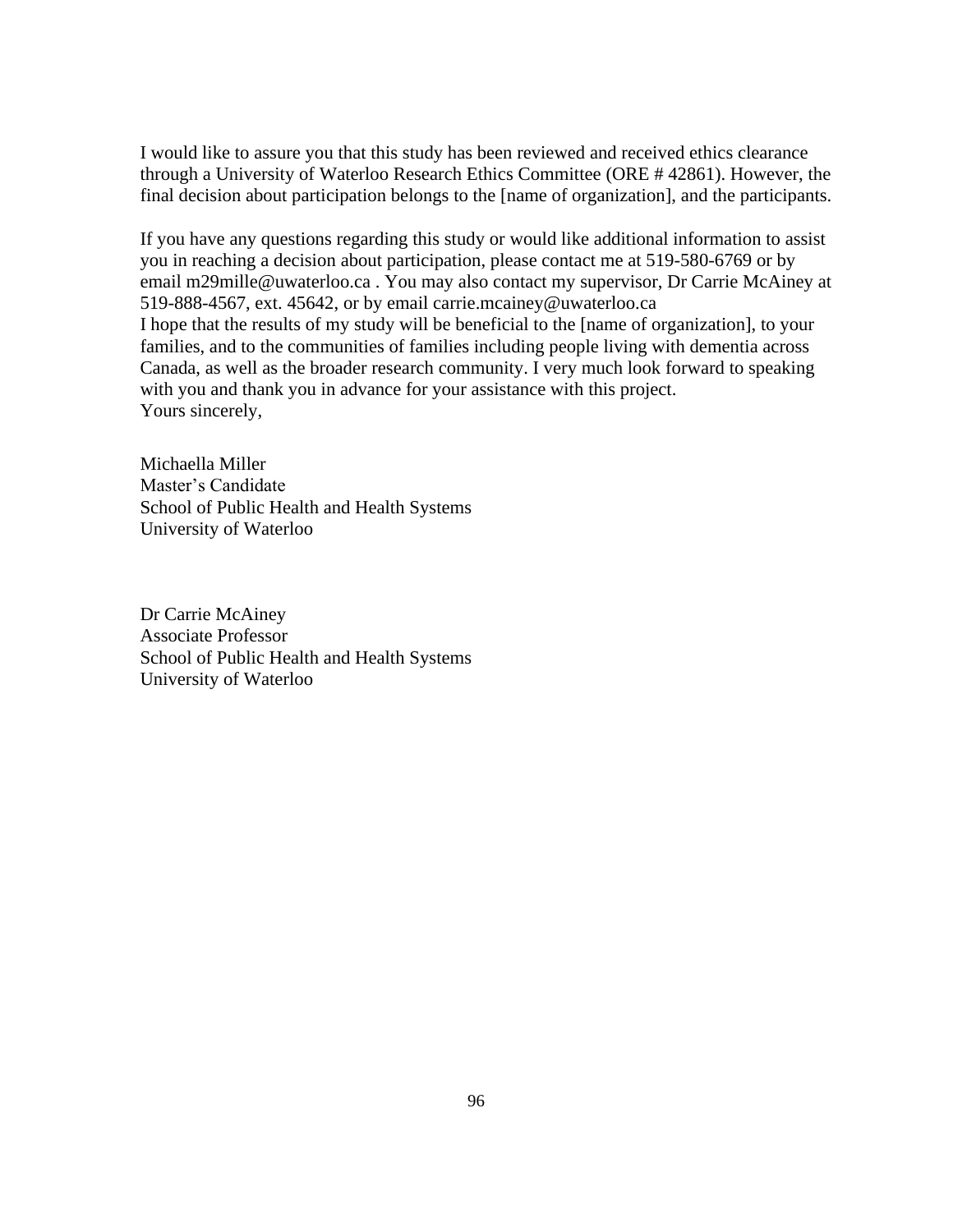#### **Appendix I: Appreciation Letter**

#### University of Waterloo

Date

Dear,

I would like to thank you for your participation in this study: Exploring the male perspective: The experiences of male spouses of wives who have dementia. As a reminder, the purpose of this study is to examine and explore the experiences of older men whose spouse has dementia, how they provide support, and how it has influenced them.

This study has been reviewed and received ethics clearance through a University of Waterloo Research Ethics Committee (ORE#42861 ). If you have questions for the Committee contact the Office of Research Ethics, at 1-519-888-4567 ext. 36005 or ore-ceo@uwaterloo.ca. For all other questions contact Michaella Miller at 519-580-6769 or by email at m29mille@uwaterloo.ca

Please remember that any data pertaining to you as an individual participant will be kept confidential. Once all the data are collected and analyzed for this project, I plan on sharing this information with the research community through seminars, conferences, presentations, and journal articles. If you are interested in receiving more information regarding the results of this study, or would like a summary of the results, please provide your email address, and when the study is completed, anticipated by late 2021, I will send you the information. In the meantime, if you have any questions about the study, please do not hesitate to contact me by email or telephone as noted below.

Michaella Miller School of Public Health and Health Systems University of Waterloo 519-580-6769 m29mille@uwaterloo.ca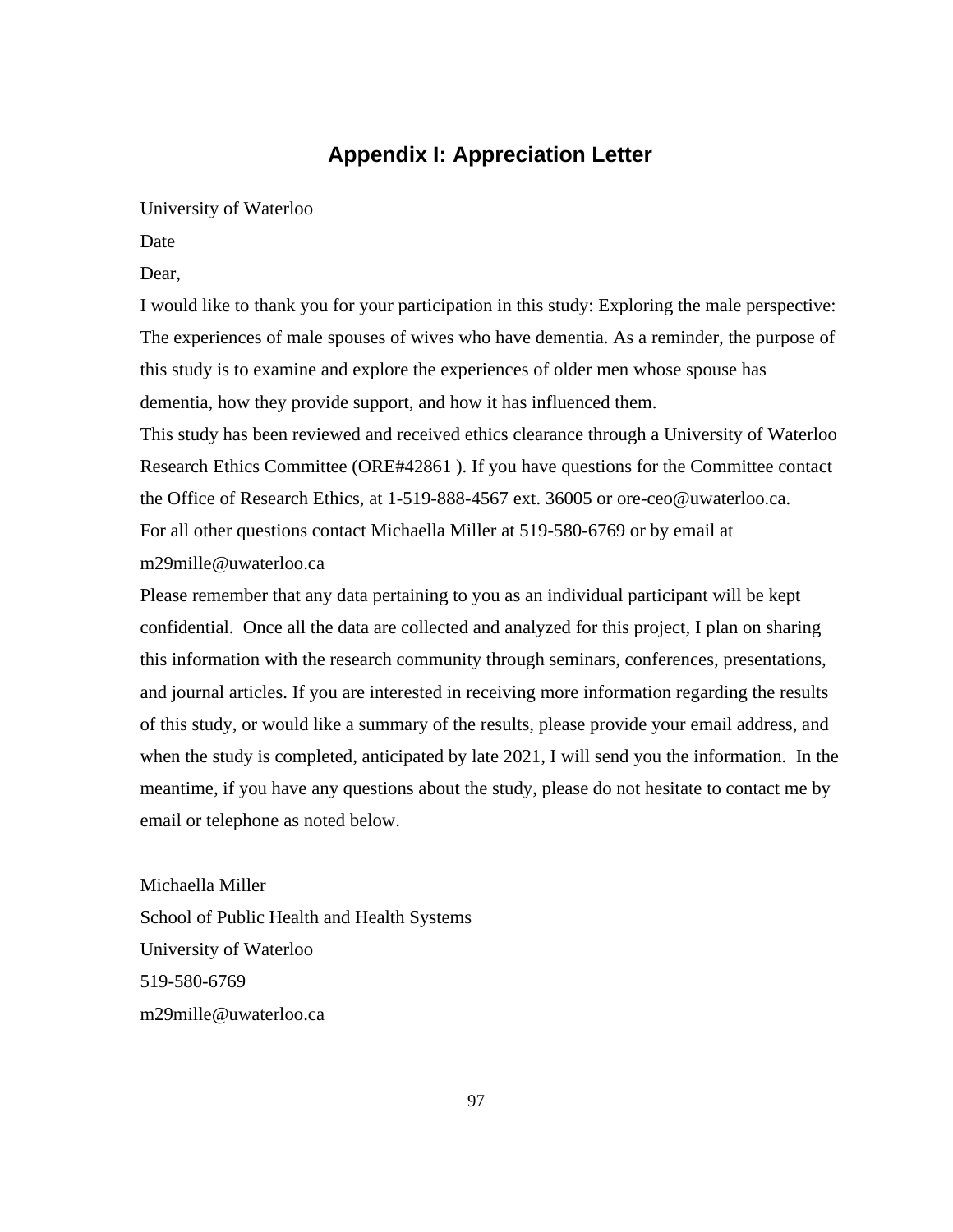**Appendix J: Recruitment Poster**

# **School of Public Health and Health Systems**

# **University of Waterloo**

# **PARTICIPANTS NEEDED FOR RESEARCH PROJECT ON:**

# **Exploring the male perspective: The experiences of male spouses of wives who have dementia.**

We are looking for male volunteers ages 60+ whose spouse is living with dementia and in the community (in a home, condo, apartment or retirement setting together) to participate in the research project on the male experience of this journey.

As a participant in this study, you will be asked to share your experience in an interview that will take approximately 40-60 minutes through the telephone or online. The questions will be open-ended and will focus on your experiences with your wife's dementia, how you provide support, and how it has influenced you.

For more information about this study, or to volunteer for this study, please contact:

> **Michaella Miller**  Student Investigator at 519-580-6769 Email: [m29mille@uwaterloo.ca](mailto:m29mille@uwaterloo.ca) or

**Carrie McAiney** School of Public Health and Health Systems at (519) 888-4567 Ext. 45642 or Email: [carrie.mcainey@uwaterloo.ca](mailto:carrie.mcainey@uwaterloo.ca)

**This study has been reviewed by, and received ethics clearance through a University of Waterloo Research Ethics Committee** (ORE #42861)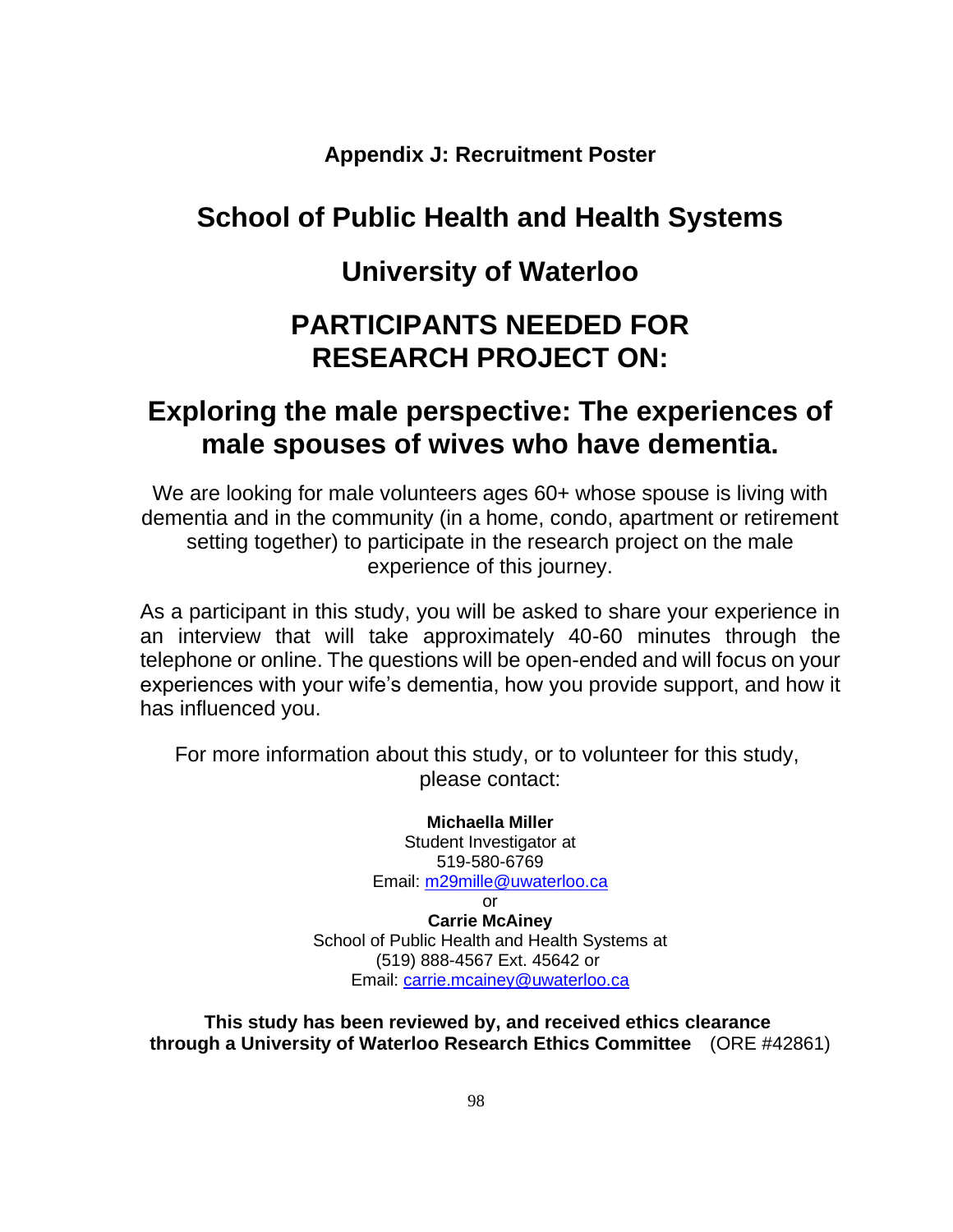#### **Appendix K: Recruitment Email**

If being sent by organization:

Hello [Participant Name], the email below is being sent on behalf of the researchers conducting a study on male spouse caregivers. If you are interested in participating, please see the details below.

\*\*\*\*\*\*\*\*\*\*\*\*\*\*

Dear [Participant Name],

My name is Michaella Miller and I am a Master's student working under the supervision of Dr. Carrie McAiney, in the School of Public Health and Health Systems at the University of Waterloo. This email is an invitation to participate in a research study about **Exploring the male perspective: The experiences of male spouses of wives who have dementia**. The purpose of this study is to examine and explore the experiences of older men whose spouse is living with dementia, how they provide support, and how it has influenced them. We are specifically looking to engage men aged 60+ who currently live with their wives in the community or retirement settings (i.e. in a house, condo, apartment or retirement home where they live together).

Participation in this study is voluntary. It will involve taking part in an open-ended interview that entails you sharing your experiences with your wife's dementia and how it has affected you. The interview will take approximately 40-60 minutes to complete and will be arranged either over phone, or online platform. Attached is a Letter of Information and Consent where you can learn more about the study's purpose and procedures. I would like to assure you that the study has been reviewed and received ethics clearance through the University of Waterloo Research Ethics Committee.

If you are interested in participating in this study please contact Michaella Miller at [m29mille@uwaterloo.ca](mailto:m29mille@uwaterloo.ca) . Once I receive your confirmation email, I will provide you with more information about the study and, if you are still willing to participate, will set up an interview time.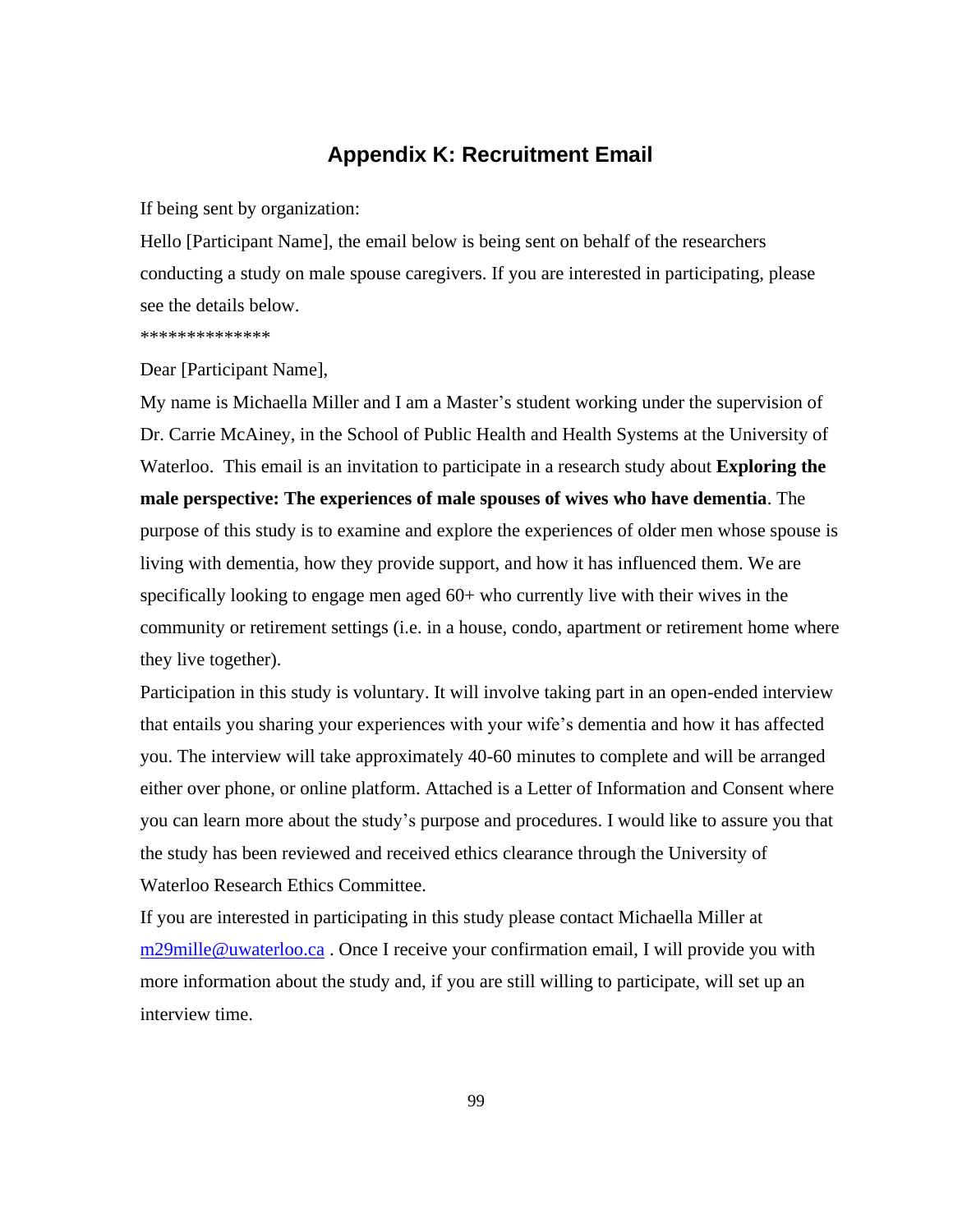For more information regarding this study feel free to contact me at m29mille@uwaterloo.ca or the course instructor, Dr. Carrie McAiney at (519) 888-4567 ext. 45642 or [carrie.mcainey@uwaterloo.ca](mailto:carrie.mcainey@uwaterloo.ca)  Sincerely, Michaella Miller

100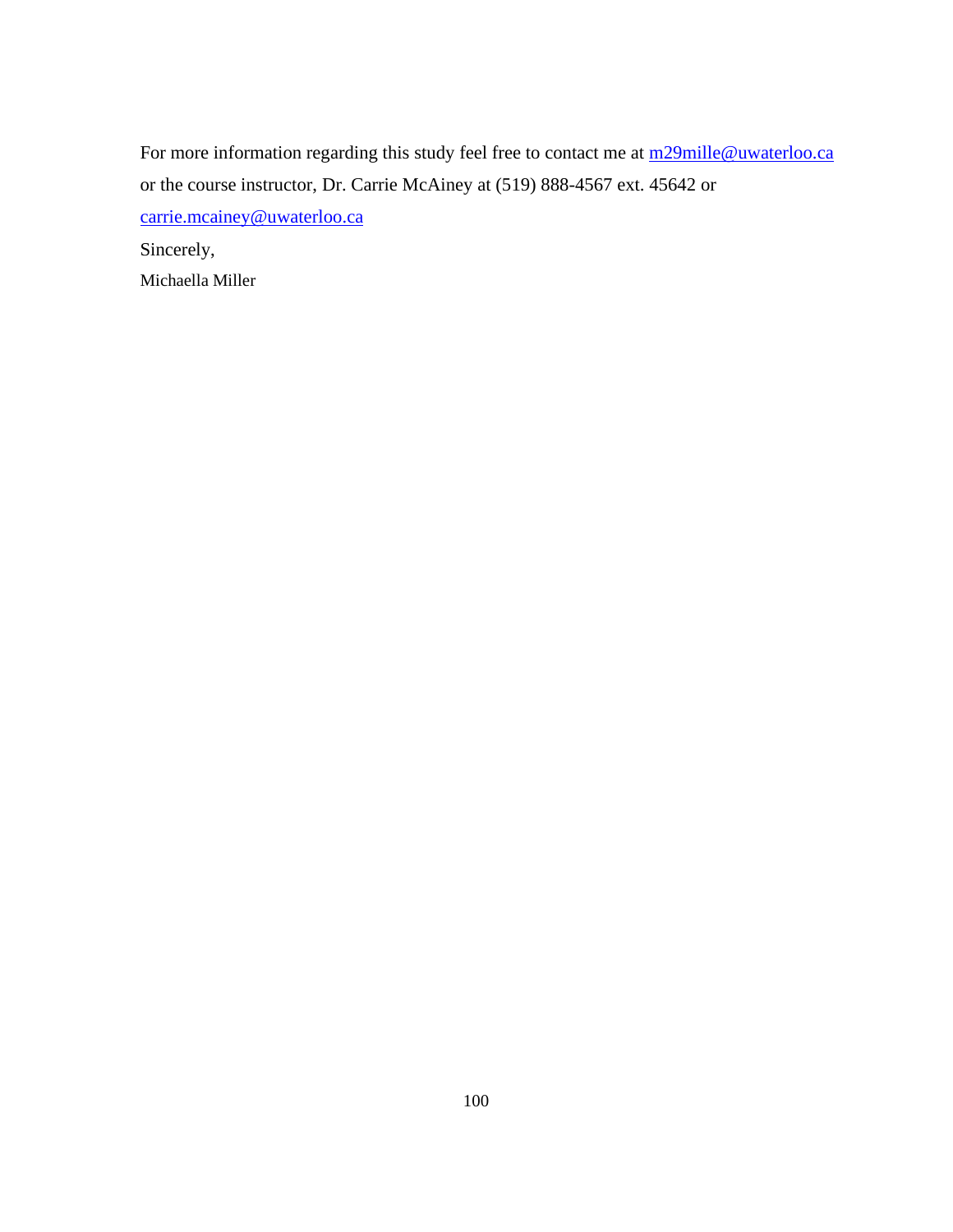## **Appendix L: Consent Log**

Exploring the male perspective: The experiences of male spouses of wives

who have dementia.

#### **Michaella Miller**

### **RESEARCHER'S LOG FOR**

### **RECORDING VERBAL CONSENT**

| <b>Study</b>   | <b>Consent</b>     | <b>Consent for</b>             | Participant's   | Participant's | Date: |
|----------------|--------------------|--------------------------------|-----------------|---------------|-------|
| <b>Consent</b> | $\quad$ for quotes | $\mathbf{follow}\ \mathbf{up}$ | Unique ID       | $\bf name$    |       |
|                |                    |                                | $\quad$ number  |               |       |
|                |                    |                                | $(i.e. 08-A01)$ |               |       |
|                |                    |                                |                 |               |       |
|                |                    |                                |                 |               |       |
|                |                    |                                |                 |               |       |
|                |                    |                                |                 |               |       |
|                |                    |                                |                 |               |       |
|                |                    |                                |                 |               |       |
|                |                    |                                |                 |               |       |
|                |                    |                                |                 |               |       |
|                |                    |                                |                 |               |       |
|                |                    |                                |                 |               |       |
|                |                    |                                |                 |               |       |
|                |                    |                                |                 |               |       |
|                |                    |                                |                 |               |       |
|                |                    |                                |                 |               |       |
|                |                    |                                |                 |               |       |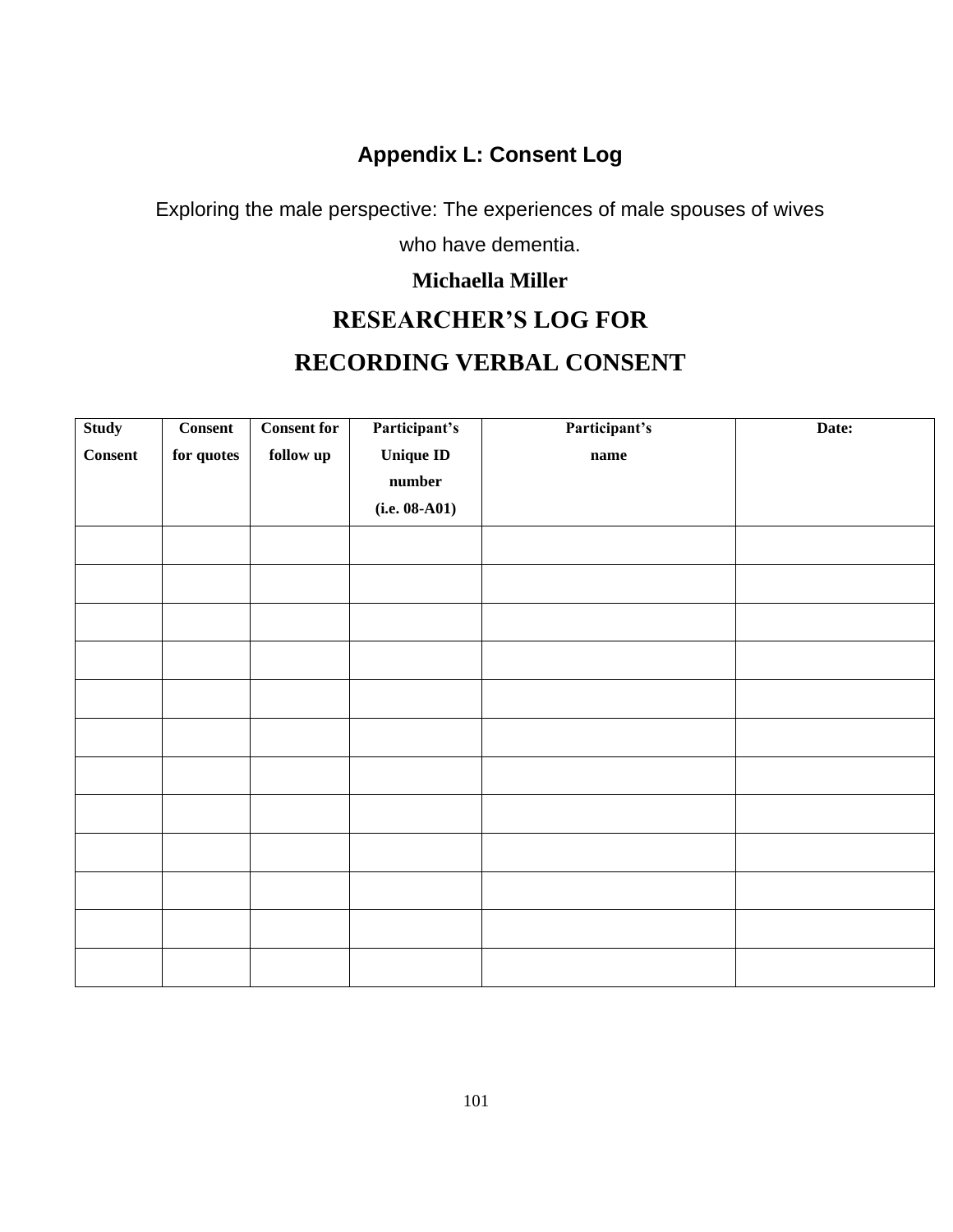## **Appendix M: Participant Contact Log**

Exploring the male perspective: The experiences of male spouses of wives

who have dementia.

#### **Michaella Miller**

## **RESEARCHER'S LOG FOR**

# **RECORDING Participant Contact Information**

| Participant's    | Participant's | Email | <b>Mailing Address</b> | <b>Phone</b> |
|------------------|---------------|-------|------------------------|--------------|
| <b>Unique ID</b> | name          |       |                        |              |
| number           |               |       |                        |              |
| $(i.e. 08-A01)$  |               |       |                        |              |
|                  |               |       |                        |              |
|                  |               |       |                        |              |
|                  |               |       |                        |              |
|                  |               |       |                        |              |
|                  |               |       |                        |              |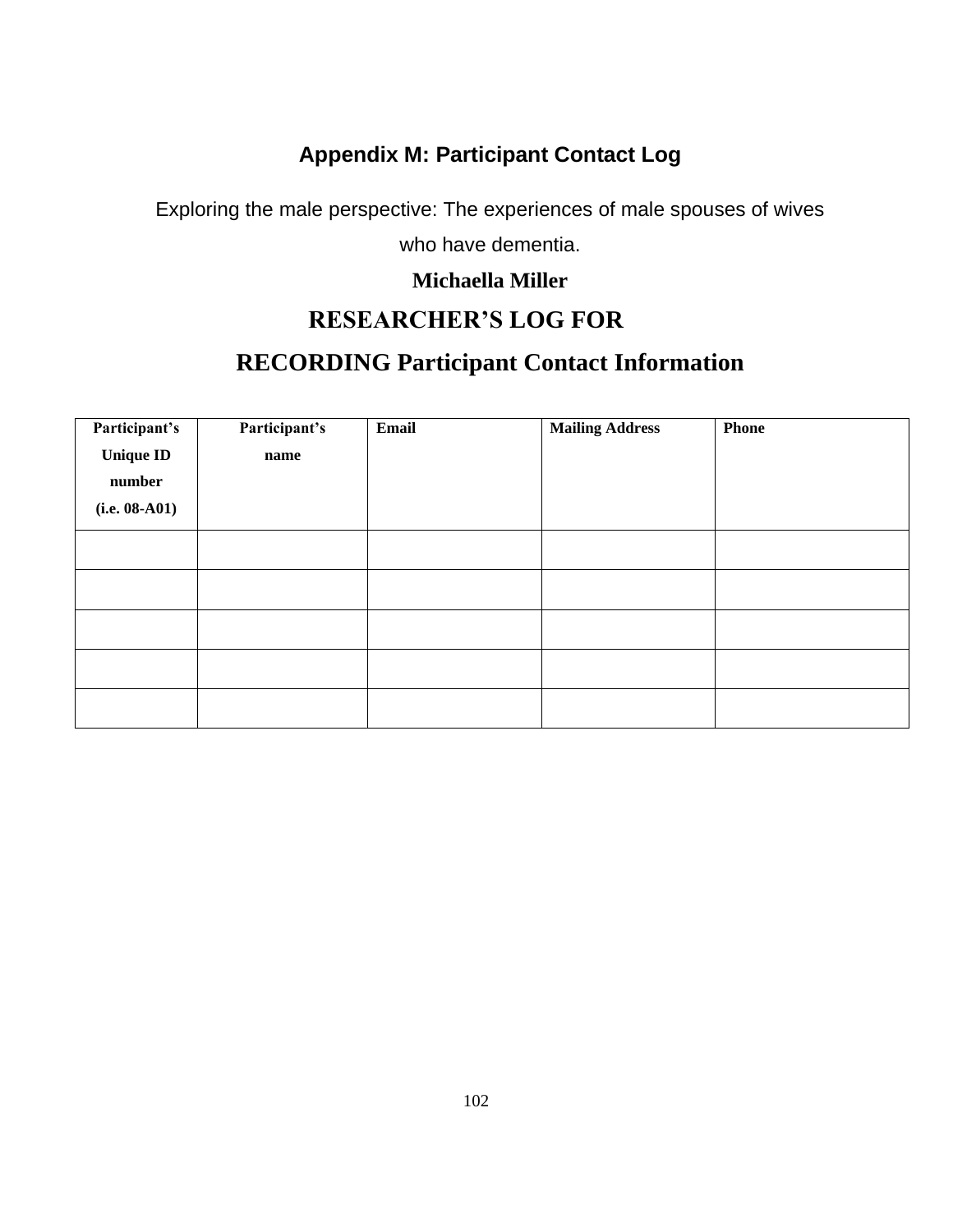### **Appendix N: Analysis Plan**

- 1. Complete individual interview.
- 2. Record notes after interview in methodological journal.
- 3. Create memos throughout as thoughts emerge (in reviewing and transcribing interviews and with coding).
- 4. Transcribe interview verbatim. Review interview transcript for accuracy and emersion in the data.
- 5. Line by line code using gerunds ("ing" words).
- 6. Compare codes within the interview.
- 7. Focus code. Delineate codes from the codes to help define themes and categories.
- 8. Repeat (1-7) process with second interview.
- 9. Compare codes between interviews to explore emerging themes.
- 10. Revise interview guide to follow emerging themes.
- 11. Repeat as interviews occur.
- 12. Reinterview participants as themes emerge to collect new data.
- 13. Compare interview transcripts with the other interview with same participant. Identify commonalities or differences.

Writing Stage:

- 1. Sort memos into themes and categorical groups.
- 2. Critique memo themes into logical categories and write initial draft.
- 3. Review memos and codes.
- 4. Write introduction and conclusion.
- 5. Review and revise.

Adapted from *Constructing Grounded Theory* 2<sup>nd</sup> ed. By Kathy Charmaz. (Charmaz, 2014)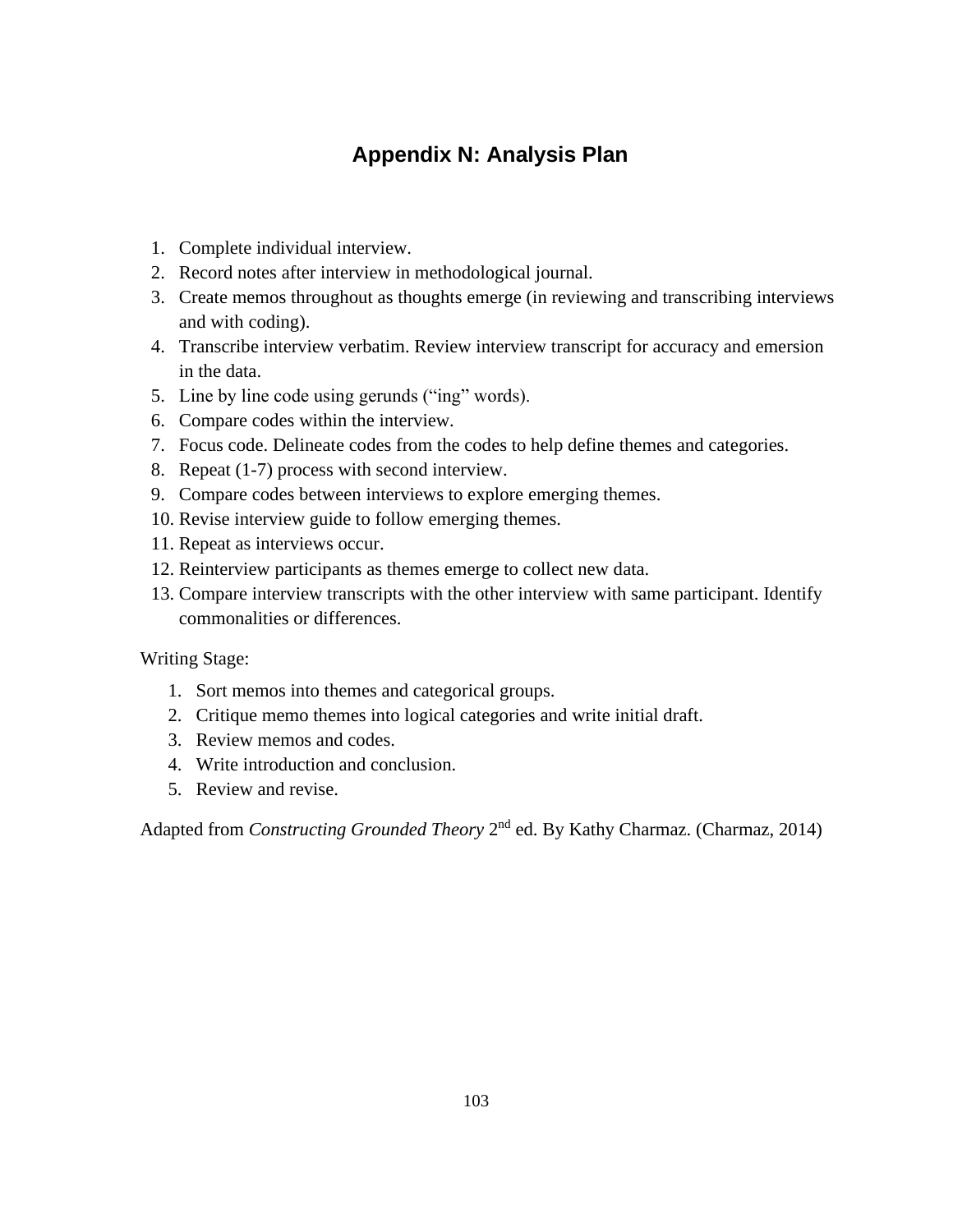# **Appendix O: Men's Caregiver Support Groups in Ontario**

*Table 3: Men's Caregiver Support Groups in Ontario*

| <b>Alzheimer Society</b>        | <b>Men's Breakfast:</b>                                                                                                                  |
|---------------------------------|------------------------------------------------------------------------------------------------------------------------------------------|
| <b>Durham</b>                   | A peer-led group, which provides peer-to-peer support for male care                                                                      |
|                                 | partners in a casual, comfortable setting. For more information,                                                                         |
|                                 | contact Support Services and Groups at                                                                                                   |
|                                 | intake@alzheimerdurham.com or phone 905-576-2567 ext. 5233.                                                                              |
| <b>Alzheimer Society Halton</b> | <b>Men's Caregiving Support Group</b>                                                                                                    |
| *Offered occasionally           | - Halton (Mar 25 to Apr 15) March 25th to April 15th (Thursdays                                                                          |
|                                 | 10:00 to 11:30AM). This group will meet in-person at our Burlington                                                                      |
|                                 | office. To register, please call 289-837-2310 x 309 Program                                                                              |
|                                 | <b>Description:</b> A four-week support group for male caregivers of a                                                                   |
|                                 | person living with dementia. Connect with others and learn about                                                                         |
|                                 | strategies and community resources                                                                                                       |
|                                 | <b>Men's Discussion Group</b>                                                                                                            |
|                                 | - Virtual (Oct 9-Dec 4) October 9th to December 4th (Fridays at                                                                          |
|                                 | 10AM to 11:30AM) This virtual group will meet online. To register                                                                        |
|                                 | or learn more, please call Corey at 519-428-7771 ext 507. Program<br>Description This online discussion group will meet every two weeks  |
|                                 | (over the course of 9 weeks). It is designed for male caregivers to                                                                      |
|                                 | discuss the different challenges they may face through their                                                                             |
|                                 | caregiving journey.                                                                                                                      |
|                                 |                                                                                                                                          |
| <b>AS Dufferin County:</b>      | <b>Male Support Group</b>                                                                                                                |
|                                 |                                                                                                                                          |
|                                 |                                                                                                                                          |
| <b>AS Hastings-Prince</b>       | <b>Men's Caregiver Support Group</b>                                                                                                     |
| Edward:                         | with Darlene Jackson 3rd Friday of month 9:30-11:30am. ZOOM /                                                                            |
|                                 | CALL-IN (in person on hold)                                                                                                              |
|                                 |                                                                                                                                          |
| <b>AS Kingstin, Frontenac,</b>  | Men's Group                                                                                                                              |
| Lennox & Addington              | Kingsdale Chateau Retirement Home 520 Kingsdale Avenue A                                                                                 |
| <b>Counties</b>                 | group especially for men caring for a partner in any stage of                                                                            |
|                                 | dementia 10:00 am to 11:30 am Third Thursday of each month                                                                               |
| <b>AS Lanark Leeds</b>          | I've Got The Tools I'm Ready To Care Men's Caregiver                                                                                     |
| <b>Grenville</b>                | <b>Support Group</b>                                                                                                                     |
|                                 | 3rd Tuesday of each month 10am - 11:30am Alzheimer Society                                                                               |
|                                 | Office 100 Strowger Blvd, Suite 107 Brockville                                                                                           |
|                                 |                                                                                                                                          |
|                                 | *Not in their support group brochure                                                                                                     |
| <b>AS Niagara:</b>              |                                                                                                                                          |
|                                 | Men's Social & Support Group Join us the 2nd Tuesday of each                                                                             |
|                                 | month from 10:00 am - 11:30 am for a fun social gathering using                                                                          |
|                                 | the Zoom platform! This online group is for male care partners of<br>individuals living with dementia. Each group will be facilitated by |